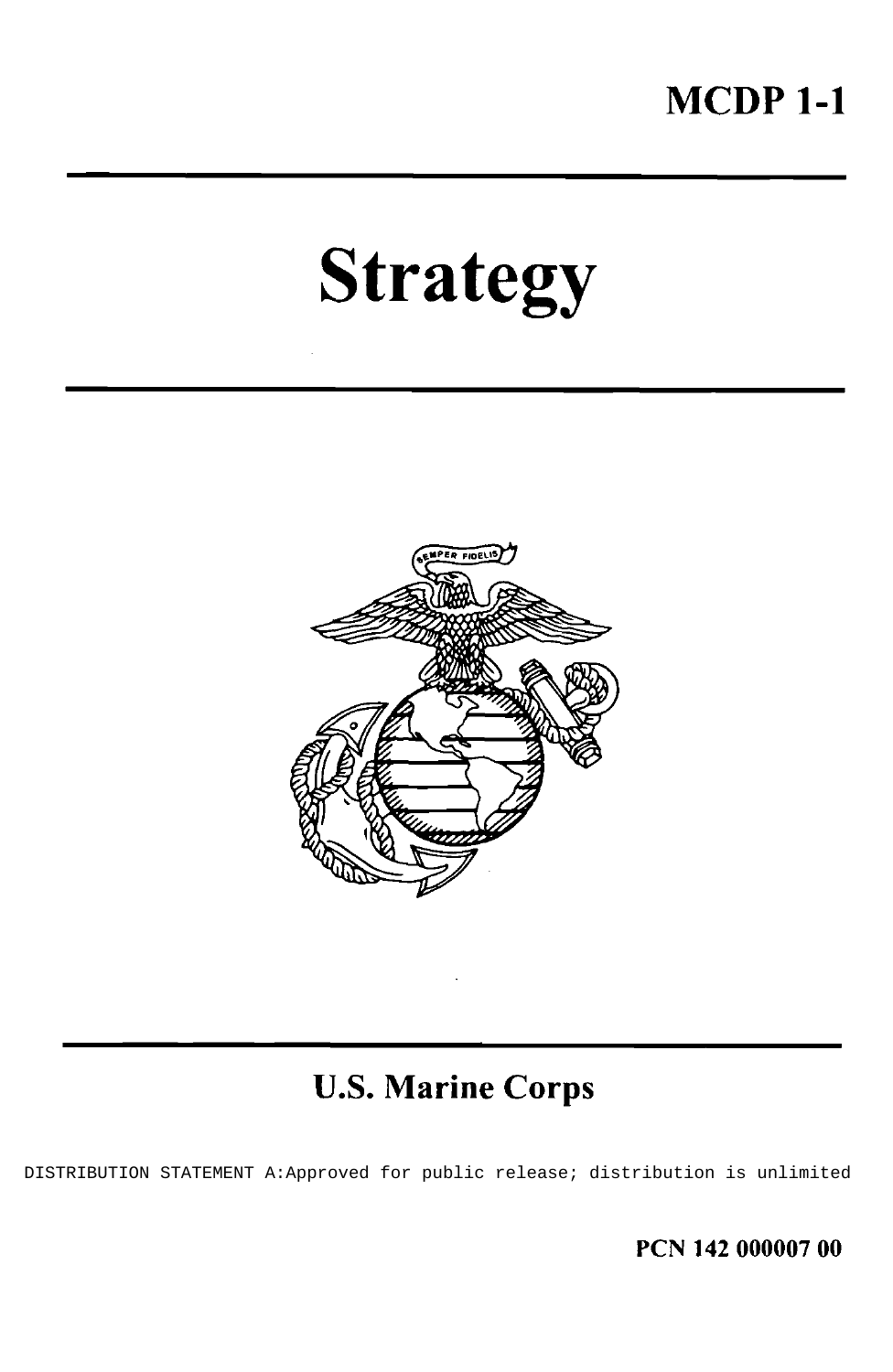### DEPARTMENT OF THE NAVY Headquarters United States Marine Corps Washington, D.C. 20380-1775

12 November 1997

#### FOREWORD

This publication is designed to give Marine leaders a solid, common understanding of the fundamental nature of military strategy that is inherent in each military action. Its intent is to give the reader the basic knowledge required to think "strategically," that is, to be able to examine the particulars of any specific situation and understand the political and military factors behind the use of military force.

Marine Corps Doctrinal Publication (MCDP) 1-1 provides the foundation for thinking strategically. This foundation will enable Marines to better understand their roles in a particular situation and to consider the implications of their actions on the military strategy being employed and the political objectives that strategy is intended to achieve.

Just as it is important to appreciate what this publication is designed to do, it is equally important to understand what this publication does not seek to do. It does not attempt to provide a solution to current strategic problems, nor is it concerned with details of current American strategy. MCDP 1-1 does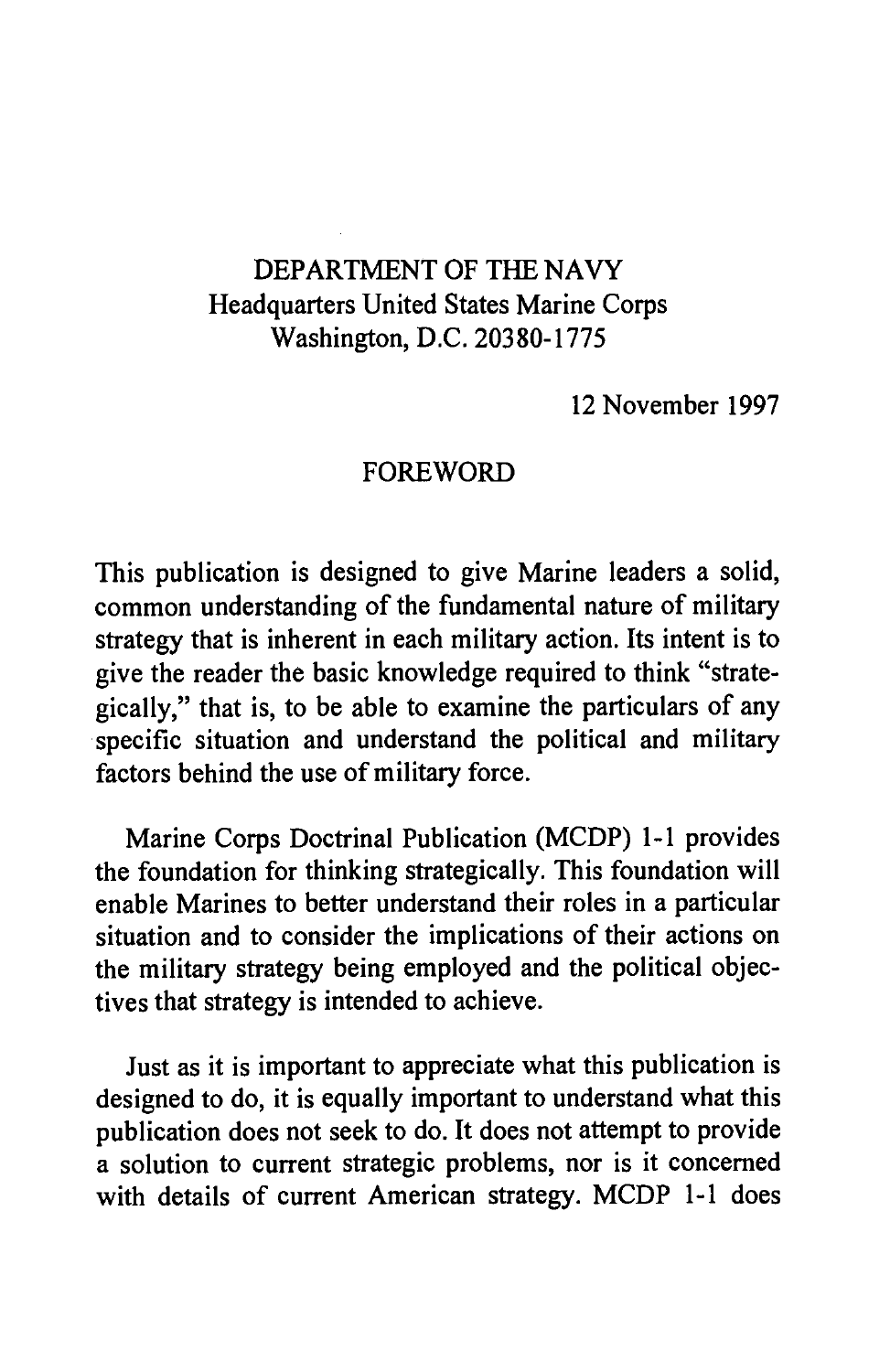not assume that war and military strategy are exclusively a matter of international or interstate behavior, and the concepts discussed in it are not limited to any particular kind of warfare or level of conflict. Nor does Strategy prescribe any particular strategy, any particular process for the making of strategy, or any specific techniques and procedures for handling military forces. It is meant to educate the mind of future commanders or, more accurately, to guide them in their selfeducation, not to accompany them to the battlefield.

Chapter 1 explores the complex nature of the strategic environment, including the relationship between war and politics and the key factors at work in any strategic situation. Chapter 2° discusses the essential elements of any strategy, the relationship of ends and means, and the interaction among political objectives, national strategy, and military strategy. Chapter 3 looks at a variety of strategies as they might be developed in different strategic situations. Chapter 4 synthesizes the concepts presented in the first three chapters by focusing on how strategy is made, who makes it, what moral criteria guide strategic decisions, and what pitfalls may occur in the making of strategy.

This publication is primarily for field grade officers. However, Marines at all levels require a broad perspective and an understanding of how the effects of their actions can influence the attainment of our national objectives. Furthermore, Marines of any rank or specialty can easily find themselves working for senior leaders with strategic responsibilities.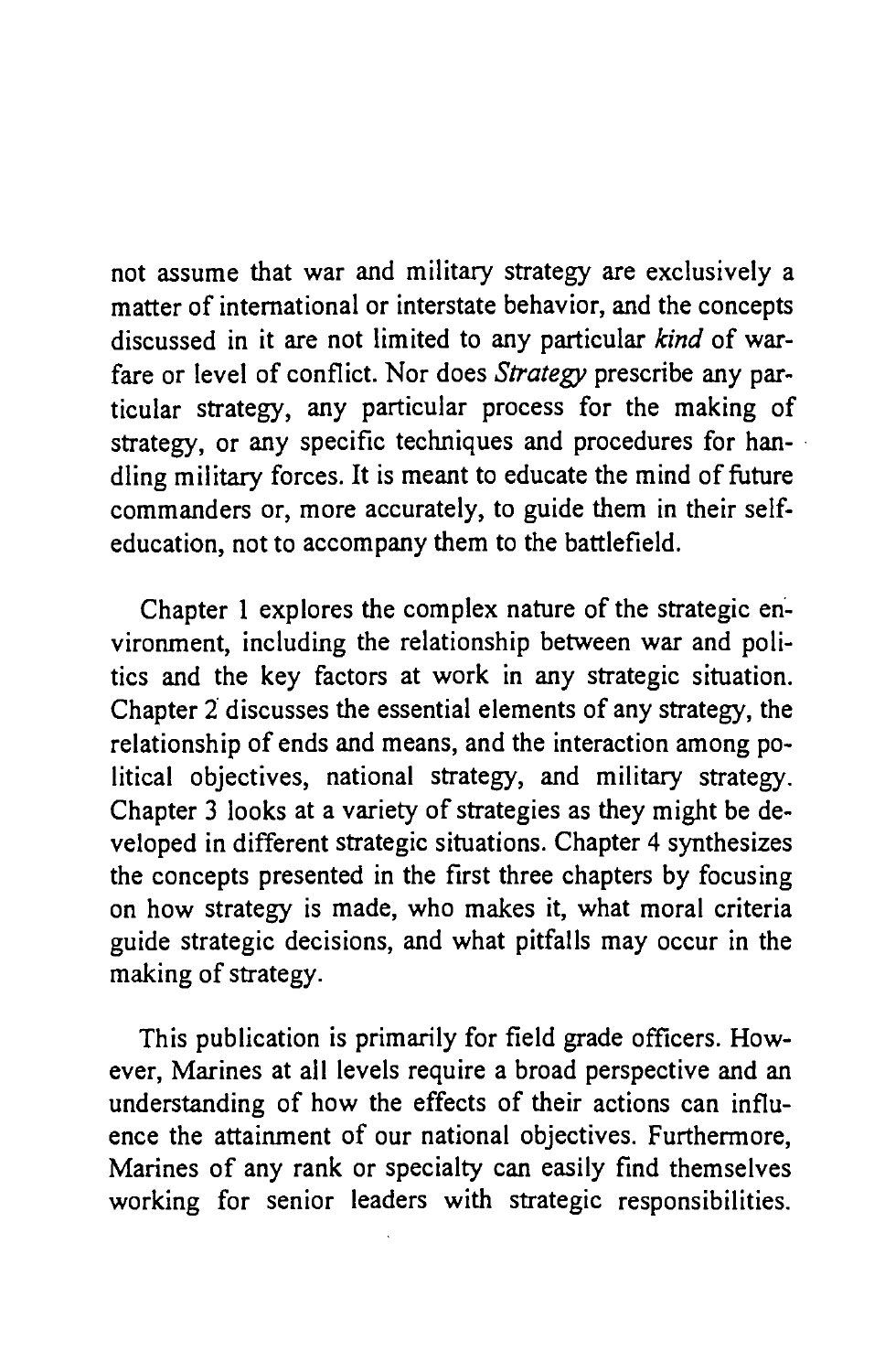Those leaders need subordinates who understand the strategic environment and can provide intelligent and insightful advice on the strategic situation. Therefore, as a foundation for strategic thought, this publication should be read and understood by Marines at all levels of command both in the operating forces and the supporting establishment.



© 1997 United States Government as represented by the Secretary of the Navy. All rights reserved.

Unless otherwise specified, masculine nouns and pronouns used in this manual refer to both men and women.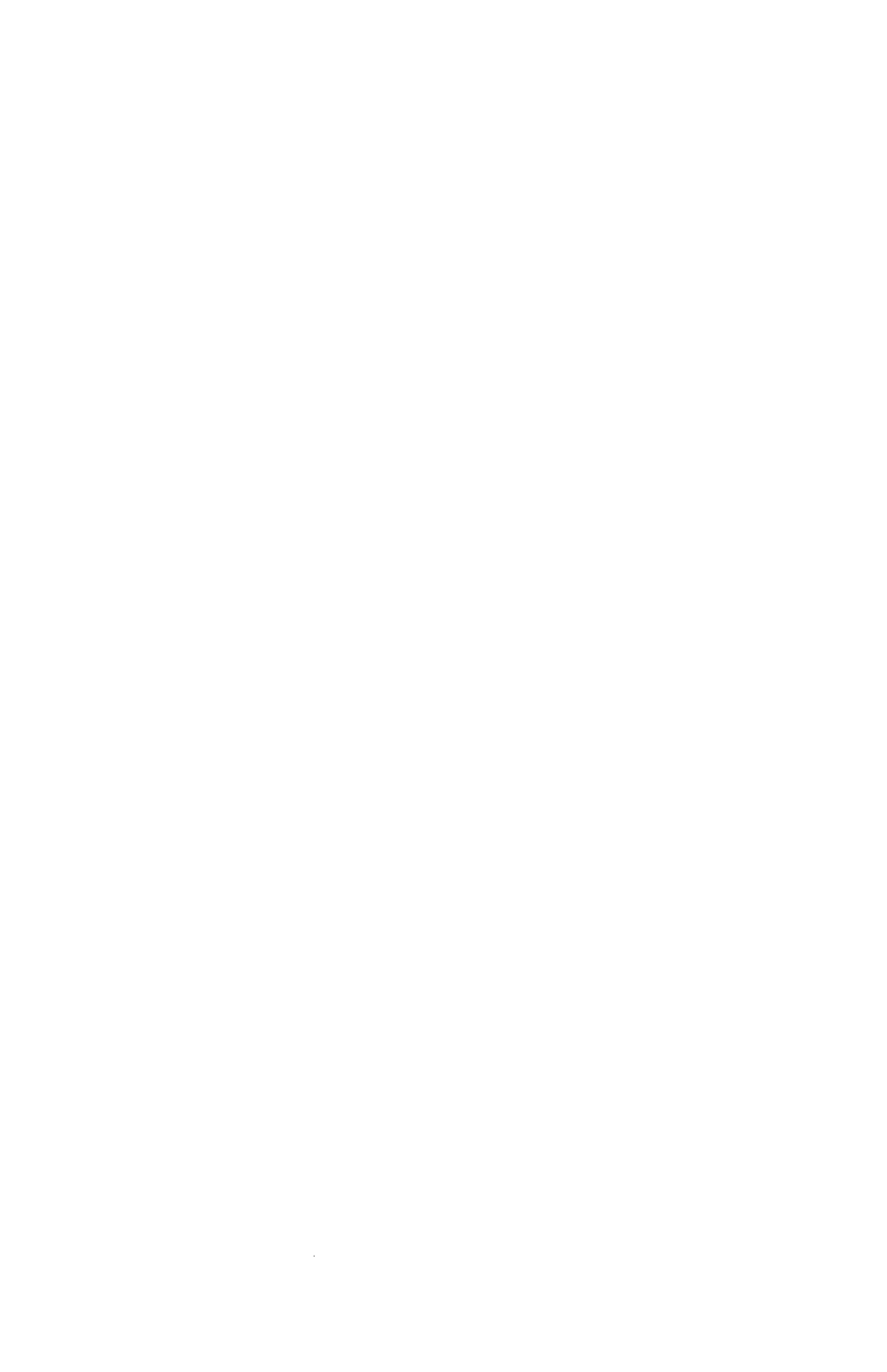# Strategy

### Introduction. The Study of Strategy

### Chapter 1. The Strategic Environment

The Nature of Politics and War—Further Defining War— The Nature of War-Making Political Entities—Strategic Constants and Norms—The Physical Environment— National Character—War and the State—The Balance of Power Mechanism—The Trinity

### Chapter 2. Strategy: Ends and Means

National Strategy—Ends in National Strategy—Survival and Victory—Political Objectives—Means in National Strategy—Adapting Ends to Means, and Vice Versa— Ends in Military Strategy—Relationship Between Political and Military Objectives—Distinguishing Between Erosion and Annihilation Strategies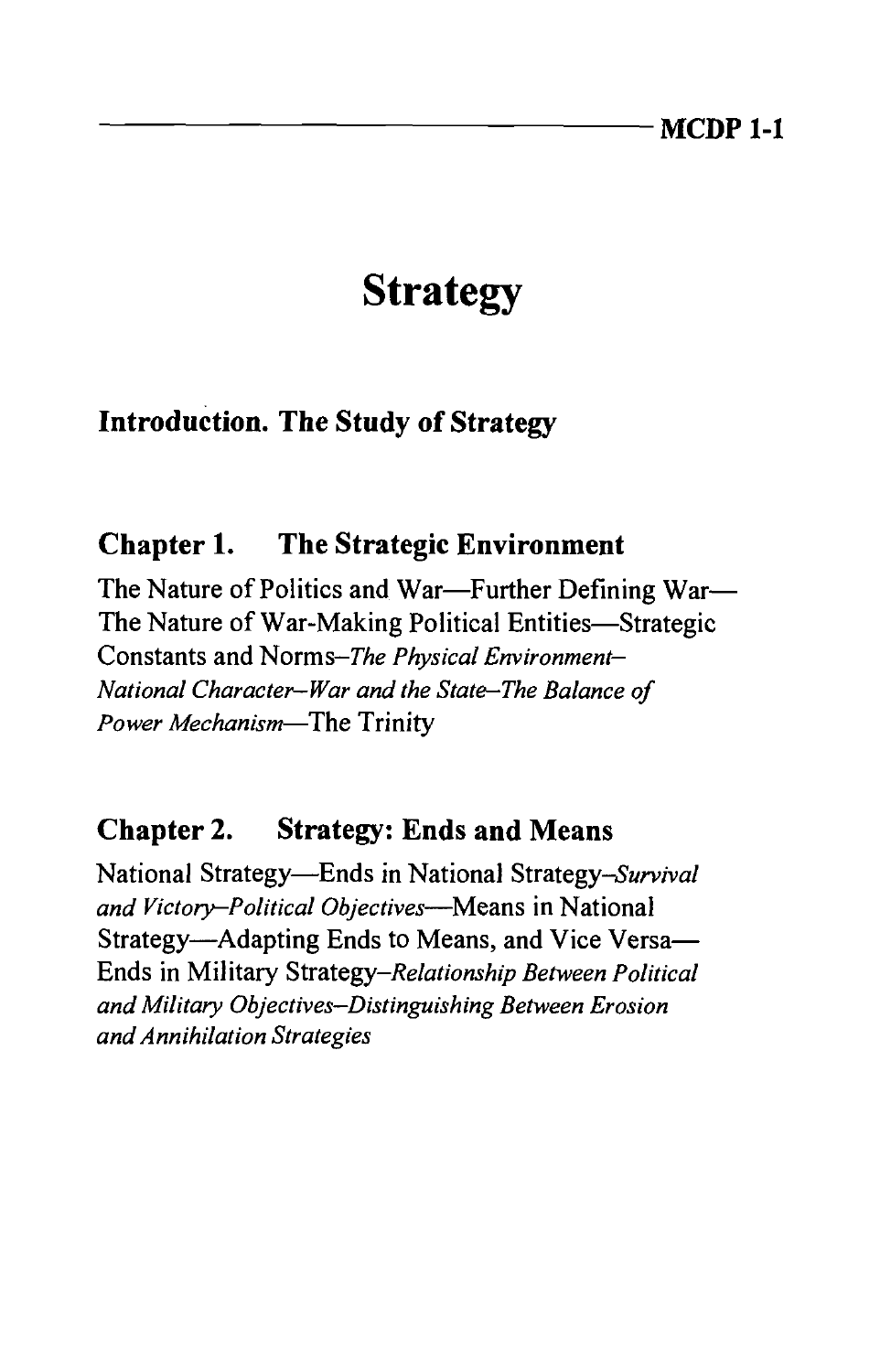## Chapter 3. Strategic Opposites

Defensive and Offensive Strategies—Symmetrical and Asymmetrical Strategies—Deterrence: Strategies of Reprisal or Denial—Standardized or Tailored Strategies— Strategy by Intent or by Default—Evaluating Opposing Strategies

## Chapter 4. The Making of Strategy

The Strategy-Making Process—The Strategic Assessment— Political Objectives—Military Objectives and the Means to Achieve Them—Strategic Concepts—Who Makes Strategy?—Just War— Strategy-Making Pitfalls—Strategic Panaceas—Emphasizing Process Over Product—The Fait Accompli—Limited and Unlimited Wars—Paralysis and Recklessness

Conclusion

Notes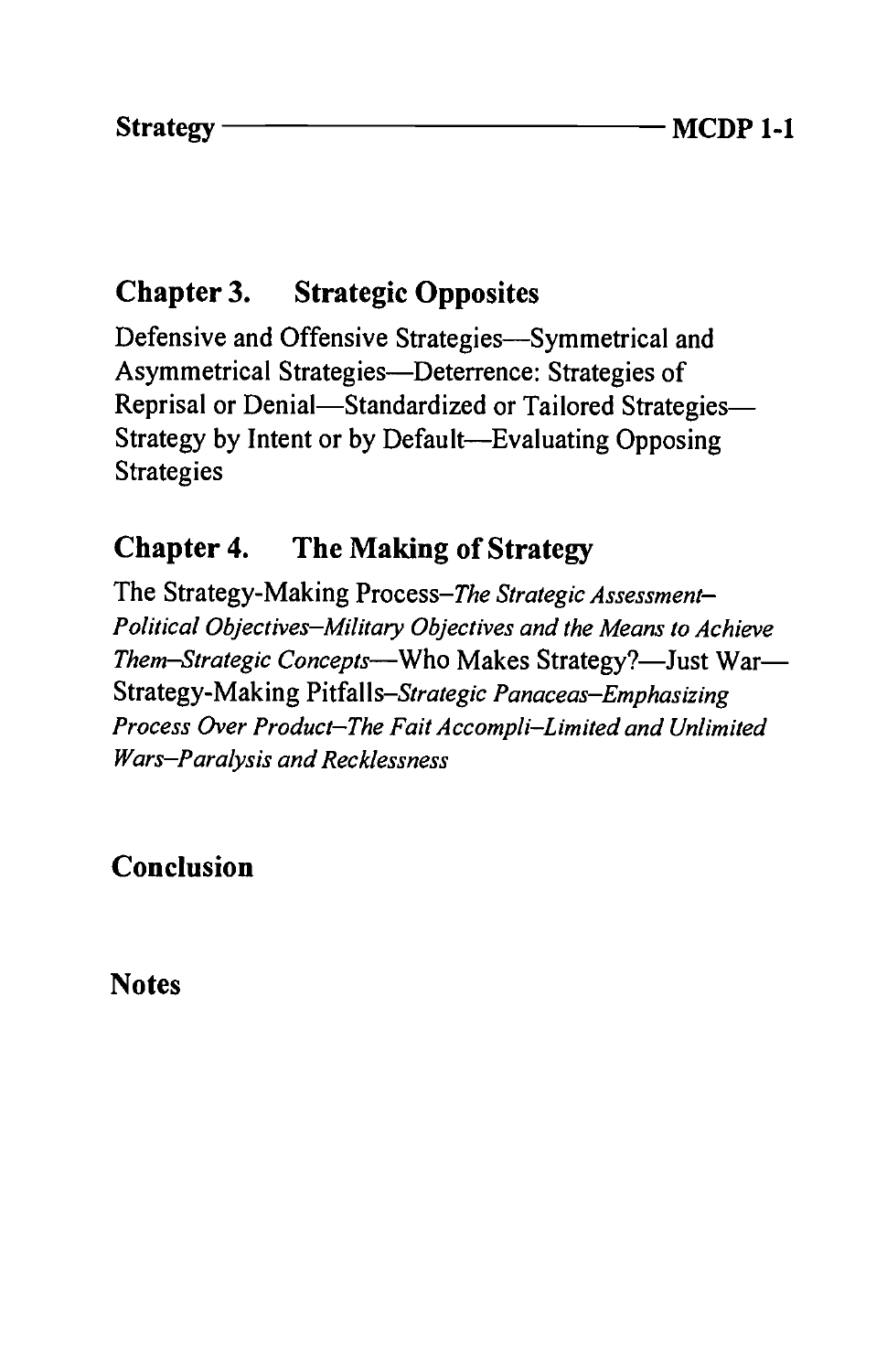# Introduction

# The Study of Strategy

"The nation that draws too great a distinction between its scholars and its warriors will have its thinking done by cowards and its fighting done by fools. "

 $-IJn$ known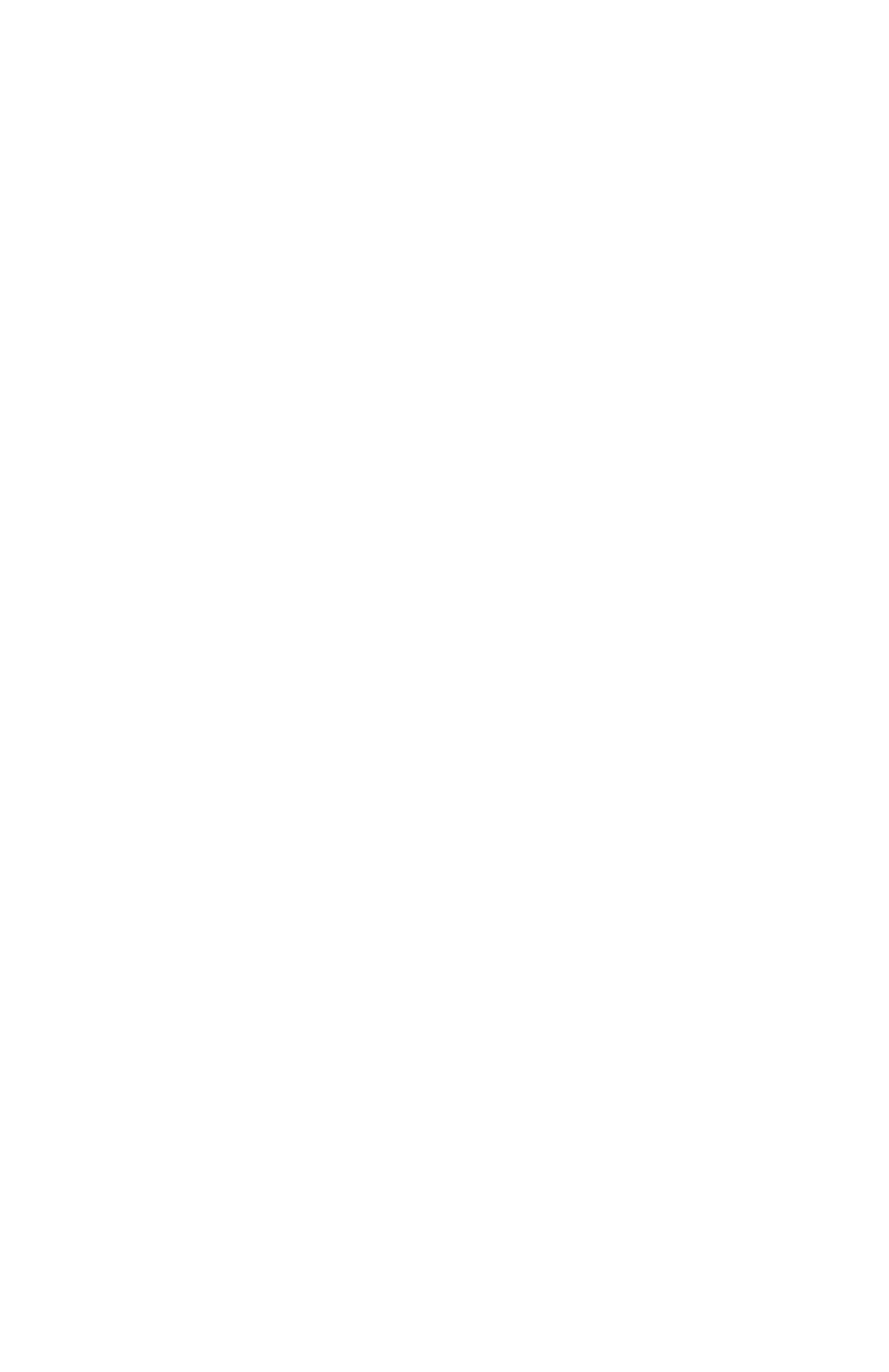$\prod$  arine Corps Doctrinal Publication (MCDP) 1, *War-*<br>is the *fighting*, stresses that war is fundamentally political in character and that war must serve policy. What matters ultimately in war is strategic success: attainment of our political aims and the protection of our national interests. History shows that national leaders, both political and military, who fail to understand this relationship sow the seeds for ultimate failure—even when their armed forces achieve initial battlefield success. Battlefield brilliance seldom rescues a bad strategy.

The United States Marine Corps is a key instrument in the execution of American national strategy. Marine expeditionary forces possess extraordinary strategic reach. As an expeditionary force-in-readiness, the Marine Corps has been consistently called upon to implement key elements of our national security strategy and its supporting national military strategy. While the Marine Corps is not a strategy-making organization in the sense of designing a national military strategy or even drafting strategies to fight particular wars, the effective execution of strategy requires an understanding of both its intent and its context. In order to carry out our responsibilities to the Nation, Marines must possess the strategic skills and understanding necessary to participate effectively in the strategic environment of the 21st century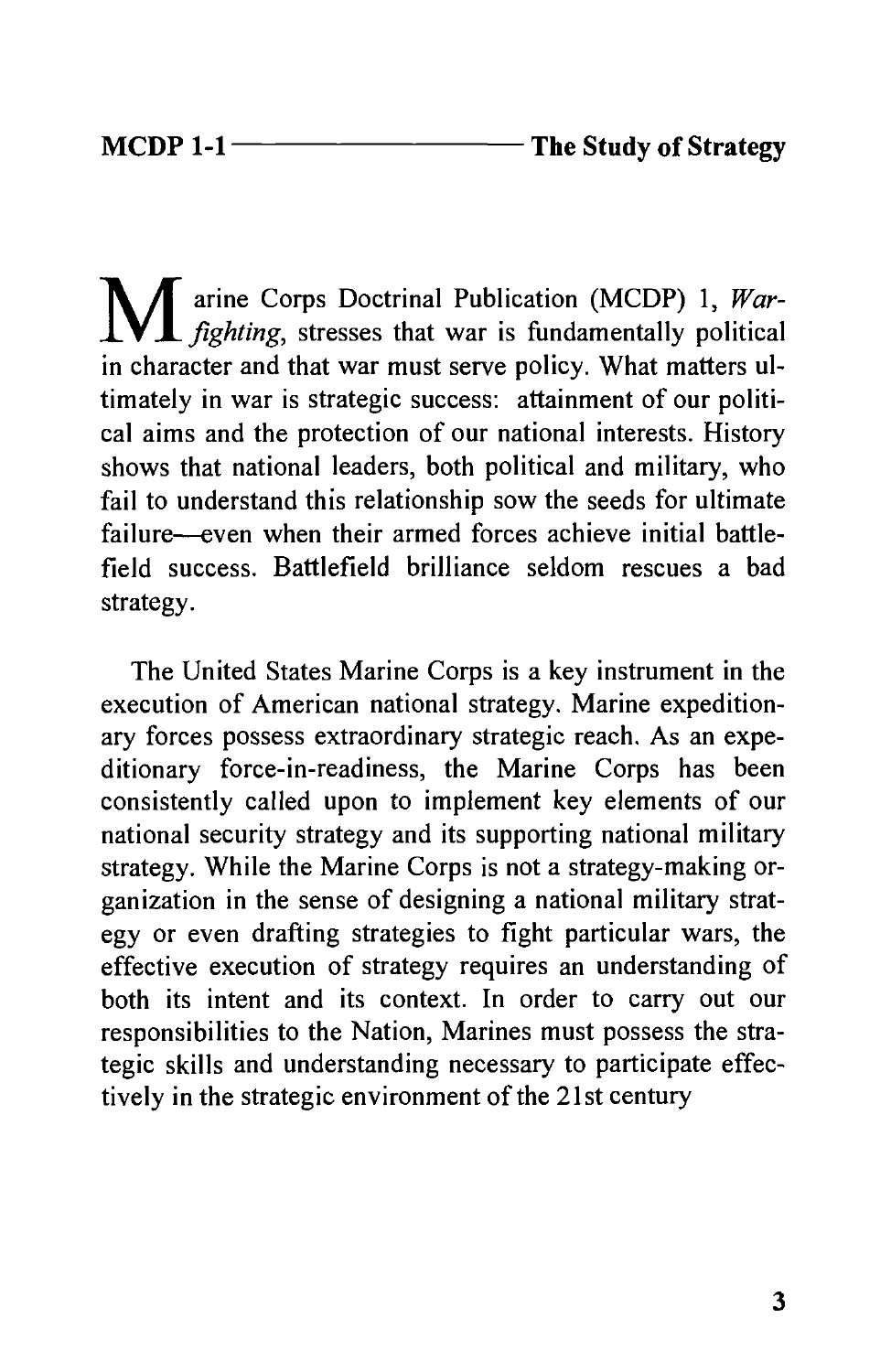There are three important reasons to develop a fundamental understanding of strategy:

- Marines will find themselves working for senior leaders who participate directly in the development of strategy. Such leaders need subordinates who understand their requirements and the environment they work in.
- An understanding of how strategy is made allows Marines to see the larger picture. It enables them to better grasp the intent that underlies the military actions in which they participate and the constraints placed upon the use of military force during these actions. It also helps Marine leaders provide useful answers to questions posed by their subordinates concerning the purpose and objectives behind our involvement in a particular operation.
- By the very nature of their profession, all Marines are engaged in the execution of strategy. Every military action has potential strategic implications. Modem media coverage has intensified both the awareness of and sensitivity towards any military action. Marines must understand that the "distance" between local or tactical actions and the effects of these actions at the strategic or political level may be very short. Sometimes a seemingly unimportant action by any participant—a general, a platoon leader, or even one single Marine—can have a powerful political impact.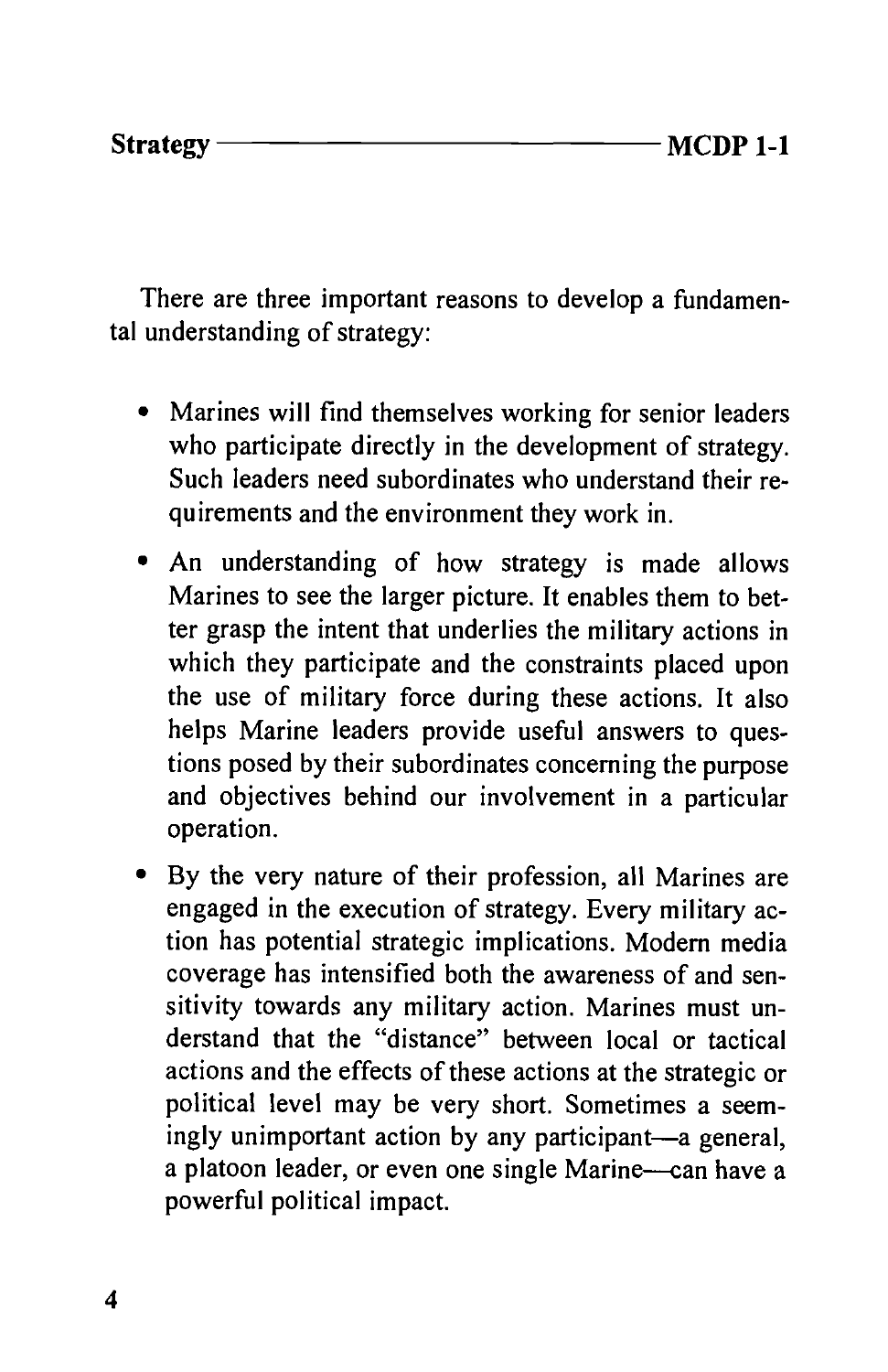MCDP 1-1 The Study of Strategy

MCDP 1-1 focuses on military strategy in its most fundamental sense, exploring the question "How do military means relate to political ends?" It provides a conceptual basis to help us to understand both our own and our enemies' political and military objectives, the relationships among them, and the nature of any particular situation in which military means might be used. It explores how political entities integrate military means with the other elements of their power in order to attain their political ends. A common conceptual understanding of these matters helps Marines develop the adaptability that our warfighting philosophy demands.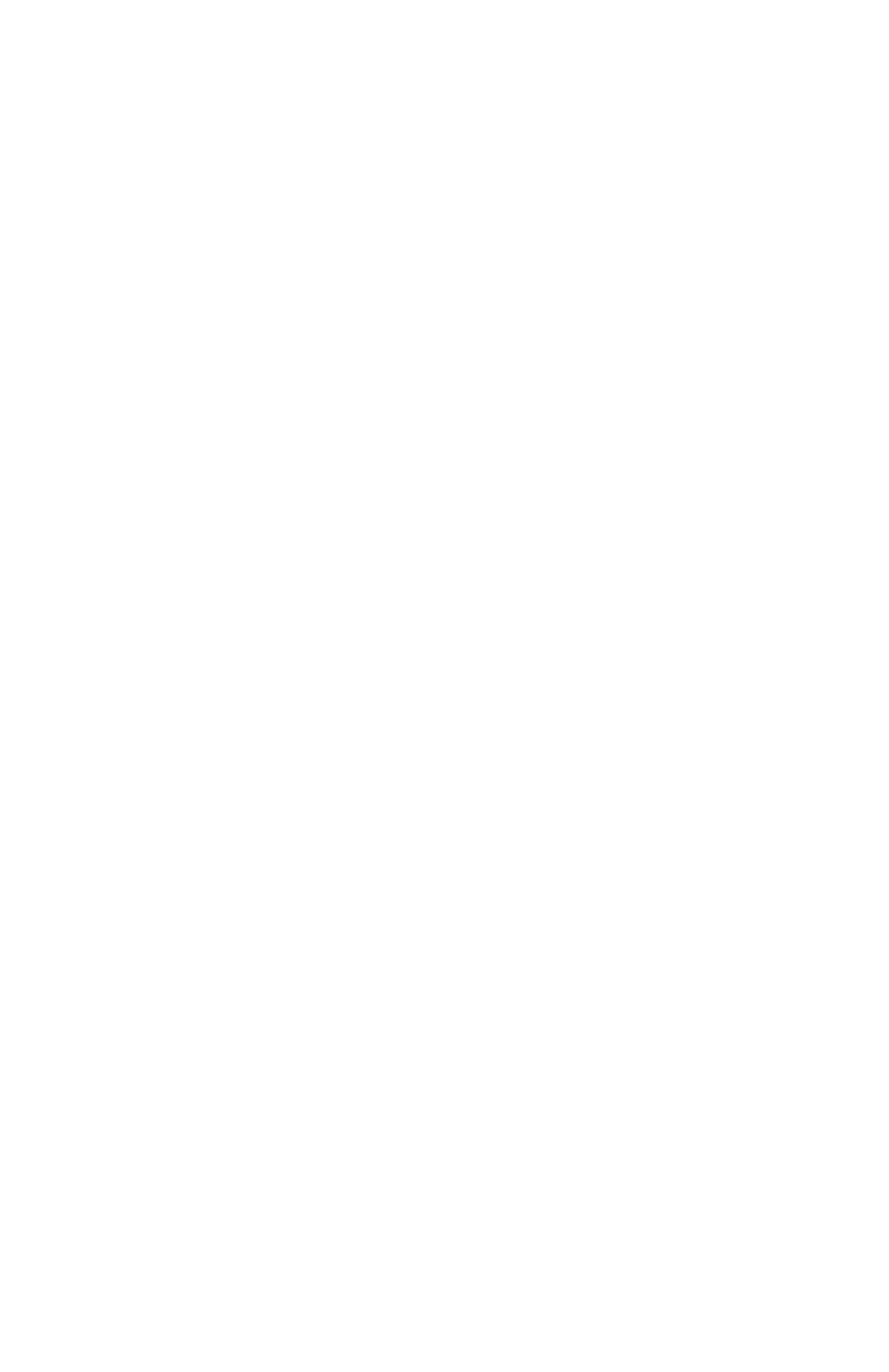# Chapter 1

# The Strategic Environment

"The roots of victory and defeat often have to be sought far from the battlefield, in political, social, and economic factors which explain why armies are constituted as they are, and why their leaders conduct them in the way they do."<sup>1</sup>

—Michael Howard

"That the factors are infinitely varied and difficult to determine is true, but that  $\ldots$  is just what emphasises the necessity of reaching such firm standpoints as are attainable. The vaguer the problem to be solved, the more resolute must we be in seeking points of departure from which we can begin to lay a course."<sup>2</sup>

—Julian Corbett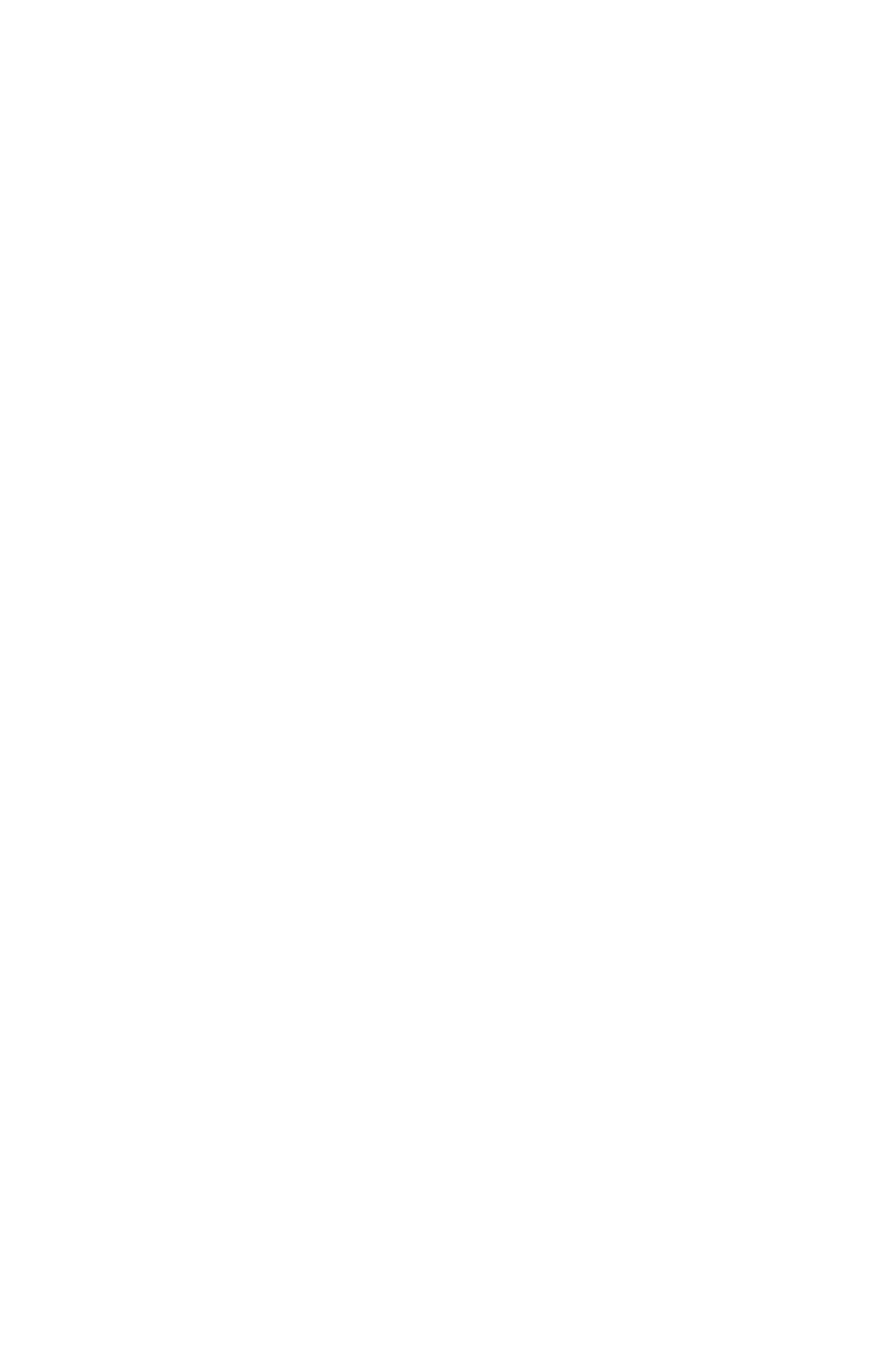$\Lambda$ <sup>t</sup> its most basic, strategy is a matter of figuring out what we need to achieve, determining the best way to what we need to achieve, determining the best way to use the resources at our disposal to achieve it, and then executing the plan. Unfortunately, in the real world, all of these things are not easily done. Our strategic goals are complex and sometimes contradictory and may change in the middle of a military endeavor. The resources at our disposal are not always obvious, can change during the course of a struggle, and usually need to be adapted to suit our needs. Our adversary often refuses to fit our preconceptions of him or to stand still while we erect the apparatus for his destruction.

### THE NATURE OF POLITICS AND WAR

Before we can usefully discuss the making and carrying out of military strategy, we must understand the fundamental character of politics and the violent expression of politics called war. Let us start by analyzing Clausewitz's description of war as both an instrument of policy and of politics with the addition of other means<sup>3</sup>

War is a social phenomenon. Its logic is not the logic of art, nor of science or engineering, but rather the logic of social transactions. Human beings interact with each other in ways that are fundamentally different from the way the scientist interacts with chemicals, the architect or engineer with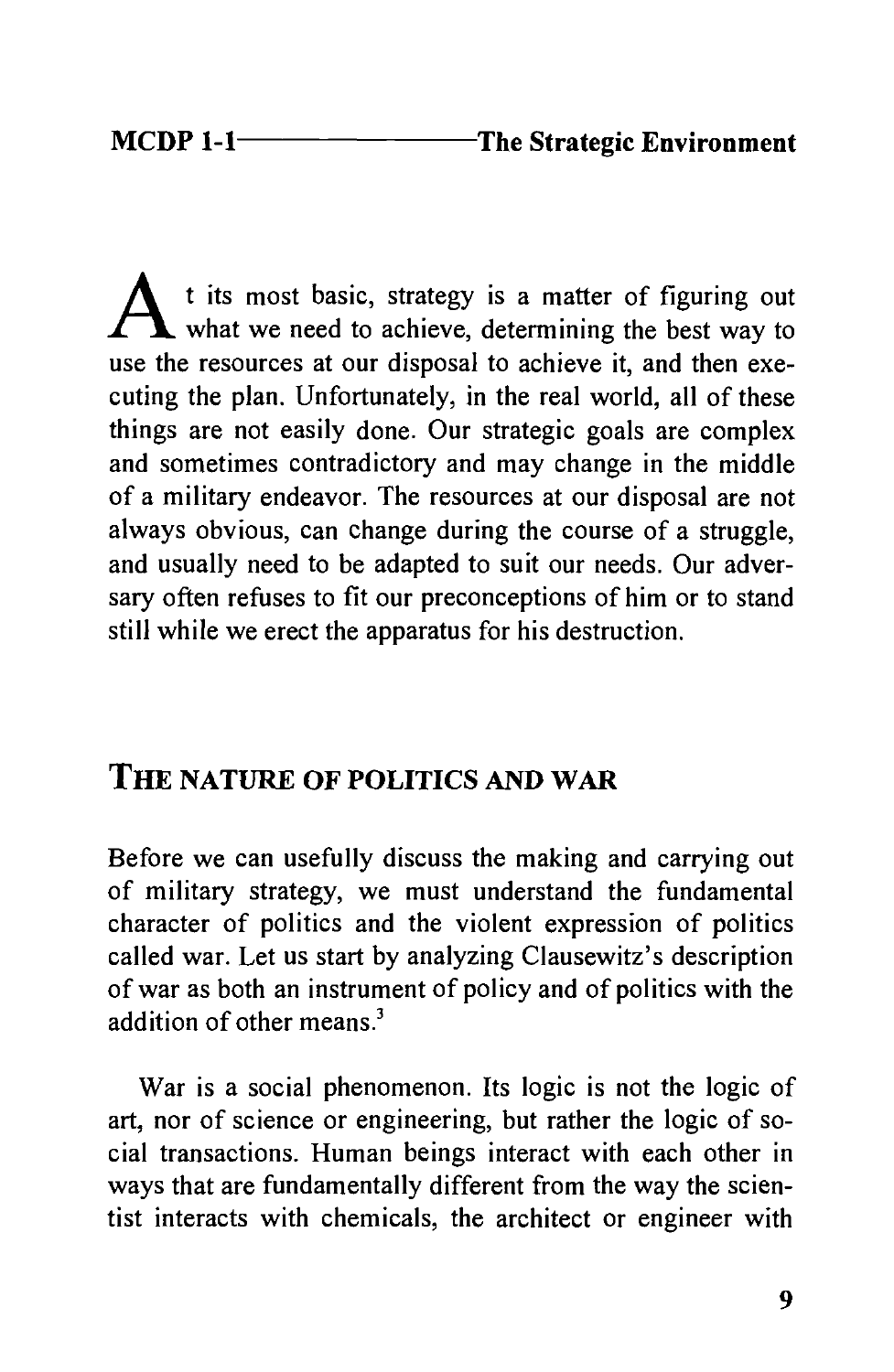beams and girders, or the artist with paints. The interaction that concerns us when we speak of war is political interaction. The "other means" in Clausewitz's definition of war is organized violence. The addition of violence to political interaction is the only factor that defines war as a distinct form of political interaction—but that addition has powerful and unique effects.

The two different terms we have used, policy and politics, both concern power. While every specific war has its unique causes, war as a phenomenon is fundamentally concerned with the distribution and redistribution of power.<sup>4</sup>

Power is sometimes material in nature: the economic power of money or other resources, for example, or possession of the physical means for coercion (weapons and armed personnel). Power is just as often psychological in nature: legal, religious, or scientific authority; intellectual or social prestige; a charismatic personality's ability to excite or persuade; a reputation, accurate or illusory, for diplomatic or military strength.

Power provides the means to attack and the means to resist attack. Power in itself is neither good nor evil. By its nature, however, power tends to be distributed unevenly in ways that vary greatly from one society to another.

Power manifests itself differently and in different places at different times. In Japan, during the 16th through 19th centuries, real political power was exercised by the shogun, who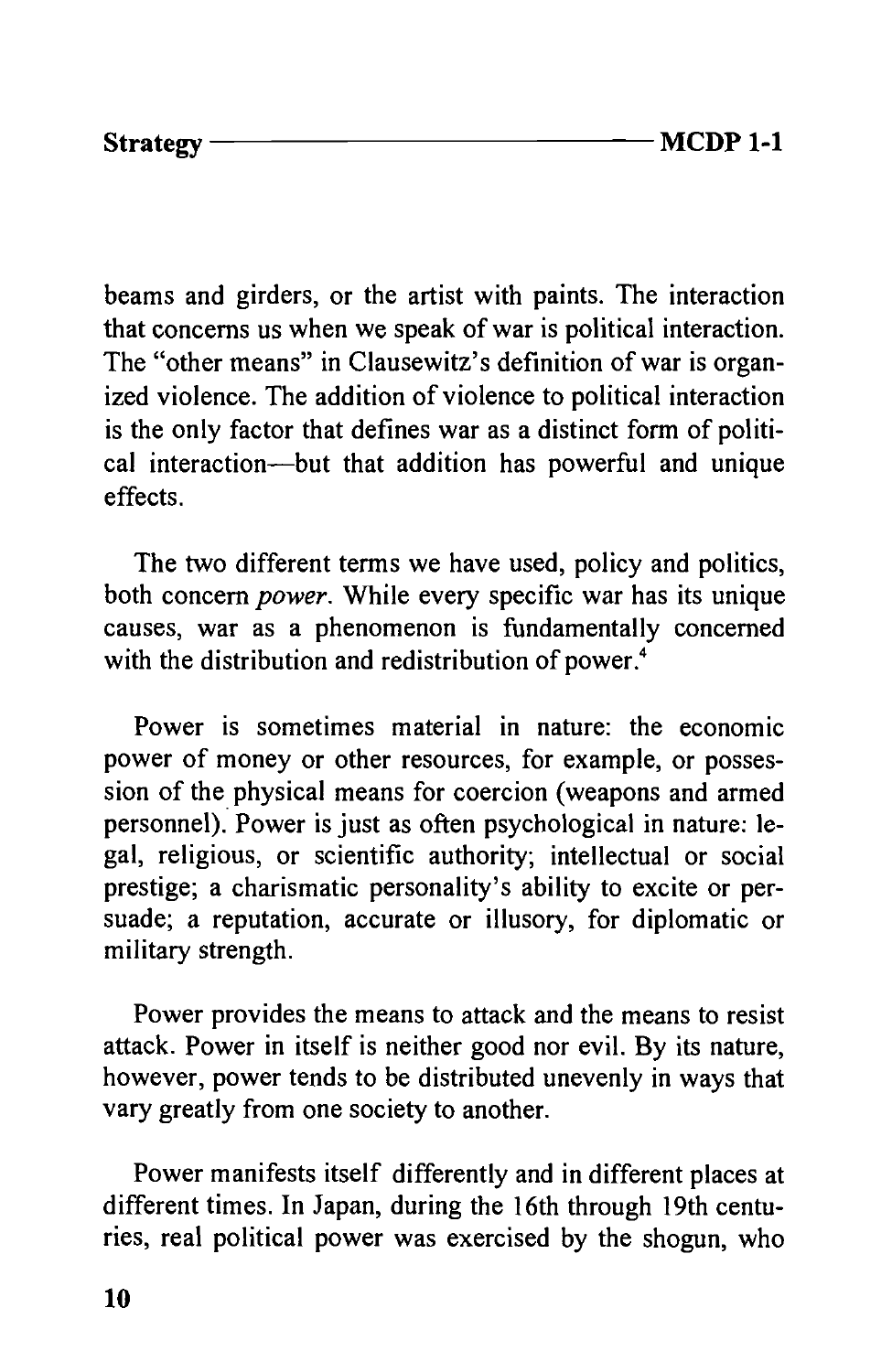was formally subordinate to the emperor. Later, senior Japanese military leaders were for a time effectively controlled by groups of fanatical junior officers. King Philip II of Spain, whose power was rooted in a landed aristocracy, was surprised to discover the power that Europe's urban bankers could exercise over his military strategy. American leaders were similarly surprised by the power of the disparate political coalition that forced an end to the Vietnam War. One of the major problems of strategy is to determine where and in what form real power lies and to identify those relatively rare points where military power can be applied effectively.

Politics is the process by which power is *distributed* in any society: a family, an office, a religious order, a tribe, a state, a region, the international community. The process of distributing power may be fairly orderly—through consensus, inheritance, election, or some time-honored tradition—or chaotic—through assassination, revolution, or warfare. Whatever process may be in place at any given time, politics is inherently dynamic, and not only the distribution of power but the process by which it is distributed is under constant pressure for change.

A key characteristic of politics is that it is interactive—a cooperative or competitive process. It cannot be characterized as a rational process because actual outcomes are seldom what was consciously intended by any one of the participants. Political events and their outcomes are the product of conflicting, contradictory, sometimes compromising, but often adversarial forces. That description clearly applies to war.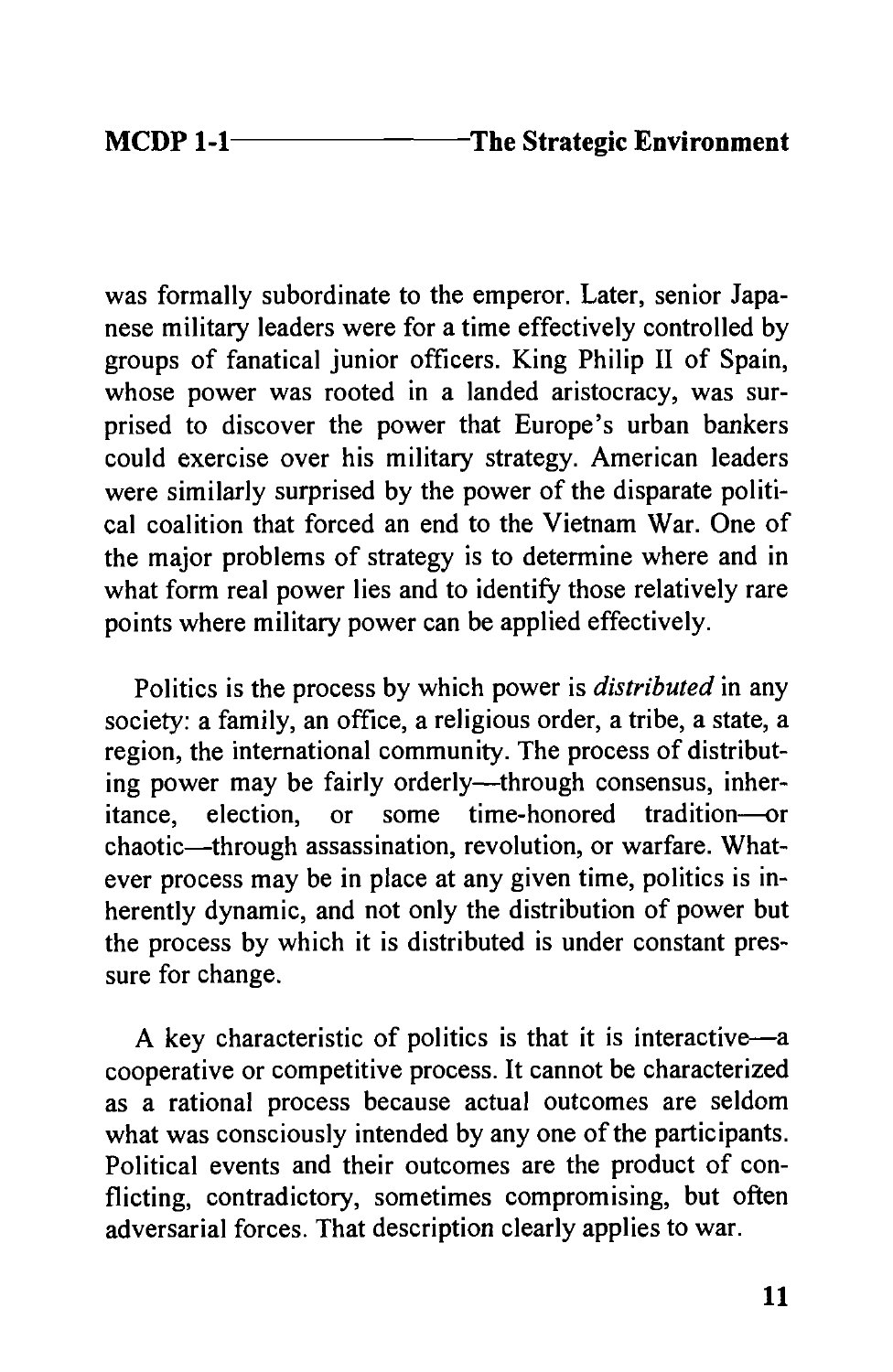Policy, on the other hand, can be characterized as a rational process. The making of policy is a conscious effort by a distinct political body to use whatever power it possesses to accomplish some purpose—if only the mere continuation or increase of its own power. Policy is a rational subcomponent of politics, the reasoned purposes and actions of individuals in the political struggle. War can be a practical means, sometimes the only means available, for the achievement of rational policy aims—that is, the aims of one party in the political dispute. Hence, to describe war as an "instrument of policy" is entirely correct. It is an act of force to compel our opponent to do our will.

Do not, however, confuse rationality with intelligence, reasonableness, or understanding. Policies can be wise or foolish: they can advance their creators' goals or unwittingly contradict them. They can be driven by concern for the public good or by the most craven reasons of self-interest. Rationality also implies no particular kind of goal, for goals are a product of emotion and human desire. The goal of policy may be peace and prosperity, national unity, the achievement of ideological perfection, or the extermination of some ethnic minority or competitor.

Remember too that policy, while it is different from politics, is produced via a political process. Even the most rational of policies is often the result of compromises within the political group. Such compromises may be intended more to maintain peace or unity within the group than to accomplish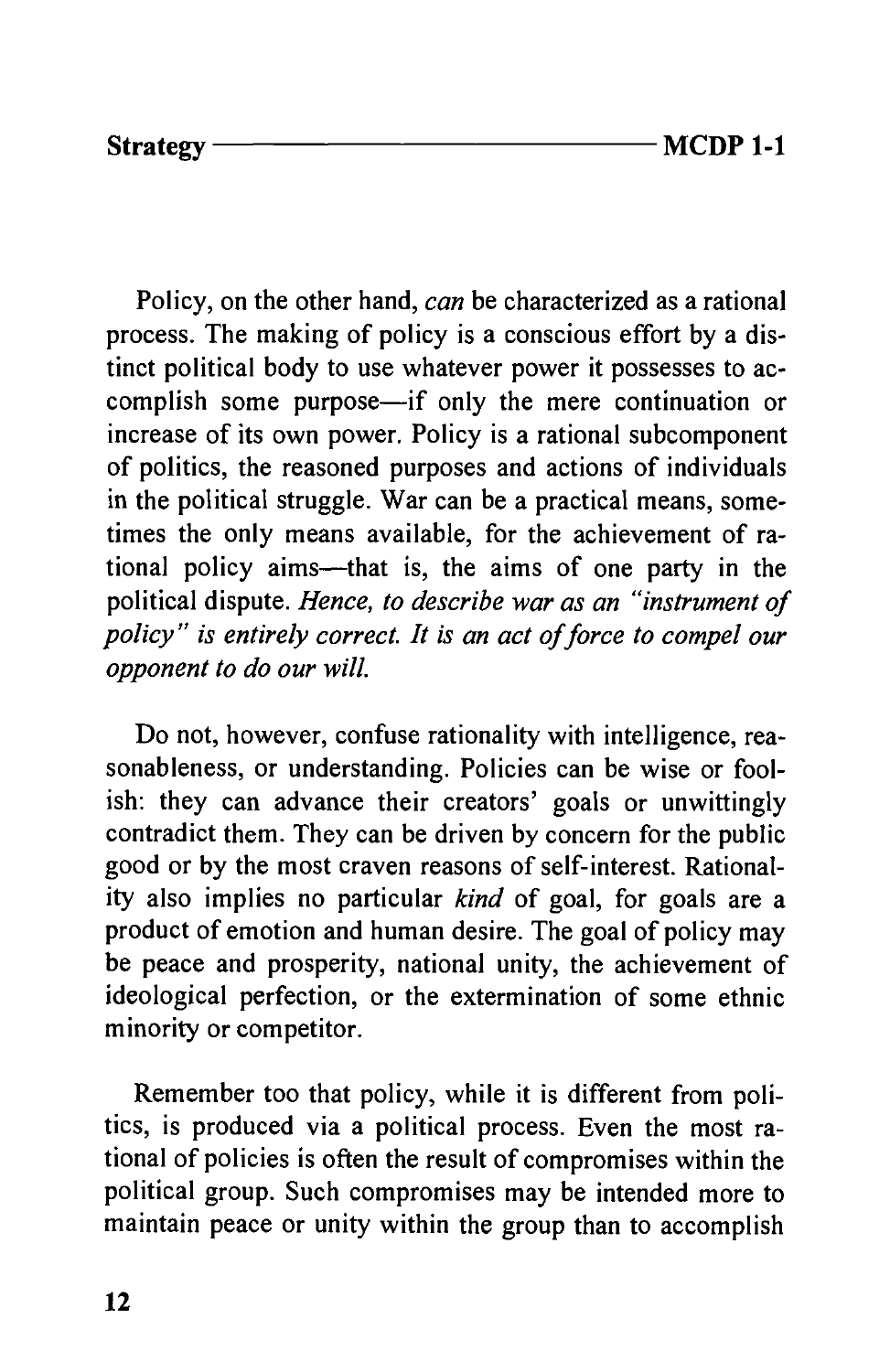any external purpose. They may, in fact, be irrelevant or contrary to any explicit group goal. Policy is therefore often ambiguous, unclear, even contradictory, and subject to change or to rigidity when change is needed.

Clausewitz's reference to war as an expression of politics is therefore not a prescription, but a description. War is a part of politics. It does not replace other forms of political intercourse but merely supplements them. It is a violent expression of the tensions and disagreements between political groups, when political conflict reaches a level that sparks organized violence. Thus war—like every other phase of politics—embodies both rational and irrational elements. Its course is the product not of one will, but of the collision of two or more wills.

To say, then, that war is an expression of both politics and policy with the addition of other means is to say two very different things to strategy makers. First, it says that strategy, insofar as it is a conscious and rational process, must strive to achieve the policy goals set by the political leadership. Second, it says that such policy goals are created only within the chaotic and emotional realm of politics.

Therefore, the military professional who says, "Keep politics out of this. Just give us the policy, and we will take care of the strategy," does not understand the fundamentals of strategy. Strategists must operate within the constraints of policy and politics. The only alternative would be for military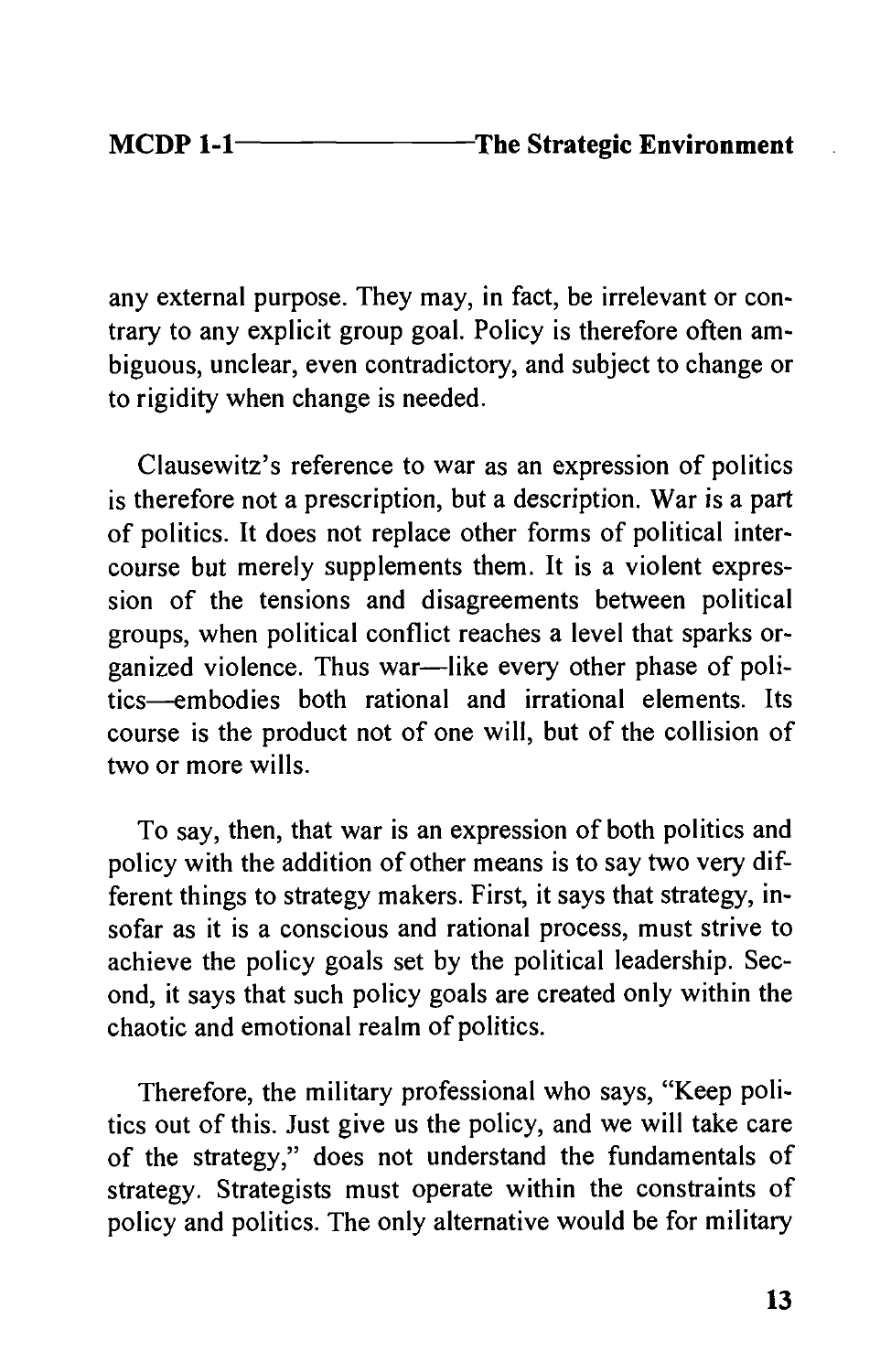strategy to perform the functions of policy and for military leaders to usurp political power, tasks which are generally unsuited to both military strategy and military leaders.

## FURTHER DEFINING WAR

We acknowledge that war is an expression of politics and policy with the addition of violent means. Still, this description does not fully explain war.

One frequent error is to describe war as something that takes place exclusively between nations or states. First, nations and states are different things. The Kurds are a nation, but they have no state. The Arabs are a nation with several states. The Soviet Union was a state whose citizens represented many different nationalities. Second, many—possibly most— wars actually take place within a single state, meaning that at least one of the participants was not previously a state. Civil wars, insurrections, wars of secession, and revolutions all originate within a single existing state, although they sometimes attract external intervention. Wars may spill across state borders without being interstate wars, as in Turkey's conflict with the Kurds. Third, most interstate wars are fought not by individual states, but by coalitions. Such coalitions often involve nonstate actors as well as state governments.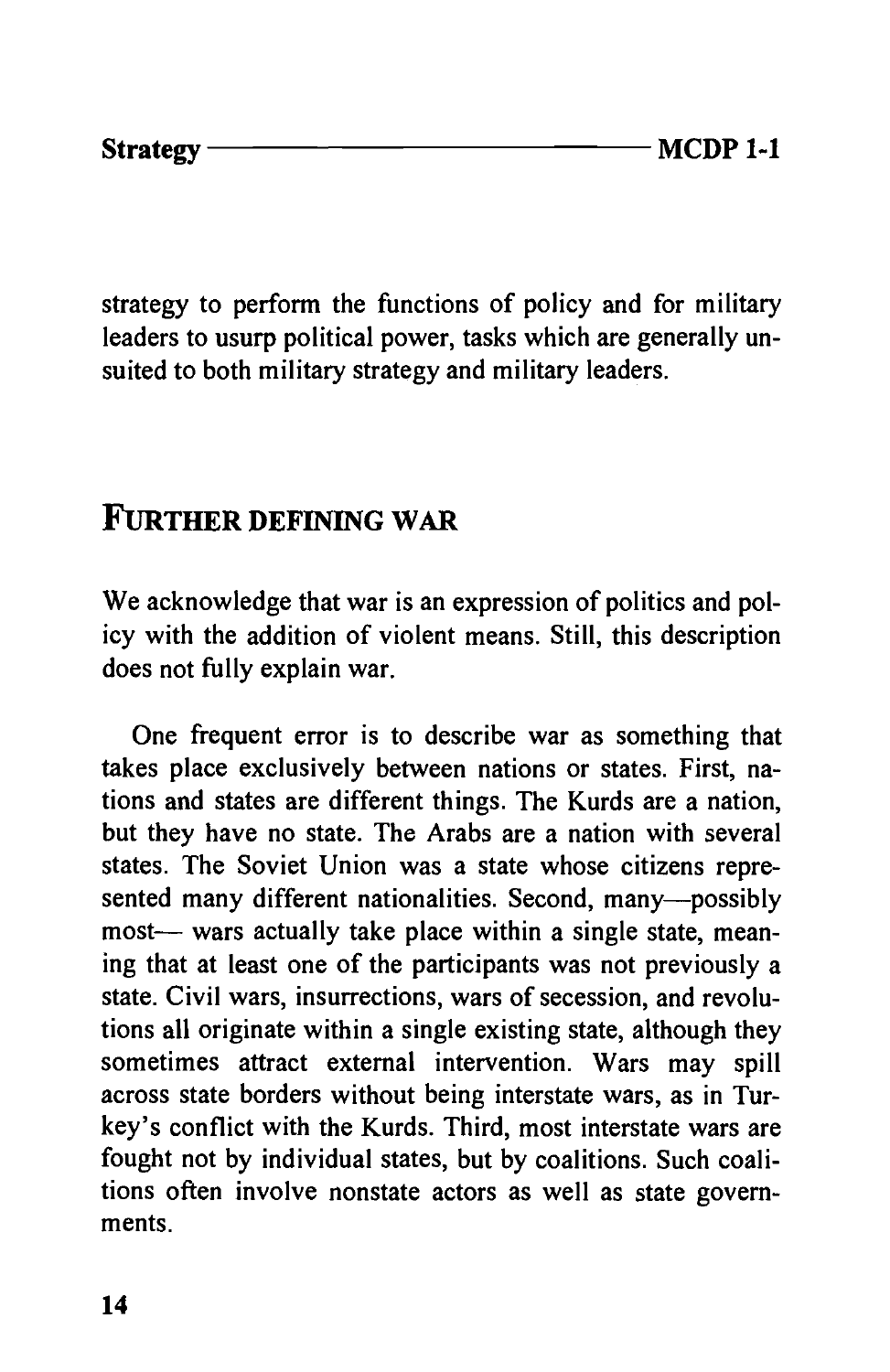Another mistake is to limit our definition of war to sustained, large-scale military operations. Here the defining condition is one of scale and duration. Under headings such as "Military Operations Other than War," this approach lumps many forms of political conflict that clearly satisfy Clausewitz's definition of war with other events—such as humanitarian assistance—that do not.

In its broadest sense, war refers to any use of organized force for political purposes, whether that use results in actual violence or not. When we speak of warfare, however, we almost always mean actual violence of some considerable scale that is carried out over some considerable period of time. A single assassination, while certainly a violent political act, does not constitute a war. On the other hand, large-scale, long-term violence alone does not necessarily mean war either. For example, over a 25-year period—1969 through 1994—some 3,000 people were killed in Northern Ireland for an average of 120 deaths per year in a population of 1.5 million.<sup>5</sup> For that same period, there were approximately 291 murders per year committed in Washington, D.C. in an average population of 642,000.<sup>6</sup> The former situation is widely recognized as war, while the latter is not. The difference is a matter of organization. The perpetrators, victims, and targets of the violence in Northern Ireland reflect distinct political groups engaged in a power struggle. The violent death rate in Washington, D.C., roughly five times higher, seems to reflect random violence—a sign of social dysfunction rather than of some purposeful group movement toward any political goal.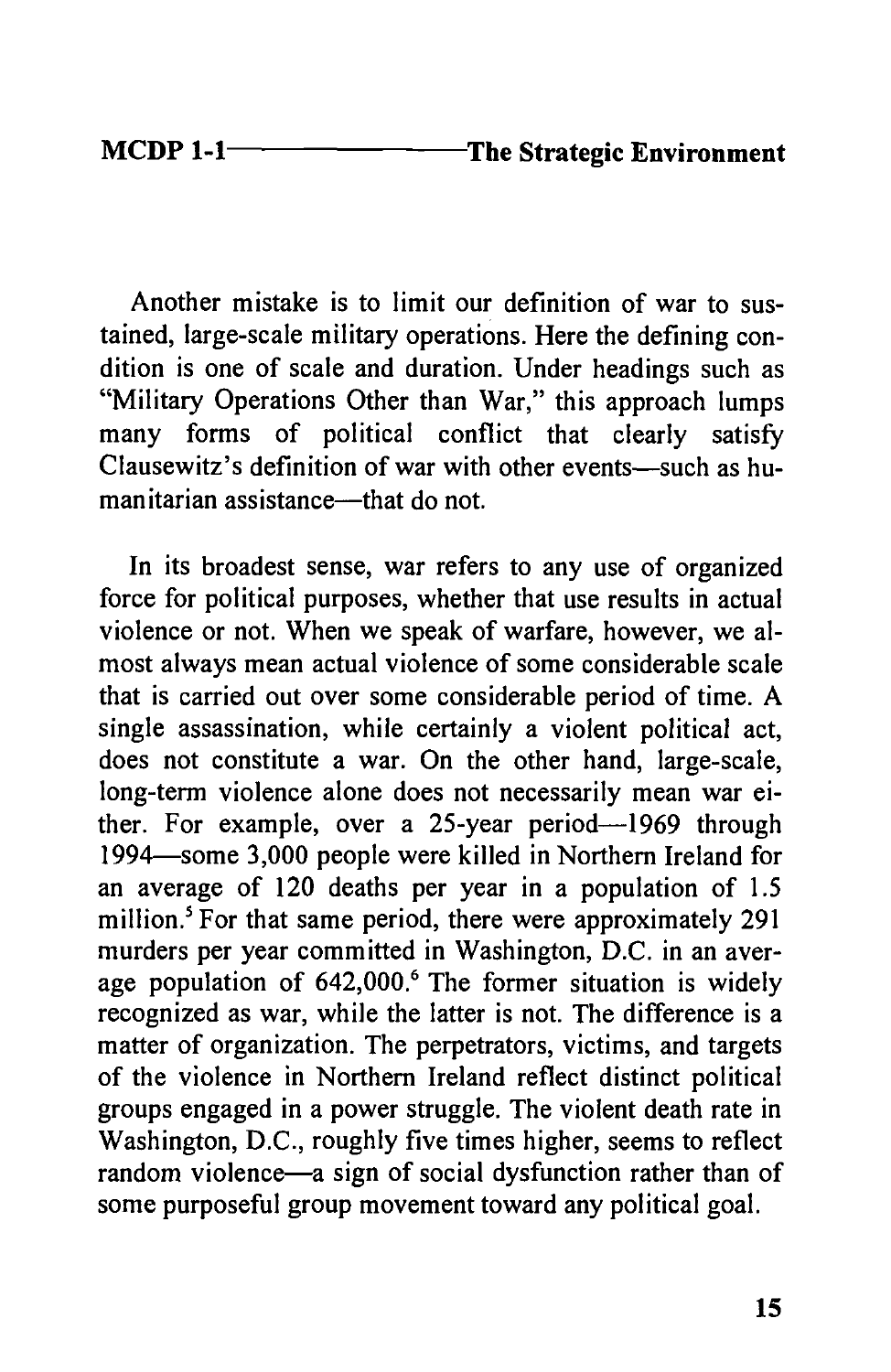From all this, we can say that war is—

- Organized violence.
- Waged by two or more distinguishable groups against each other.
- In pursuit of some political end.
- Sufficiently large in scale and in social impact to attract the attention of political leaders.
- Continued long enough for the interplay between the opponents to have some impact on political events.

## THE NATURE OF WAR-MAKING POLITICAL **ENTITIES**

Military professionals often seek a "scientific" understanding of war. This approach is appealing because the human mind tends to organize its perceptions according to familiar analogies, like the powerful images of traditional Newtonian physics. Such comparisons can be very useful. Our military doctrine abounds with terms like "center of gravity," "mass," and "friction."

The attempt to apply a scientific approach can result in some misleading ideas. For example, some political scientists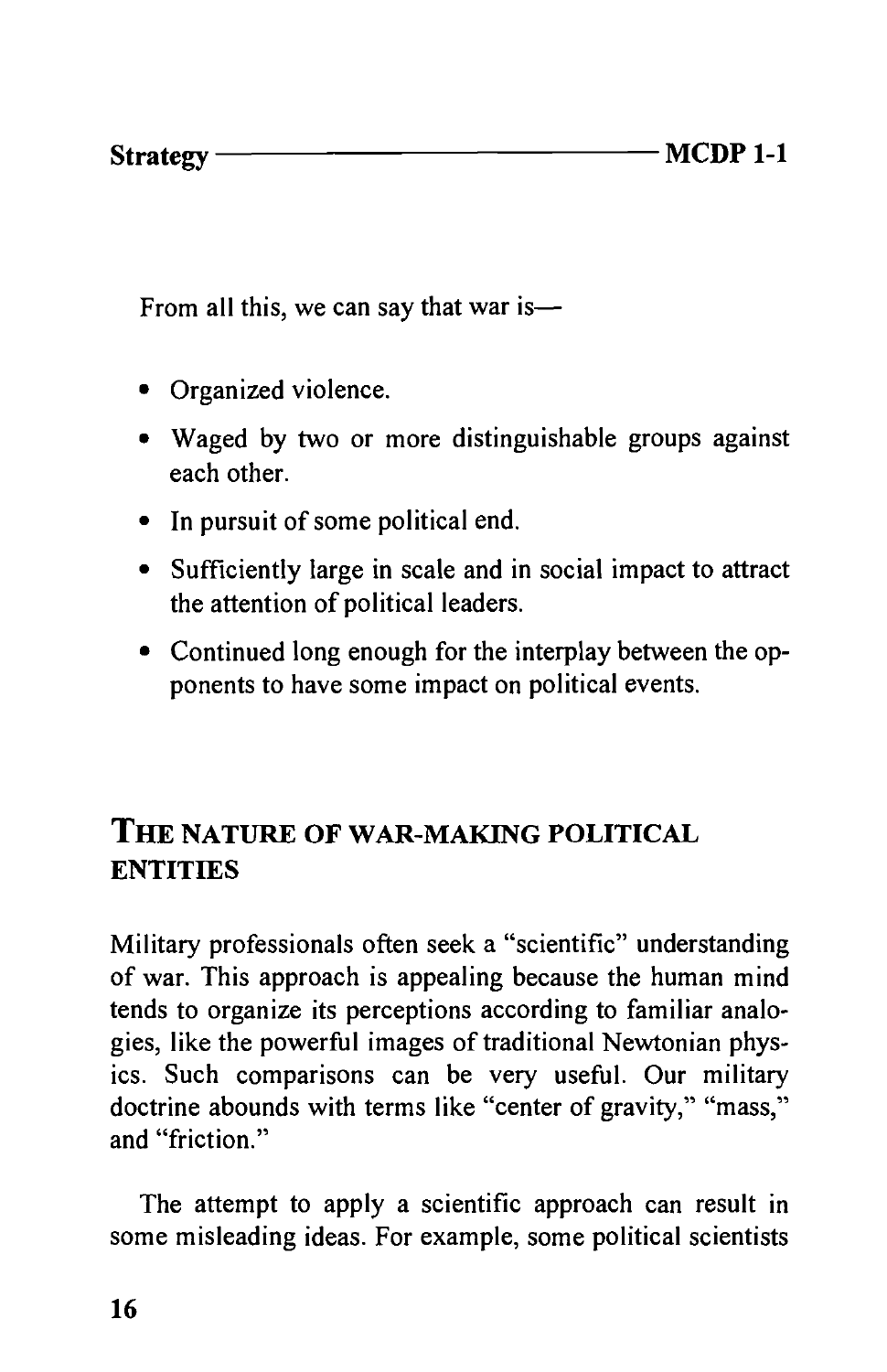treat political entities as unitary rational actors, the social equivalents of Newton's solid bodies hurtling through space. Real political units, however, are not unitary. Rather, they are collections of intertwined but fundamentally distinct actors and systems. Their behavior derives from the internal interplay of both rational and irrational forces as well as from the peculiarities of their own histories and of chance. Strategists who accept the unitary rational actor model as a description of adversaries at war will have difficulty understanding either side's motivations or actual behavior. Such strategists ignore their own side's greatest potential vulnerabilities and deny themselves potential levers and targets—the fault lines that exist within any human political construct.

Fortunately, the physical sciences have begun to embrace the class of problems posed by social interactions like politics and war. The appropriate imagery, however, is not that of Newtonian physics. Rather, we need to think in terms of biology and particularly ecology.7

To survive over time, the various members of any ecosystem must adapt—not only to the external environment, but to each other. These agents compete or cooperate, consume and are consumed, join and divide, and so on. A system created by such interaction is called a complex adaptive system.

Such systems are inherently dynamic. Although they may sometimes appear stable for lengthy periods, their components constantly adapt or fail. No species evolves alone;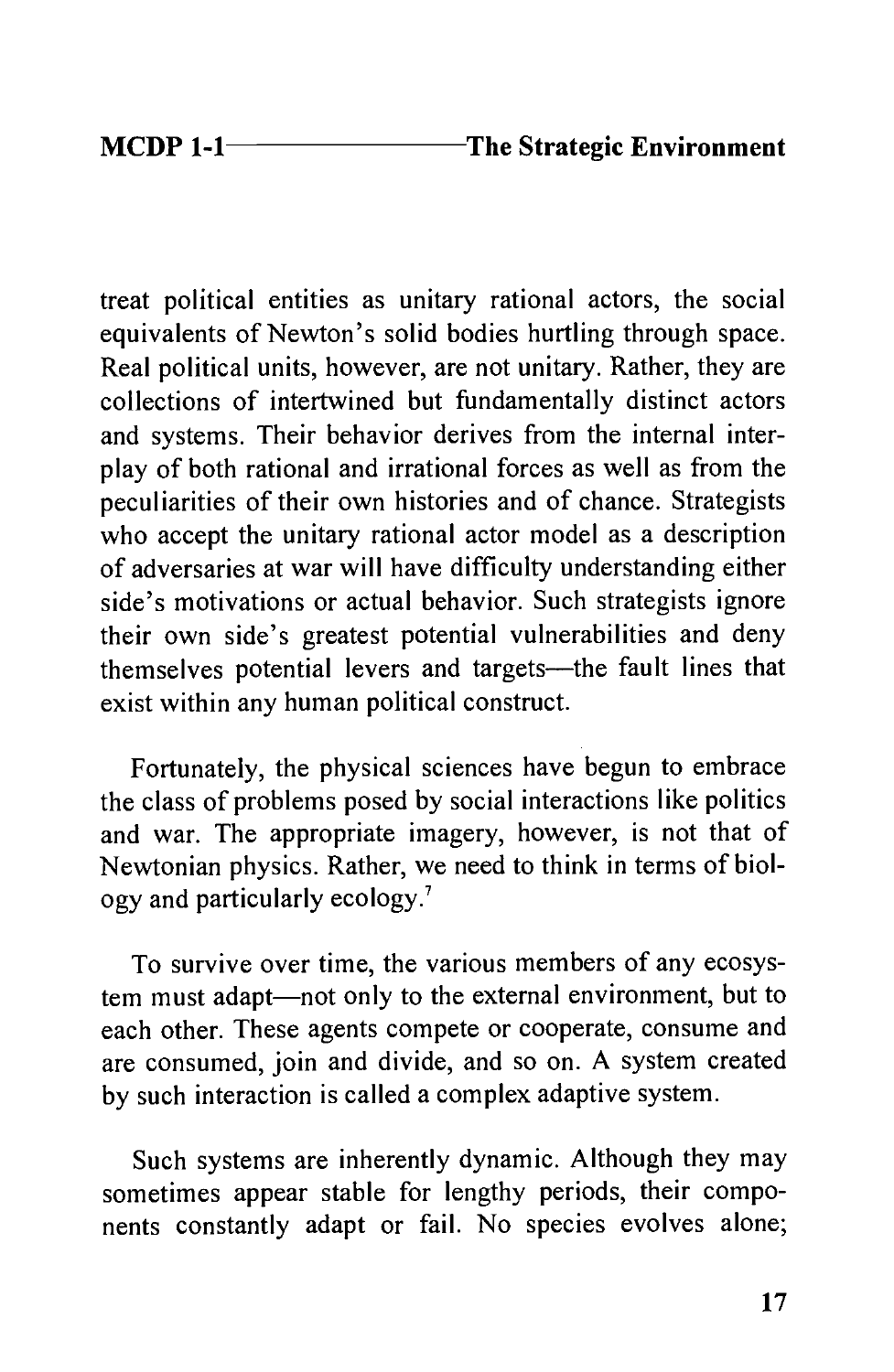rather, each species "co-evolves" with the other species that make up its environment. The mutation or extinction of one species in any ecosystem has a domino or ripple effect throughout the system, threatening damage to some species and creating opportunities for others. Slight changes are sometimes absorbed without unbalancing the system. Other slight changes—an alteration in the external environment or a local mutation—can send the system into convulsions of growth or collapse.

One of the most interesting things about complex systems is that they are inherently unpredictable. It is impossible, for example, to know in advance which slight perturbations in an ecological system will settle out unnoticed and which will spark catastrophic change. This is so not because of any flaw in our understanding of such systems, but because the system's behavior is generated according to rules the system itself develops and is able to alter. In other words, a system's behavior may be constrained by external factors or laws but is not determined by them.

For all of these reasons, systems starting from a similar base come to have unique individual characteristics based on their specific histories.

The reason we use the complex adaptive system as a model is that it provides insight into human political constructs. Humans build all sorts of social structures: families, tribes, clans, social classes, street gangs, armies, religious groups or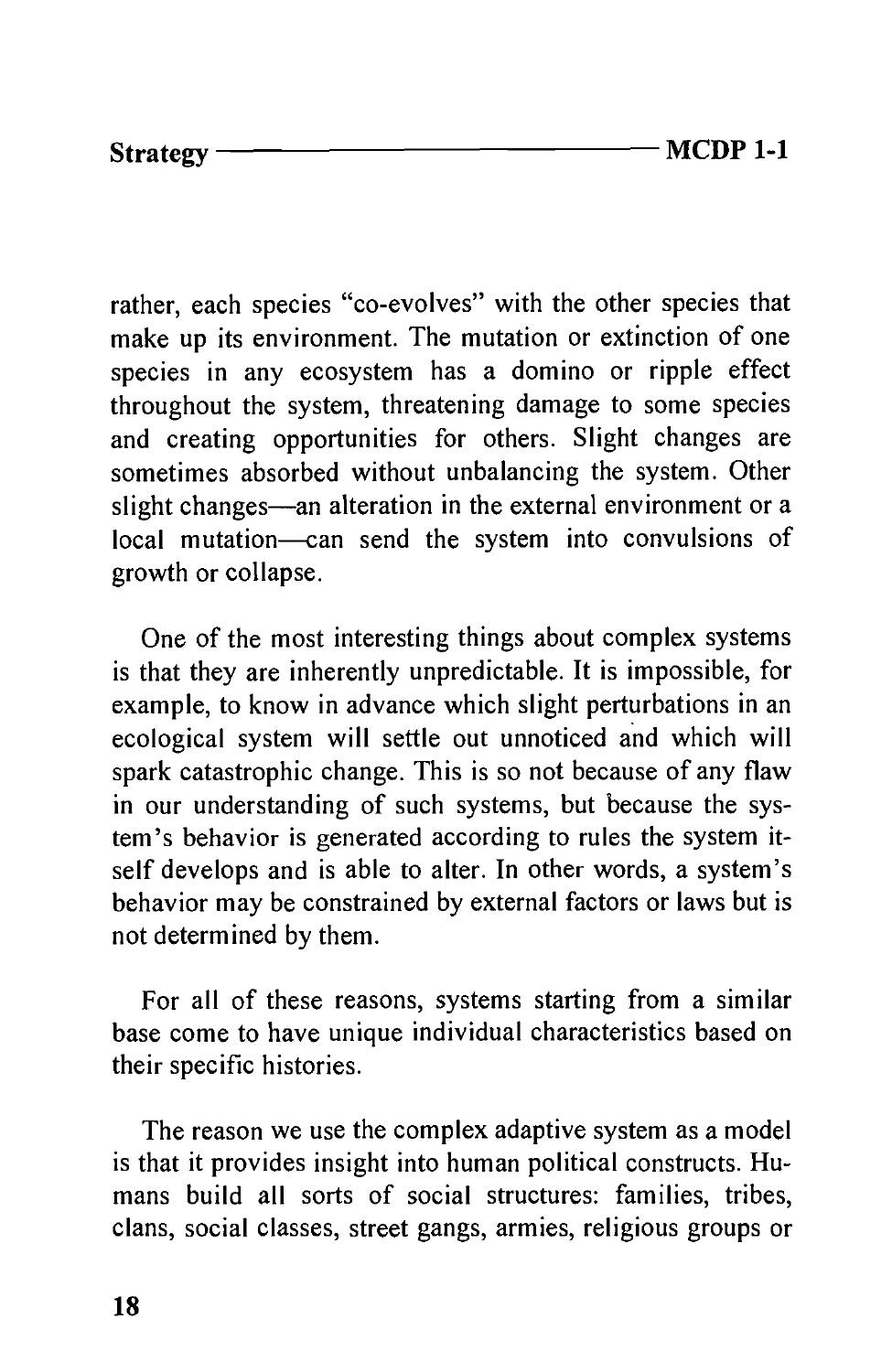sects, commercial corporations, political parties, bureaucracies, criminal mafias, states of various kinds, alliances, and empires, to mention just a few. These structures participate in separate but thoroughly intertwined networks we call social, economic, and political systems. Those networks produce markets, elections, and wars.

Such networks and structures create their own rules. The unpredictable nature of these complex systems makes it difficult to predict the outcome of specific events. We can normally analyze, describe, and explain economic, military, and political events after they have occurred, but accurately forecasting the course of such interactions is difficult to do with any consistency.

When we say that politics and war are unpredictable, we do not mean that they are composed of absolute chaos, without any semblance of order. Intelligent, experienced military and political leaders are generally able to foresee the probable near-term results, or at least a range of possible results, of any particular action they may take. Broad causes, such as a massive superiority in manpower, technology, economic resources, and military skill, will definitely influence the probabilities of certain outcomes.

Conscious actions, however, like evolutionary adaptations, seldom have only their intended effects. Events wholly outside the range of vision of political and military leaders can have an unforeseen impact on the situation. New economic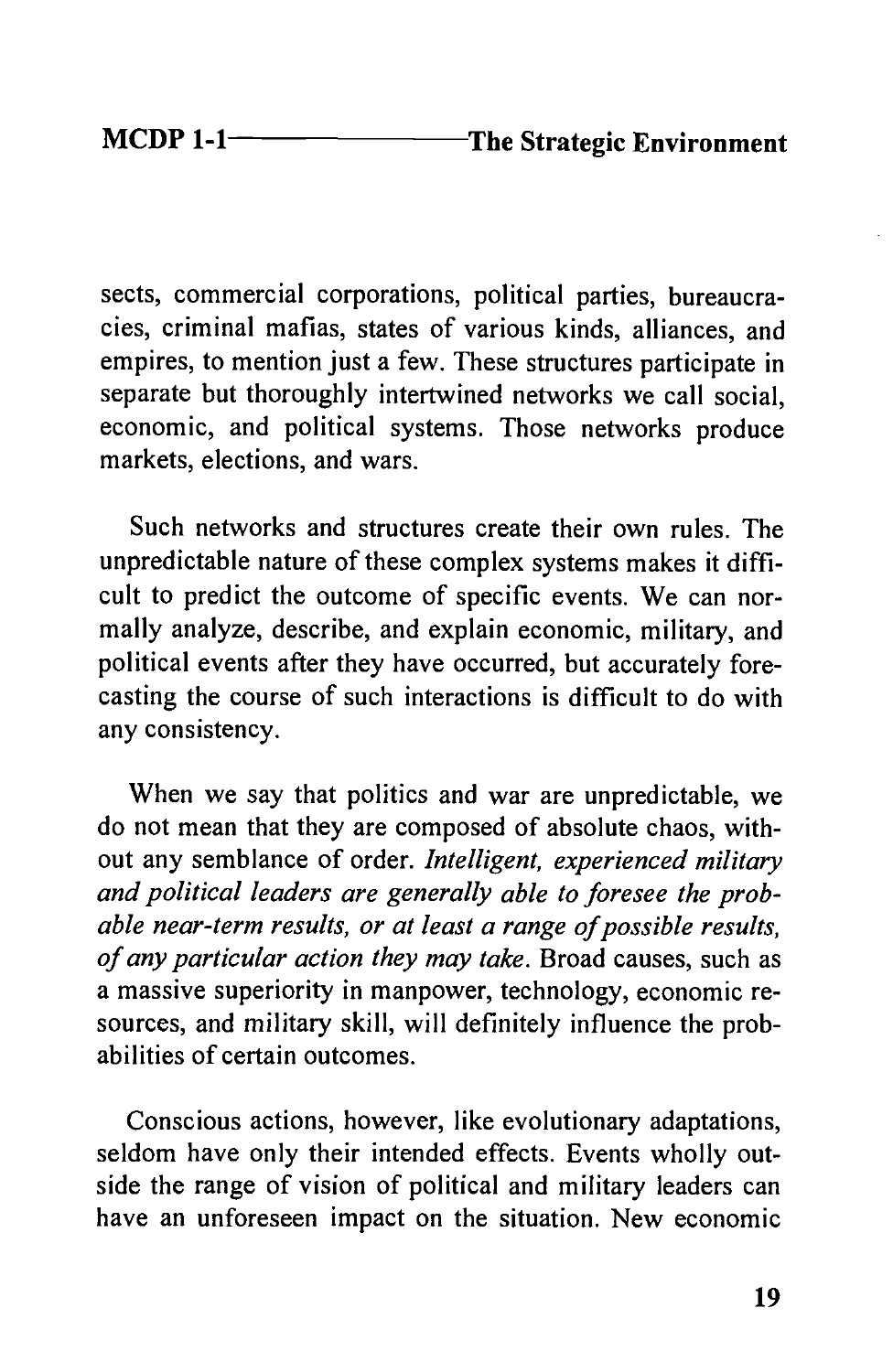and social ideas, technological innovations with no obvious military applications, changes in climatic conditions, demographic shifts, all can lead to dramatic political and military changes. Enemy actions, friction, imperfect knowledge, low order probabilities, and chance introduce new variables into any evolving situation.

The problem for strategists is how to develop a lasting and effective strategy in the face of the turbulent world of policy and politics. Despite the difficulty of understanding the interaction of political entities, they must strive to comprehend the nature of the problem, anticipate possible outcomes, and set a strategic course likely to achieve the desired objective. At the same time, strategists must sense the complex nature of this environment and be prepared for both the unexpected setbacks and the sudden opportunities it is likely to deliver.

### STRATEGIC CONSTANTS AND NORMS

In Some Principles of Maritime Strategy, originally published in 1911, Sir Julian Corbett wrote—

The vaguer the problem to be solved, the more resolute must we be in seeking points of departure from which we begin to lay a course, keeping always an eye open for the accidents that will beset us, and being always alive to their deflecting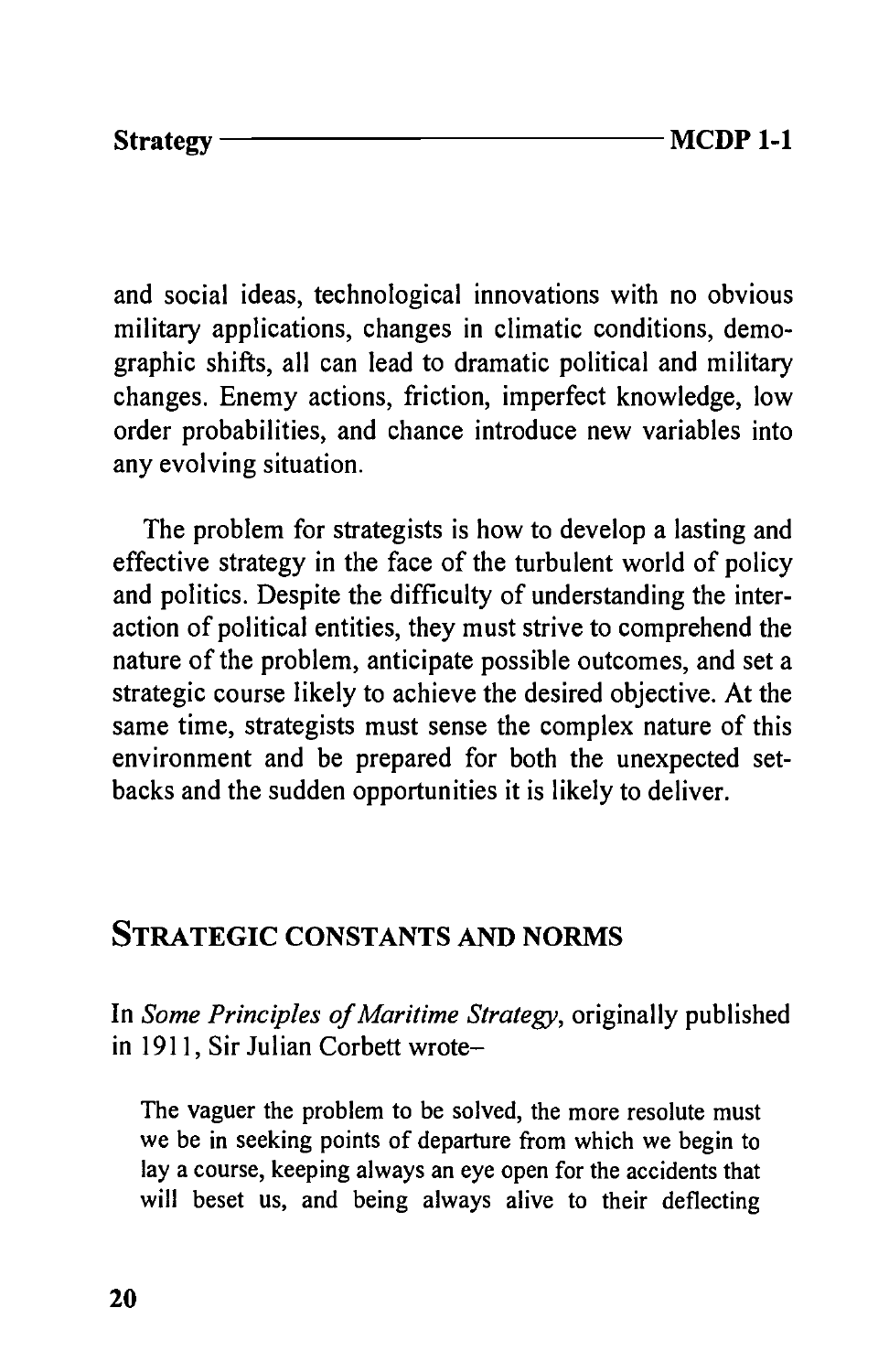influences . . . [T]he theoretical study of strategy . . . can at least determine the normal. By careful collation of past events it becomes clear that certain lines of conduct tend normally to produce certain effects.8

Despite the complexity of interactions in the political realm, it is possible to discern elements that are present in any strategic situation. These elements are at the core of the strategic environment and are the base from which the strategist develops an understanding of a specific set of circumstances. Because these elements are present in any strategic situation, we refer to them as constants and norms. While the particular aspects of these constants and norms present themselves differently in each strategic situation, an understanding of their fundamental nature provides a point of departure for its analysis.

To help understand the distinction between constants and norms and the fluctuations of a specific policy or conflict, we can use the following analogy. Annual seasonal climates of most regions of the world are predictable. Yet the weather on a given day cannot be predicted far in advance with any confidence. Still, annual vacationers in northern Pennsylvania know that a warm day in January is colder than a cold day in July, and a snow skier does not plan a ski trip for July, nor does a water skier plan on water skiing in January. Extreme variables in temporary weather patterns do not affect the long-term power and influence of global climate patterns.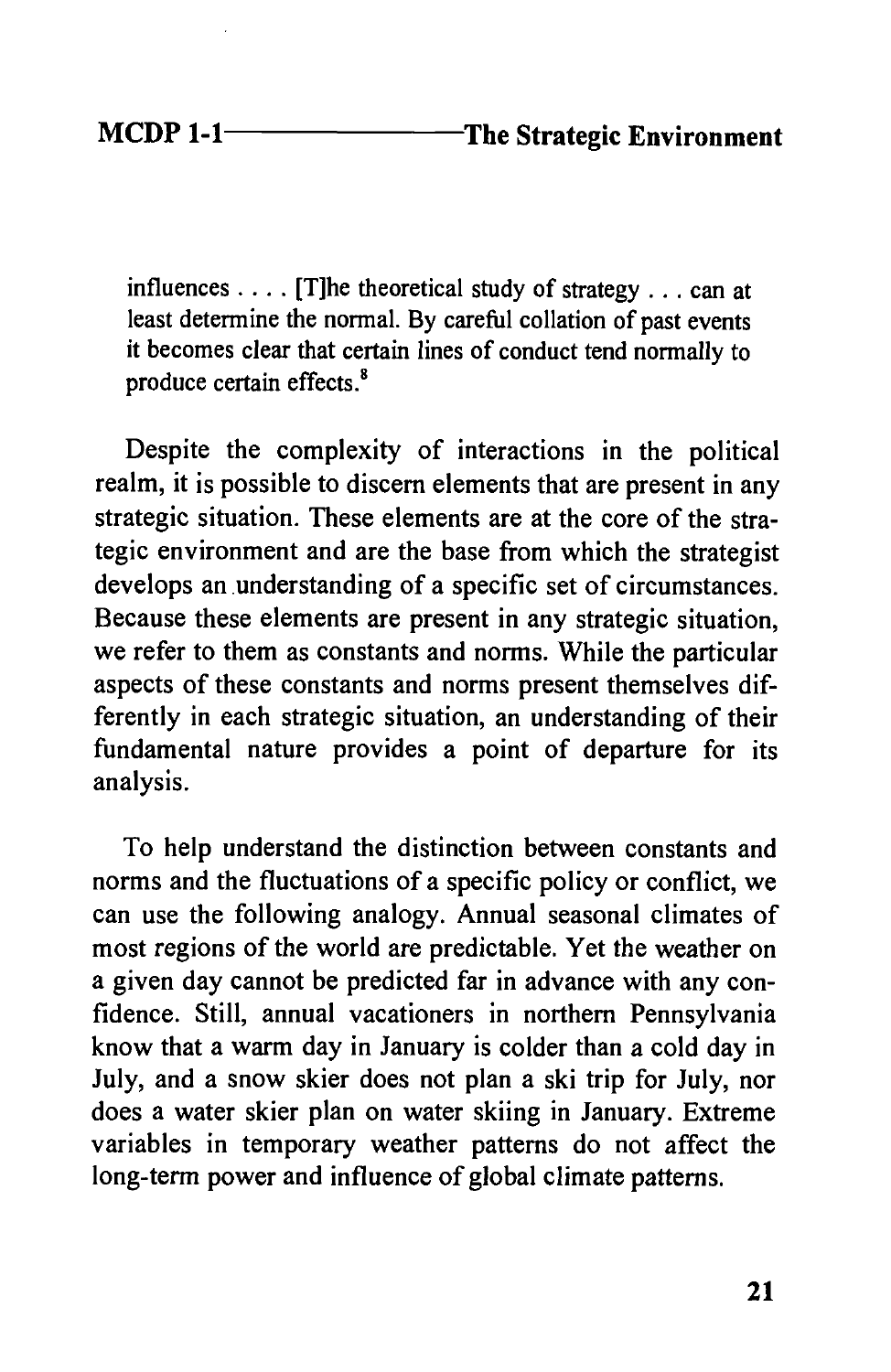### The Physical Environment

Geography and its related aspects are a constant in any strategic situation. All parties in a conflict must cope with the physical environment. One strategic affairs expert has noted—

Misguided strategists who misinterpret, misapply, or ignore the crushing impact of geography on national security affairs learn their lessons painfully, after squandering national prestige, lives, and treasure.

Strategic masters manipulate the physical environment, exploit its strengths, evade its weaknesses, acknowledge constraints, and contrive always to make nature work for them.<sup>9</sup>

The physical environment encompasses not only the traditional elements of geography such as land forms, terrain, oceans and seas, and climate, but also spatial relationships, natural resources, and lines of communications. Together, these factors exert considerable influence on a particular strategic situation. The political, economic, and social makeup of a nation results in part from its physical environment. We refer to Great Britain, the United States, and Japan as "maritime nations," while Germany, Russia, and China have been traditionally labeled "continental powers." The location and distribution of natural resources may on the one hand be a cause of conflict and, at the same time, be a major determinant of a conflict's outcome. The nature of the interaction between political entities is in large part determined by their geographic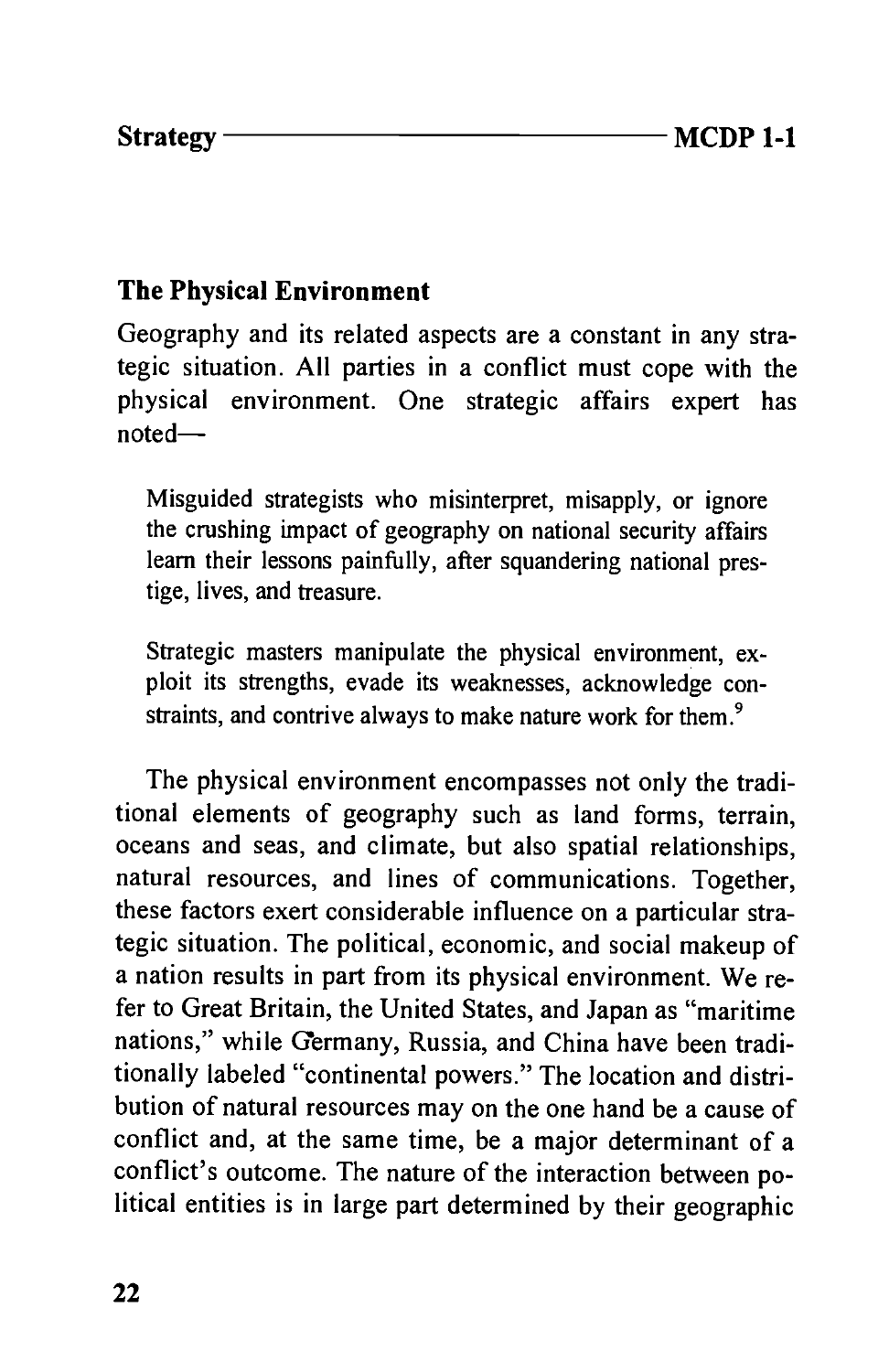relationships. Relations between states that border on one another are normally considerably different from those between states separated by oceans and continents.

In order to understand the nature of a problem, *strategists* must understand the role of the physical environment in each situation. Geography influences the way that all elements of national power are applied. While the effect of geography on a conflict varies with the nature, location, and duration of that conflict, the physical environment always has an impact. Strategists must analyze and understand the local, regional, and sometimes global effects of this environment in order to use the elements of power effectively in a specific strategic situation.<sup>10</sup>

#### National Character

Each nation, state, or political entity has its own distinct character. This character is derived from a variety of sources: location, language, culture, religion, historical circumstances, and so forth. While national character is always evolving, changes generally occur only over the course of decades and centuries and may be imperceptible to the outside observer. As such, national character can be looked upon as a norm or constant. National character is akin to global climate patterns that change very slowly through history.

Over three centuries, the British national character ran as deep and sure as the Gulf Stream across the North Atlantic.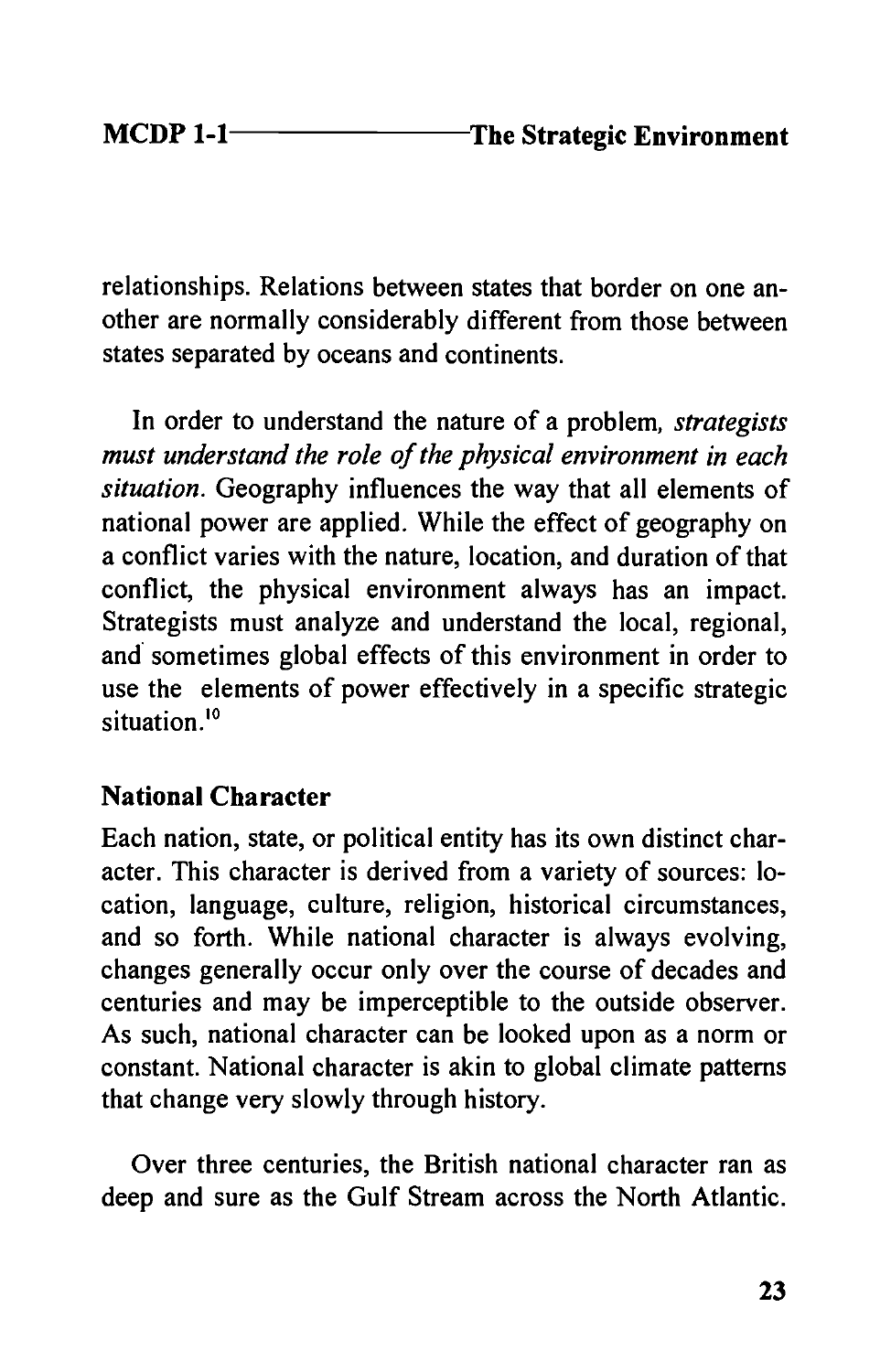During this time, British national reaction to aggression from France, Germany, or, more recently, Argentina, was marked by many constants. Throw in a resolute and inspirational leader (the elder William Pitt, Winston Churchill, or Margaret Thatcher), add a villainous opponent bent on European domination (Napoleon, the Kaiser, or Hitler), and the British response to aggression was both consistent and predictable.

This is not to say that the British reacted the same way in each situation. The mood and inclination of the British public have been influenced by various swirls and eddies during periods and moments when issues were confused, threats ambiguous, and hopes for peace strong. For example, the British first attempted to avoid war with Germany by acceding to Hitler's demands at the now infamous Munich Conference of 1938. Then when Germany invaded Poland a year later, natural inclinations and hopes for peace vanished into a steeled determination to wage war.

Consider too the Russian response to invasions from the West. The Russians have never deliberately adopted a strategy of retreating hundreds of miles into their interior without first trying to stop an invader near their borders. The point is that they have demonstrated an *ability* to retreat deeply into their own country if they must do so in order to survive and ultimately prevail. This demonstrated ability was a matter of historical record to be considered by Charles XII of Sweden in 1708, Napoleon in 1812, Kaiser Wilhelm III in 1914, and Hitler in 1941. It is no coincidence that of these invaders, the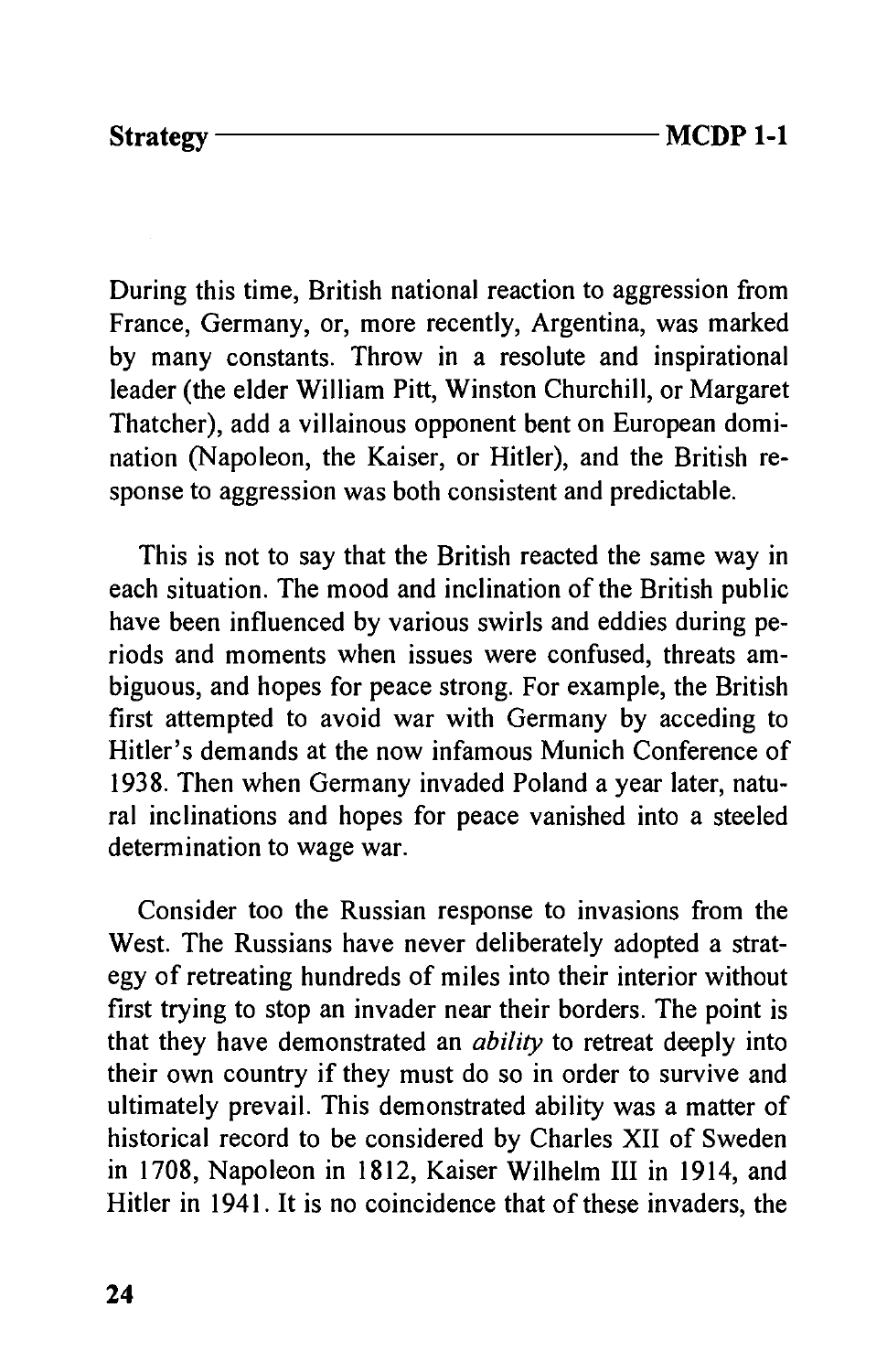only one to succeed (Germany in World War I) was the one that adopted a strategy containing a viable political component, in this case the support of internal revolution, used in conjunction with the military component. The Germans in World War I considered knowable Russian physical and moral characteristics and devised an effective politicalmilitary strategy accordingly. Napoleon and Hitler had access to similar knowledge but largely ignored the Russian character in relying on a purely military strategy.

Judging the national character of an adversary (or an ally) goes well beyond traditional orders of battle and related calculations regarding military and economic power. It requires consideration of national history, culture, religion, society, politics—everything that contributes to the makeup and functioning of a nation. The strategist must compile a complete dossier on a nation similar to that commonly prepared on enemy commanders. In the popular movie Patton, an impatient Field Marshal Rommel interrupts his aide: "Enough! Tell me about the man" (referring to General Patton). Rommel wanted to know about Patton's personality: Was he a gambler? Would he attack sooner rather than later? What was his style of warfare and leadership? What did his troops think of him? Rommel wanted a psychological profile of the opposing commander to help him understand his adversary. At the strategic level, success in war is facilitated by having a similar comprehensive psychological profile of each nation or political group involved in the conflict, to include enemies, allies, potential enemies or allies, and even one's own nation.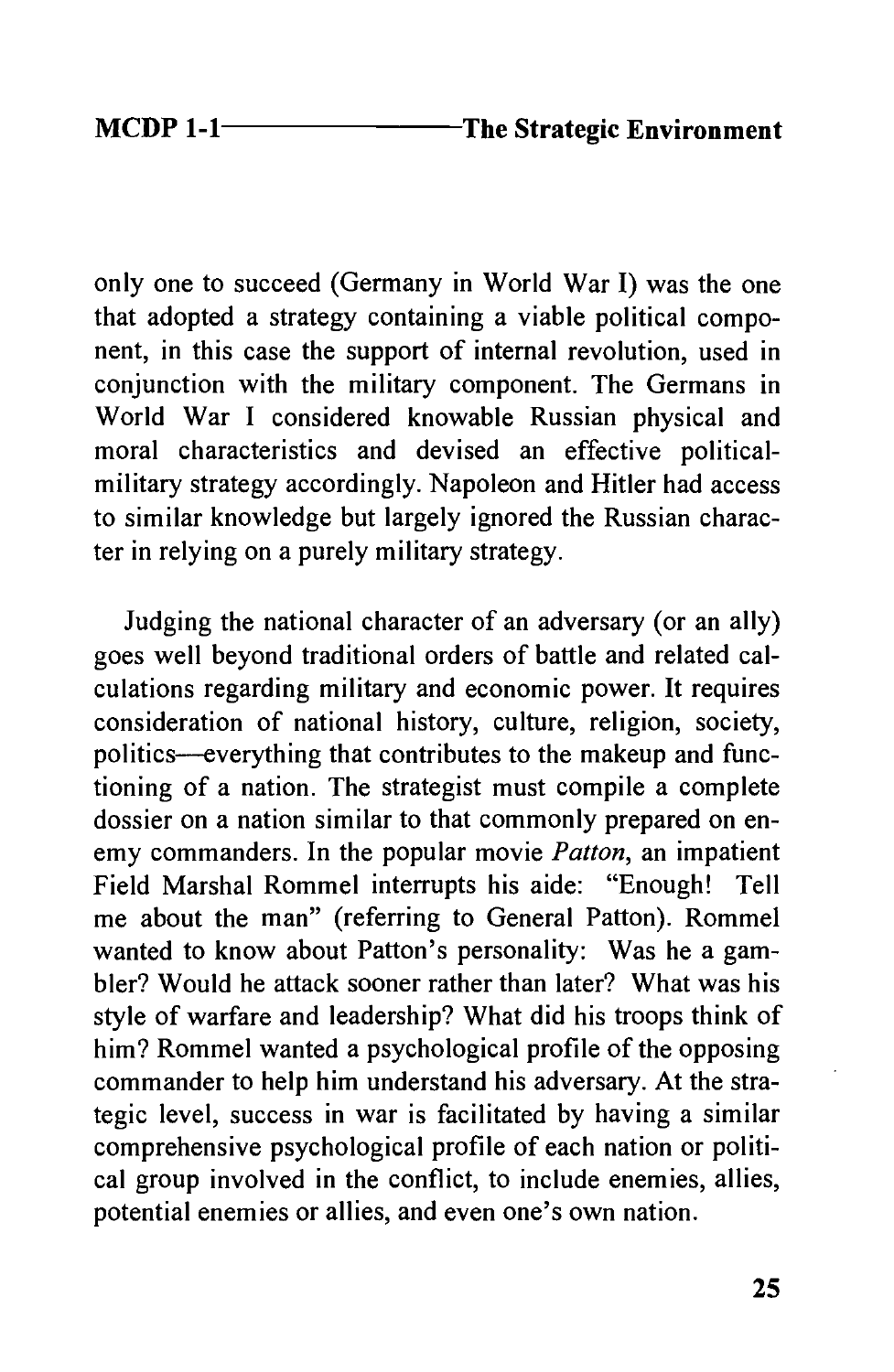It is of critical importance that sweeping dogmatic assertions do not govern the analysis of national characters. Such assertions often spring from ethnocentristic attitudes and a failure to examine the true nature of a political presence. Rather, what is required is rational, objective, and informed thought about the makeup of a national character and its possible effects on a nation's action or reaction to an event.

### War and the State

The state has been effective in all forms of politics, including war. It has been so effective, in fact, that virtually all of the world's land surface and its people are now recognized as belonging to some more or less effective territorial state. While entities other than the state make war, a state will almost always become involved either in self-defense or in assertion of its monopoly on the legitimate use of violence. Thus, we must look upon the state as one of the strategic norms or constants when we are confronted with a specific strategic problem.

While it has been said that "war made the state, and the state made war," $\frac{1}{1}$  the state has over time held in remarkable check the human tendency toward violence. Averaged over the first 90 years of the 20th century, even Germany's annual rate of war deaths is lower than that of many typical primitive societies.<sup>12</sup> Although warfare between states has continued, successful states have been able to control the costly endemic local warfare typical of nonstate societies.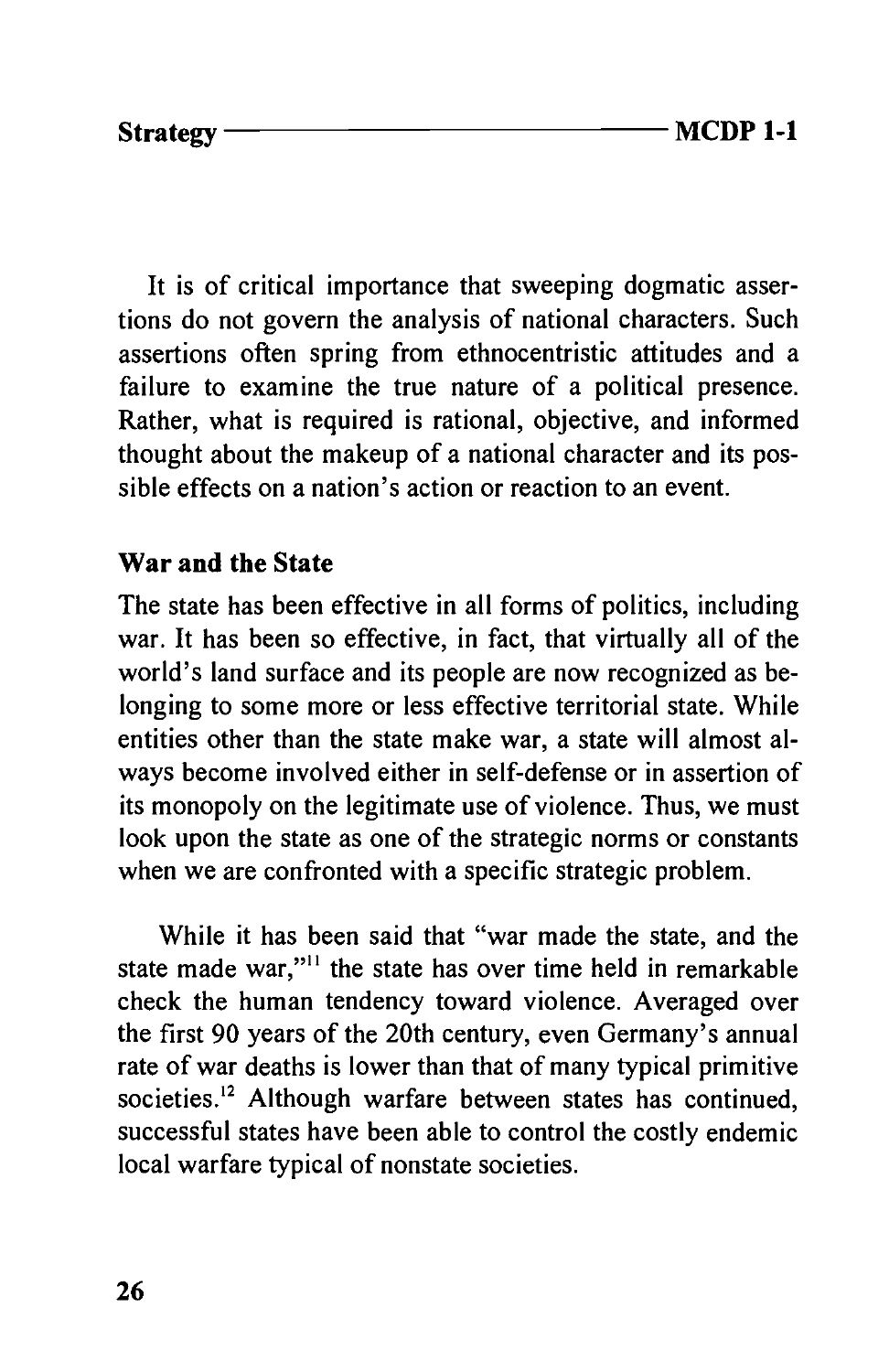States are normally replaced by other states. If a state fails to control the use of violence, it will likely be destroyed or taken over by some new group willing and able to take on this fundamental function of the state. This new leadership may be another state or possibly a supranational alliance like the North Atlantic Treaty Organization (NATO) or the United Nations. It could also be a revolutionary government evolving out of what was formerly a nonstate political presence.

This is not to say that states or the interrelated system of states does not change or that strategists can always rely on stability in the international arena. From 1950 to 1980 in Africa, 47 new states won their independence. In late 1988, after 73 years of colonial rule, Africa's last colony, Namibia, gained its independence.'3 The United States, which sees itself as a young state, in fact has the oldest constitutional system on earth. Many people alive today were born when most of Europe was ruled by kings or emperors. Powerful states and ideologies, commanding formidable military machines, have entered and left the world stage while those people grew up. The Soviet Union, one of the most powerful nations in human history, covering a sixth of the world's surface and encompassing hundreds of millions of human beings, lasted less than a human lifetime.

However, on balance, we can look upon the state as remarkably tough and enduring. While political movements and individual states and governments that wage wars evolve and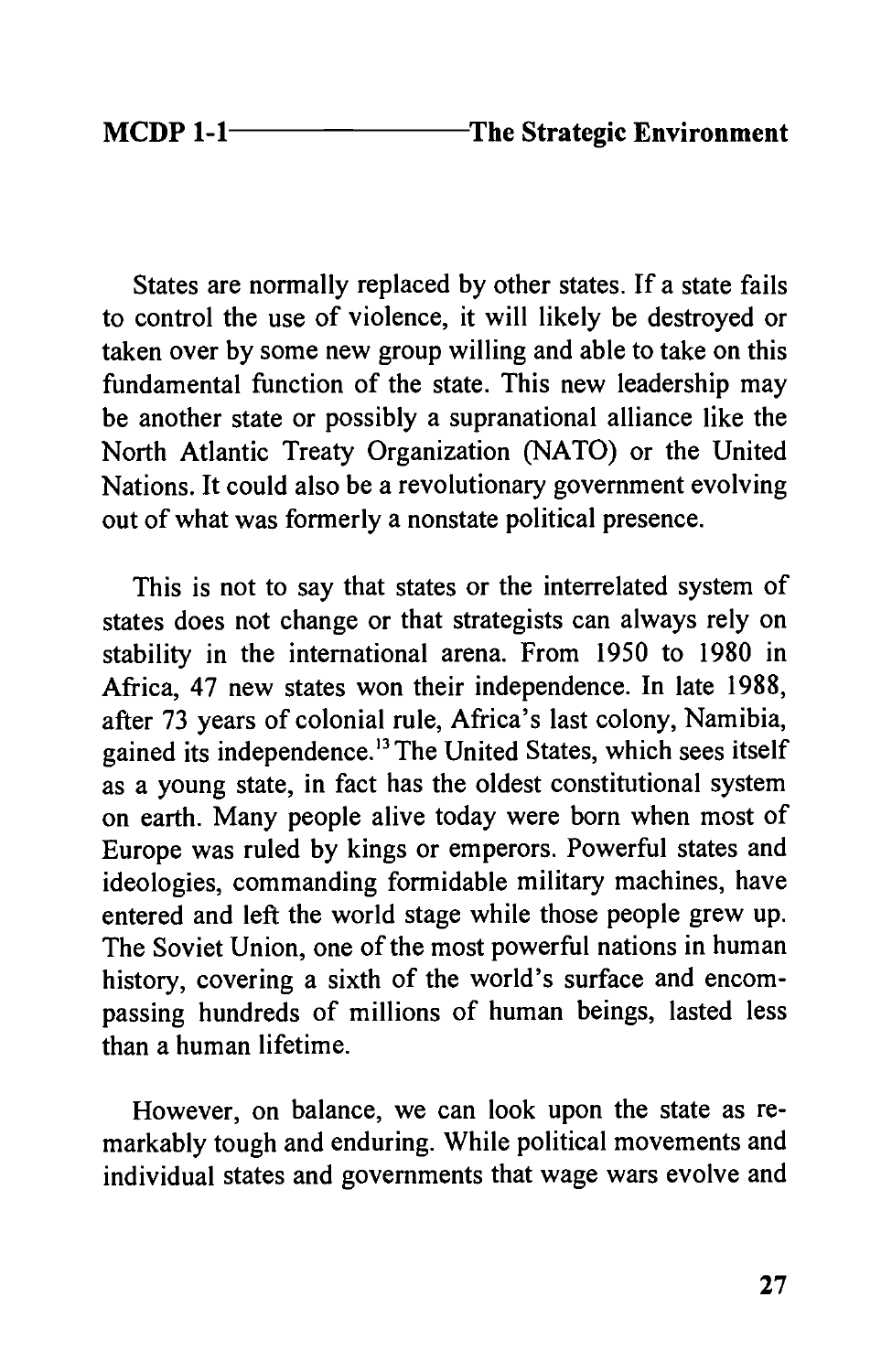change, we must address any particular conflict or strategic problem in the context of the state system. Strategists must take into account the actions and reactions not only of their adversary, but also the actions and reactions of other states and nations. At the same time, we should remember that there is nothing permanent about any particular political entity. This lack of permanence is important because it reminds us that every enemy, no matter how seamless and monolithic it may appear, has political fault lines that can be exploited.

### The Balance of Power Mechanism

We have already noted that politics and policy are concerned with the distribution of power and that conflict often arises out of attempts to change the distribution of power. One of the ways political entities achieve stability in the distribution of power and avoid a continuous state of conflict is by seeking to maintain a "balance of power." The balance of power is a mechanism intended to maintain the status quo in the distribution of power.'4 It describes a system in which alliances shift in order to ensure that no one entity or group of entities becomes dominant. The balance of power is "at once the dominant myth and the fundamental law of interstate relations."<sup>15</sup>

The term "balance of power" is usually used in reference to states, but it is applicable to any system involving more than one political power center. The balance of power can be global, as it was during the Cold War, regional/local, as it was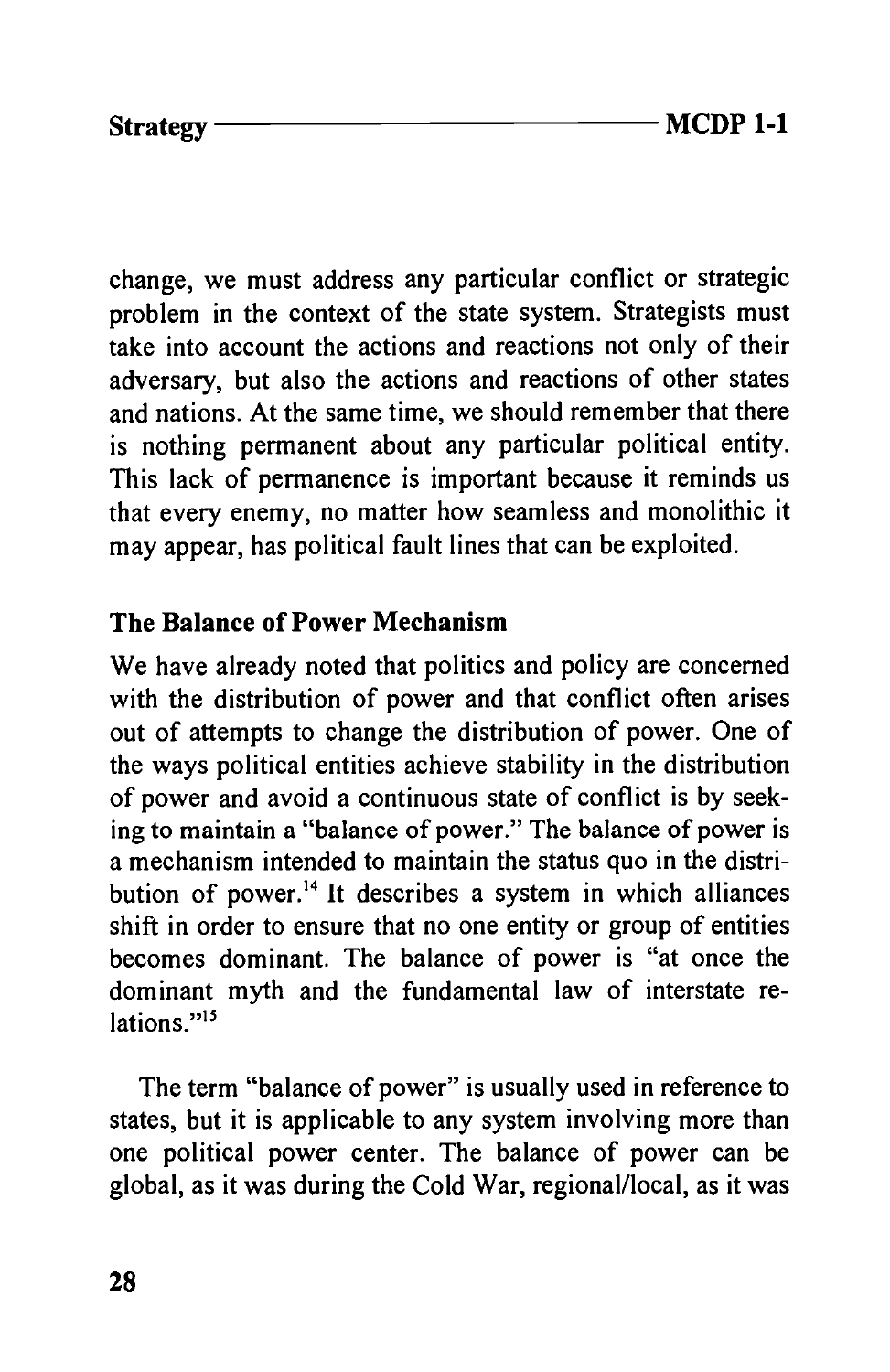among Iran, Iraq, Saudi Arabia, and the other Persian Gulf states, or internal to one state or territory, as it was among the various clans in Somalia.

Balance of power considerations are usually at work in any strategic situation. Thus, we can consider the balance of power as a strategic norm or constant. Balance of power systems have appeared frequently in world history. Normally, such a system is created when several entities vie for supremacy or at least independence, yet none individually has the power to achieve it alone.

A balance of power system breaks down for two reasons. The first is when one or more of the participants in the system rebel against it. Their goal is to eliminate all competitors and achieve dominance. In modern Europe, this goal has been attempted by a number of states and their leaders such as Germany under Hitler and France under Napoleon. The rebels have never fully succeeded, largely because they have to take on multiple enemies. Ambitious powers must always be wary of what Clausewitz called the culminating point of victory.16 This is the point at which one competitor's success prompts its allies and other groups to withdraw their support or even throw their weight against it.

The second threat to the balance of power system is the power vacuum that occurs when there is no authority capable of maintaining order in some geographic area. Power vacuums are disruptive to the balance of power in two distinct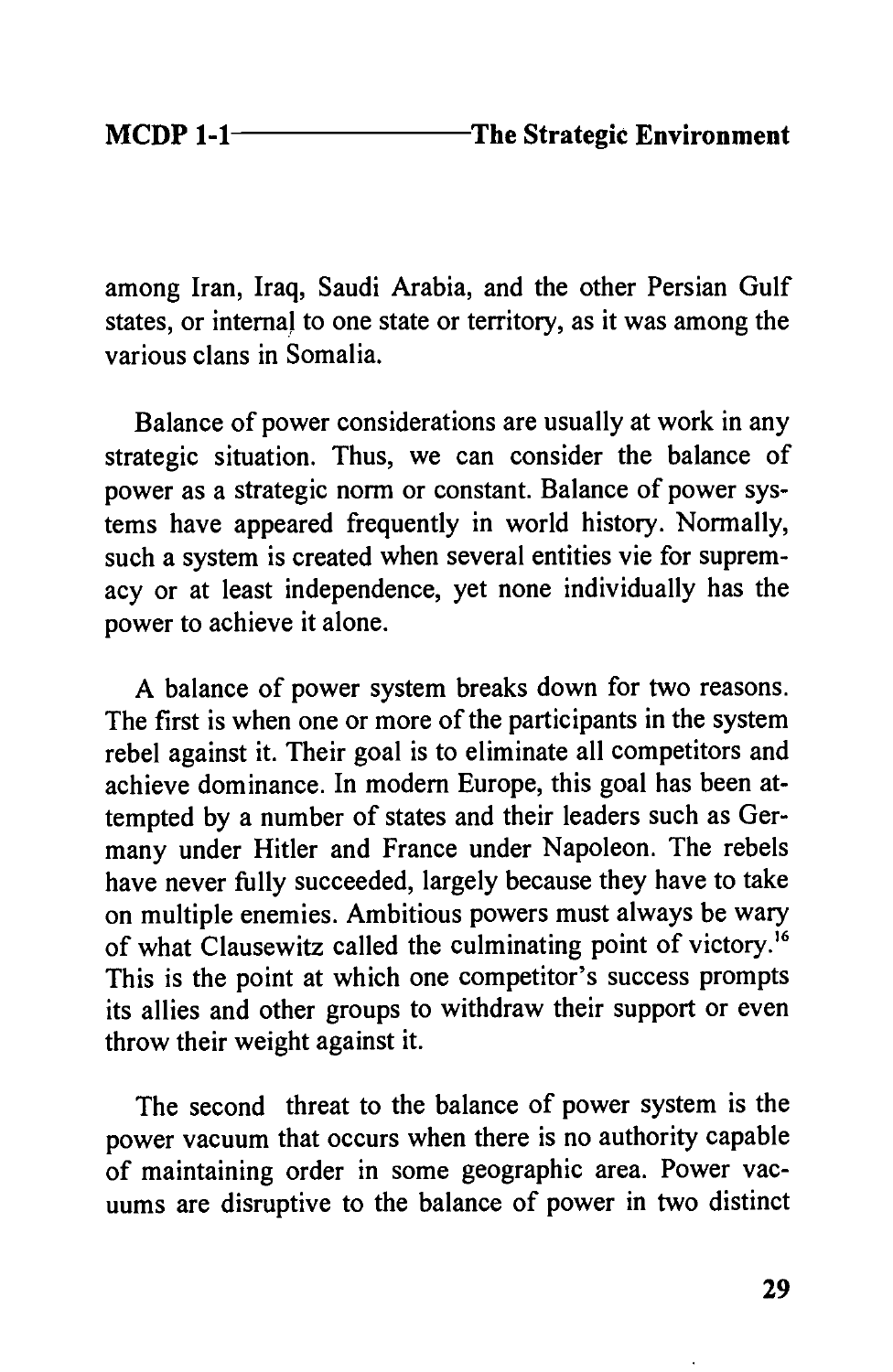ways. First, the disorder in the vacuum tends to spread as violent elements launch raids into surrounding areas or commit other provocative acts. The disintegration of the Soviet Union in the early 1990s has provided many examples of this sort. Another example is the disintegration of Yugoslavia that resulted in NATO intervention in Bosnia. Second, a power vacuum may attract annexation by an external power. If this act threatens to add substantially to the annexing entity's power, other states will become concerned and may interfere. Many Russians saw NATO's intervention in Bosnia in this light. NATO's agreement to Russian participation in that mission was an attempt to mitigate such concerns.

Some have argued that the balance of power is no longer a useful concept in the post-Cold War world dominated by a single military superpower. However, it is clear that on a regional and local level the concept of balance of power remains a useful basis for strategic analysis. The balancing mechanism remains a useful strategic tool and is applicable to all levels.

Strategists must be aware of the dynamics of various balance of power systems involved in a strategic problem. Like the "invisible hand" of market economics, the balance of power mechanism is always at work, regardless of whether the system's participants believe that it is a good thing. It influences our actions as well as those of our adversaries, allies, and neutral powers.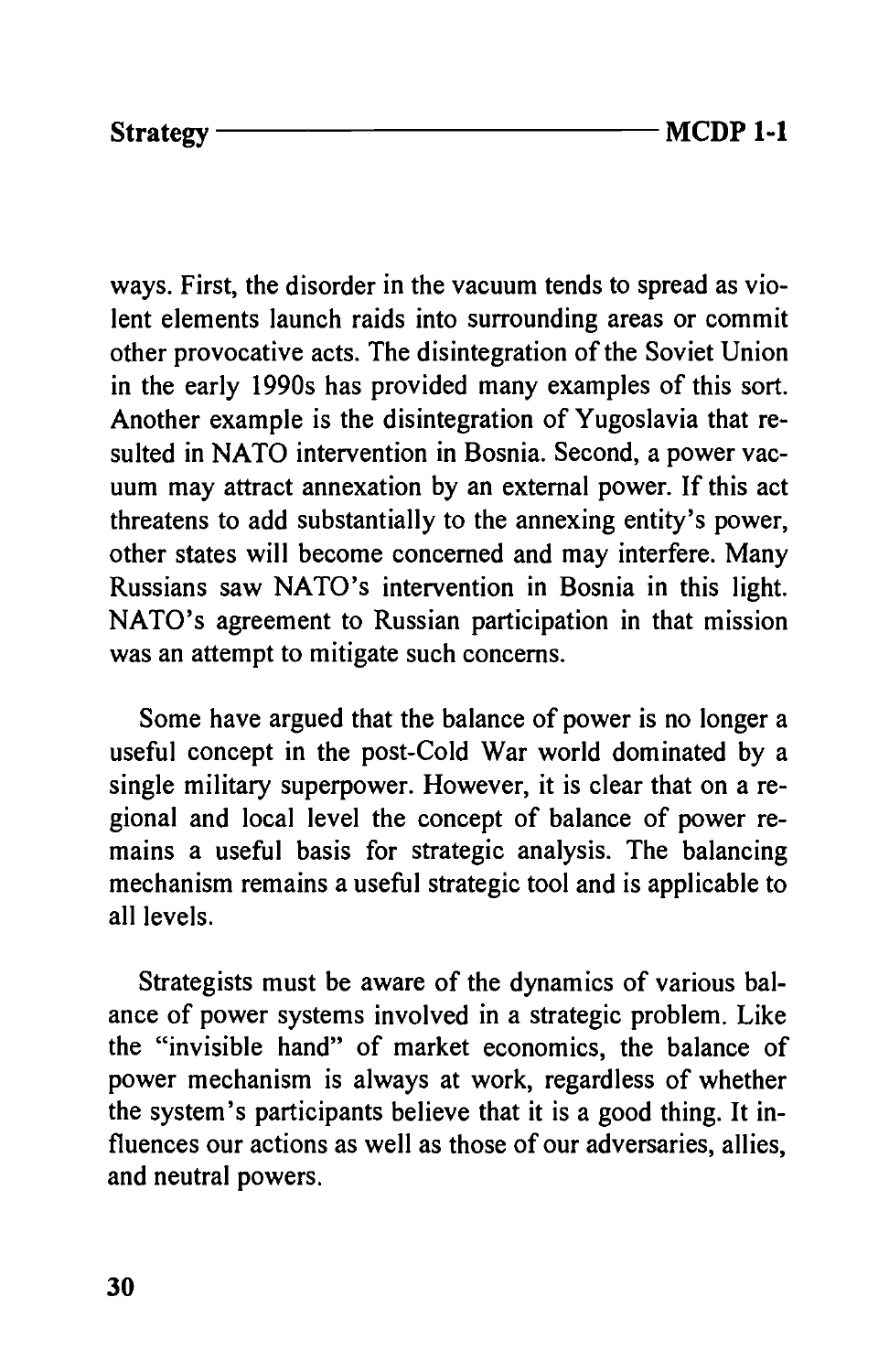Consider the case of the Gulf War. One of the motives for participation in the conflict by the U.S. and other Coalition forces was concern over the prospect of a region dominated by Iraq. Conversely, one of the postwar concerns was to avoid the creation of a power vacuum that could lead to increased instability in the region or greater influence by Iran. Finally, the dynamics of relations within the Coalition also involved reconciling sometimes differing views on balance of power issues. In any coalition, some participants may be only temporary allies with long-term goals that may diverge widely from one another. Thus, balance of power considerations were at work from start to finish during this conflict.

## **THE TRINITY**

This chapter has described the nature of the strategic environment. This environment is defined by the nature of politics and the interactions of political entities that participate in the political process. The strategic environment is complex and subject to the interplay of dynamic and often contradictory factors. Some elements of politics and policy are rational, that is, the product of conscious thought and intent. Other aspects are governed by forces that defy rational explanation. We can discern certain factors that are at work in any strategic situation—the constants and norms—and use them as a framework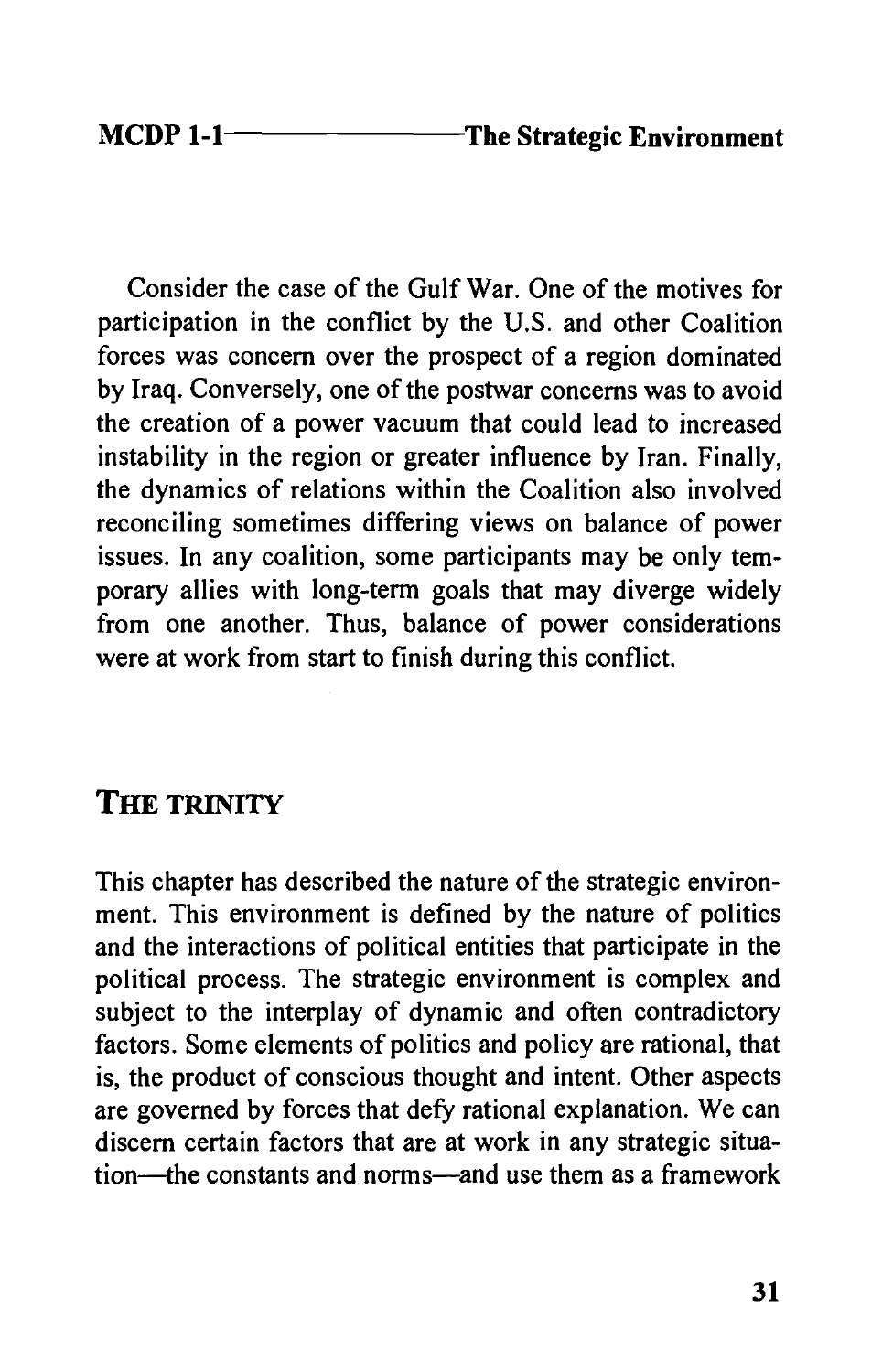to help understand what is occurring. At the same time, we realize that each strategic situation is unique and that in order to grasp its true nature, we must comprehend how the character and motivations of each of the antagonists will interact in these specific circumstances.

Summarizing the environment within which war and strategy are made, Clausewitz described it as being dominated by a "remarkable trinity" that is—

composed of primordial violence, hatred, and enmity, which are to be regarded as a blind natural force; of the play of chance and probability within which the creative spirit is free to roam; and of [war's] element of subordination, as an instrument of policy, which makes it subject to reason alone.

The first of these three aspects mainly concerns the people; the second the commander and his army; the third the government.

These three tendencies are like three different codes of law, deep-rooted in their subject and yet variable in their relationship to one another. A theory that ignores any one of them or seeks to fix an arbitrary relationship between them would conflict with reality to such an extent that for this reason alone it would be totally useless.

Our task therefore is to develop a theory that maintains a balance between these three tendencies, like an object suspended between three magnets.<sup>17</sup>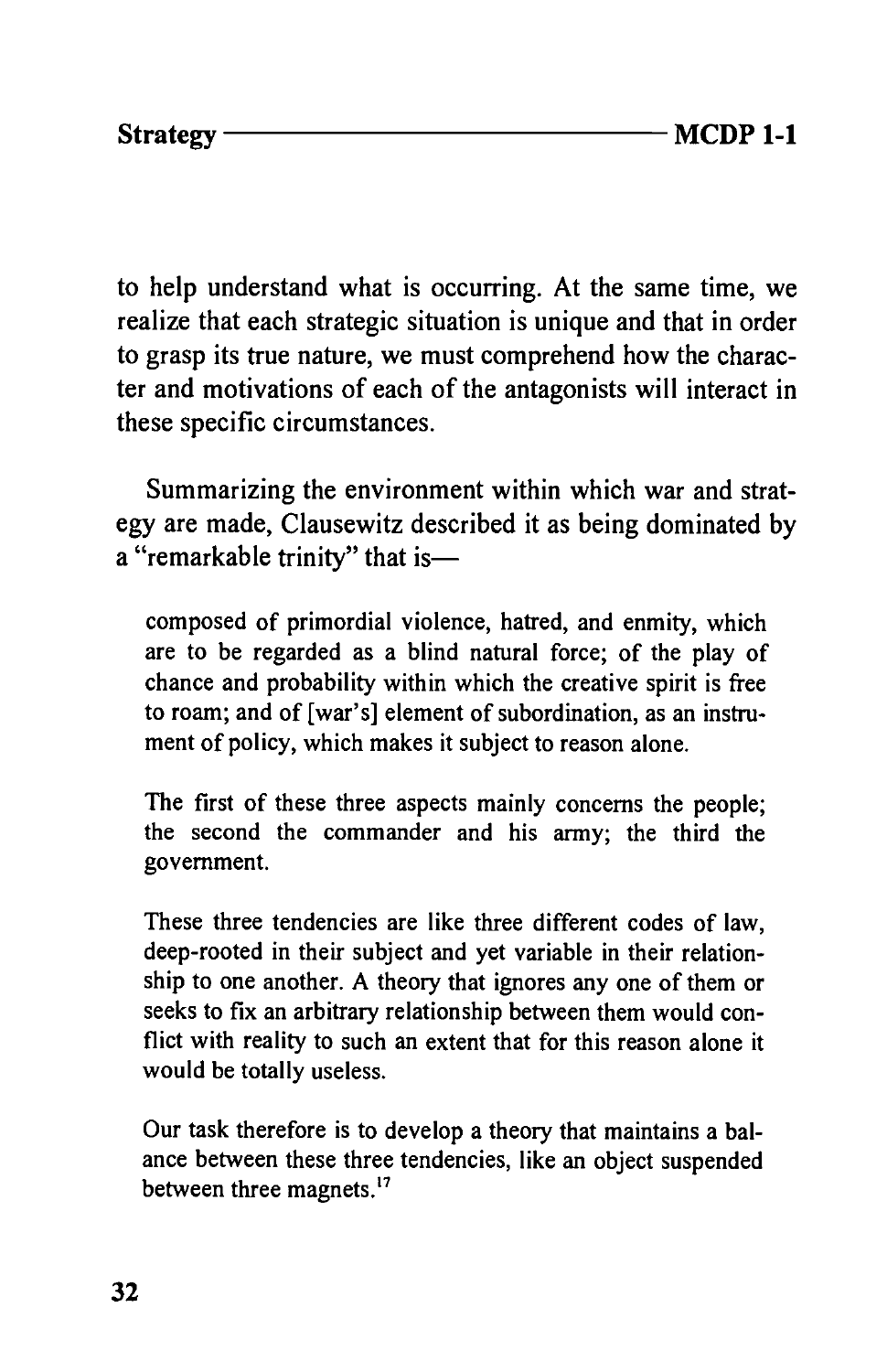Clausewitz concluded that the strategic environment is shaped by the disparate forces of emotion, chance, and rational thought. At any given moment, one of these forces may dominate, but the other two are always at work. The actual course of events is determined by the dynamic interplay among them. The effective strategist must master the meaning and the peculiarities of this environment.'8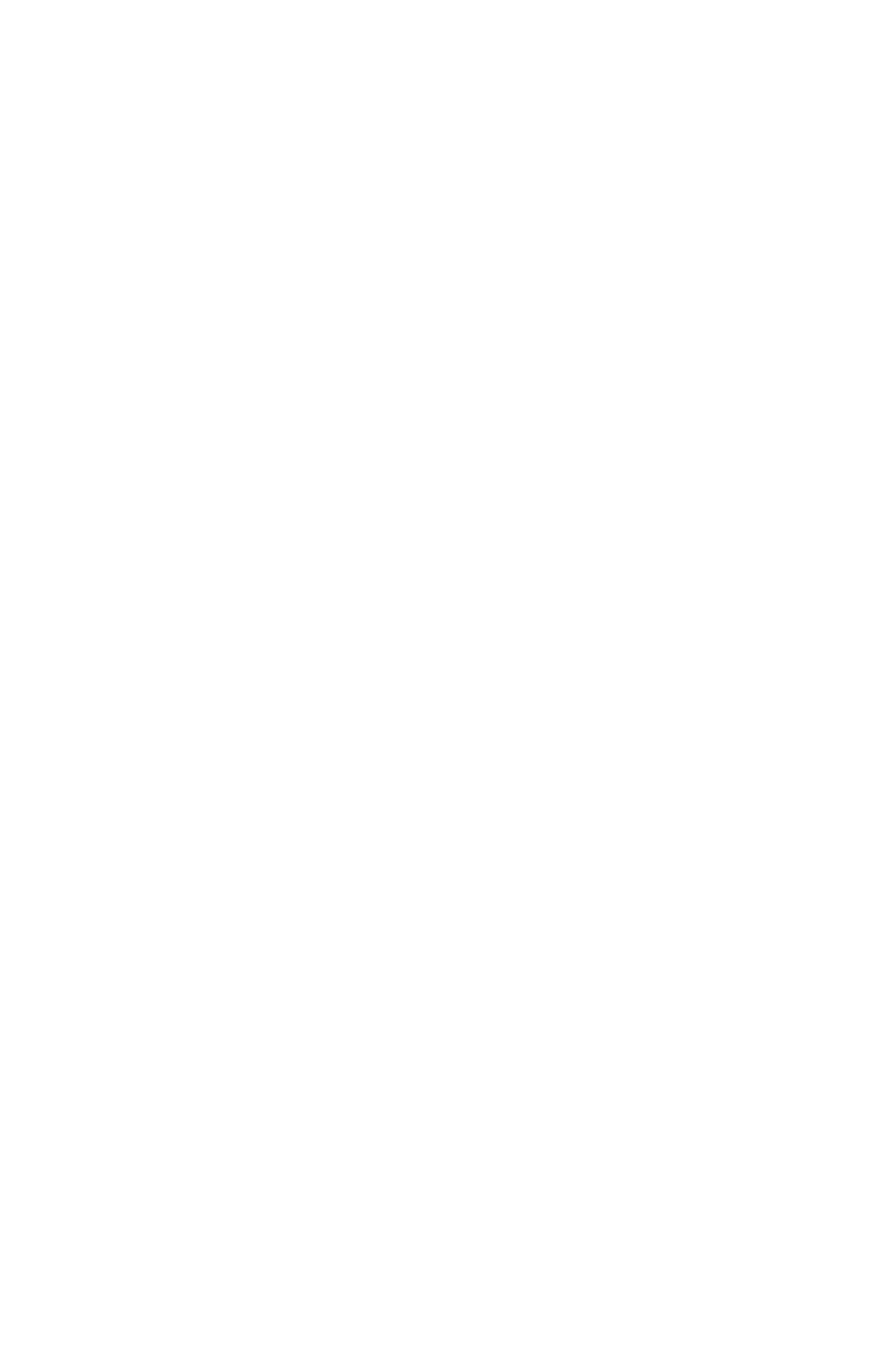# Chapter 2

# Strategy: Ends and Means

"You [military professionals] must know something about strategy and tactics and logistics, but also economics and politics and diplomacy and history. You must know everything you can about military power, and you must also understand the limits of military power.

You must understand that few of the problems of our time have  $\ldots$  been solved by military power alone."<sup>1</sup>

—John F. Kennedy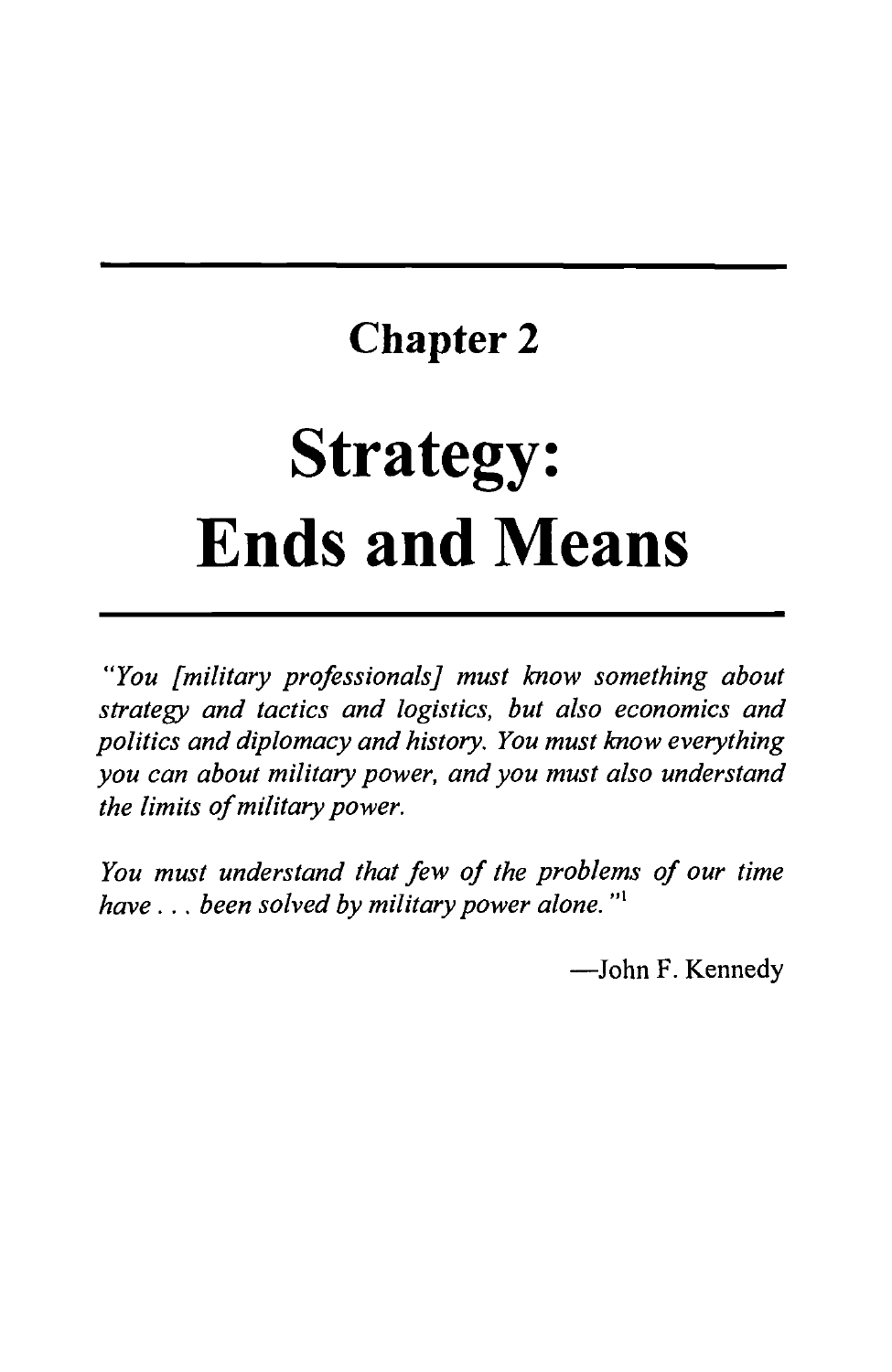$\sim 10^{11}$  m  $^{-1}$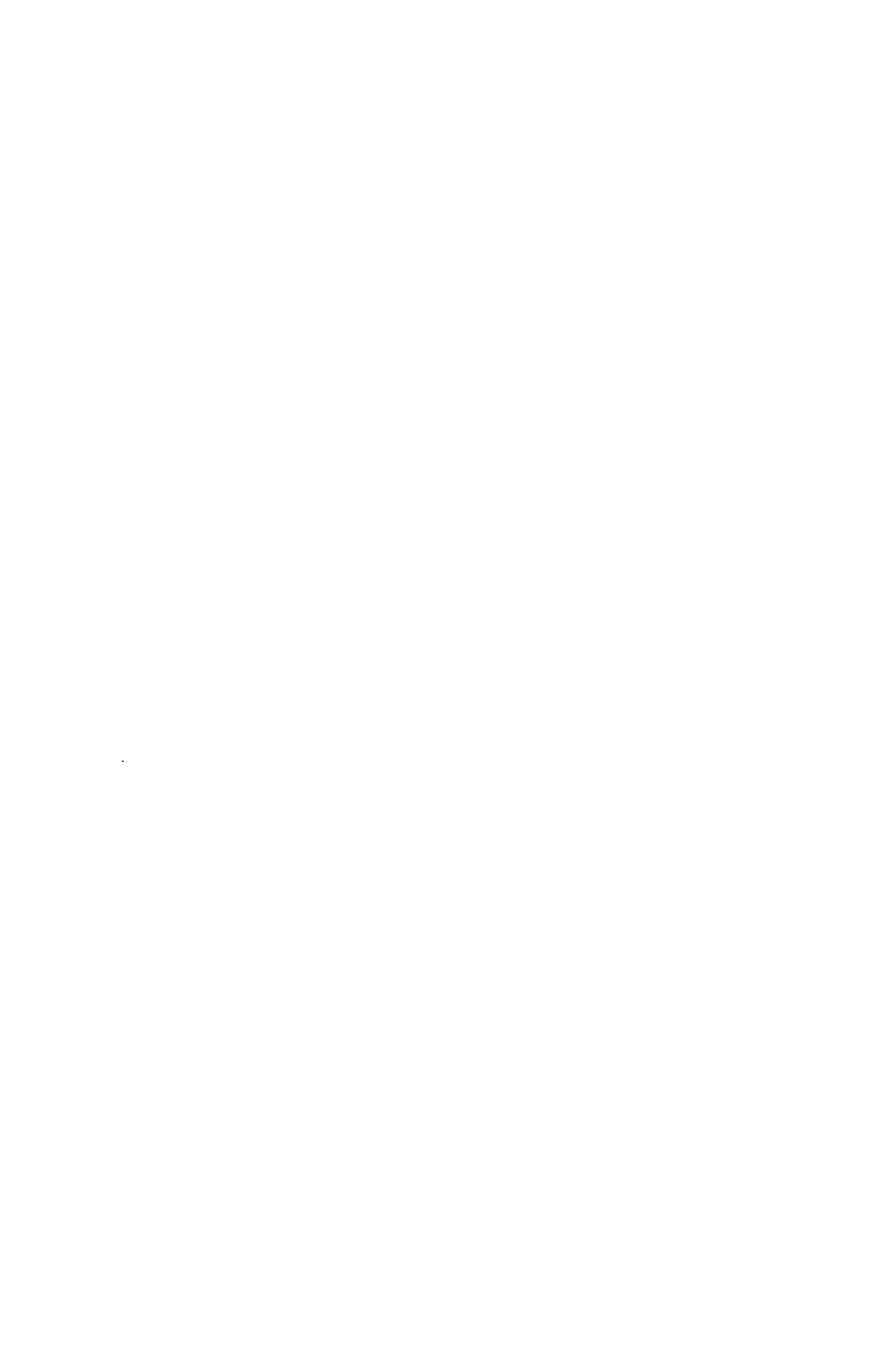Strategy, broadly defined, is the process of interrelating ends and means. When we apply this process to a parends and means. When we apply this process to a particular set of ends and means, the product—that is, the strategy—is a specific way of using specified means to achieve distinct ends. Strategy is thus both a process and a product. Any discussion of ends and means in war must begin with two basic points. First, as we have observed, war is an expression of politics. The ends or goals of any party waging war—even though those goals may be social, economic, religious, or ideological in nature—are by definition political goals. Second, wars are fought by political entities that have unique characteristics and often very dissimilar goals and resources. In order to understand any conflict, we must appreciate the ways in which the means and ends of the participants may vary.

## NATIONAL STRATEGY

Our primary interest is in *military strategy*, the art and science of employing the armed forces of a nation to secure the objectives of national policy by the application of force or the threat of force.<sup>2</sup> However, in order to place military strategy in its proper context, it is necessary to understand national strategy. Military strategy is subordinate to national strategy, which is the art and science of developing and using political, economic, military, and informational powers, together with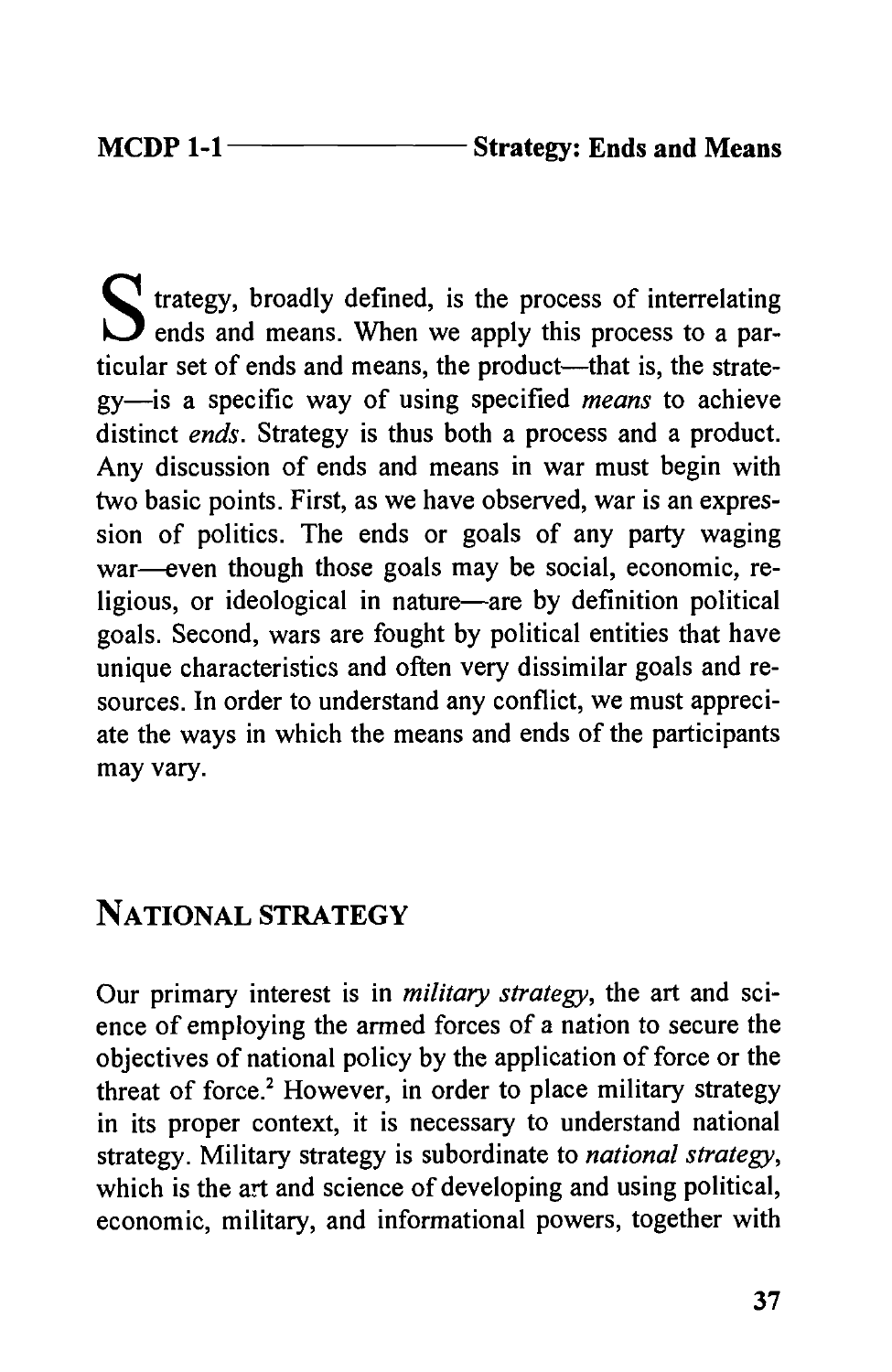armed force, during peace and war, to secure the objectives of policy.3 Of necessity, we must begin with national strategy and describe how ends and means must be related at the very highest levels before we can proceed to determine military objectives and strategies.

At the highest levels, ends are expressed as national interests. Interests are a nation's wants, needs, and concerns. Specifically, national interests normally involve four main areas: survival and security, political and territorial integrity, economic stability and well-being, and stability. Conflict can arise as a result of a threat (or perceived threat) to any one of these four areas. Interests are central to a discussion of strategy because interests signal a nation's desires and intentions to other nations. As discussed earlier, nation and state are not synonymous.

Certain interests that a nation sees as essential are referred to as vital interests. Vital interests are distinguished from other interests by the fact that nations are usually unwilling to compromise on them and are often prepared to resort to conflict in support of them.<sup>4</sup> Thus, when examining a strategic situation, a strategist must identify not only what interests are at stake but also which interests one or more of the participants view as vital.

National interests are often vague or consist of highly generalized abstractions. While national interests underpin national strategy, the specifics of the strategy must focus on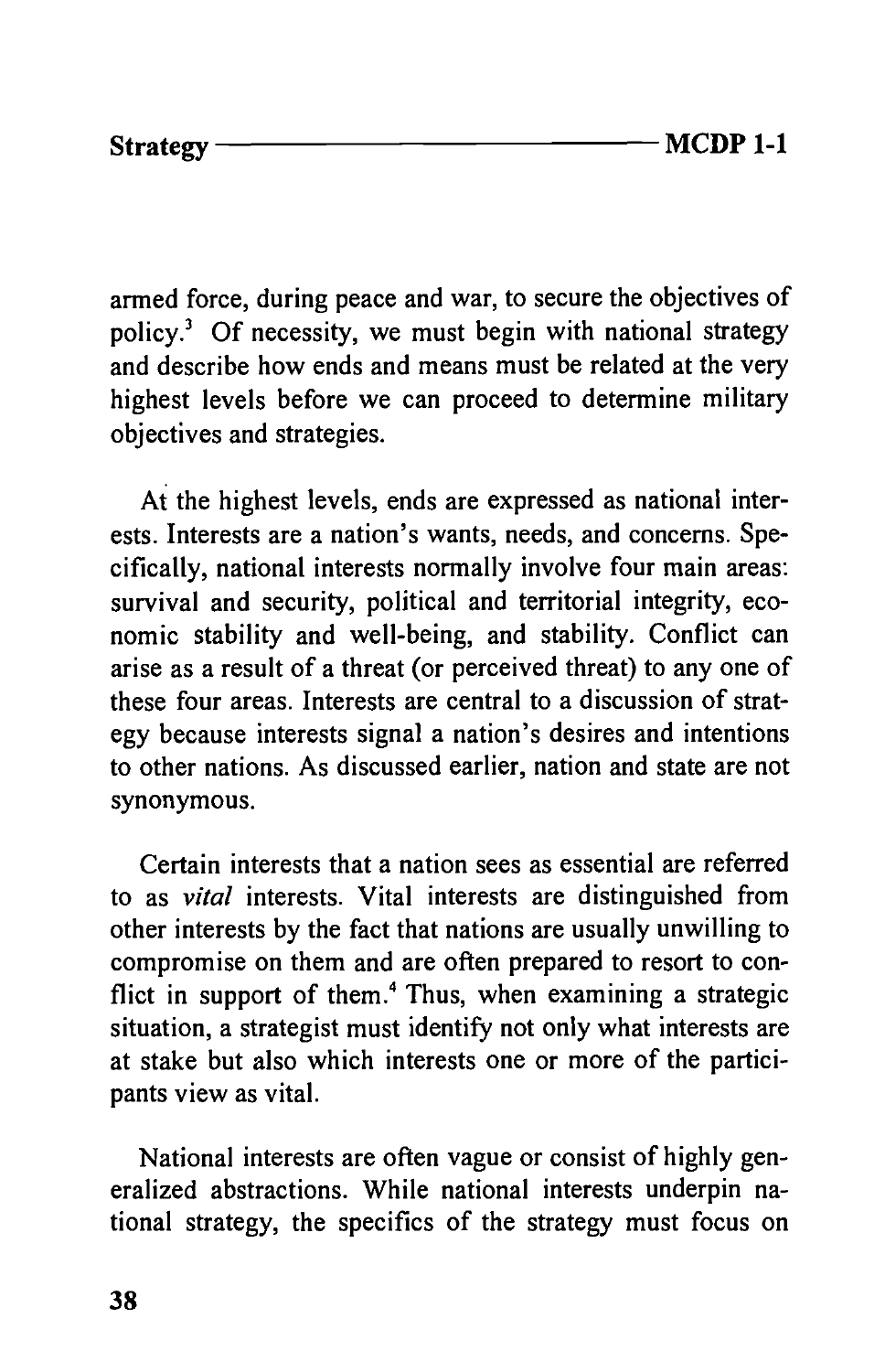more concrete ends. The specific goals and aims of national strategy are often referred to as objectives. Objectives are the ends a nation must achieve to promote, protect, or attain its interests. Objectives tend to be more tangible than interests because they normally describe specific activities or conditions which must be attained. Objectives provide the departure point for national strategy in that they describe what a state is actually trying to do.<sup>5</sup>

In peacetime, national interests and objectives lead to specific policies and commitments. Policy is a pattern or patterns of actions designed to attain specific objectives. Policy can represent a broad course of action or intent. Policy is the ways (methods or patterns) by which strategy reaches its objectives. Commitments are expressions of a nation's intention to use its instruments of national power. Whereas policy might express general intent, a course of action, or restraints on action, commitments pledge nations to take specific actions at specific times and places. While conflict is always related to some national interest or objective, it is normally the outgrowth of a specific policy or commitment.

The articulation of national interests, objectives, policies, and commitments linked to use of the instruments of national power is sometimes referred to as "grand strategy," "grand national strategy," or, currently in the United States, "national security strategy." Grand strategies or national security strategies are implemented by subordinate strategies—political or diplomatic strategies, economic strategies, national military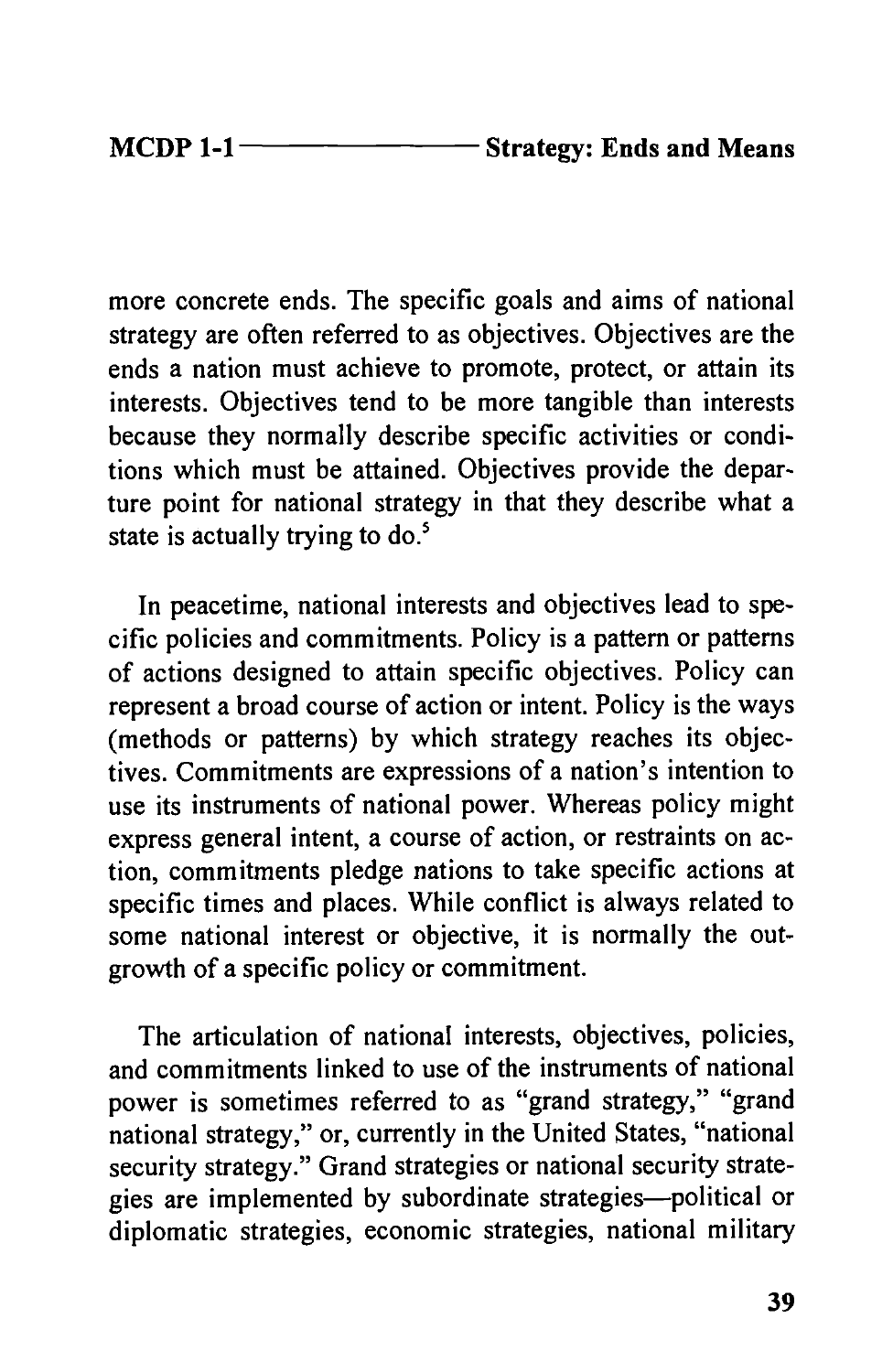strategies, and so forth—for the use of each of the instruments of national power.

Knowledge of this peacetime strategic framework (figure 1) is required in order to comprehend the origins of any particular conflict situation. However, it is even more important to understand the links among national strategy, military strategy, and other supporting strategies during conflict. Without this fundamental understanding, it will be difficult to establish the appropriate relationship between policy and the military action intended to carry out the policy.



Figure 1. Relationship of political objectives to national strategy and supporting strategies.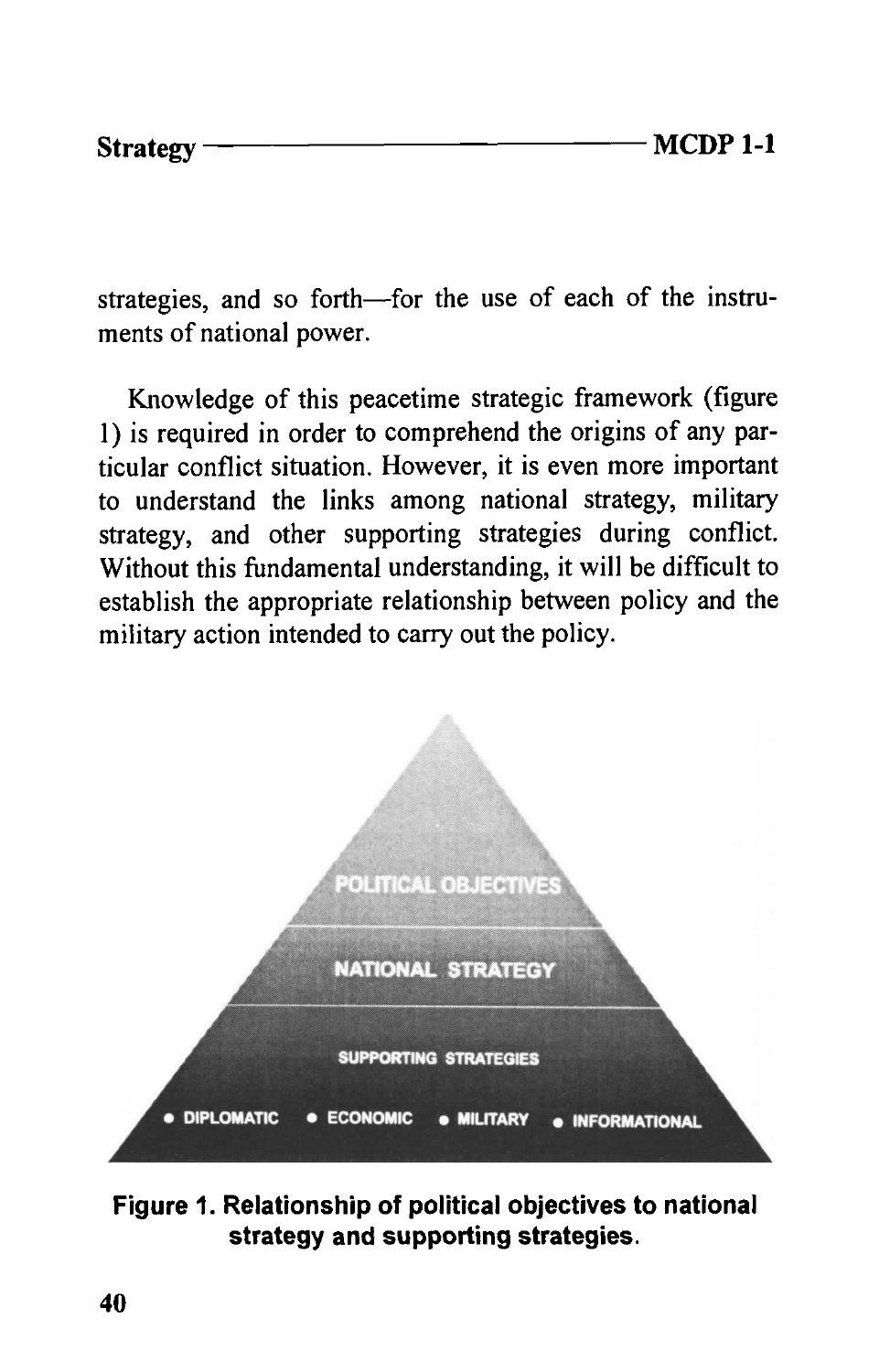In war, the national strategy focuses the instruments of national power<sup>6</sup> on achieving its political ends or objectives as articulated by the political leadership. Diplomatic, economic, military, and informational actions are linked through supporting strategies that contribute to attaining the objective of national strategy.

Military strategy, in turn, applies the military instrument of national power towards the accomplishment of the political objectives of the overall national strategy. The departure point for military strategy, therefore, is the objectives of the national strategy. From there, military strategy must identify a military goal or objective that will lead to accomplishment of the political objective. The military objective then provides the basis for the identification of specific ways to accomplish that objective. The selection of one of these courses of action and its further development results in a strategic concept that embodies the key components of the chosen military strategy. The military strategy is not developed in isolation from the other instruments of national power. The military objectives and strategy must also be compatible with the diplomatic, economic, and informational objectives and strategies.

Strategists must be able to analyze the overall strategic situation and appreciate the larger context in which military strategy is executed. In order to formulate and implement an effective military strategy, they must understand the ends and means of the larger national strategy as well as the strategies of the enemy, allies, and related neutral parties. In order to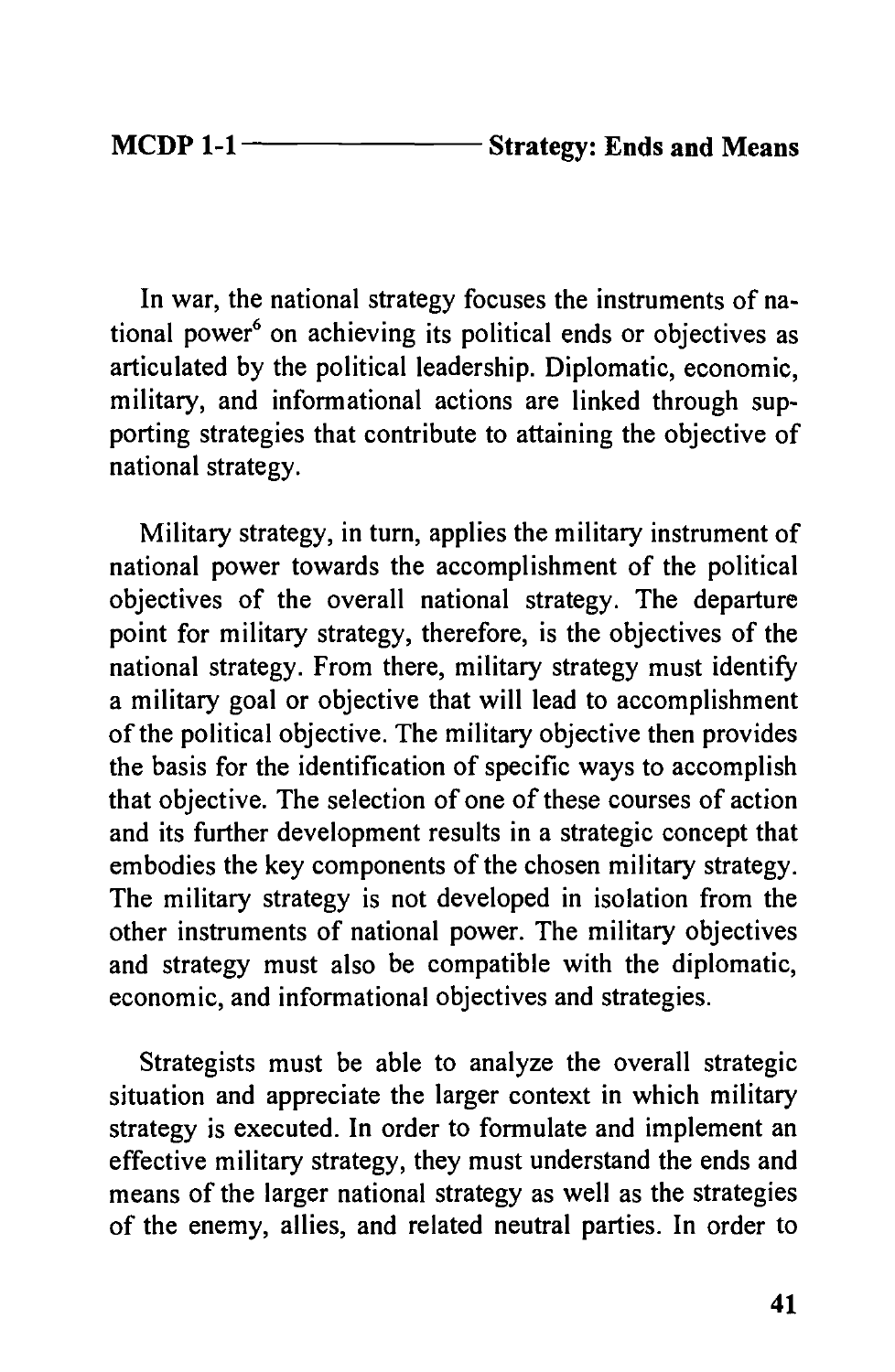develop this understanding, we now look more deeply at ends and means within national strategy.

# **ENDS IN NATIONAL STRATEGY**

### Survival and Victory

There are only two fundamental national strategic goals in any conflict: survival and victory. Any specific aims that we may pursue will reflect one or both of these two goals. Survival is the minimum goal of opponents and a prerequisite for victory. Victory is normally associated with the achievement of the political aims of the war, but it also requires an end to the war and the reestablishment of peace. The strategist must strive to understand what survival and victory mean in the specific situation at hand to each of the struggle's participants.

Survival is the continued existence of the political entity that is at war. However, survival can mean different things to different political entities. Survival often equates to the continuance of a way of life or the well-being of the population. Threats to this type of survival are usually met with fierce resistance. Sometimes the survival of a particular individual or group will take priority over the interests of the whole. In such a case, strategies that seek to compel submission by threatening the interests of the nation or of its people may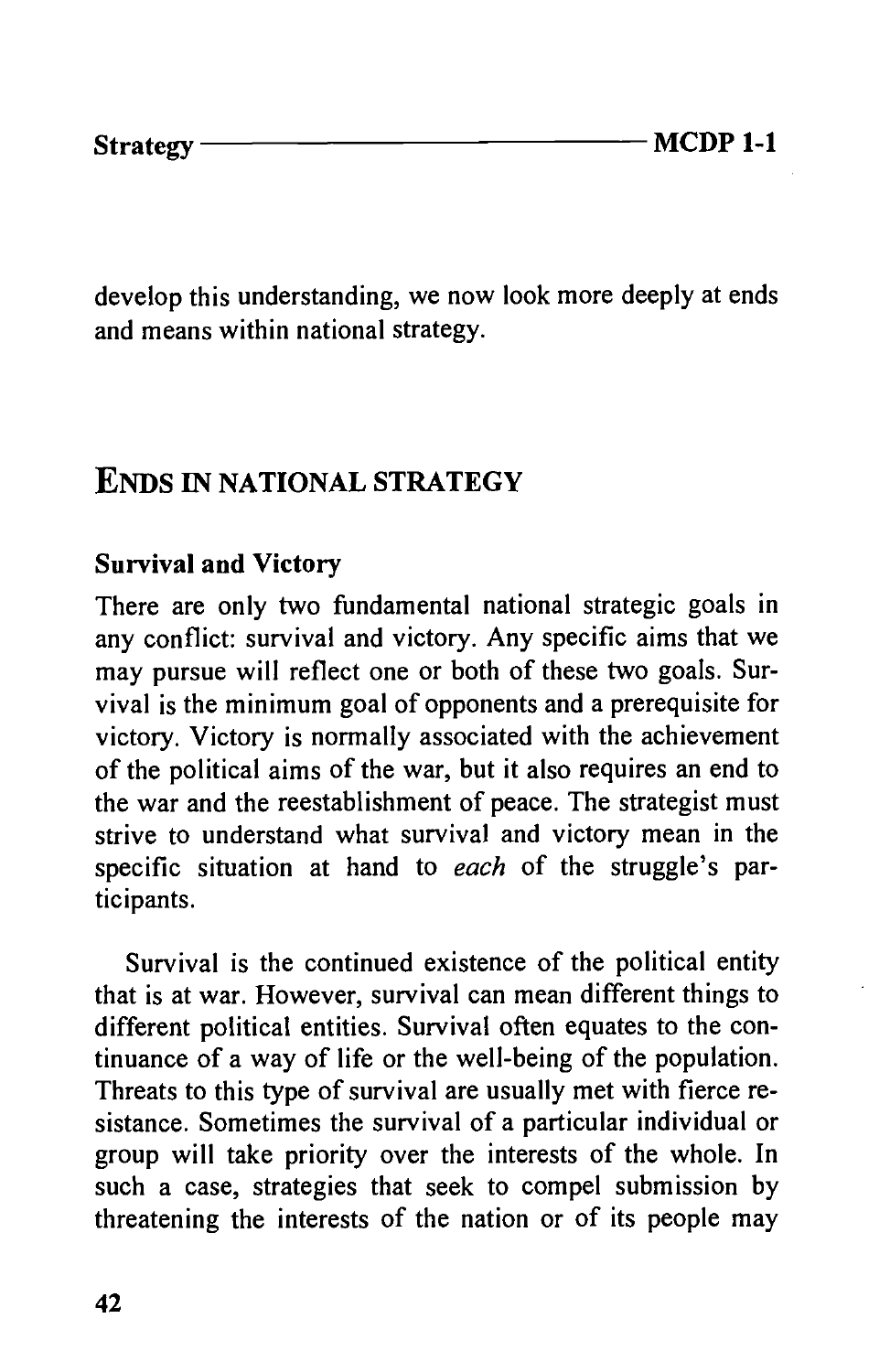have little direct impact. Finally, some political groups or ideological movements are willing to fight on until they are destroyed. Their hopes of survival lie in leaving behind a heroic legend to influence future generations or in making some other kind of lasting statement to humanity or God. For these groups, even the threat of annihilation may have little impact on their actions.

Victory can be as hard to define as survival. Victory normally means the accomplishment of the specific political aims for which the group went to war. In practice, however, victory may mean merely ending the war on terms less unfavorable to oneself than to the enemy. If the costs of continuing a military struggle come to exceed the value of the goal, meaningful victory is unattainable. Given the nature of war, however, such cost-benefit analysis is more easily described than accomplished. A major problem with victory as a goal is that victory is an emotion-laden word. The accomplishment of limited military and political aims that do not satisfy the emotions or seem to justify the costs of the war may not feel like victory. Because we cannot precisely measure the value of most wars aims or accurately judge the cost of their attainment, it is often difficult to perceive the point at which the cost of fighting exceeds the value of victory.

The main point in this discussion of survival and victory is that the problem of identifying what survival and victory mean to various participants in war can be extremely difficult. Our analysis must involve a multitude of considerations that are different in every conflict.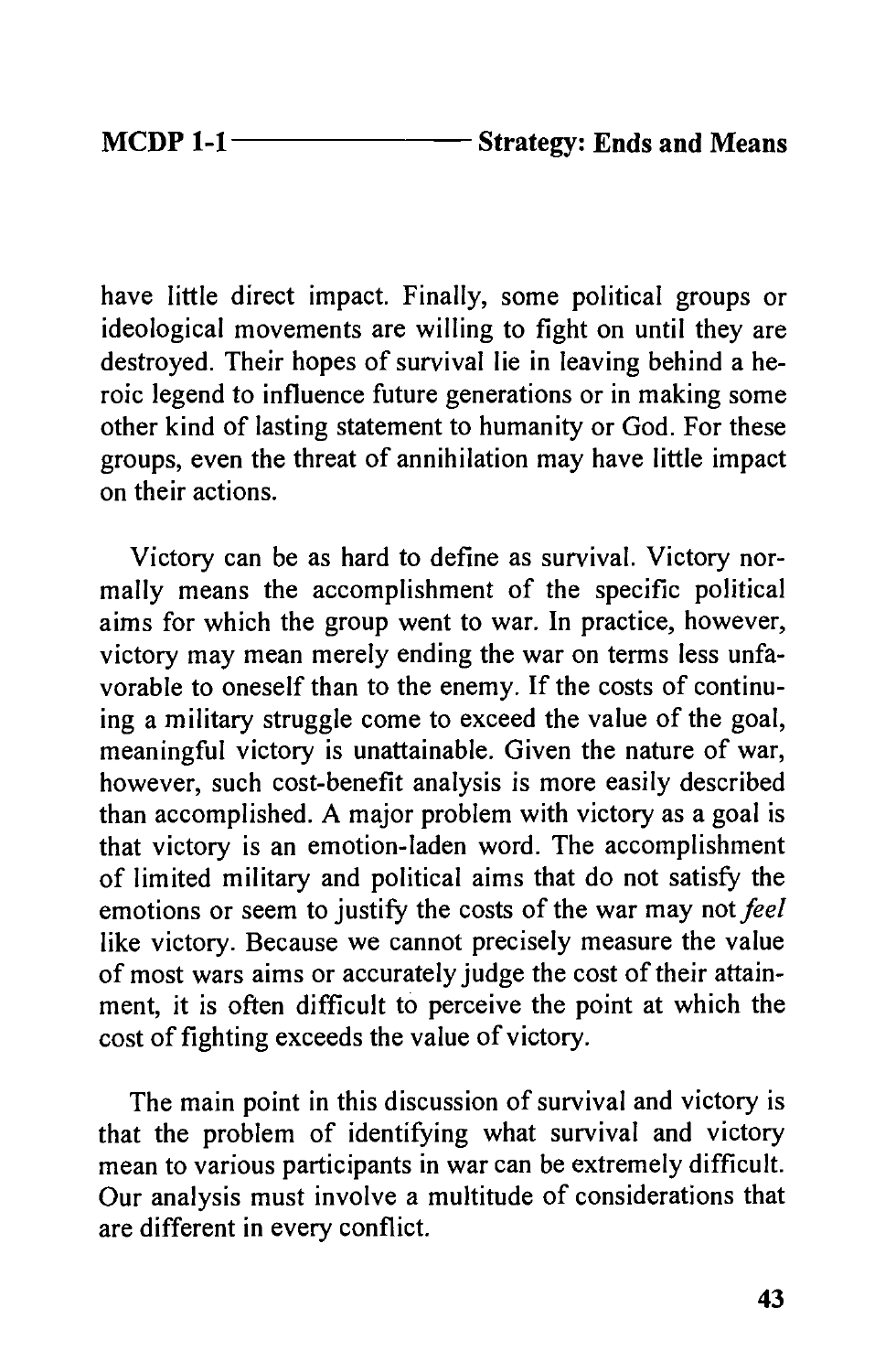#### Political Objectives

Political entities go to war for a variety of reasons, ranging from the simple, such as seizing or protecting a valuable piece of territory, to the abstract such as "defending national honor" or "maintaining the balance of power." Despite their diversity, political objectives in war can be labeled as either limited or unlimited. The distinction is fundamental. An unlimited political objective amounts to the elimination of the opponent as a political entity. A limited political objective, on the other hand, is one in which the enemy leadership can survive and remain in power. See figure 2.

When a political entity seeks an unlimited political objective, its enemy's leadership is to be removed (perhaps merely

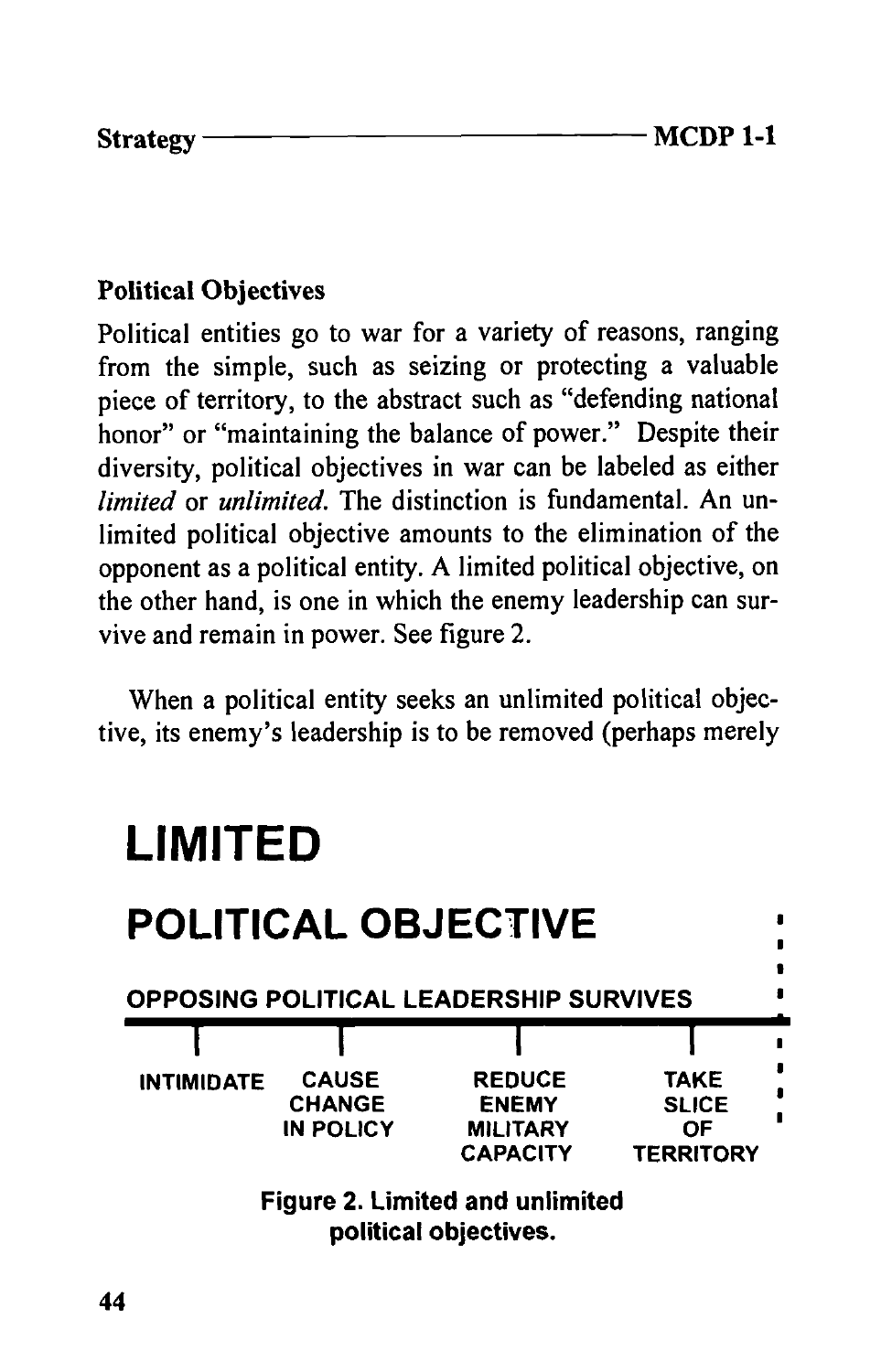deposed, perhaps exiled, imprisoned, or executed), while the enemy's former assets (territory, population, economic resources) may be absorbed, redistributed, or eradicated. Absorption can mean many things. With the breakup of Yugoslavia, Serbia began an effort to systematically reabsorb each of the newly established states with the intent to reestablish a new Yugoslavia under Serbian control. On the other hand, the United States' invasion of Panama successfully disposed of the current regime but upon reconstitution left the Panamanian people in control of their government. Both cases provide examples of unlimited political objectives. The first demonstrates the desire to remove the current leadership and absorb territory, population, and resources. The second demonstrates the desire to remove the current leadership and redistribute the sources of power.

# UNI IMITFD

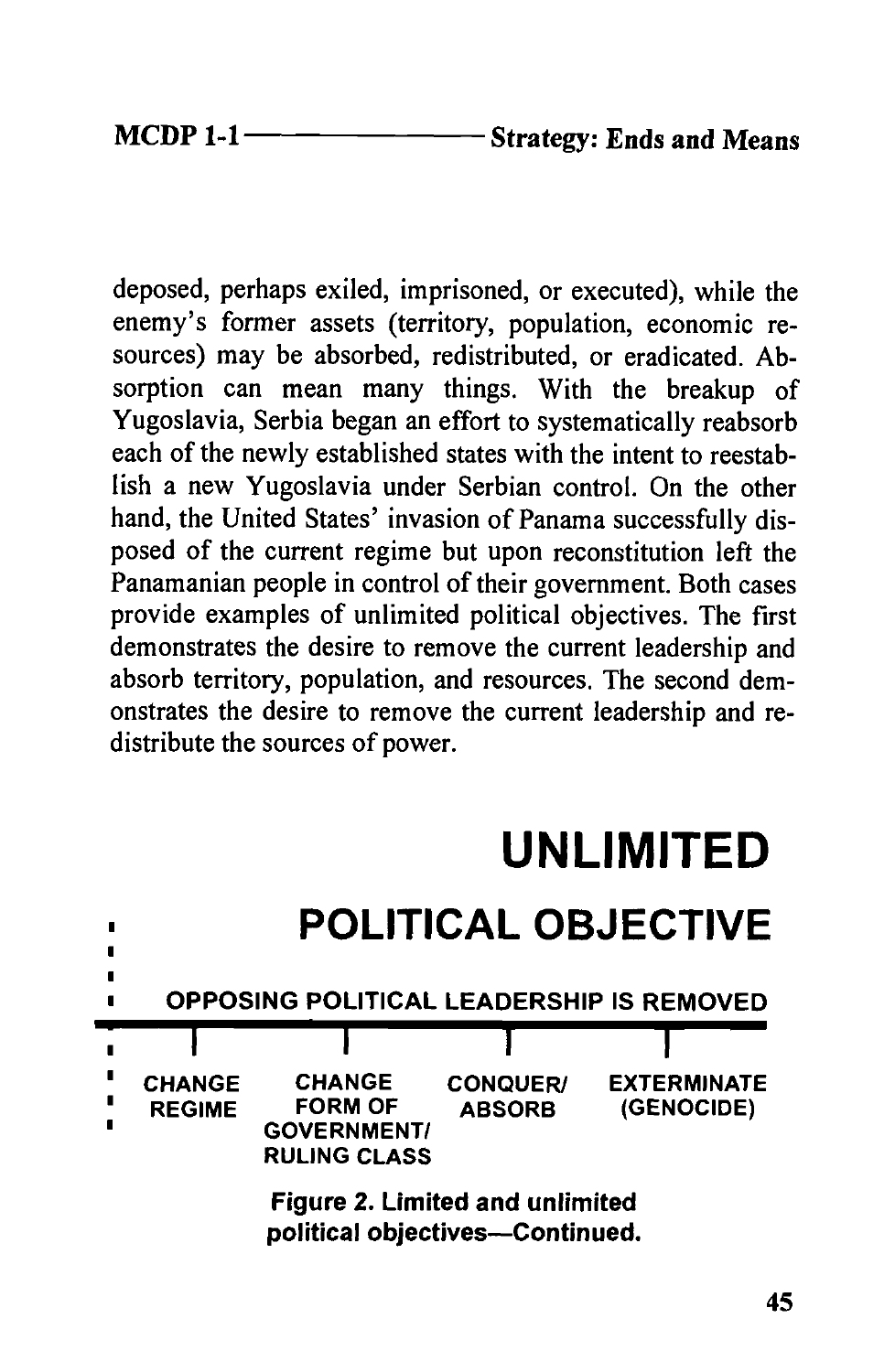An unlimited political objective, then, may embrace anything from merely deposing a particular leader to physically exterminating an entire people or culture. Ideological revolutionaries, would-be world conquerors, and both sides in most true civil wars<sup>7</sup> tend to seek unlimited political objectives. Occasionally, defensive alliances seeking to eliminate a habitual aggressor will also pursue an unlimited political objective.

Conversely, a limited political objective includes anything short of eliminating the political opponent. It is envisioned that the enemy leadership will remain in control after the conclusion of hostilities, although some aspects of its power (influence, territory, resources, or internal control) will be reduced or curtailed. Limited political objectives are characteristic of states seeking better positions in the international balance of power, clans vying for political position within a larger society, mafias or street gangs battling for "turf," and reformist political movements.

### MEANS IN NATIONAL STRATEGY

In the purest sense, the means in war is combat—physically attacking the enemy or defending against his attacks upon us. However, war is not limited to purely military means. In fact, military means are only one element used to implement a national strategy. The relative importance placed on the military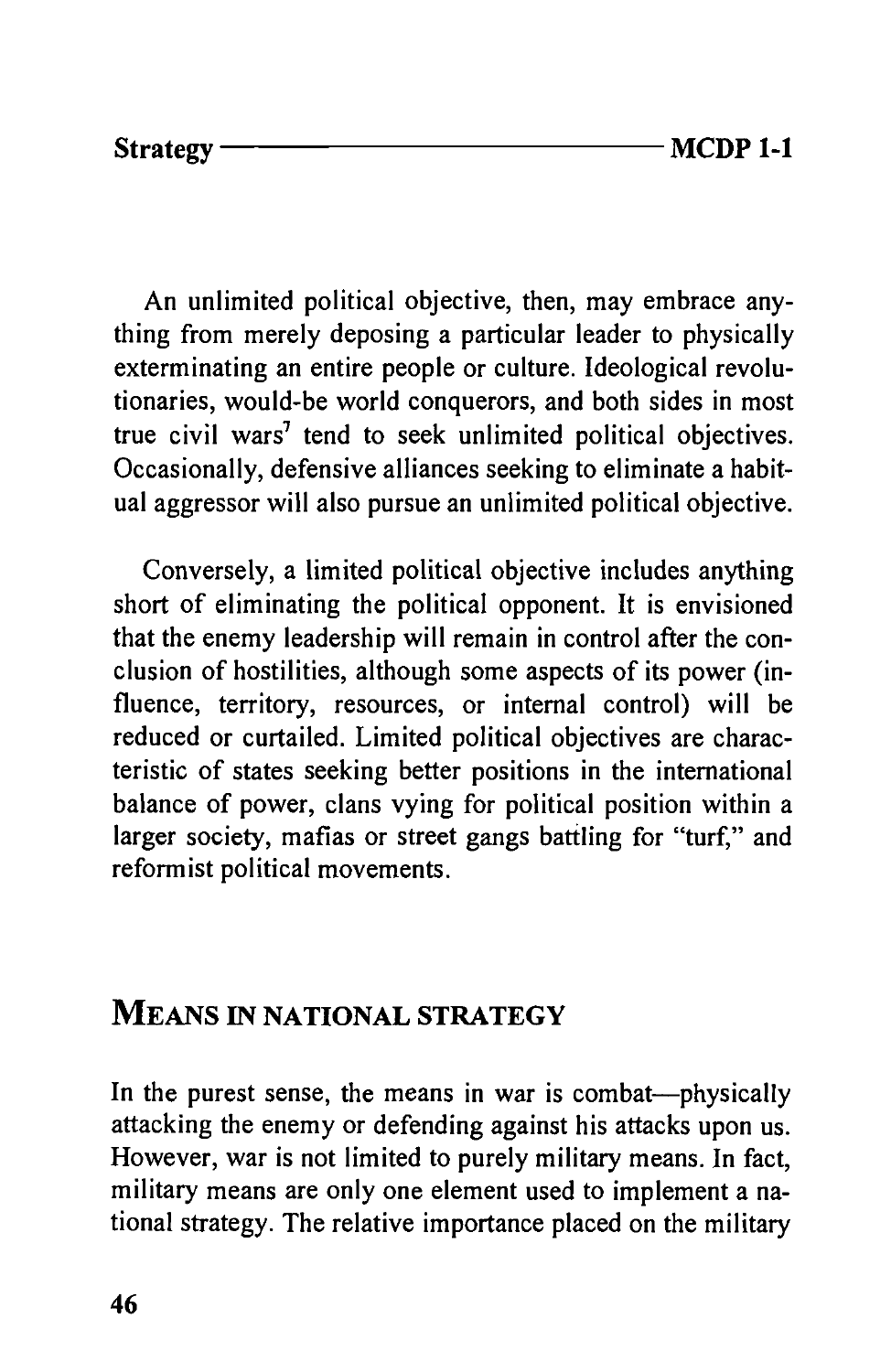element of the national strategy varies greatly depending on the nature and the particular circumstances of the struggle. All of the instruments of power—diplomatic, economic, military, and informational—must be brought to bear and exploited to the fullest in war.

Diplomacy is the art of employing communications and establishing relationships in the global environment. Ideas, prestige, and commitment are the currencies of the field. The diplomatic instrument uses a nation's international position combined with diplomacy to achieve national objectives. Diplomatic tools may include negotiations, political recognition, treaties, and alliances. While the diplomatic instrument is normally emphasized before hostilities actually begin, it remains a key element of the national strategy in any conflict situation. In certain situations (especially military operations other than war), the diplomatic instrument continues to be the main effort, even after the commitment of military forces.

The economic instrument uses the application of material resources to achieve national objectives. Nations employ economic means to protect their own industries and markets, to improve the quality of life of their people, to stabilize the economy and government of friends and allies, and to deter destabilizing and hostile actions by other nations. Specific economic means include regulation of trade practices, loans and loan guarantees, monetary and investment policies, foreign aid, subsidies, and technology transfers. As with the diplomatic instrument, the economic instrument generally has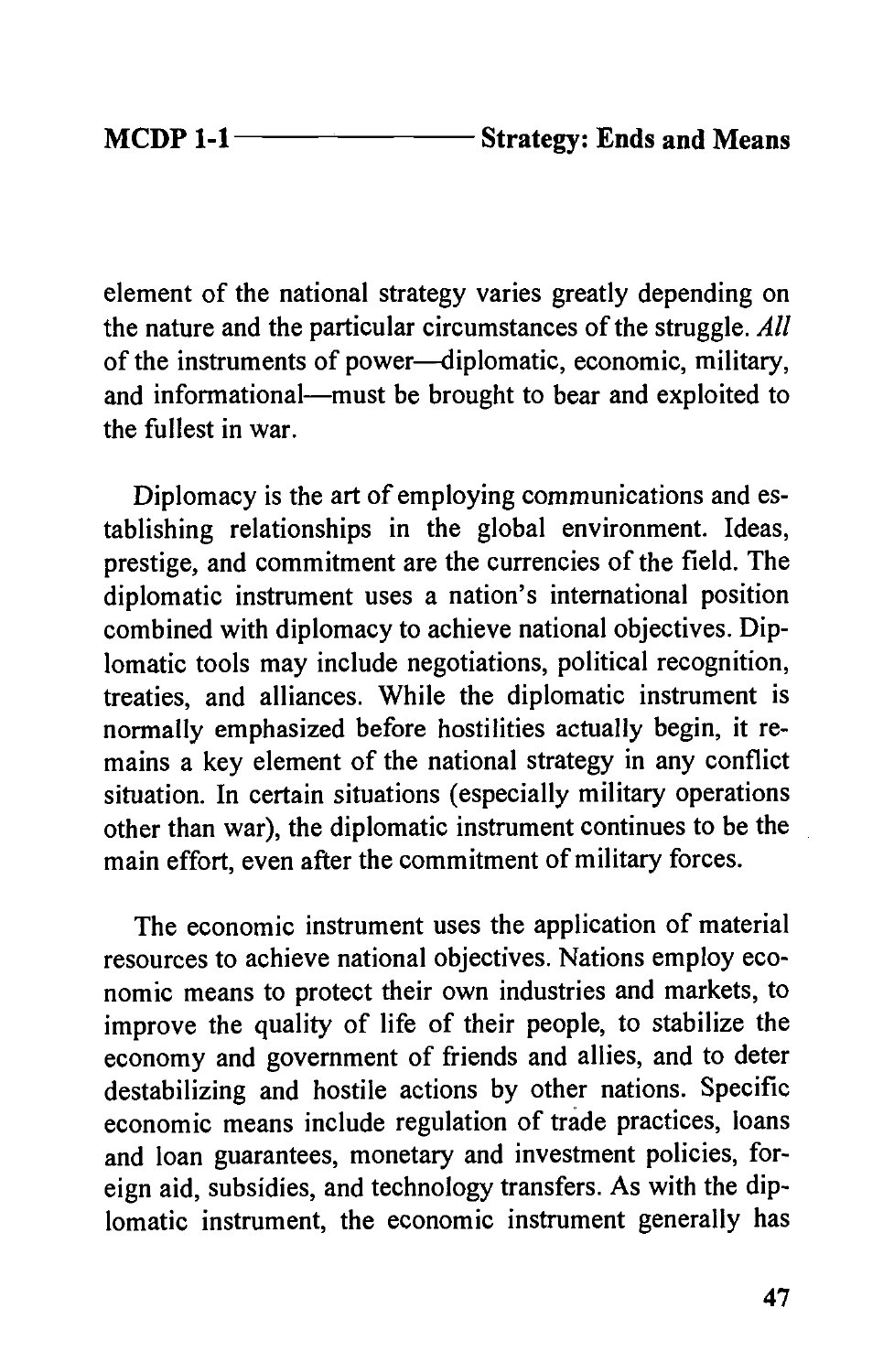primacy over the military instrument during peace and is often used before military force during a crisis; changes in trade or monetary policy, economic sanctions, or some type of embargo are frequently the first steps taken in an effort to influence an adversary's behavior. However, economic considerations continue to be at the forefront of any conflict, and the use of economic measures to support the friendly war effort and to undermine the enemy's ability to resist continue throughout the course of a war.

The military instrument is the use of force or the threat to use force to achieve national objectives. Military power is the sum of a nation's weapons and equipment, trained manpower, organizations, doctrines, industrial base, and sustainment capacity. The military instrument can be employed in a variety of ways that are short of combat such as training allies, establishing presence, or acting as a show-of-force. However, the main use of military power is in conflict. While the military instrument is often the main effort during war, the nature and objectives of the particular conflict must be examined to determine the appropriate relationship between the use of military force and the application of the other instruments of national power.

The informational instrument (previously known as the psychological element or instrument) refers to the use of information and ideas to advance the interests and achieve the objectives of the nation. The objective in the use of the information instrument is to influence the perceptions and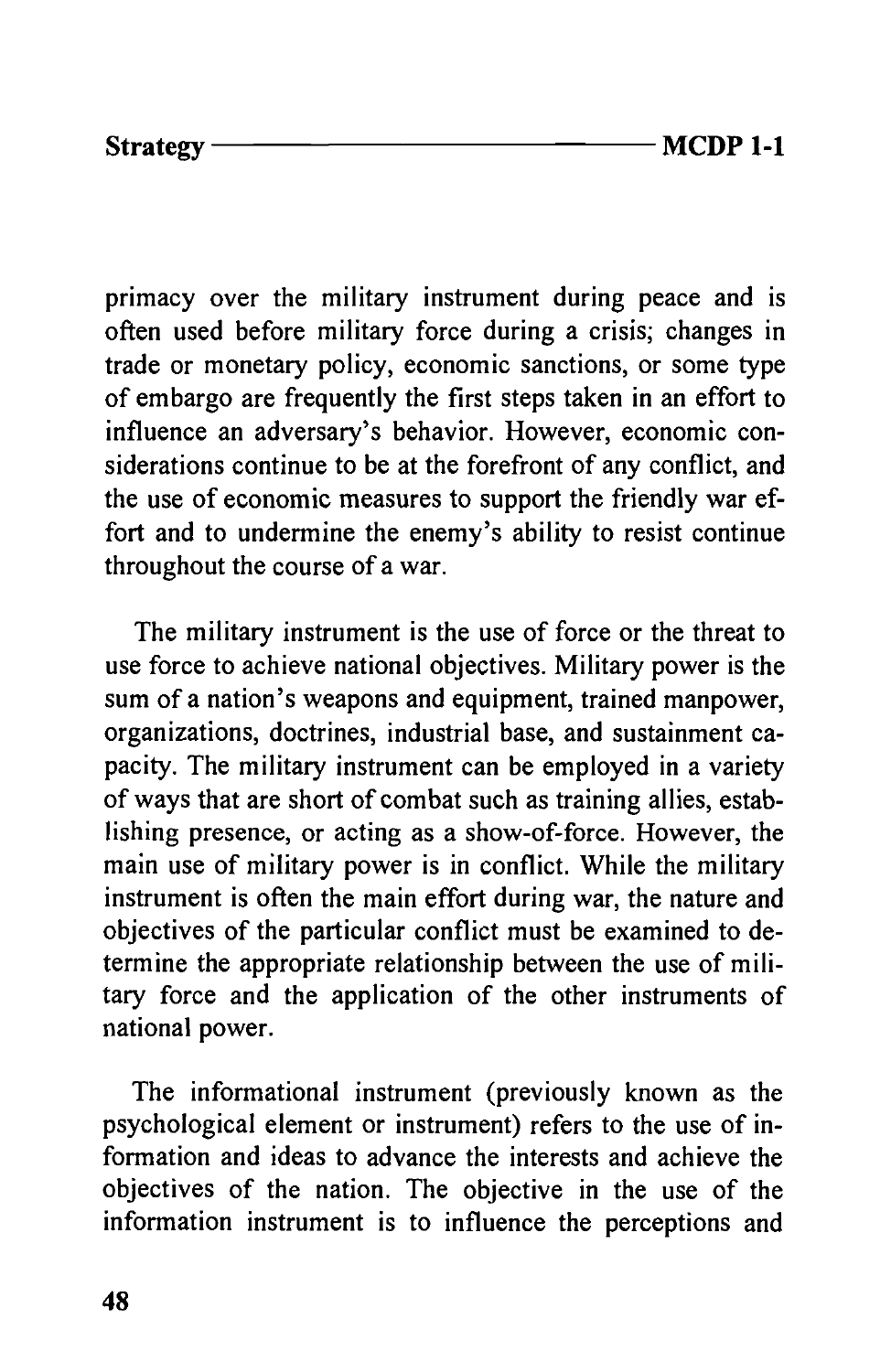attitudes of allies, adversaries, and interested observers. Informational tools include the expression of intent and motive, propaganda and press releases, information and personalities, food drops and medical care for refugees—in short, anything that affects the rational or emotional components of the human mind.

While less tangible than the others, the power of ideas and information is real and should not be underestimated. With the informational instrument, a nation can create a psychological impact causing responses ranging from awe or admiration to fear or loathing. This psychological impact can influence not only political and military leaders but the societies of the nations involved and world opinion. It can generate sympathy or antipathy inspired by the culture, ideas, values, and stated cause and objectives for which the parties are fighting.

The instruments of national power overlap and interconnect. Diplomats' power to sway other governments is greatly dependent on those governments' awareness of economic and military power and on their assessment of a nation's willingness to use that power. Economic power is bolstered by military power that can defend economic interests. Military power is often dependent on the diplomats' ability to gain basing rights and overflight permission from other countries or to enlist them in alliances and coalitions. Military power is directly dependent on the financial and technological strength of the nation's economy.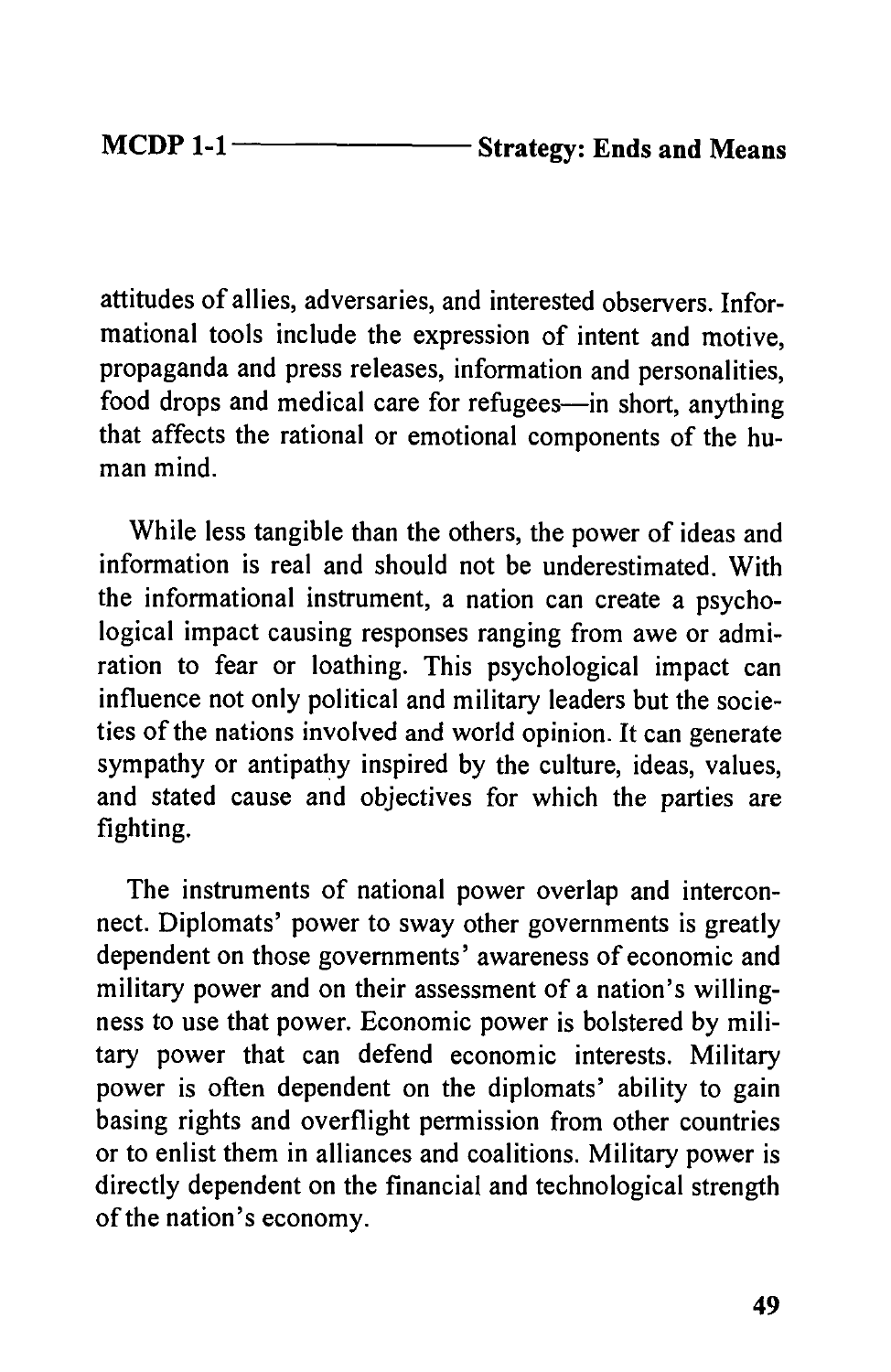Military professionals naturally concentrate on the military means of strategy, but they should also be conscious of the other means that can be exploited and must be defended in the larger political struggle. Most importantly, they must understand that military force is an inappropriate tool for the solution of most political difficulties. Force is at best a necessary means for clearing obstacles to more peaceful solutions. This appreciation of the role of force is a vital component of military professionalism, for military leaders have a responsibility to ensure that political leaders understand both the capabilities and the limitations of the military instrument.

In appraising the relationship between the military and nonmilitary instruments of our national power in any given situation, we must be prepared to ask:

- How can our military capabilities complement or assist the other instruments of national power in achieving our political goals?
- How can diplomatic, informational, and economic instruments of our national power aid our military efforts?
- How might our uses of force impede or imperil the achievement of our political goals?

We must seek to achieve our goals as economically as possible and with the right combination of means—diplomatic, economic, military, and informational. The way in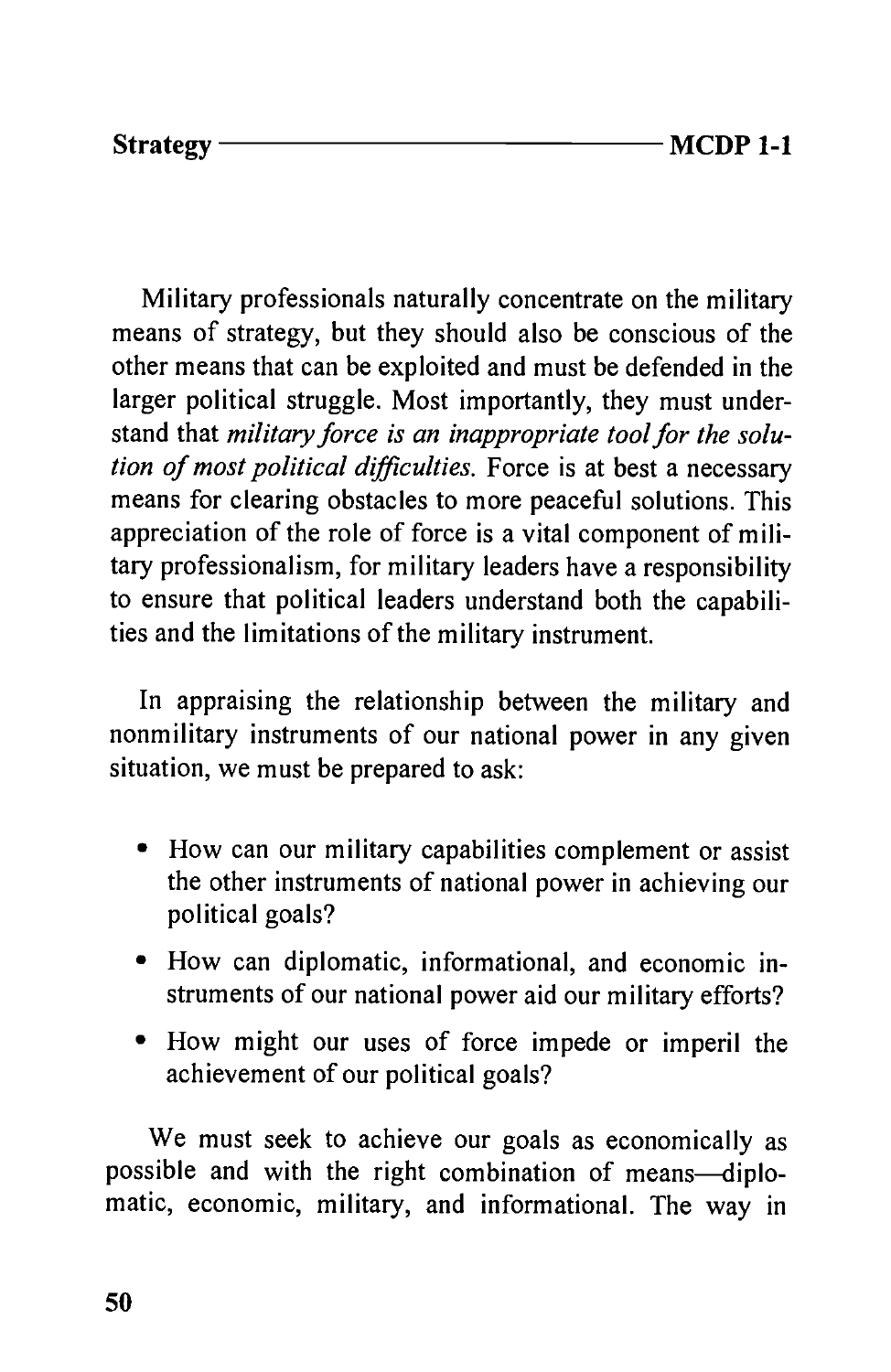which we combine these means in any given conflict will be greatly affected by the kind of strategy we pursue and by the strategic goals we seek.

#### ADAPTING ENDS TO MEANS, AND VICE VERSA

When discussing strategy in the abstract, we often treat means and ends as fixed. In practice, however, we frequently adjust both. The occurrences of war—successes and failures, lessons learned, new ideas, the entry of new combatants—may cause us to shift both our means and our goals. As our resources increase, as we gain confidence in our abilities, and as we find our enemy more vulnerable than we had imagined, we tend to expand our goals. On the other hand, when we find our resources or abilities inadequate, we cut our ambitions to match.

Given time, determination, and creativity, means can be developed to achieve many reasonable goals. Means are adjustable to some degree at every level. Moreover, our ends can affect the means available to us. War aims that evoke popular enthusiasm can give leaders access to resources otherwise unavailable. The emotions created by violence can help war to feed itself, as it energizes people to greater efforts and sacrifices than would be otherwise obtainable.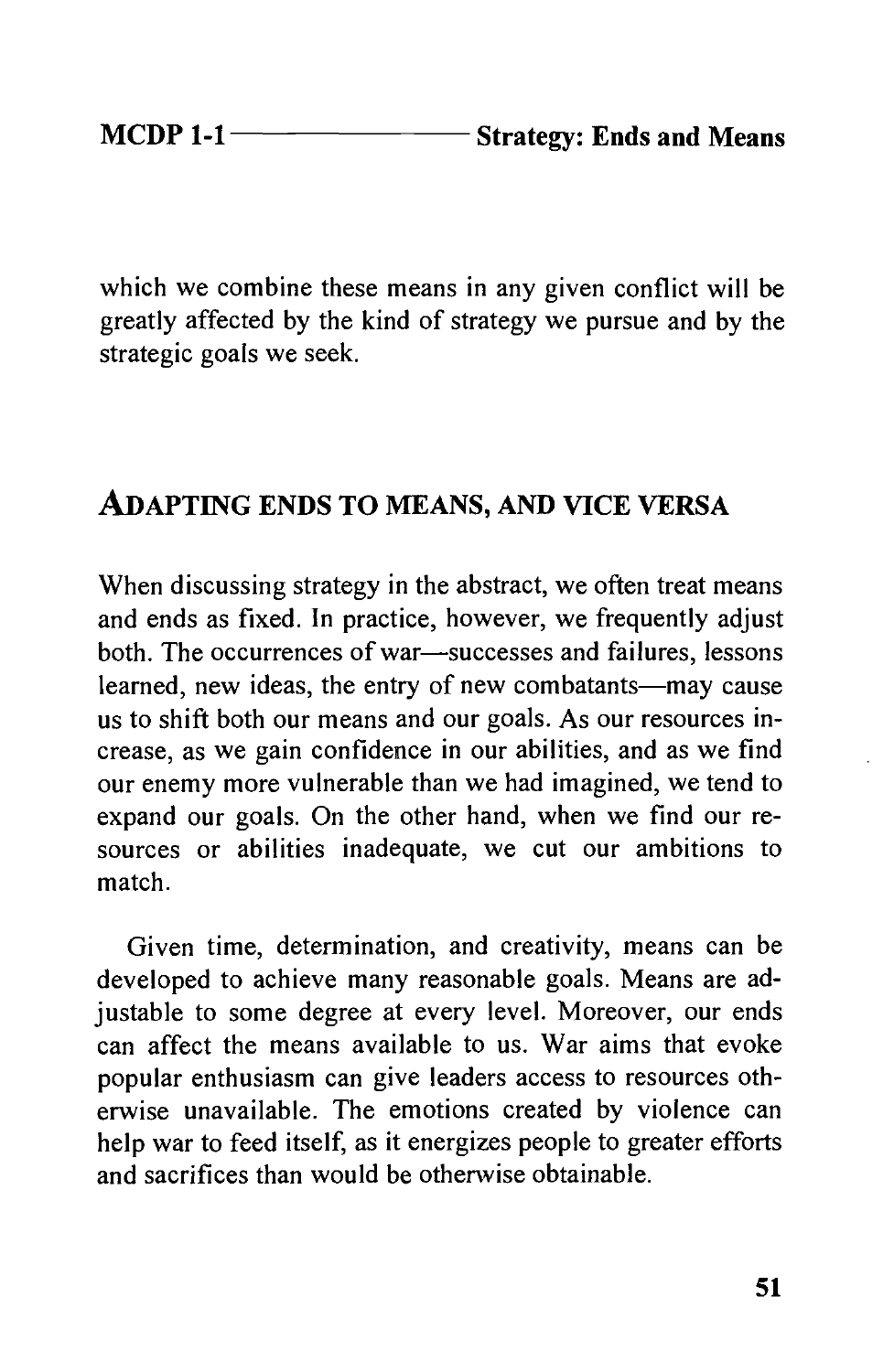Another example of the different ways strategic means can be adjusted to match strategic ends can be found in the shifting American strategy of the Cold War. From the Truman administration on, the American government pursued the goal of containing the Soviet Union. The means adopted, however, tended to shift from administration to administration.'

President Eisenhower's administration employed a strategy labeled "massive retaliation,'' which relied on the United States' nuclear superiority to deter Soviet expansion. The Soviet Union possessed huge conventional forces but could not match the American nuclear capability. Eisenhower wished to avoid building and maintaining large conventional forces, arguing that nuclear weapons provided "more bang for the buck." Rather than attempt to match the Soviet's conventional military power, massive retaliation threatened a nuclear response to any aggressive move by the Soviet Union.

Although containment remained the broad goal, President Kennedy's following administration had an entirely different approach to means. The strategic situation was changing to some extent because of the very success of the earlier massive retaliation strategy. The Soviets' nuclear arsenal was growing, and they had found a way around the American nuclear umbrella by sponsoring numerous "wars of national liberation." It became necessary to confront the Soviets with conventional and counterinsurgency forces as well as with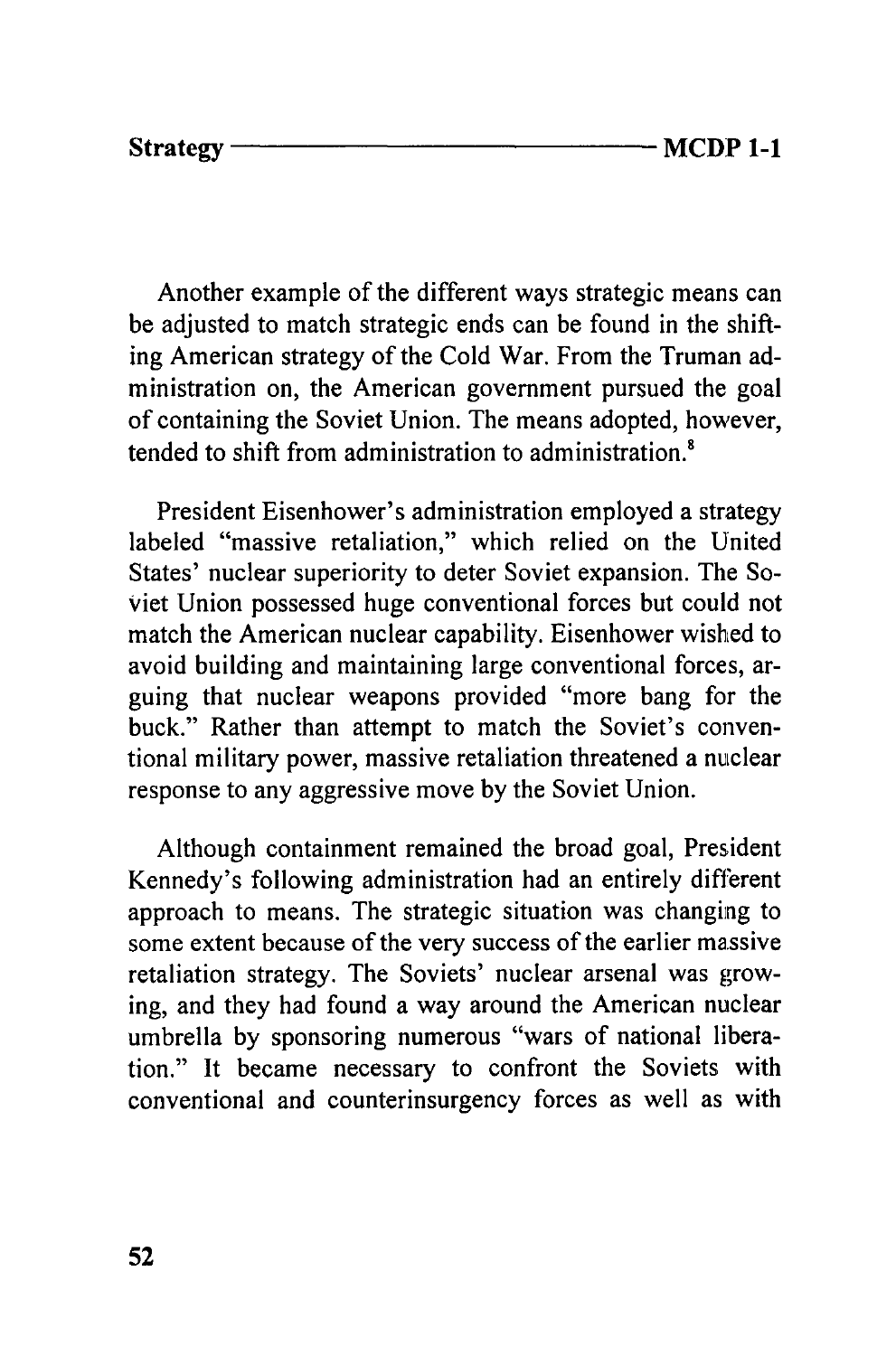nuclear arms. The Kennedy administration formulated the strategy of "flexible response," requiring forces capable of deterring and, if necessary, fighting the Soviets at all levels of conflict.

The resources and commitments necessary to carry out "flexible response" proved too costly for the Nation, and President Nixon's administration again changed the means used to pursue the goal of containment. The strategy of détente was intended to convince the Soviets to restrain themselves based upon a combination of pressures and inducements. Among these pressures and inducements were the conduct of direct negotiations with the Soviet Union on issues such as arms control, the establishment of links to the People's Republic of China, and a new set of policies toward United States' allies which has been called "the Nixon doctrine." The Nixon doctrine emphasized establishment of a series of bilateral and multilateral alliances to contain Soviet expansion. The United States would provide economic and military support to its allies, many of whom bordered om the Soviet Union or one of its clients. Military aid consisted primarily of air and naval support along with the implicit protection offered by the United States' nuclear capabilities. As a result of the United States' experience in Vietnam, however, the commitment of United States' ground units would occur only in cases of long-standing treaty obligations such as in Western Europe or Korea.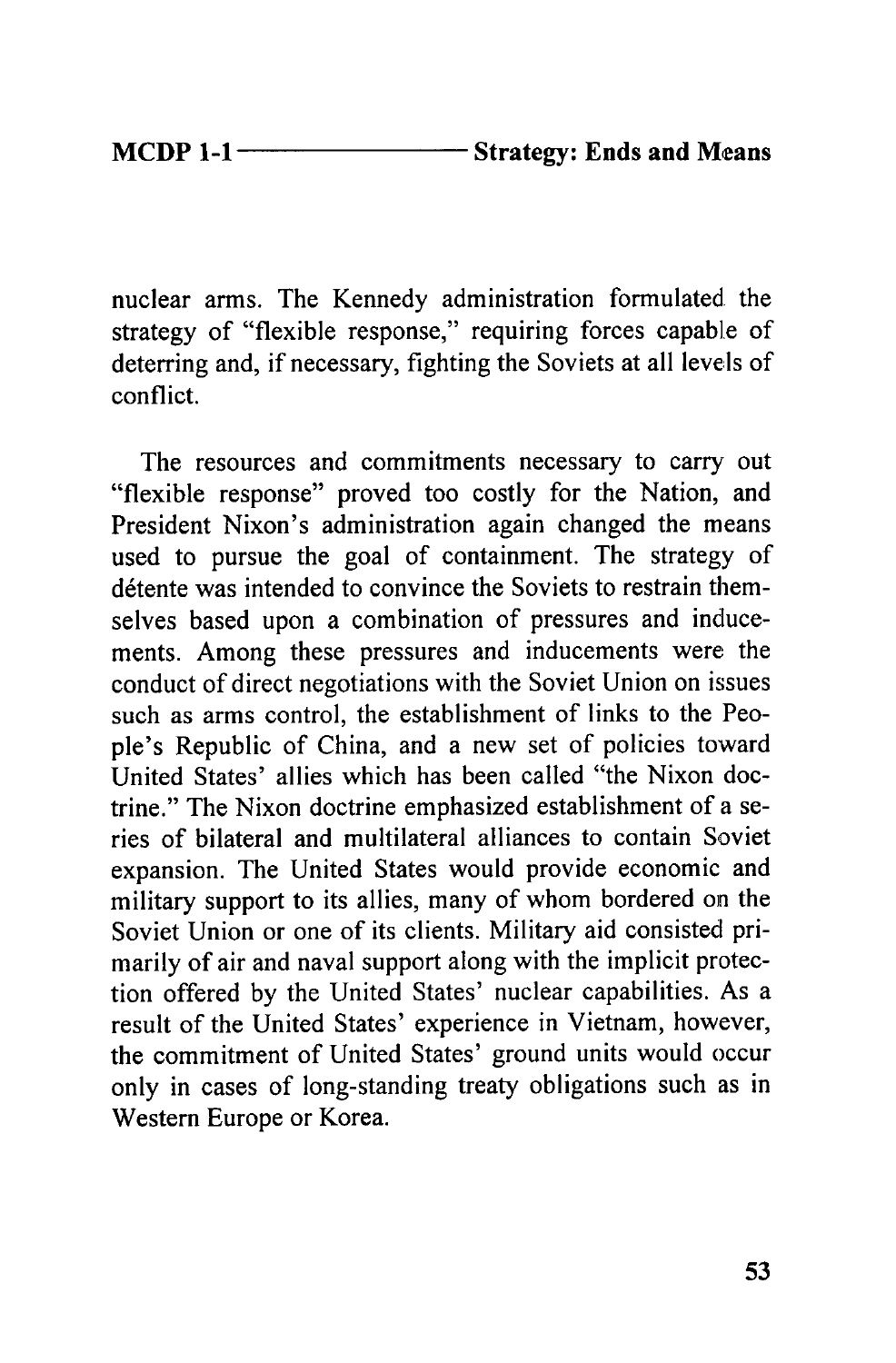## ENDS IN MILITARY STRATEGY

Just as a national strategy will have a number of political objectives, a particular military strategy will have a number of specific military objectives. However, there are only two fundamental ends behind the use of military force. The first is to physically overpower the enemy's military capacity, leaving him unable to resist our demands. The other is to inflict such high costs on the enemy that he is willing to negotiate an end to hostilities on the terms we desire. The first of these alternatives represents what we call a strategy of *annihilation*.<sup>9</sup> In an annihilation strategy, our military objective is unlimited: we seek to eliminate the enemy's ability to resist, thus leaving him helpless to oppose the imposition of our will. The second alternative is a strategy of erosion.<sup>10</sup> Here, our military objective is limited: we seek only to raise the enemy's costs so high that he will find ending the war on our terms more attractive than continuing to fight.

The goal of a strategy of annihilation is to deprive the enemy of the ability to resist, to make him militarily helpless. Annihilation does not require the complete physical destruction of the enemy's military forces. Rather, it requires that the forces be so demoralized and disorganized that they become unable to effectively interfere with the achievement of our political goals. What is being annihilated—literally "made into nothing"—is the enemy's physical means to oppose us.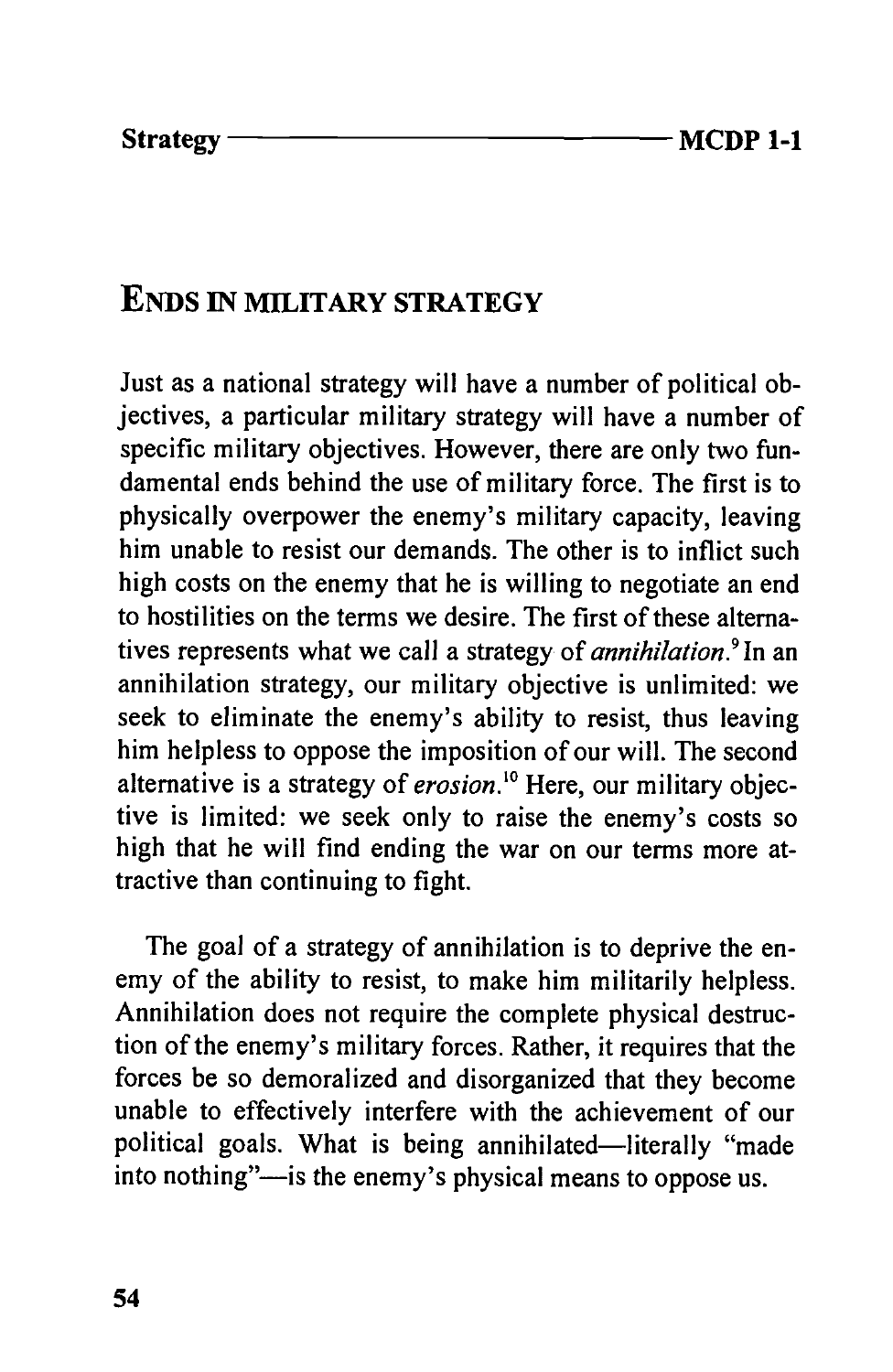Normally, a strategy of annihilation is viable only when one of the participants possesses some very great superiority over the other in terms of brute strength, military skill, leadership, technological capabilities, or morale. Without such an advantage, annihilation strategies often fail, resulting in protracted conflicts and requiring such a commitment of resources that one or all the parties find themselves exhausted before the enemy can be eliminated. The 1980-1988 Iran-Iraq War and the Bosnian conflict from 1992 to 1995 are representative examples of what happens when states pursue annihilation strategies without the necessary advantages. Sometimes the necessary superiority can be obtained through surprise, although this is hard to achieve and dangerous to rely on. If the opponent has any strategic depth, he may recover from his surprise before victory is assured.

The objective of the second approach—a strategy of erosion—is to convince the enemy that settling the political dispute will be easier and the outcome more attractive than continued conflict. To put it another way, erosion strategies seek to present the enemy with the probability of an outcome worse *in his eyes* than peace on the adversary's terms. This is accomplished through eroding or wearing down the enemy's will to fight, rather than destroying his ability to resist.

Erosion strategies are used to pursue a limited political objective when one combatant is either unable or unwilling to destroy the opponent's war-making capability. In many cases,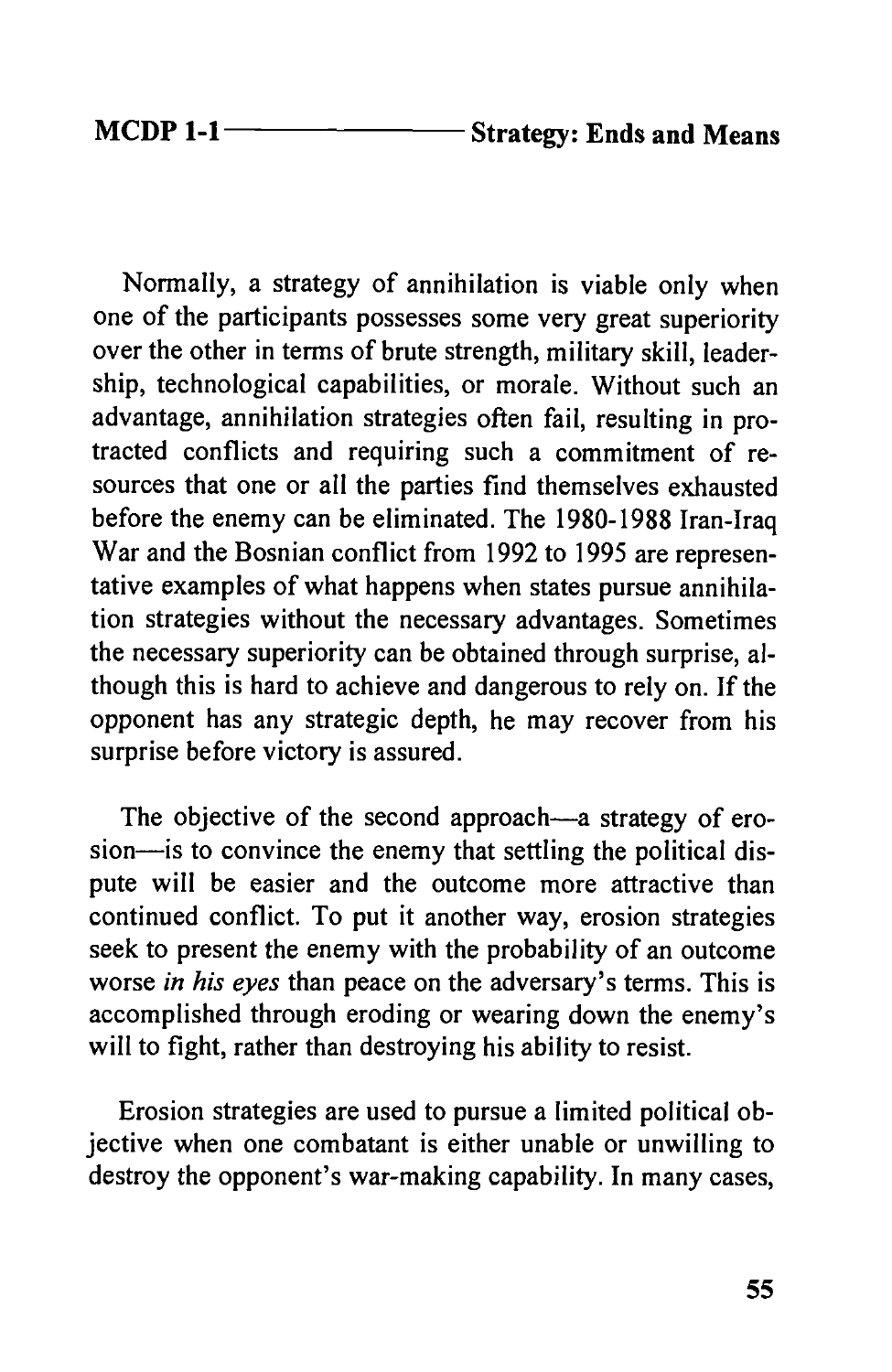an erosion strategy is required simply because the enemy is too powerful or difficult to annihilate. In other cases, this approach is used because one party does not want or need to destroy the other's military capacity. Perhaps the goal requires such a modest concession from the enemy that it is reasonable to believe he will acquiesce after modest resistance. In another example, there may be a continuing need to keep the opponent's military forces in existence as a buffer or as a factor in the balance of power.

#### Relationship Between Political and Military Objectives

Political objectives and military objectives are very different things. Political objectives describe, in a sense, where we want to go. Military objectives describe what we have to accomplish militarily in order to get there.

If the political objective is unlimited, the military strategy must be unlimited. Conversely, a limited political objective may call for a military strategy with limited objectives—that is, an erosion strategy. In Afghanistan, the Mujahidin and their Western backers sought a limited political objective: to get the Soviet Union to withdraw from the struggle. Accordingly, they pursued an erosion strategy, seeking to make the Afghan adventure too costly for the Soviet government to sustain.

Though our political objective is limited, it does not necessarily follow that our military strategy must also be limited (figure 3). The Gulf War provides an example of an unlimited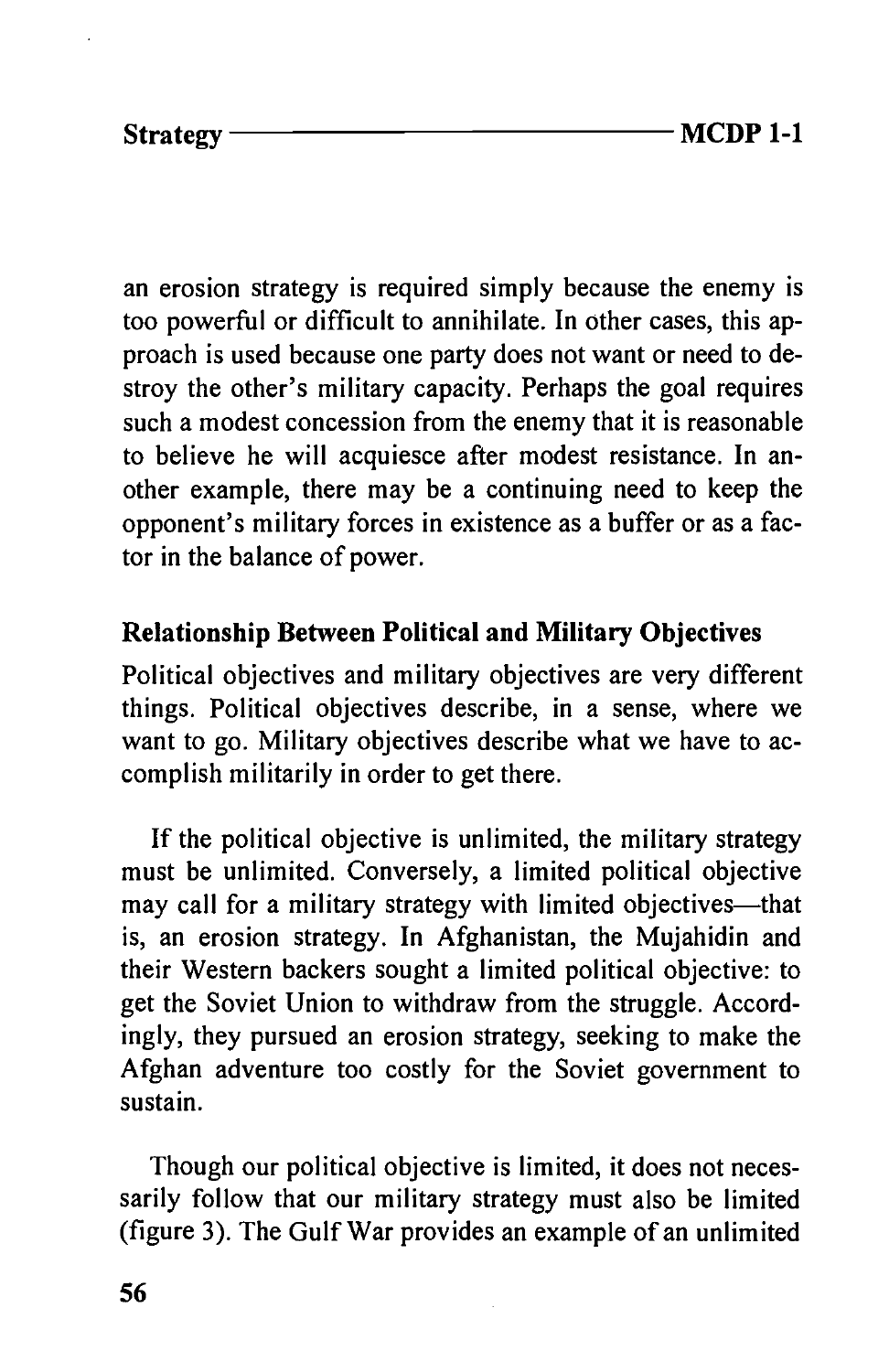military strategy applied successfully in pursuit of a limited political objective. The Coalition had a limited political objective: restore Kuwait's independence. In order to attain this objective, however, it was necessary to destroy all capability of the Iraqi forces to resist and forcibly eject them from Kuwait. Thus, the Coalition employed a strategy of annihilation, pursuing the total defeat of Iraq's military capacity within the Kuwait theater of operations.

Strategies of annihilation are conceptually simple. The focus of operational efforts is the enemy's armed forces and the object is to render them powerless. Those forces may be annihilated through battle or through destruction of the social or



Figure 3. Relationship between political and military objectives.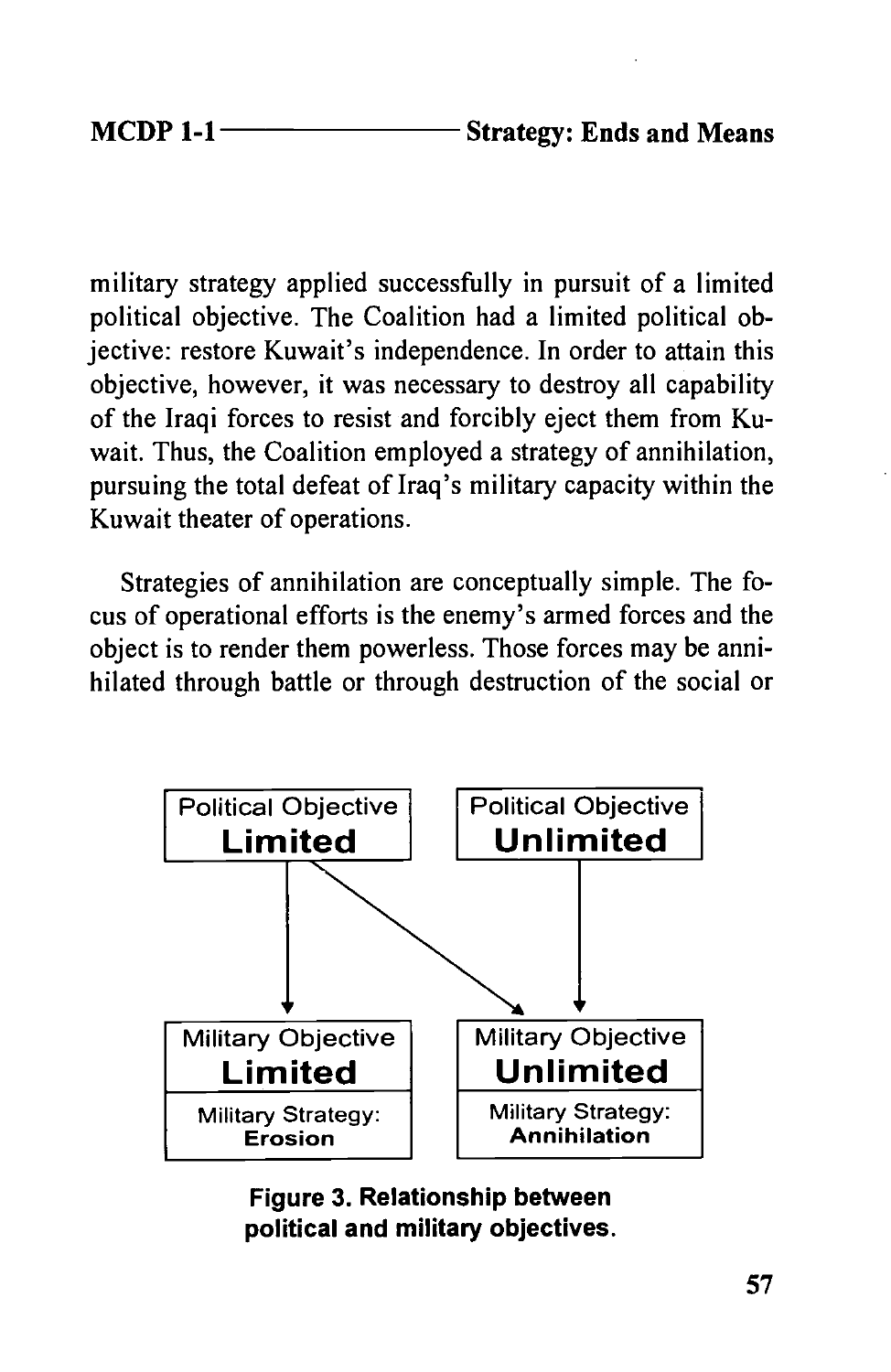industrial infrastructure that supports them. The main effort is the armed forces. The diplomatic, economic, and informational instruments of national power support the military effort. Victory is easily measured: when one side's fighting forces are no longer able to present organized resistance, the other side has won.

By comparison, erosion strategies involve many more variables. In erosion strategies, there is a much wider choice in the designation of a main effort among the instruments of national power, the relationship of military force to the other instruments of power, and the definition of victory. Attacks may be focused on the enemy's armed forces, as in an annihilation strategy, or some other valuable resource such as territory, commerce, or financial assets may be seized, threatened, or neutralized. Military forces are normally the main effort in the seizing and holding of territory. Successful embargoes and the freezing of financial assets, on the other hand, often depend primarily on diplomatic and economic power. It may also be possible to undermine an enemy's domestic or international political position through the use of informational or psychological operations.

Victory in a strategy of erosion can be more flexibly defined or more ambiguous than is the case with an annihilation strategy. The enemy's submission to our demands may be explicit or implicit, embodied in a formal treaty or in behindthe-scenes agreements. Convinced that we have made our point, we may simply "declare victory and go home." A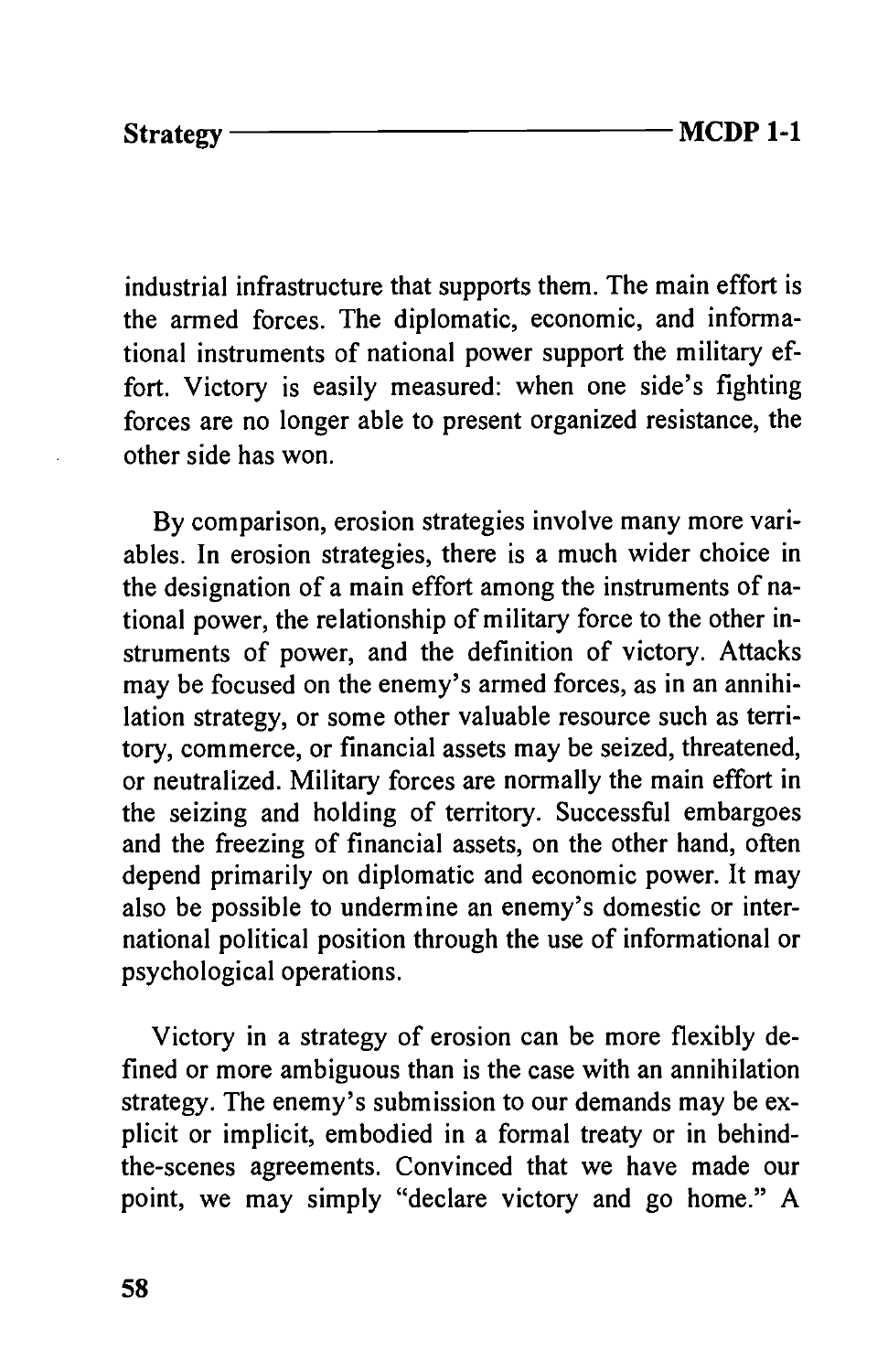compromise may allow both sides to claim success. Victories in erosion strategies thus tend to be undramatic, but they can have tremendous political consequences. The West's success in its containment of the Communist bloc, essentially a very long-term erosion strategy, offers a powerful example.

#### Distinguishing Between Erosion and Annihilation Strategies

Although annihilation and erosion are conceptually quite different, in practice it is often hard to distinguish between them. There are several reasons for this ambiguity. First, annihilation and erosion become practically indistinguishable when one side or both pursue annihilation, but neither has an overwhelming military superiority. In such a case, unlimited political and military objectives can be obtained only through "slugging it out." This guarantees roughly comparable losses on both sides and can lead to negotiated settlements, even though one or both sides originally sought unlimited objectives.

Second, these two strategies can overlap, or one can lead to the other. Sometimes it is the threat of annihilation that forces the enemy to make a deal. In that case, the difference between an erosion strategy and one of annihilation is that the enemy is offered an option of settling the issue before he is made helpless. Conversely, if an enemy cannot be worn down through an erosion strategy into accepting a settlement, it may be necessary to switch to a strategy of annihilation.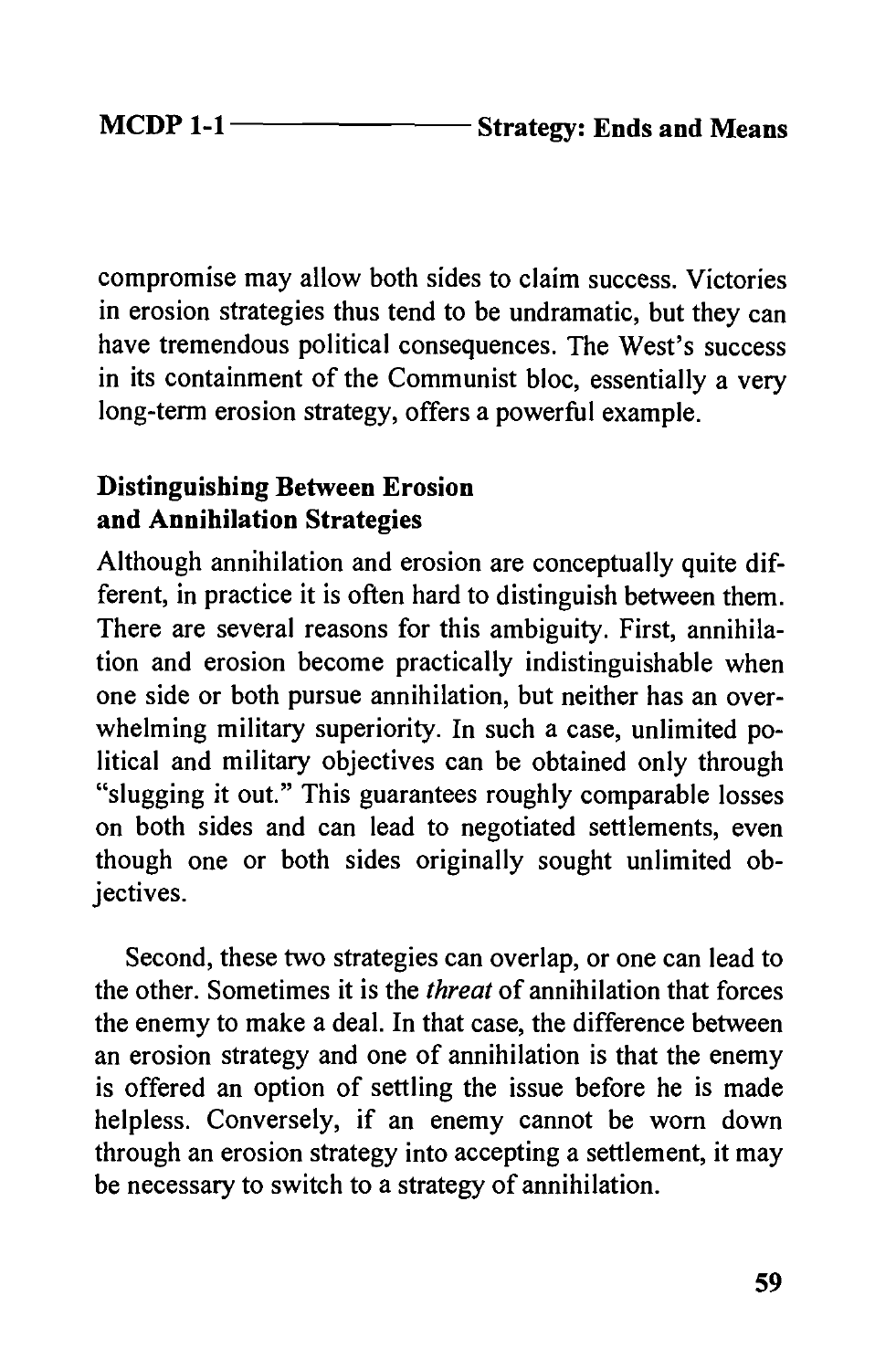Third, a strategy that has not yet fully taken shape may be ambiguous. In some cases, this ambiguity reflects calculation: either the strategy is decided but is being disguised, or the strategist has goals that can be fulfilled via either approach and is waiting to see how his opportunities develop. In other cases, ambiguity reflects poor strategy making: the strategy maker does not know what he wants to achieve or how to achieve it. Ultimately, however, a successful strategy must turn out to be one or the other. At war's end, a strategy that has neither eliminated the enemy's ability to resist nor worn down his will to continue the struggle is a strategy that has failed.

The distinction between strategies of annihilation and erosion is fundamental. The successful strategist must be able to distinguish which strategy is being pursued or should be pursued in a given situation. The ability to determine which strategy is appropriate in turn depends upon the strategist's understanding of the ends of national strategy and the means employed to achieve those ends. Without this foundation, it is impossible to arrive at the specifics of a particular military strategy: the determination of military objectives, the identification of the appropriate means to achieve those objectives, and the development of the strategic concept.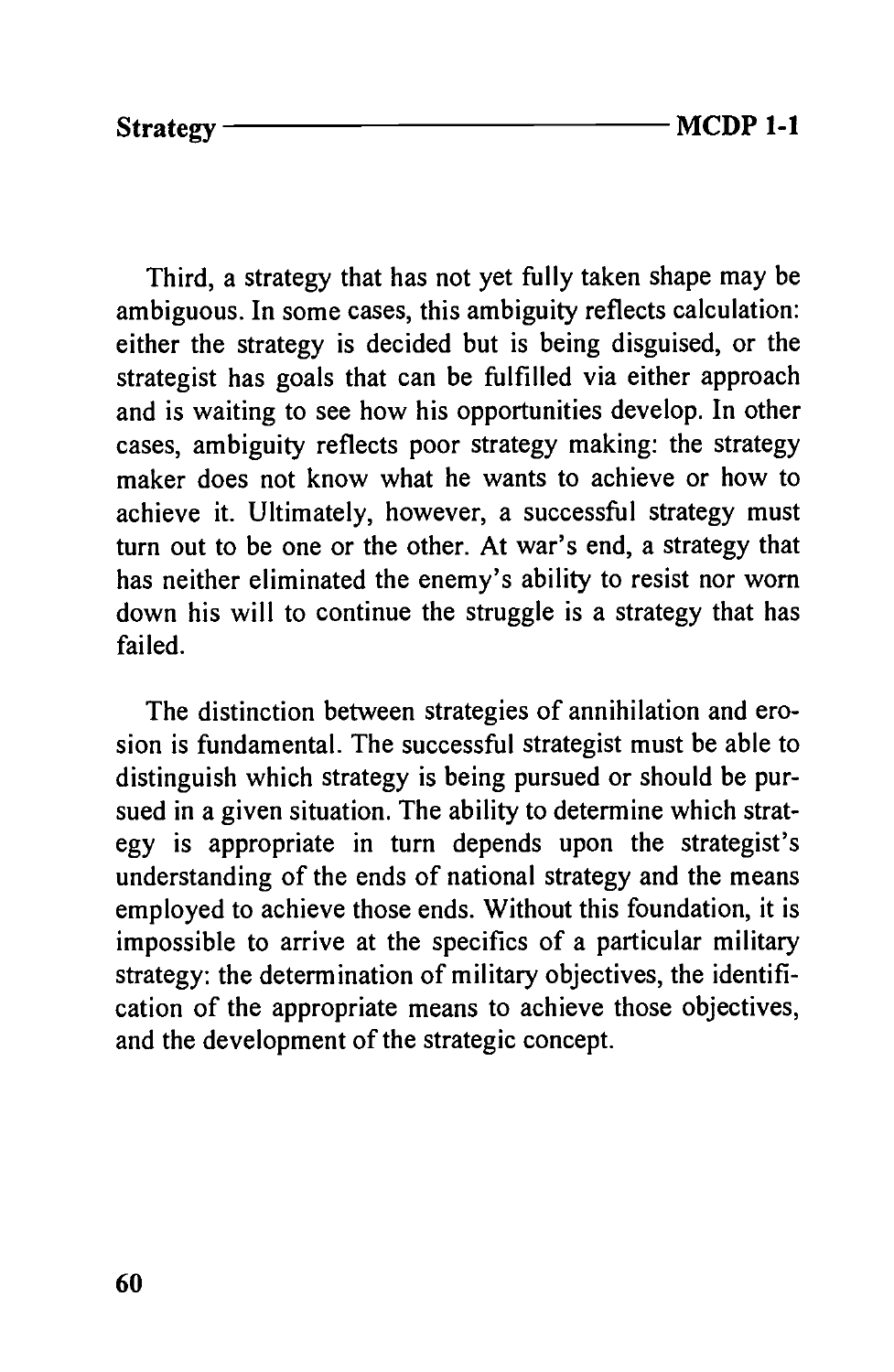# Chapter 3

# Strategic Opposites

"Grand strategy must always remember that peace follows war. "

—B. H. Liddell Hart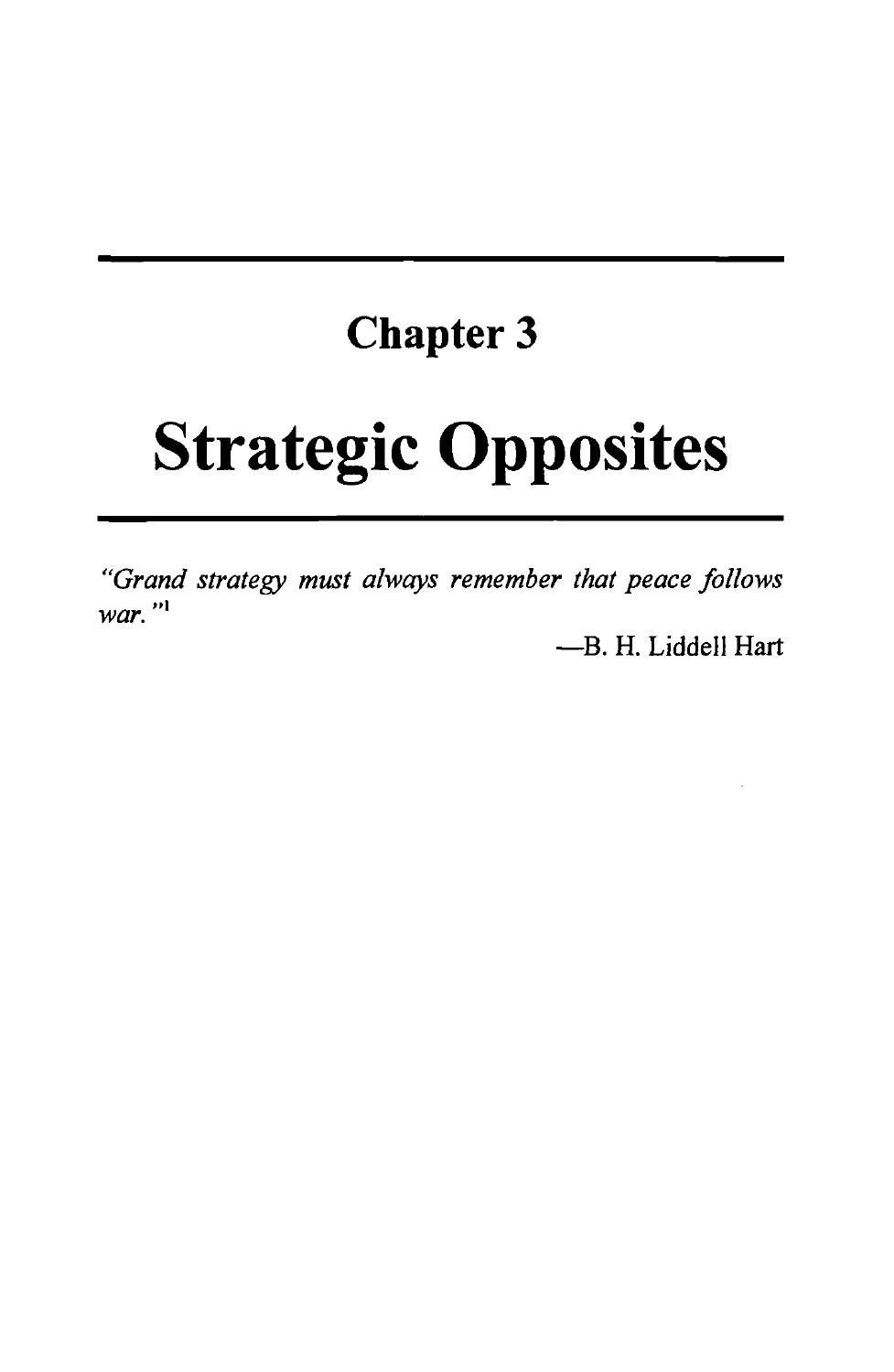$\mathcal{A}^{\text{max}}_{\text{max}}$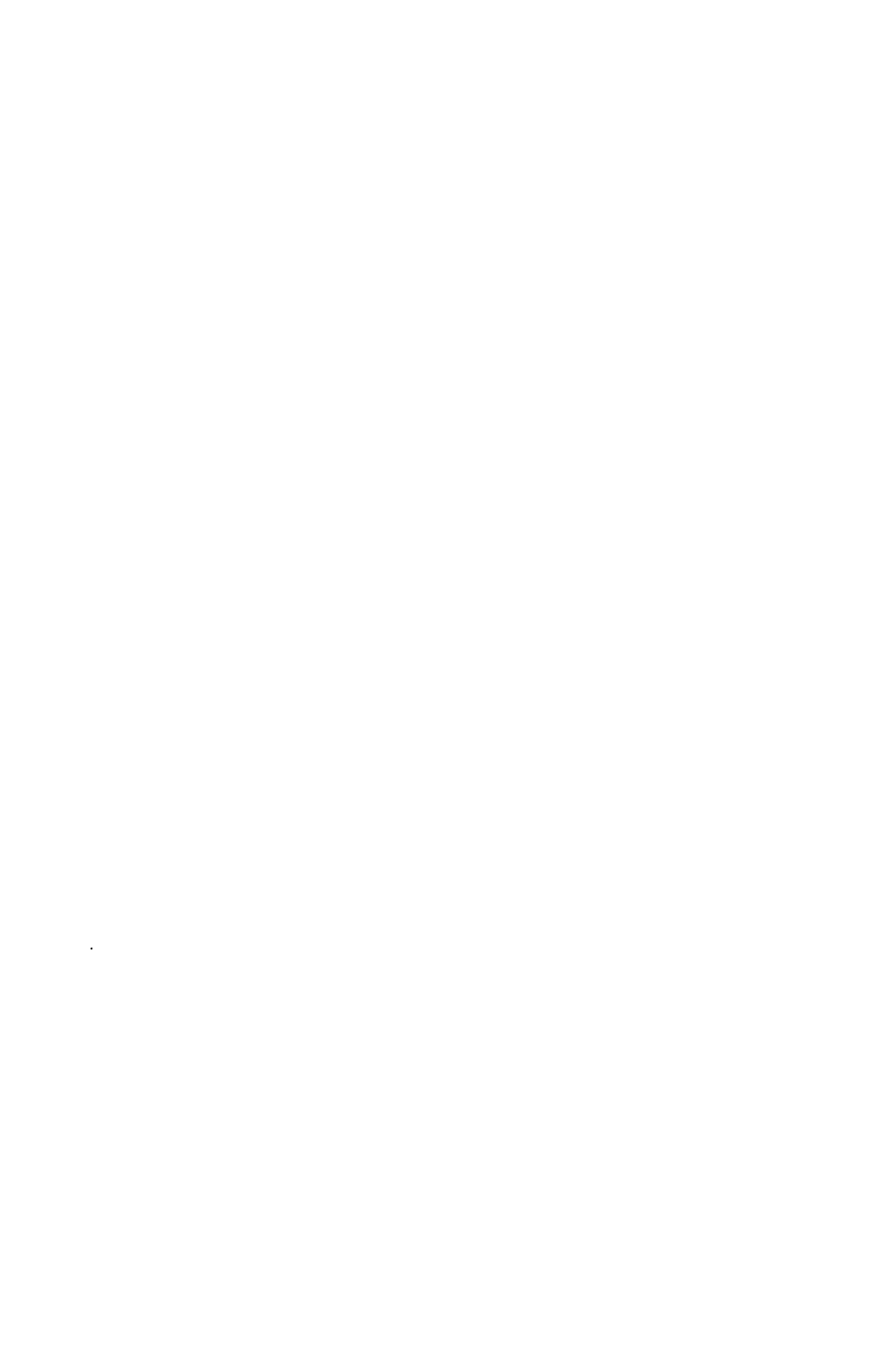$\prod$  t is crucial to distinguish between annihilation and erosion strategies and to understand who is pursuing which goal I strategies and to understand who is pursuing which goal and why. There are, however, a great many other dimensions to any strategic situation. The dynamics of a struggle are affected not only by the differing political and military goals of the antagonists but by similarities and differences in their character, the kinds of forces they employ, the techniques they use, and the ways they see—and are seen by—the world. In making a strategic assessment, such factors are more important than a simple numerical comparison of units and equipment.

In this chapter, we will examine several sets of strategic opposites that are helpful in understanding the nature of the strategic problem. All of these pairs of opposites do not necessarily apply to every strategic situation, nor do these approaches necessarily influence each other. For example, whether a strategy is symmetrical or asymmetrical has little bearing on whether it is annihilative or erosive. Nonetheless, a grasp of these concepts will help us to formulate the questions we must ask as we try to understand the specific problem before us.

#### DEFENSIVE AND OFFENSIVE STRATEGIES

The strategic attacker is the antagonist seeking to add to his relative power. It usually is the side that initiates a war,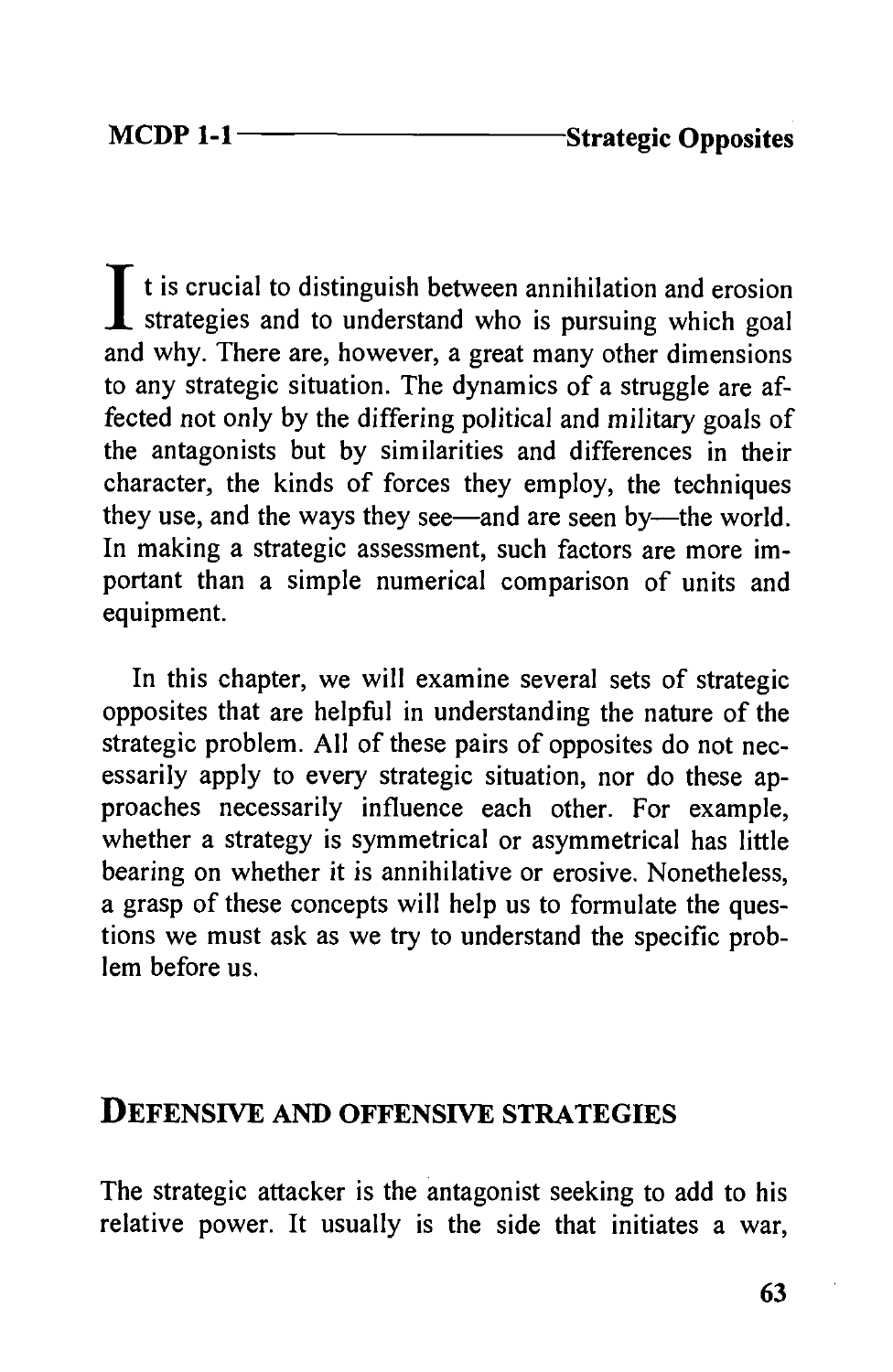although defenders sometimes launch preemptive attacks. An attacker may be seeking to completely overthrow the balance of power or may simply want an upward adjustment in his relative position. This distinction affects the kinds of strategies both sides pursue and the intensity of the struggle.

The strategic defender is the participant that wants to keep what he has or to maintain his relative position in a balance of power system. In many important respects, defense is inherently stronger than offense. The strength of the strategic defense derives from human psychology and the balance of power mechanism as well as the forces of friction and inertia. People are naturally willing to endure great sacrifices in defense of their homes and homelands and much less willing to endure such sacrifices in military adventures abroad. An aggressor's action frequently causes anxiety and hostility in neighboring allied and neutral countries; they often interpret a challenge to the existing balance of power as a threat and are more naturally inclined to support the defender. Friction and inertia are normally on the side of the defender as well: it is inherently easier to hold onto something than to take it away from someone else.

These political and psychological strengths of the strategic defense are present in all wars, even those in which territorial gains and losses are not a major factor. The strength of the defense is often reinforced operationally since the attacker is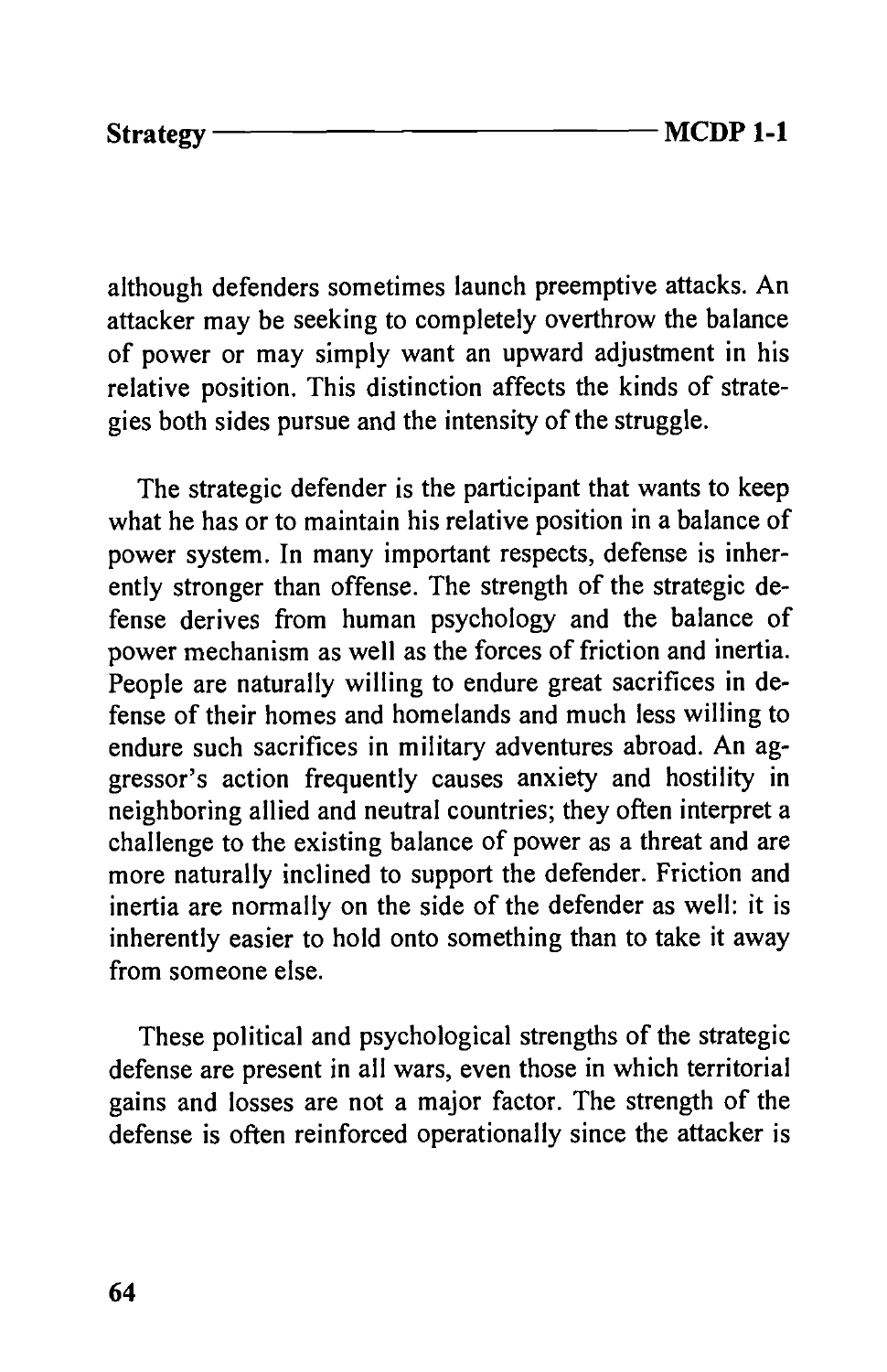normally moving away from his base of supply and the center of his political power, while the defender is falling back on his.

Note, of course, that this superiority of the strategic defense is not an absolute. Obviously, a defender with few resources and poor leadership is not stronger than an attacker with vastly greater resources and good leadership. However, all other things being equal, the defender has the advantage.

At the tactical and operational levels, the roles of attacker and defender may frequently change hands or even be shared more or less evenly. At the strategic level, however, the roles tend to be fixed throughout any given conflict. In World War II, for instance, the Western Allies held the advantages of the strategic defense even as their armies marched into Germany. They were perceived as being restorers of the balance of power rather than as threats to it. However, in some situations, the roles of strategic attacker and defender can be reversed. When war is endemic in a society, when the origins of the conflict are poorly remembered, or when the war guilt has come to be equally shared, the advantages of the original defender tend to be lost. In such a case, the balance of power mechanism usually tends to support the current defender and to oppose whichever contender seems momentarily to have the initiative.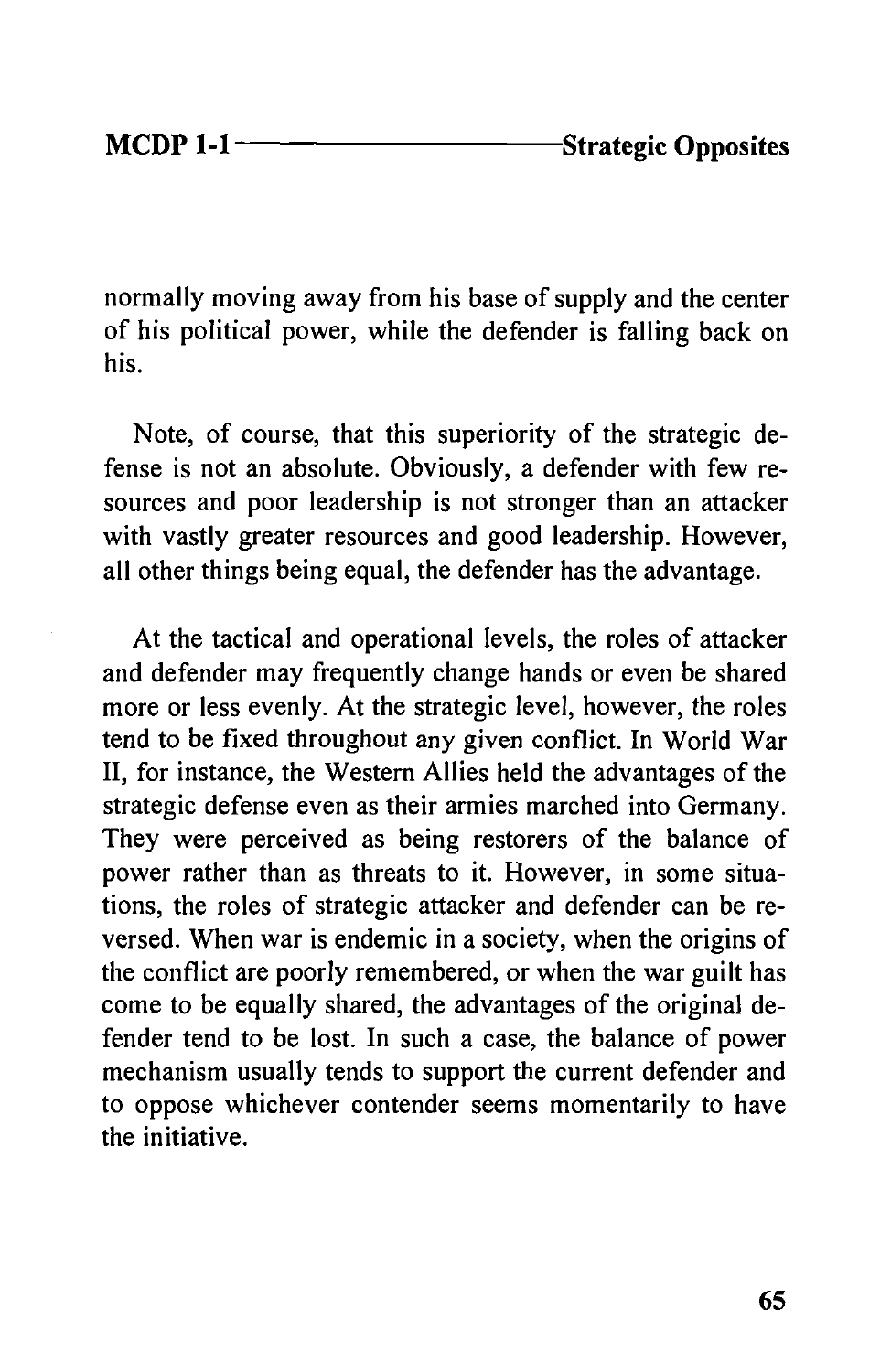# SYMMETRICAL AND ASYMMETRICAL **STRATEGIES**

Strategies can be either symmetrical or asymmetrical. That is, the contending powers may pursue mirror-image ends or rely on similar means, or they may pursue quite different kinds of goals or apply dissimilar means.<sup>2</sup>

A symmetrical military strategy is one that attempts to match—or rather, to overmatch—the enemy strength for strength, to beat him on his own terms. An asymmetrical strategy is one that attempts to apply one category of means against another category, to use some means to which the enemy cannot effectively respond in kind.

Many wars are fought between very different enemies and are thus profoundly asymmetrical in character. For example, a terrorist organization may wage war against a government or even against the international community as a whole. The terrorist campaigns of the Irish Republican Army against the United Kingdom and the Palestine Liberation Organization against Israel are illustrations. Most states would like nothing better than for terrorists to act symmetrically and resort to open battle, which would make them vulnerable to the state's superior conventional military forces. On the other hand, terrorists may also seek to provoke a symmetrical response: the purpose of many terrorist attacks is to provoke governments into actions that antagonize ordinary citizens such as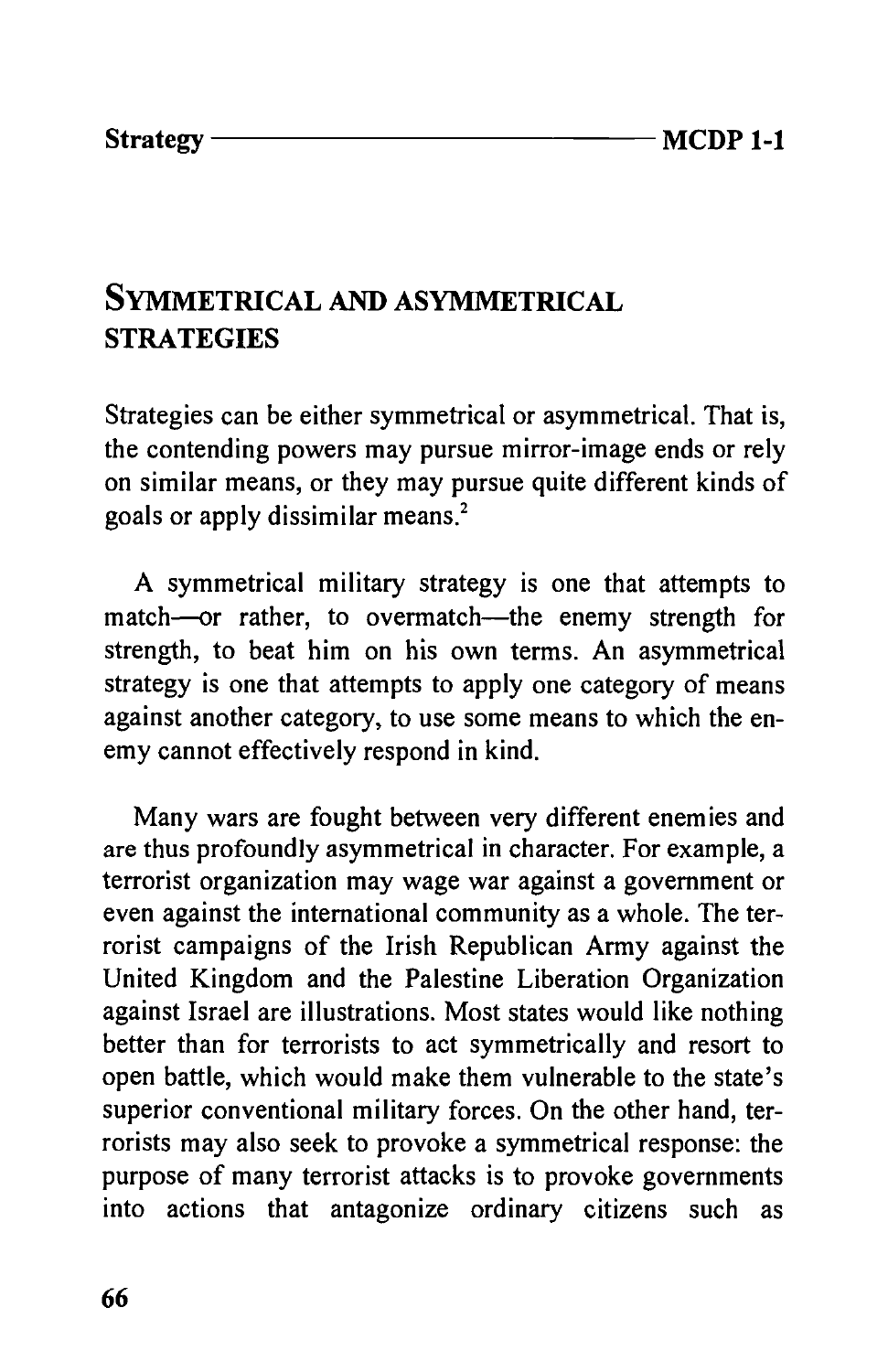restrictive security measures or even reprisals in kind. These acts undermine the legitimacy and credibility of the government and play into the hands of the terrorist strategy. Because of the fundamentally different natures of the adversaries, the political effects of these similar actions are dramatically different.

Most real-world strategies are a mixture of symmetrical and asymmetrical elements, and it is often difficult to determine the overall balance between them. Thus any discussion of symmetry or asymmetry in war is a matter of degree as well as kind. The usefulness of the concept is that it helps us analyze the dynamics of a struggle. For example, the American strategy of containment during the Cold War always involved strong elements of both symmetry and asymmetry. From a military standpoint, Eisenhower's massive retaliation policy was fundamentally an asymmetrical strategy: the United States would reply to any type of Soviet aggression "by means and at places of our own choosing."3 This was generally interpreted to mean a U.S. nuclear response to a conventional Soviet provocation. From the national strategic standpoint however, Eisenhower's strategy was broadly similar to the Soviet Union's in that both relied primarily on deterrence rather than on the actual application of military force. The Kennedy administration's subsequent flexible response strategy was militarily a symmetrical strategy of matching the Soviets strength for strength. However, it also took advantage of economic and political asymmetries.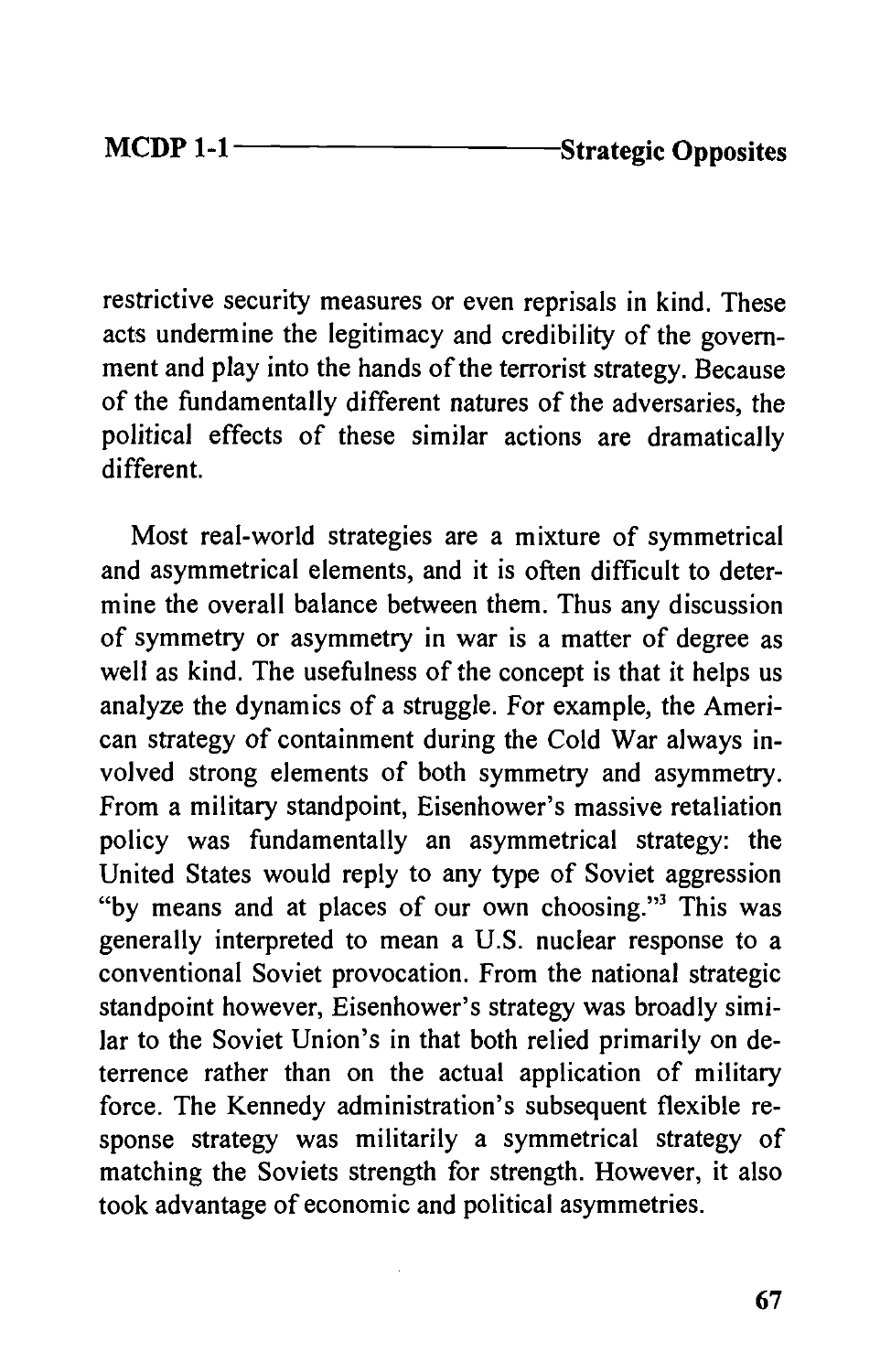There is no innate advantage or disadvantage to either a symmetrical or asymmetrical strategy. The choice depends on the situation and on the constraints of time and creativity. The interplay between symmetry and asymmetry in any struggle is unique and covers a wide range of possibilities. In India's post-World War I1 struggle for independence, for example, British military power was overthrown by the most asymmetrical approach imaginable: Gandhi's campaign of nonviolence.

A particular strategy must take into account the similarities and differences between the opponents and must--when necessary or advantageous-seek to create new ones. The effective strategist is not biased in favor of either symmetry or asymmetry but is keenly aware of both and of the interplay between them.

# **DETERRENCE: STRATEGIES OF REPRISAL OR DENIAL**

Deterrence means dissuading an enemy from an action by means of some countervailing threat. There are essentially two methods of deterrence: denial and reprisal.

To deter by denial means to prevent an enemy's action by convincing him that his action will fail. Conceptually, this is a symmetrical approach (although the actual means of denial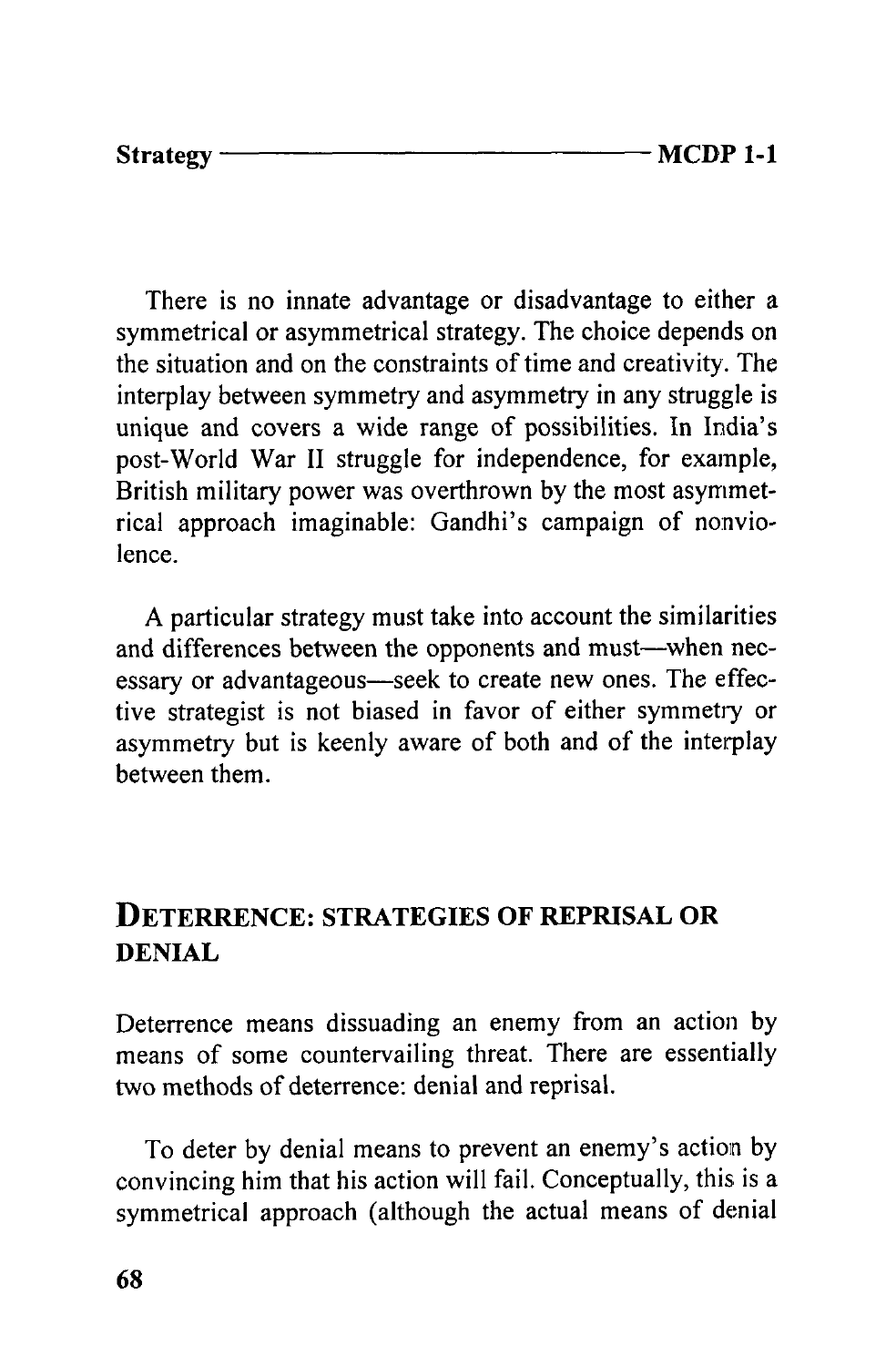may be either symmetrical or asymmetrical). For example, a state may deter conventional invasion by maintaining sufficiently credible forces to defend its borders. It may deter the use of poison gas by training and equipping its forces and population to function effectively in a chemical warfare environment. Terrorists may be deterred from attacks on airports by tight security.

The second approach, reprisal, is conceptually asymmetrical. We may concede to the enemy that he is capable of taking what he wants from us but seek to convince him that his prize will not be worth the price he will pay for it. For example, a state weak in conventional forces may seek to deter enemy occupation by credibly preparing to wage a long, painful guerrilla war of resistance. Conventional invasion might also be deterred through the threat of nuclear retaliation.

There are overlaps between denial and reprisal. Tight airport security may deter terrorists by convincing them either that their efforts will fail (denial) or that they will be caught and punished (reprisal). A demonstrated capability to wage chemical warfare may deter a gas attack both by denying the enemy an advantage and by threatening to retaliate in kind.

As these examples indicate, in practice denial and reprisal are often more effective when applied in tandem. The ability of one side to deny its enemy an advantage cannot always be absolutely convincing, especially if the other side is inclined to take risks. Deterrence by denial also implies a certain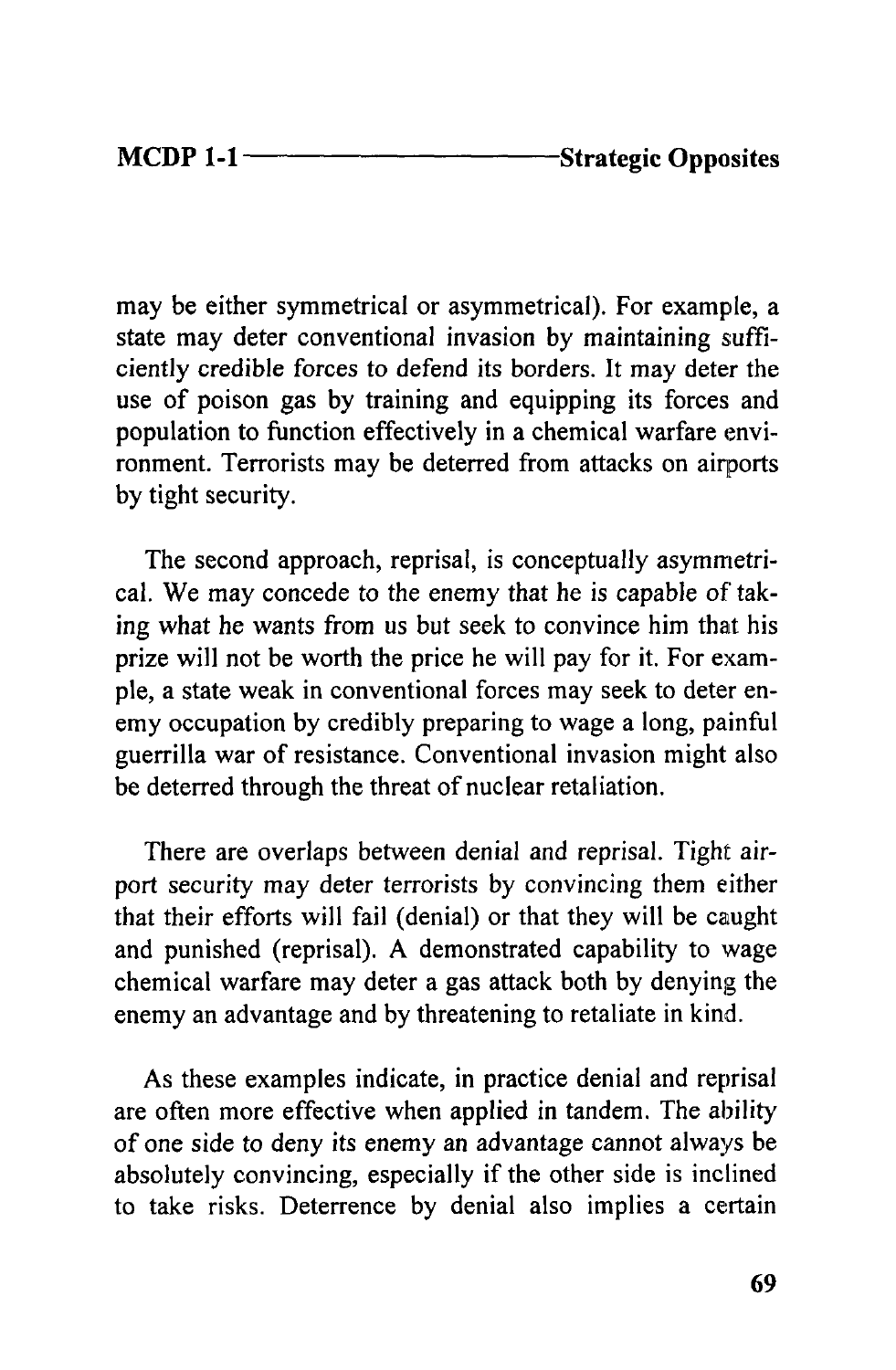passivity. An enemy may be willing to test the defenses if he believes that failure carries no further penalty. On the other hand, while deterrence by reprisal compensates for some of the weakness of denial, reprisal has its own weaknesses. Retaliation, even if carried out successfully, may come too late to avoid suffering significant damage.

# STANDARDIZED OR TAILORED STRATEGIES

Usually, when we talk about the conscious formulation of a particular strategy, we are talking about a specific way of using specific means to reach specific ends. This is a strategy "tailored" to deal with a particular problem. Our means are finely adapted to fit our ends, and vice versa.

There are classes of problems, however, that do not initially lend themselves to such tailoring. These problems usually fall into one or both of two categories:

- First, we lack the time to tailor a unique response to a specific problem. This can be the case in rapidly unfolding strategic problems or when we are unwilling or unable to adapt for some other reason.
- Second, we lack the specific knowledge needed to craft a unique strategy but recognize the problem as fitting a certain pattern.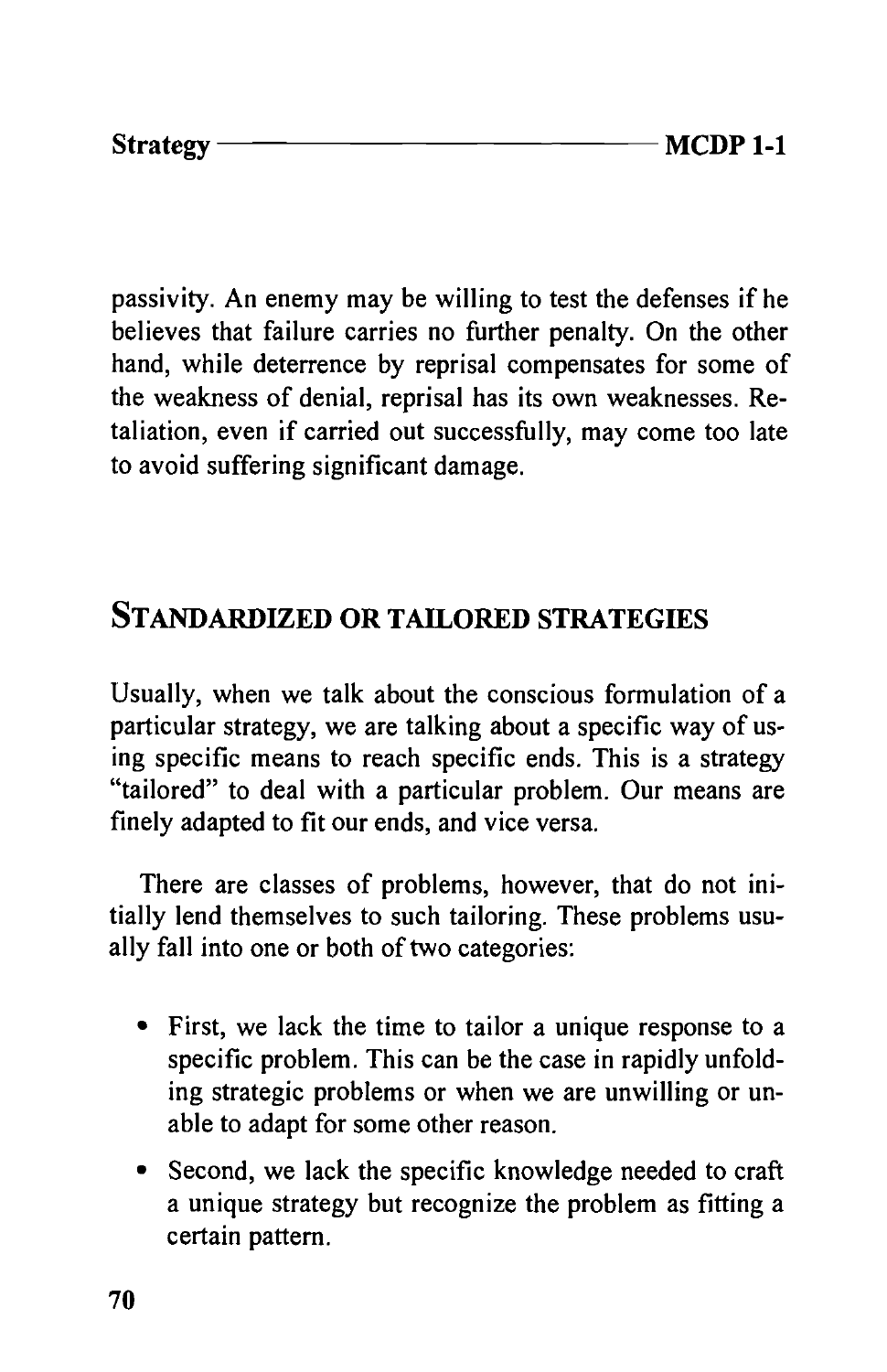In such cases, we normally adopt a standardized strategy, whether or not it is truly appropriate to the specific problem.

Standardized and tailored strategies are not mutually exclusive. Often a standardized strategy provides the point of departure for a tailored strategy that evolves as the situation develops. If we run into certain types of problems often enough, we develop standardized responses that are generally appropriate to that type of problem. Experience has taught us they will work more often than not. In many cases, standardized strategies are designed to gain time to find an appropriate, specific solution.

Standardized strategies are not fixed; they can be changed and improved, usually on the basis of experience. These strategies build a certain reputation that may strongly influence the behavior of friends, foes, and neutrals. Standardized strategies generally find expression not within a single war, but over the course of many conflicts. Such a strategy's immediate payoff in any particular case may be less than completely satisfying, but it can offer great advantages over the long term.

As an example, the United States has employed a standardized strategy of providing nation-building support to defeated enemies. During the period of reconstruction, the United States assists in rebuilding the defeated states' industrial base and infrastructure. Two notable examples are the reconstruction of Germany and Japan following World War II.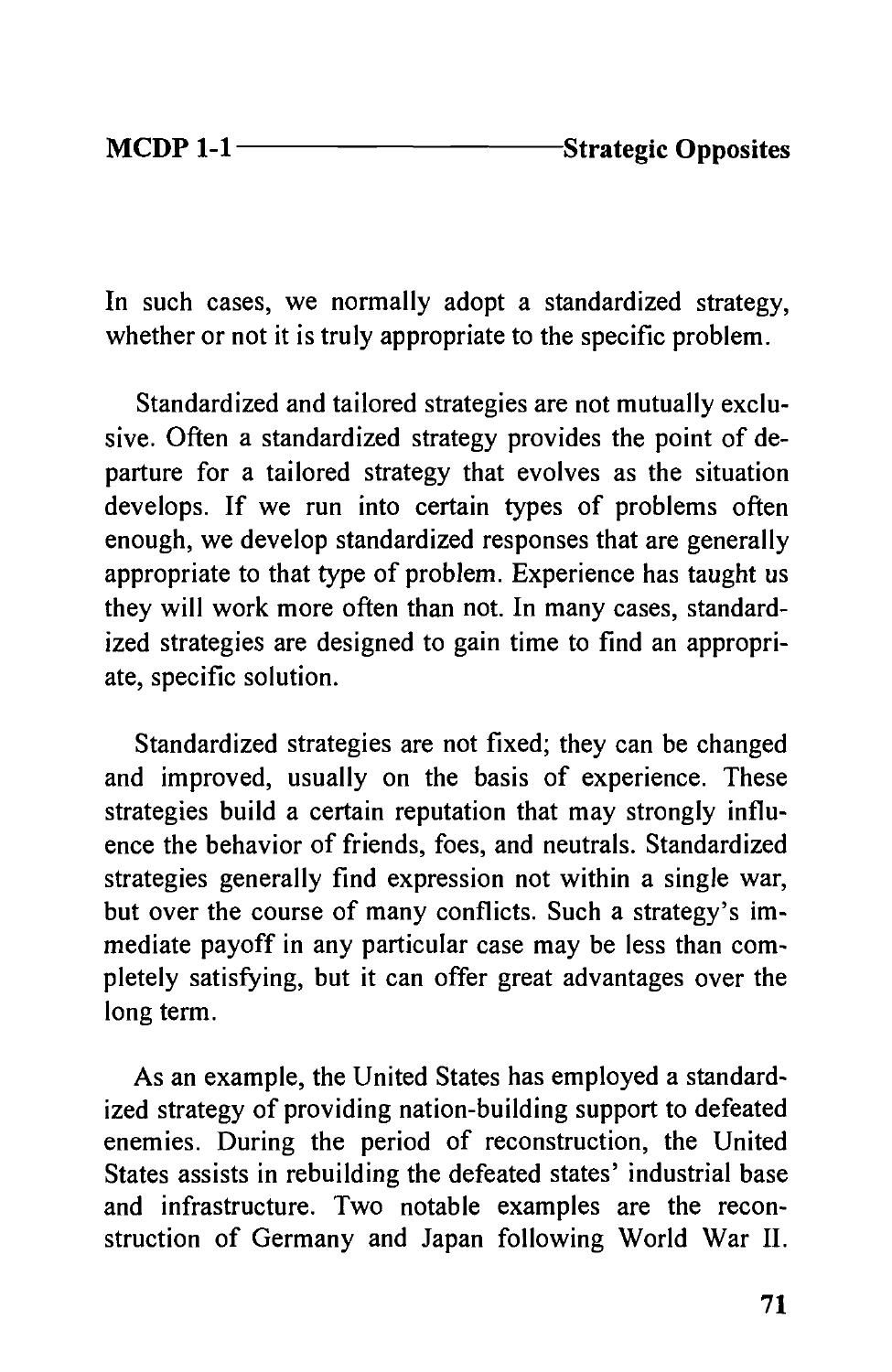More recently, the United States provided postconflict aid to Grenada, Panama, and Haiti.

In its conduct of war, the United States pursues a standard strategy that includes respect for the independence of allies, relatively mild occupation policies, the generous and systematic reconstruction of conquered states, as well as a persistent economic isolation of hostile nations. These policies reflect a recognition that wars end and that the victors must live with the survivors. This approach also makes it easier for other states to act as American allies and difficult for enemies to create and sustain popular resistance to American power and influence. Combined with the American reputation for overwhelming firepower and a demonstrated willingness to use it in war, such policies have contributed greatly to America's strategic success.

# STRATEGY BY INTENT OR BY DEFAULT

Not all strategies are the product of conscious thought. Warfare is driven by politics, and rational calculation is only one of many factors in politics. Strategies by intent are those developed primarily through the rational consideration of options and their likely implications. Strategies by default, on the other hand, are those dictated by circumstances or determined primarily by ideologies, unconscious assumptions, and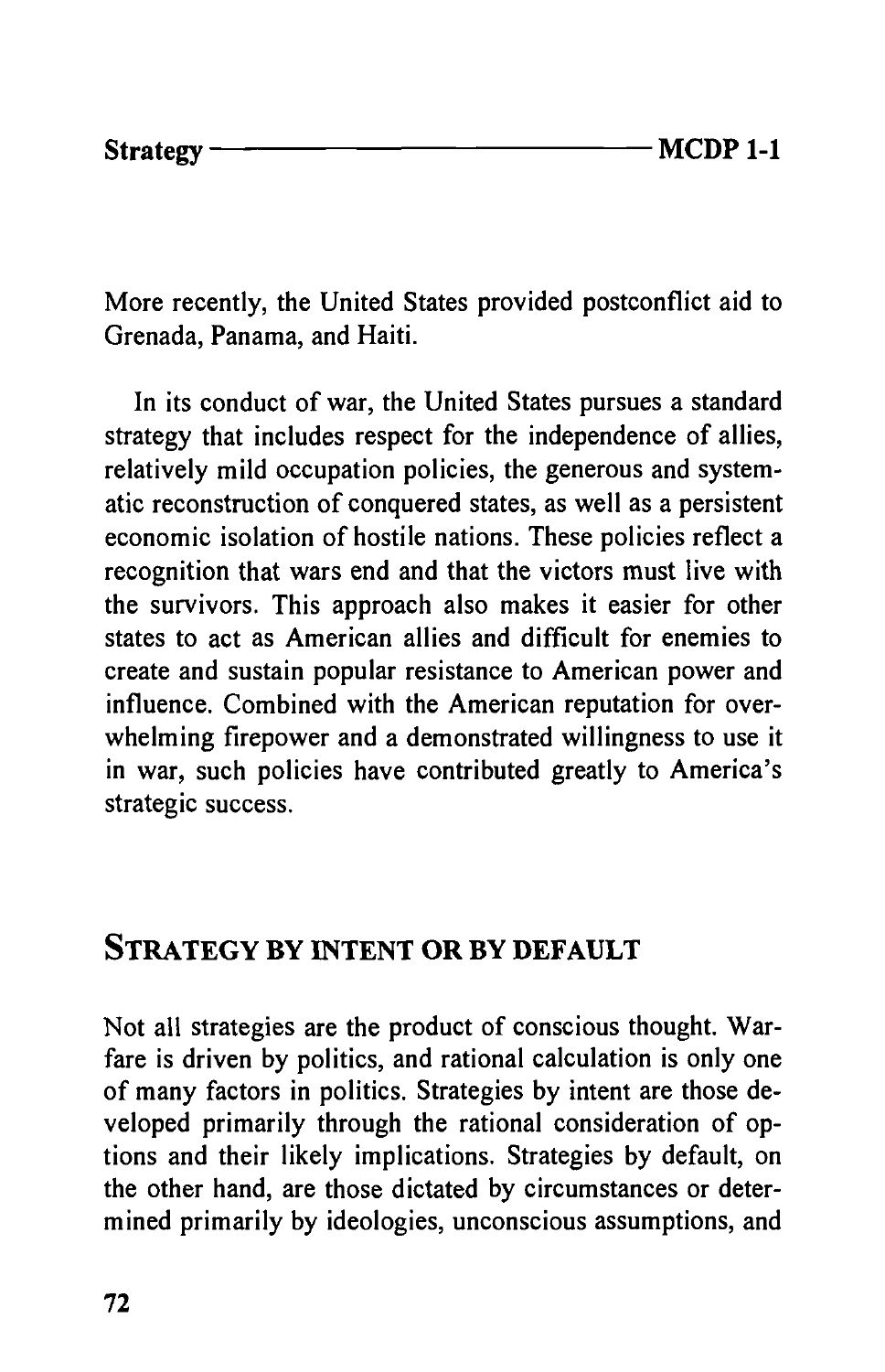prejudices that prevent strategists from considering all of their options in what many would consider a fully rational manner. While conceptually distinct, the two are rarely mutually exclusive; most strategies involve elements of both intent and default.

Consider the Russian strategic response to invasion by Germany in World War II. The Russian intent was to defend their country at the border. The strength of their enemy forced the Russians into a strategy of delay and withdrawal until the invader could be worn down sufficiently to be defeated. Conversely, the Nazis' blind adherence to their racial ideologies led to their failure to take advantage of the indifferent attitudes of the Belorussian and Ukrainian peoples towards the Soviet regime. Had they pursued a rational policy towards the population of occupied Soviet territory, they might have undermined the growth of a powerful partisan movement behind their lines.

The functioning of coalitions offers another illustration of the interplay between strategies of intent and default. Coalition warfare is often entered into as part of an intentional strategy. However, strategies adopted by the coalition are complicated or even subverted by the ideological motivations of the participants. Dictatorships generally have difficulty participating in coalition warfare. However sensible it might be to cooperate with other political entities in pursuit of common goals, dictatorships by their very nature demand the right to make decisions unilaterally. They attempt to treat potential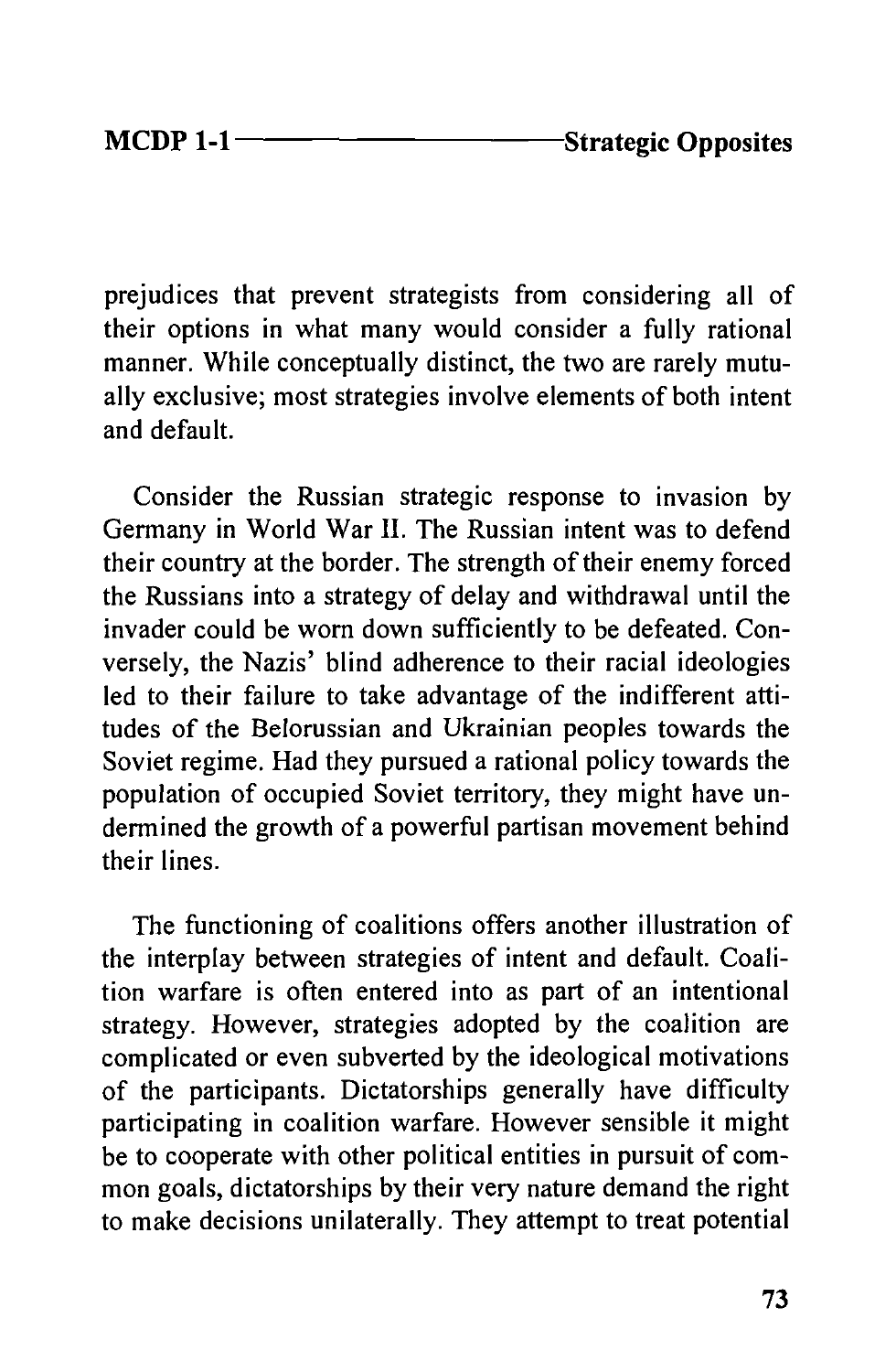allies as servants, subordinating others' interests completely to their own. Theocratic states that find their justification for existence in the demands of God may have a similar difficulty in making rational strategic compromises. Liberal democracies that are cooperative, compromising, balance-of-power entities internally are much more likely than dictatorships or theocracies to demonstrate these same characteristics in their external relationships. They are also more likely to attempt to treat very different kinds of political entities as if they shared those values.

What we have described are only tendencies. Insightful and strong-willed leaders occasionally overcome such tendencies. Strategists must seek to understand which elements of their own and the enemy's strategies are fixed by nature and which are subject to conscious change. A policy that seeks to convince the enemy to change his behavior will fail if he is incapable of change.

# EVALUATING OPPOSING STRATEGIES

The purpose of presenting the sets of opposing strategies in this chapter is analytical rather than prescriptive. We must use these concepts to understand what we, our allies, our enemies, and relevant neutral forces are doing and why. They deepen our understanding and throw new light on sometimes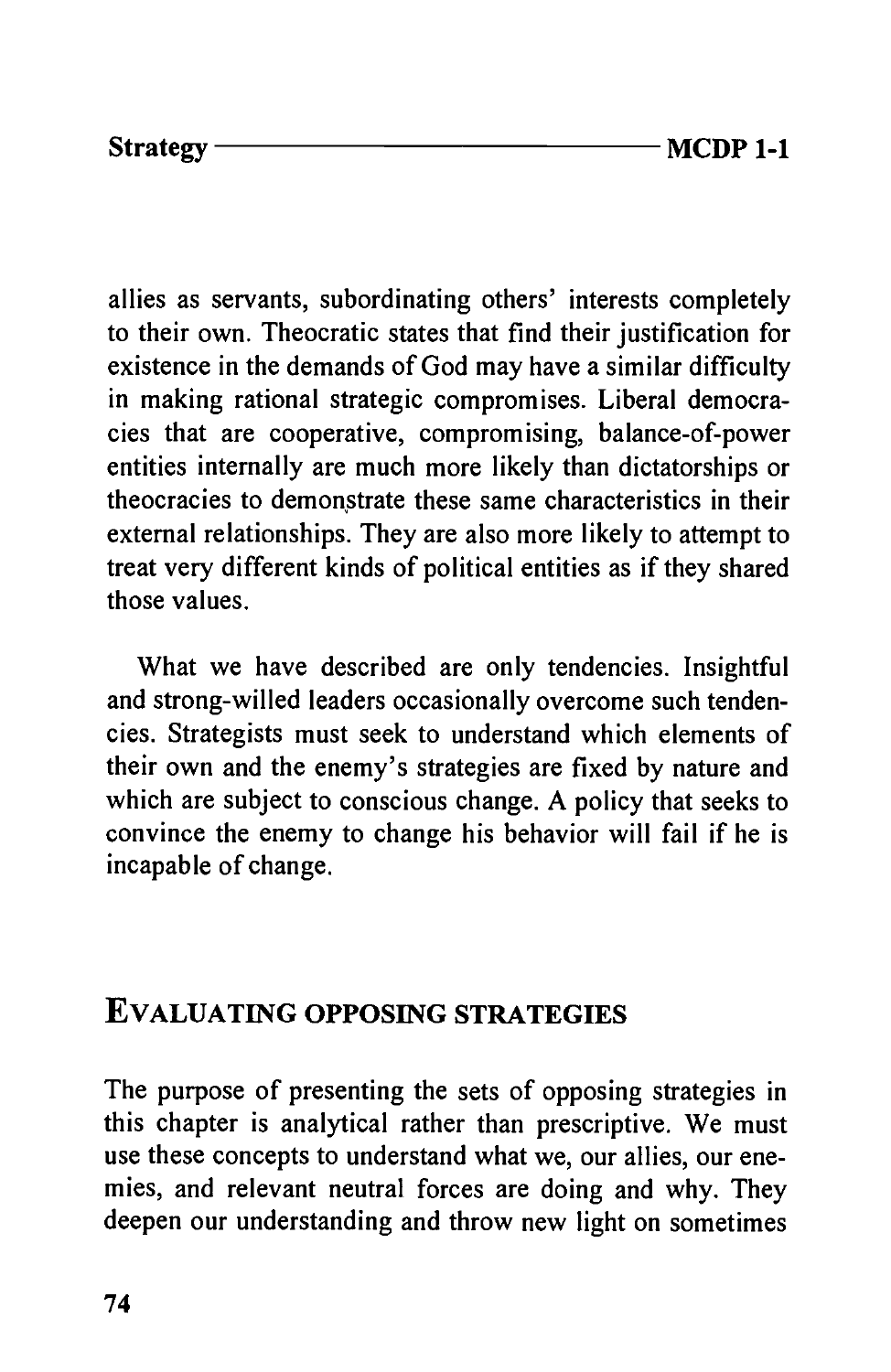inscrutable opponents. Faced with the possibility of war, however, the strategist must return to the fundamentals we described in chapter 2: What are the political objectives of each participant? Are they limited or unlimited? How do the opponents perceive each other's objectives? The answers to these questions will have implications for the fundamental character of any resulting conflict and the adoption of a particular strategy. We must appreciate which elements of the situation are fixed and which are subject to conscious change. We must be prepared to deal with the constants and norms as well as uncertainty and ambiguity. Only then can we intelligently discuss the strategy-making process, as we do in the following chapter.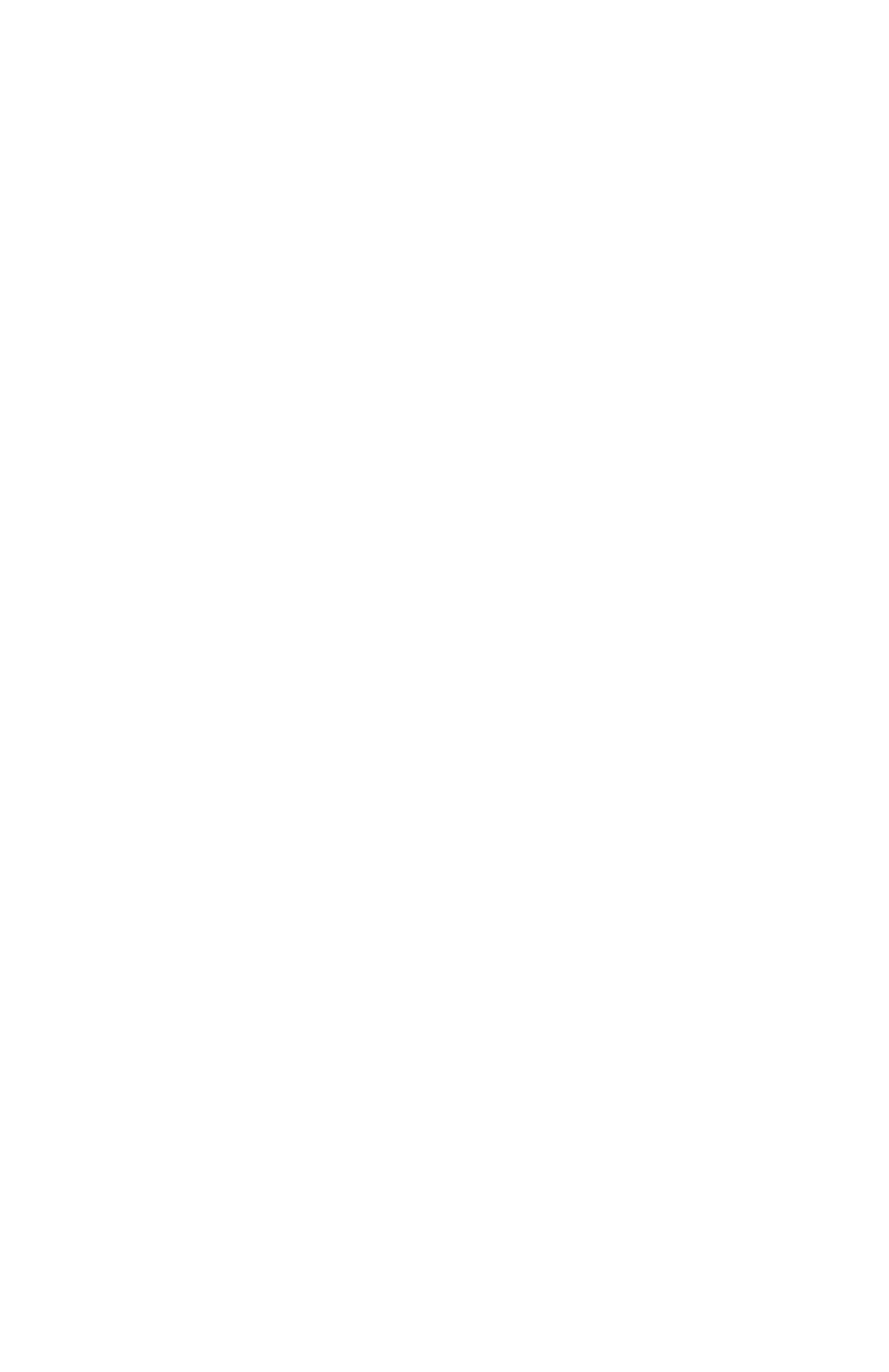# Chapter 4

# The Making of Strategy

"Modern warfare resembles a spider's web—everything connects, longitudinally or laterally, to everything else; there are no 'independent strategies, 'no watertight compartments, nor can there be. "

—John Terraine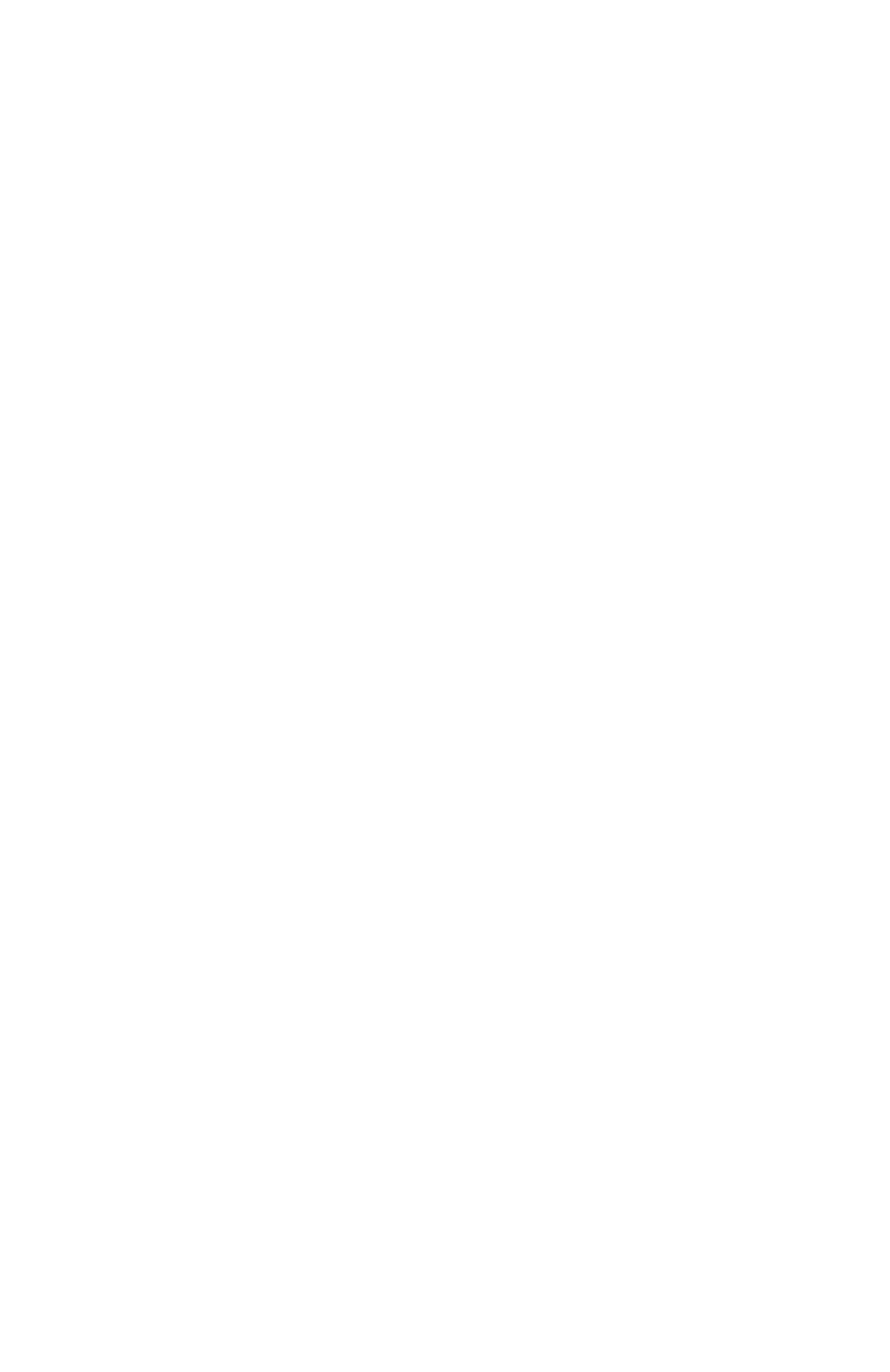I aving considered the nature of the environment within<br>which strategy is made, the fundamental goals of all which strategy is made, the fundamental goals of all strategies, and some ways to categorize a strategy, we now consider how strategy is actually made.

# THE STRATEGY-MAKING PROCESS

Despite all that we have said about the nature of politics and policy, people generally think of strategy making as a conscious, rational process—the direct and purposeful interrelating of ends and means. In fact, strategy is very seldom if ever made in a fully rational way.

Each political entity has its own mechanism for developing strategy. While certain elements of the strategy-making process may be clearly visible, specified in a constitution and law or conducted in open forum, many aspects of the process are difficult to observe or comprehend. Participants in the process itself may not fully understand or even be aware of the dynamics that take place when dealing with a specific strategic situation. Thus, it is impossible to define any sort of universal strategy-making process. It is possible, however, to isolate certain key elements that any strategy maker must take into account to arrive at a suitable solution to a particular problem. We must focus on these elements if we are to understand the strategy and strategic context of any particular conflict.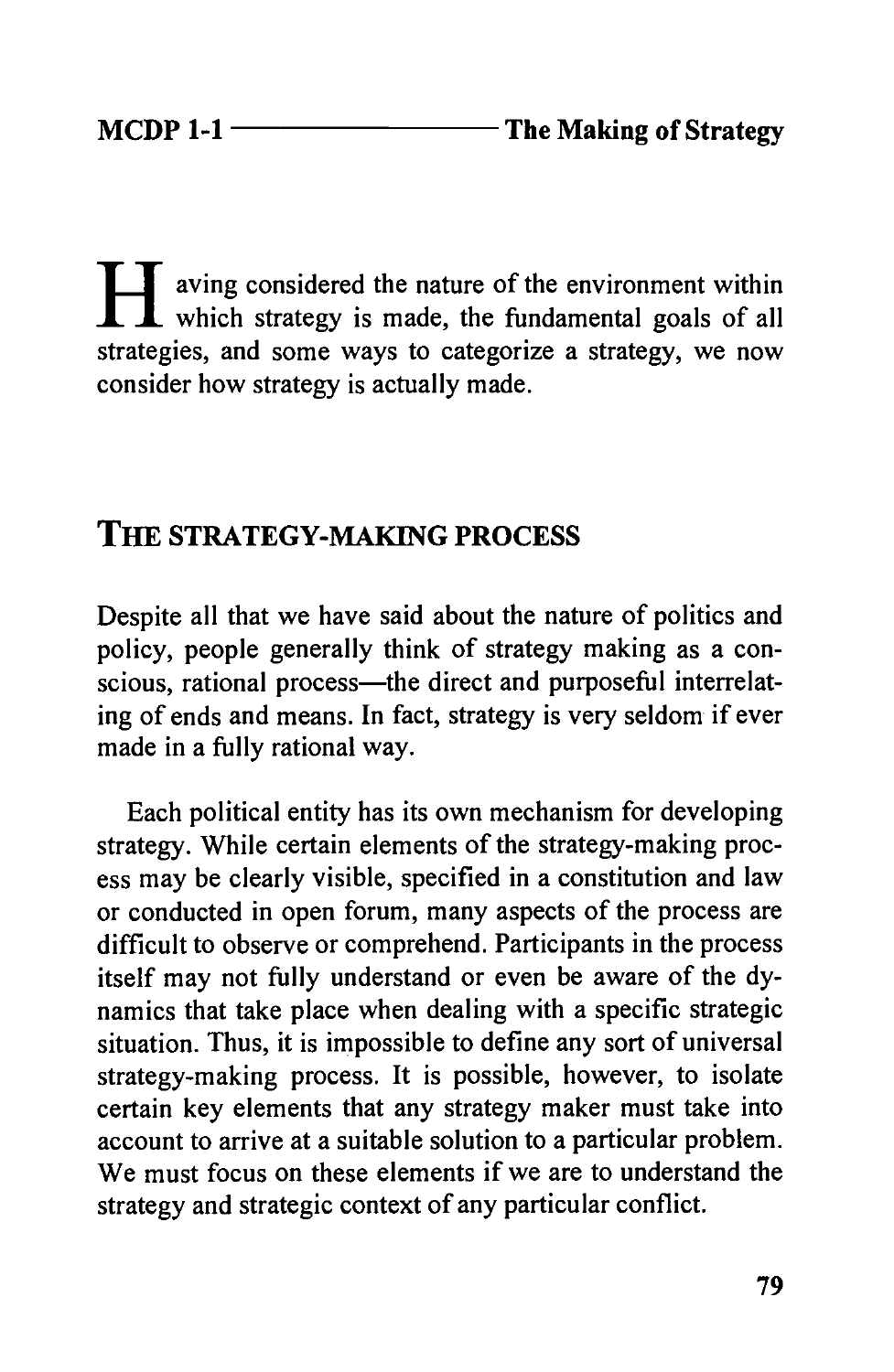Strategy making is in effect a problem-solving process. In order to solve a particular problem, the strategist must understand its nature and identify potential solutions. We start with the nature of the problem and the particular political ends of each of the participants in the conflict. This helps us to identify the specific political objectives to be accomplished. These objectives lead to development of a national strategy to achieve them. From there, we proceed to military strategy.

While it is difficult to specify in advance the content of a military strategy, it is easier to describe the questions that military strategy must answer. First, we must understand the political objectives and establish those military objectives that enable us to accomplish the political objectives. Second, we must determine how best to achieve these military objectives. Finally, we must translate the solution into a specific strategic concept: Will our strategy result in the requirement for multiple theaters or multiple campaigns? What are the intermediate goals and objectives within these theaters and campaigns that will achieve our political objectives? The military strategic concept incorporates the answers to these questions and provides the direction needed by military commanders to implement the strategy.

#### The Strategic Assessment

When confronted with a strategic problem, strategists must first make an assessment of the situation confronting them. This assessment equates to the observation-orientation steps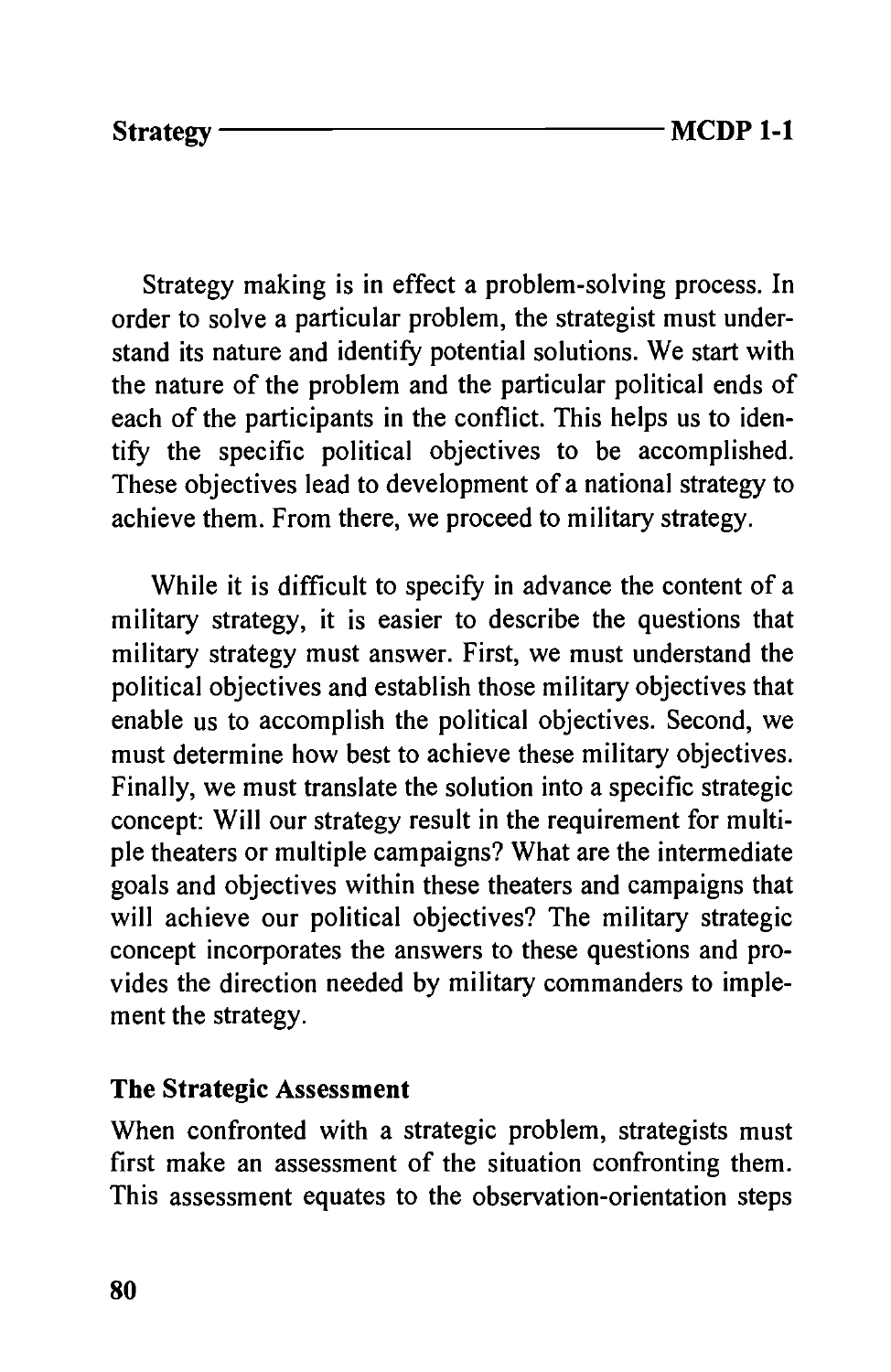of the observation-orientation-decide-act loop.<sup>2</sup> While the factors involved and the time constraints at the strategic level are different from those at the tactical or operational levels, the principle is the same: without a basic understanding of the situation, decisionmaking and action are likely to be seriously flawed.

The assessment begins with observing and orienting to the strategic landscape. Strategists look at the factors discussed in chapter 1: the physical environment, national character, the interplay between the states, and balance of power considerations. Once they have an appreciation for the landscape, they must focus on and determine the nature of the conflict.

Assessing the nature of the conflict requires consideration of questions like these: What value do both sides attach to the political objectives of the war? What costs are both sides willing to pay? What is the result of the "value compared to cost" equation? What material, economic, and human sacrifices will the participants endure? For how long? Under what circumstances? Will the societies expect regular, measurable progress? Will they patiently endure setbacks and frustration?

Such questions are fundamentally related to the ends of the conflict and the means employed to achieve those ends. The answers to these questions are required to determine the nature of the political objectives—the ends—of the conflict and the value to both sides of those political objectives. The value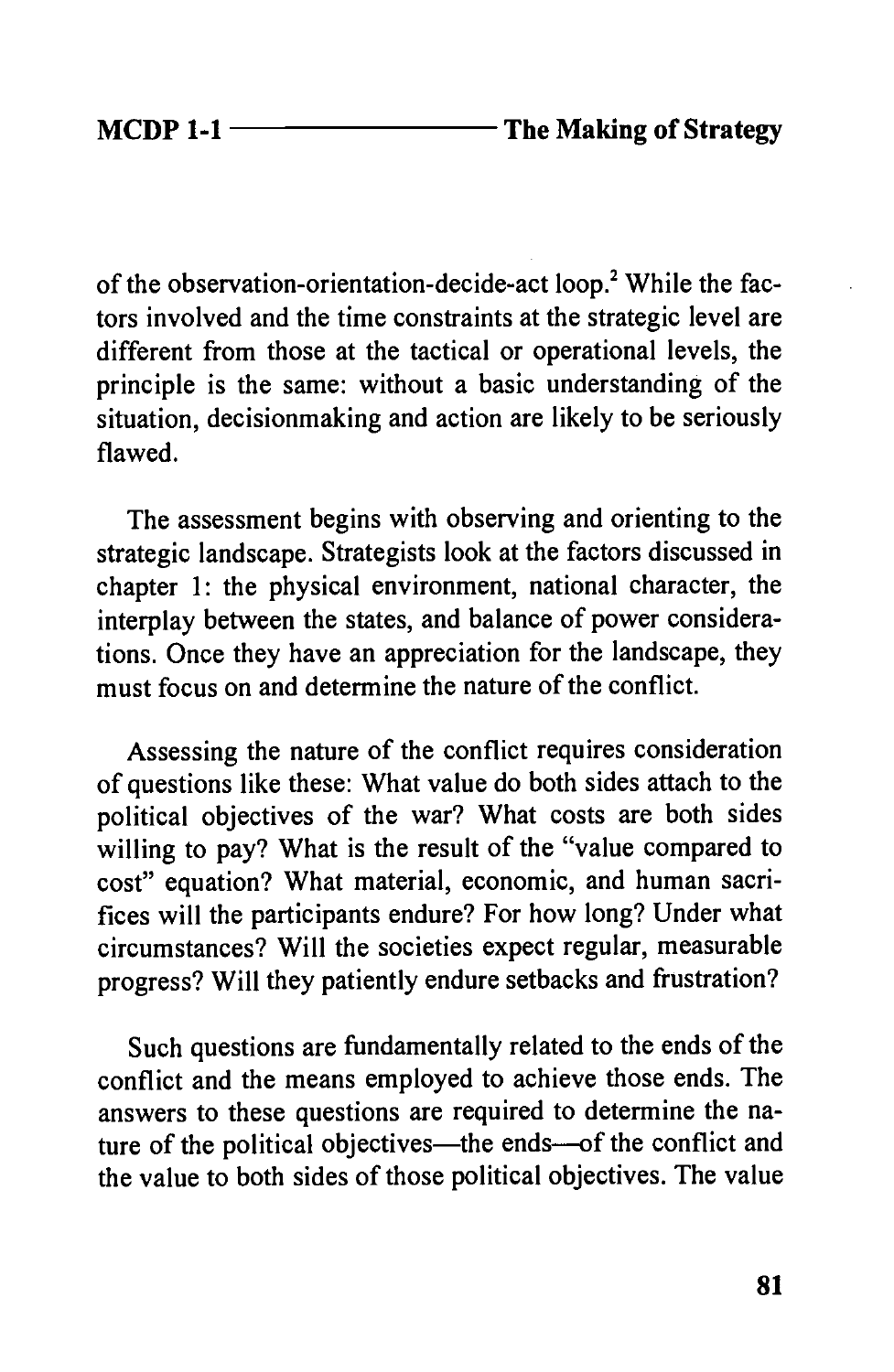of the objective, in turn, is a major indicator of the resources—the means—that both sides will likely commit and the sacrifices they will make to achieve it. An understanding of both ends and means is required in order to develop an effective military strategy.

# Political Objectives

Political objectives are the starting point for the development of a strategy. The first step in making strategy is deciding which political objectives a strategy will aim to achieve. In order to design the military action that will produce the desired result, the military strategist needs to know what that desired result is, that is, what the political objective is. From the political objectives, the military strategist can develop a set of military objectives that achieve the political objectives.

In theory, the setting of political objectives seems like a relatively straightforward proposition, and sometimes it is. The World War II stated political objective of unconditional surrender by the Axis powers was simple. In practice, however, setting political objectives involves the solving of not one but several complicated and interrelated problems. Multiple problems require the simultaneous pursuit of multiple and imperfectly meshed—sometimes even conflicting—strategies. The constant pressures and long-term demands of our economic and social strategies tend naturally to conflict with the demands of preparedness for the occasional military emergency. The demands of warfighting, of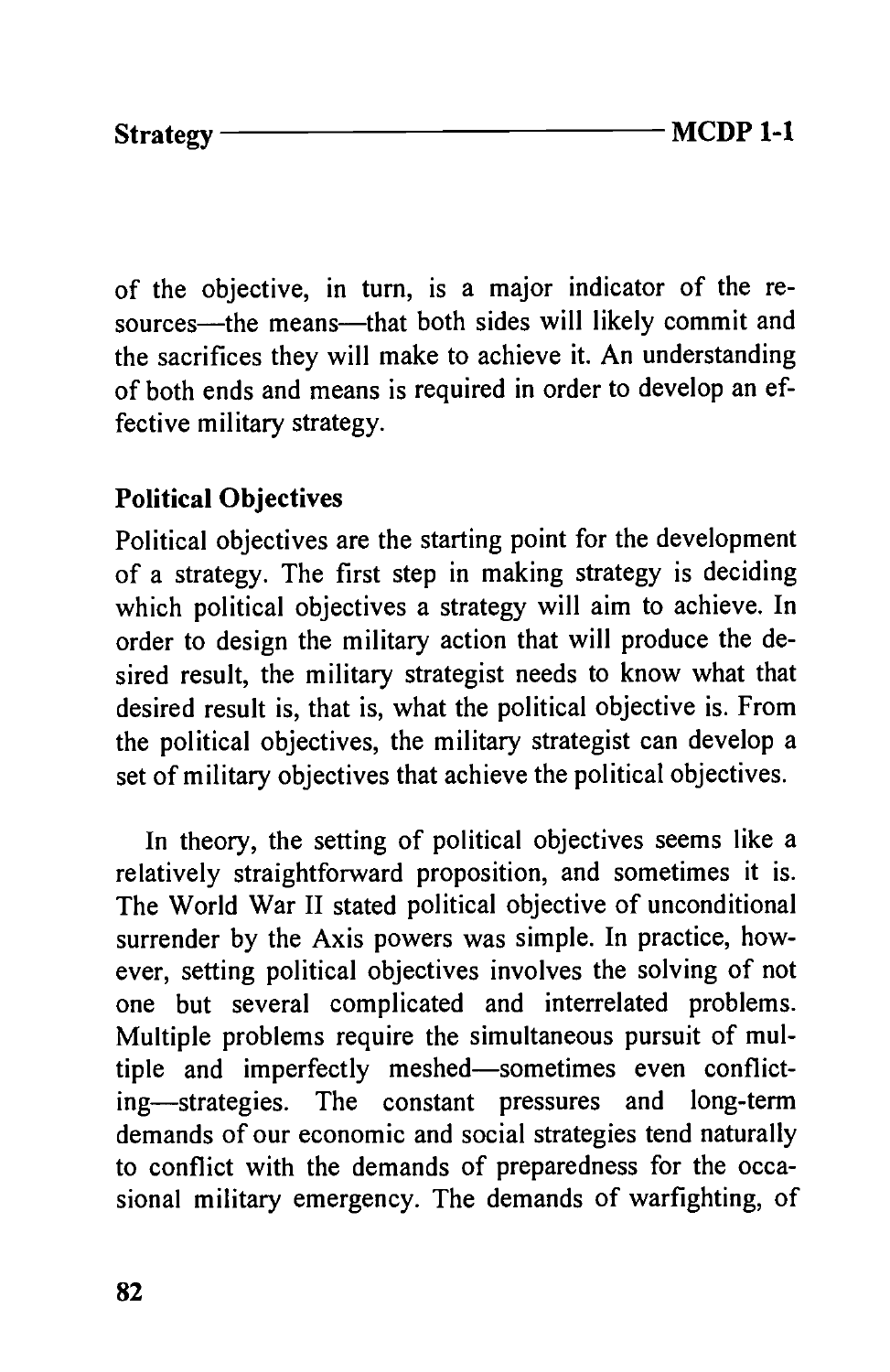coalition management, of maintaining domestic unity, and of sustaining the political fortunes of the current leadership often pull us irresistibly in different directions. It is always crucial to remember that military strategy making is but one element of the much broader dynamic of political interaction that goes into the making of national strategy.

At a minimum, the determination of political objectives must establish two things in order to form the basis for the development of a sound military strategy. First, it must establish definitions for both survival and victory for all participants in the conflict. As discussed in chapter 2, without an understanding of how each participant views its survival and victory, it will be impossible to identify the military strategy that can attain either goal. Second, the political leadership must establish whether it is pursuing a limited or unlimited political objective. The identification of the nature of the political objective is essential to ensuring the right match between political and military objectives.

#### Military Objectives and the Means to Achieve Them

With an understanding of the political objectives, we then turn to selection of our military objectives. Military objectives should achieve or help achieve the political goal of the war. At the same time, the use of military power should not produce unintended or undesirable political results. Fighting the enemy should always be a means to an end, not become an end in itself.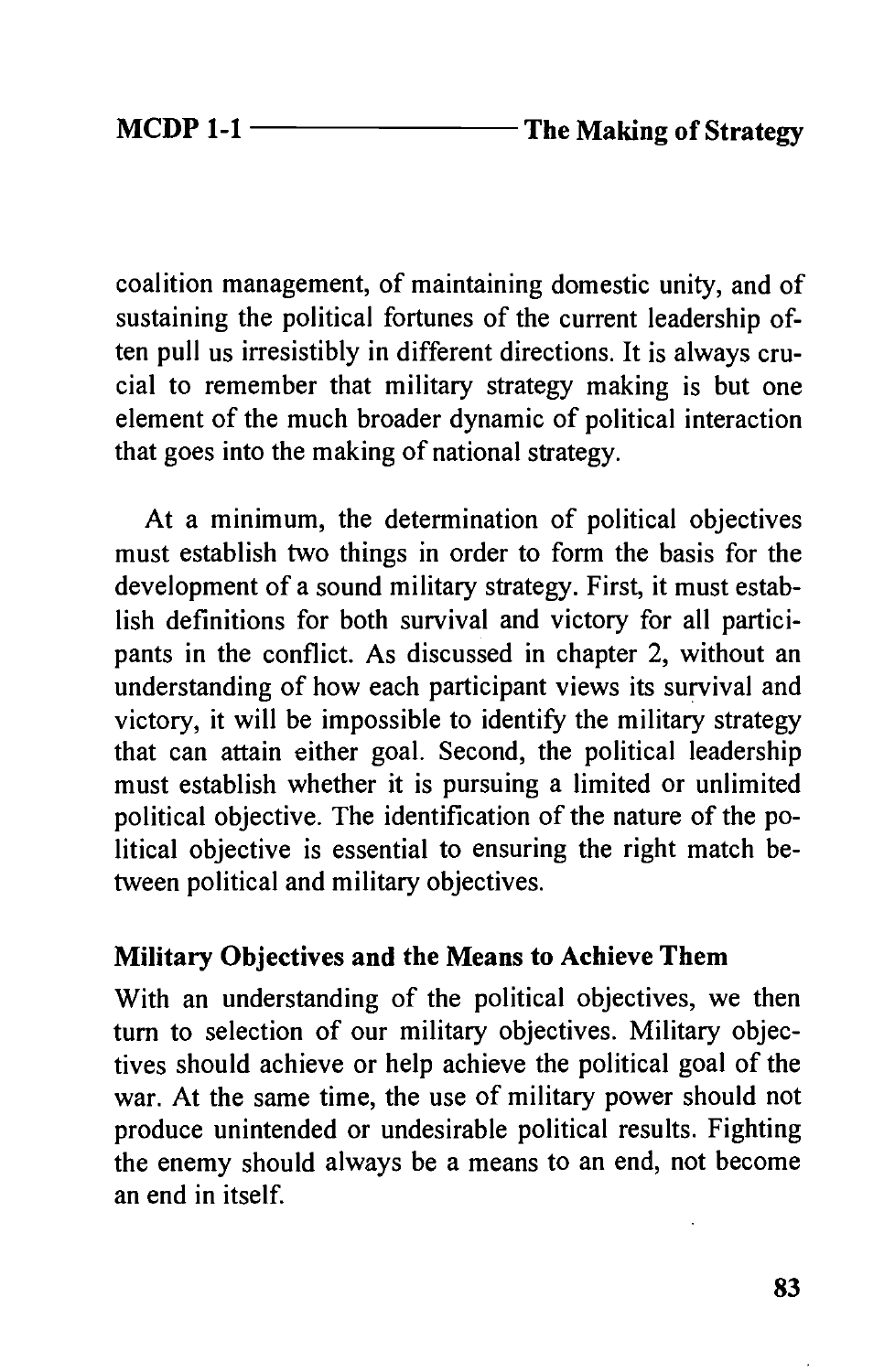As with political objectives, the choice of military objectives may seem relatively simple. However, selection of military objectives is not a trivial matter. First, strategists may select a military objective that is inappropriate to the political objectives or that does not actually achieve the political objective. Second, there may be more than one way to defeat an enemy. As an example, will it be necessary to defeat the enemy army and occupy the enemy country or might a naval blockade accomplish the objective? Third, the pursuit of some military objectives may change the political goal of the war. Successful pursuit of a particular military objective may have unintentional effects on the enemy, allies, neutrals, and one's own society. This is particularly true in cases where a delicate balance of power is in place; achieving a given military objective may alter the balance of power in such a way that the resulting political situation is actually less favorable to the victor. Successful military strategies select a military goal or goals that secure the desired political objectives, not something else.

The designation of limited or unlimited political objectives is a necessary prerequisite to selecting the type of warfighting strategy that will be employed—either a strategy of annihilation or a strategy of erosion. The choice of an erosion or annihilation strategy drives the selection of specific military objectives, the design of our military actions, the effects we hope to achieve, and the weight we give to our military efforts relative to the use of other elements of our national power.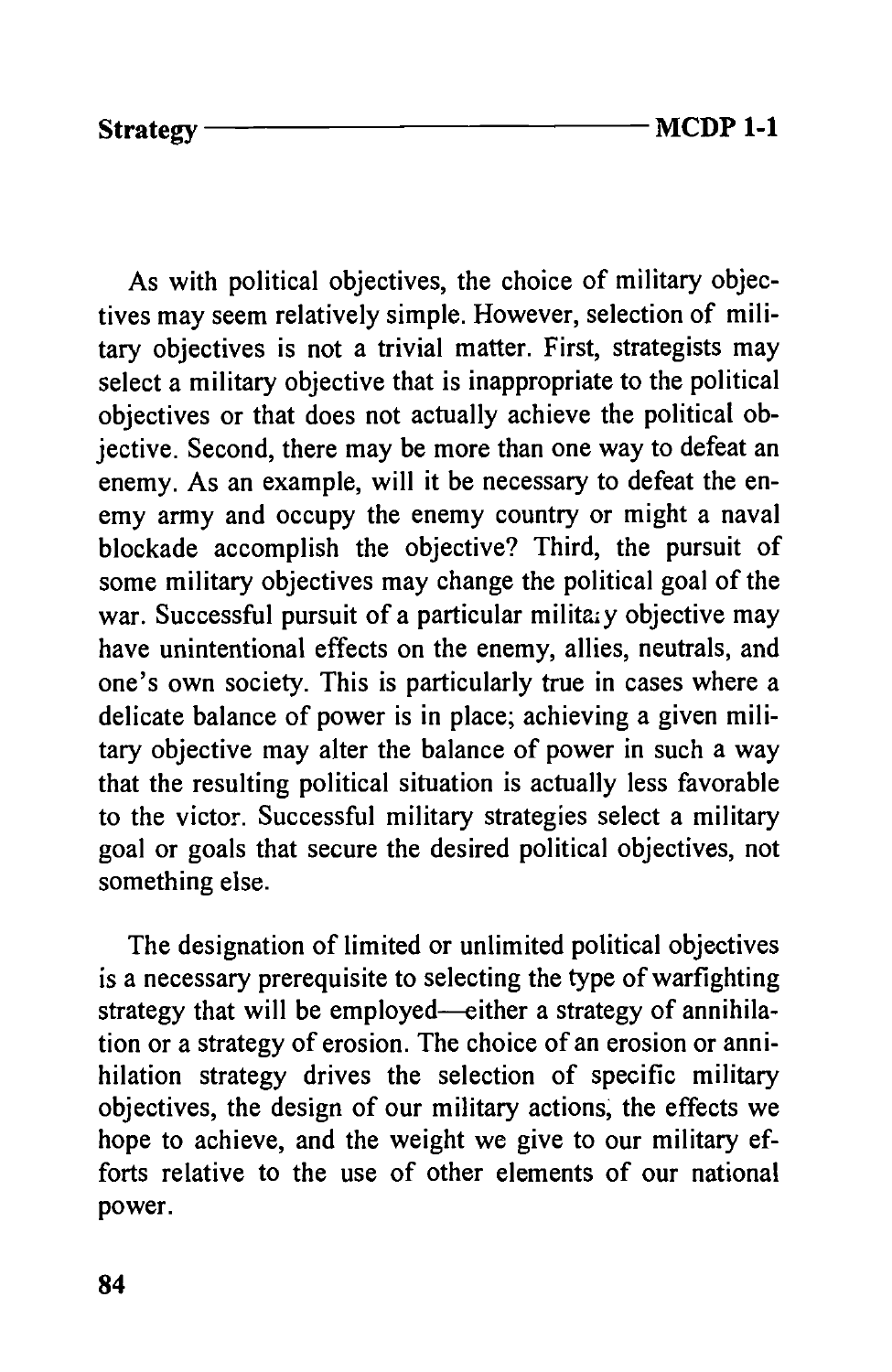In annihilation strategies, the military objective is to eliminate the military capacity of the enemy to resist. This almost always involves the destruction of major elements of the enemy's military forces. Attacks against other targets—seizing territory, striking economic capacity, or conducting informational or psychological warfare against the enemy leadership or population—are normally pursued only when they are directly related to degrading or destroying some military capability. Thus, specific military objectives and the means for striking at those military objectives grow out of the assessment of the nature and functioning of the enemy's military capacity.

In contrast, the focus of an erosion strategy is always the mind of the enemy leadership. The aim is to convince the enemy leadership that making concessions offers a better outcome than continuing resistance. The military objectives in an erosion strategy can be similar to those in an annihilation strategy, or they can be considerably different.

The first category of targets in an erosion strategy is the same as in an annihilation strategy: the enemy's armed forces. If the enemy is disarmed or finds the threat to destroy his armed forces credible, he may submit to the conditions presented. On the other hand, certain assets that have limited military importance but are of critical economic or psychological value—a capital city or key seaport—may be seized. Similarly, the enemy's financial assets may be frozen or his trade blockaded. Again, if submission to stated demands is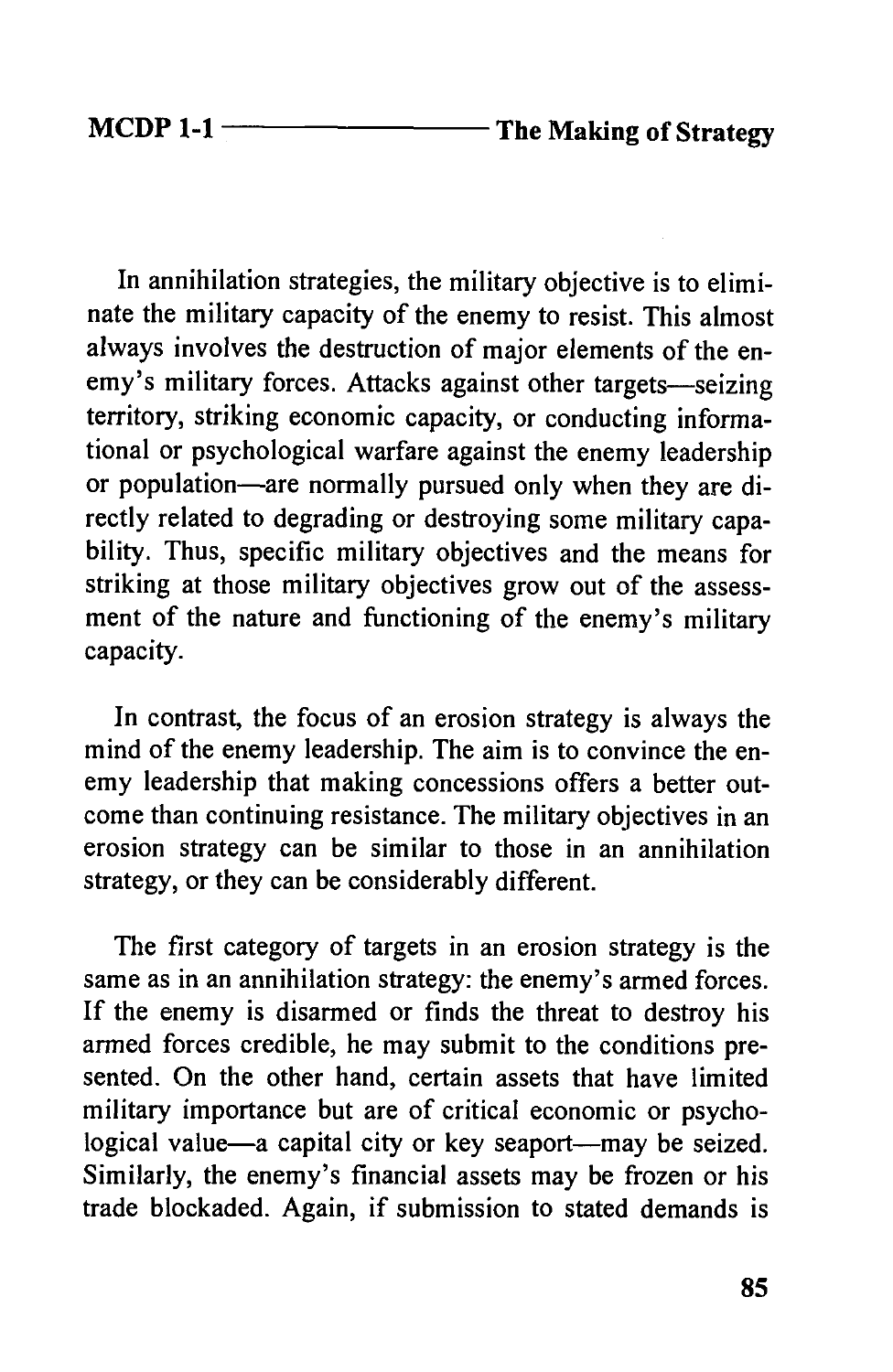less painful for enemy decisionmakers than continuing to do without the lost asset, they may concede defeat. A third possible target in an erosion strategy is the enemy leadership's domestic political position. Money, arms, and information can be provided to internal opponents of the leadership. The purpose is to make enemy leaders feel so endangered that they will make peace in order to focus on their domestic enemies.

Choosing military objectives and the appropriate means to pursue those objectives requires the consideration of two closely related concepts: the center of gravity and the critical vulnerability.<sup>3</sup>

A center of gravity is a key source of the enemy's strength, providing either his physical or his psychological capacity to effectively resist. The utility of the concept is that it forces us to focus on what factors are most important to our enemy in a particular situation and to narrow our attention to as few key factors as possible.

At the strategic level, the range of possible centers of gravity is broad. The enemy's fighting forces may be a center of gravity. Strength may flow from a particular population center, a region providing manpower, or a capital city. A capital city may draw its importance from some practical application such as functioning as a transportation hub or as a command and control nexus. The capital's importance may be cultural, supplying some psychological strength to the population. In the case of nonstate political entities, the source of the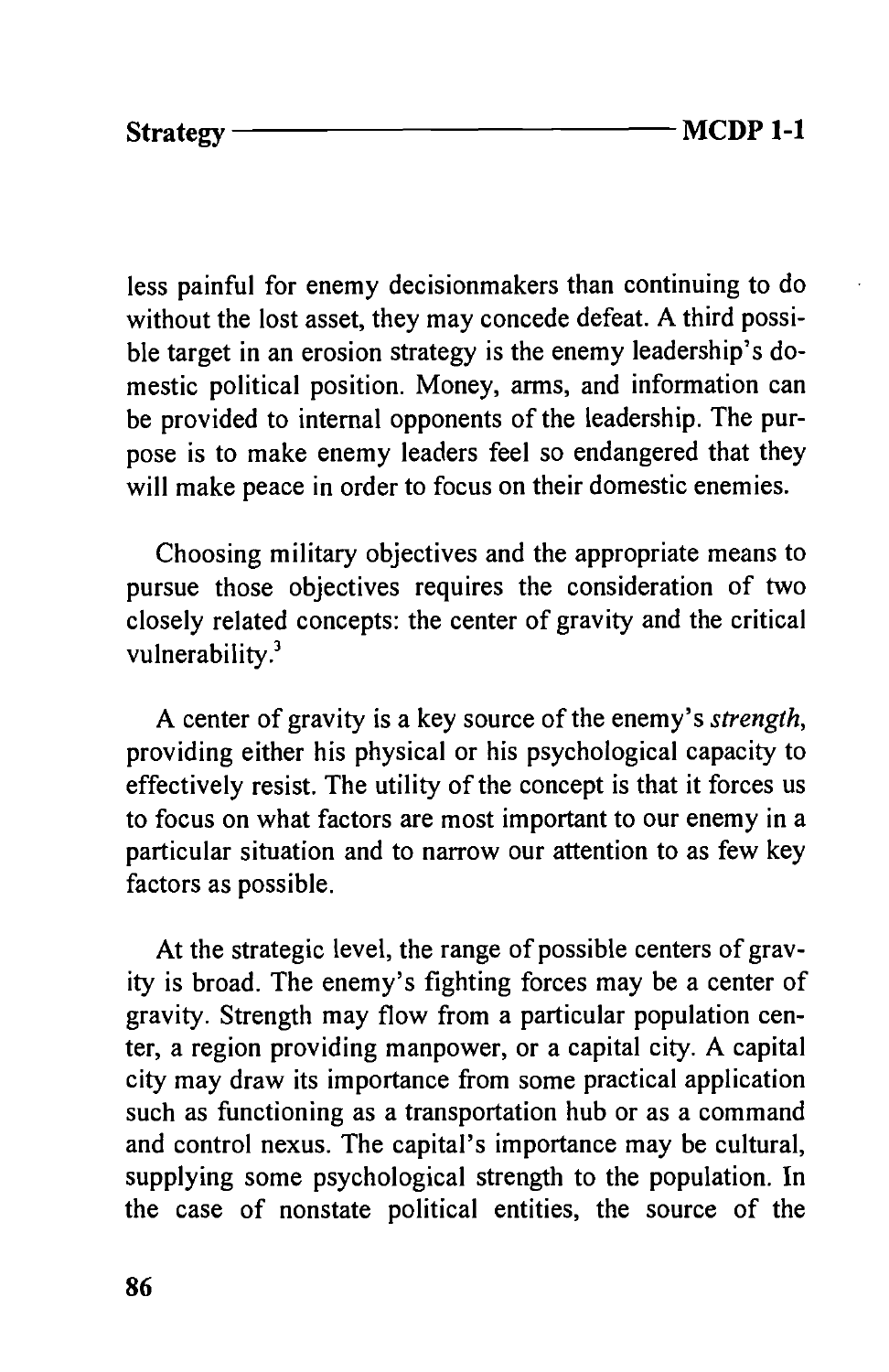enemy's motivation and cohesion may be a key individual or clique or the public perception of the leadership's ideological purity. Public support is often a strategic center of gravity, particularly in democratic societies.

In contrast to a center of gravity, a critical vulnerability is a key potential source of weakness. The concept is important because we normally wish to attack an enemy where we may do so with the least danger to ourselves, rather than exposing ourselves directly to his strength. To be critical, a vulnerability must meet two criteria: First, the capture, destruction, or exploitation of this vulnerability must significantly undermine or destroy a center of gravity. Second, the critical vulnerability must be something that we have the means to capture, destroy, or exploit.

If the center of gravity is the enemy armed forces, the critical vulnerability may lie in some aspect of its organization or its supporting infrastructure that is both key to the armed forces' functioning and open to attack by means at our disposal. During World War II, the Allies sought to focus on the German armed forces' logistical vulnerabilities by attacking the German petroleum industry, ball bearing supplies, and transportation infrastructure.

As an example of how centers of gravity and critical vulnerabilities are used to determine military objectives and the means to achieve them, consider the North's use of General Winfield Scott's "Anaconda Plan" during the Civil War. The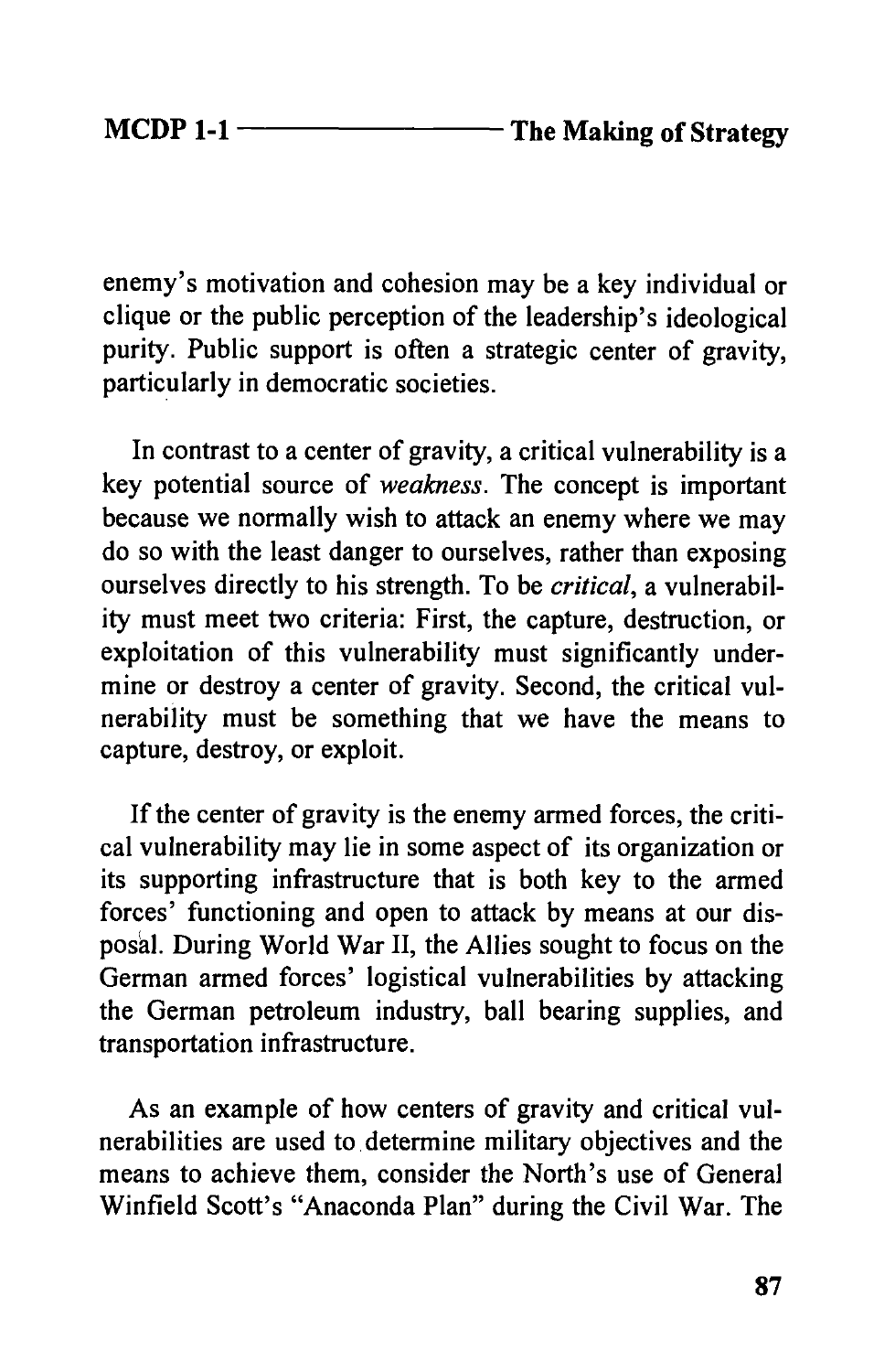plan identified the South's physical and emotional capacity to sustain a defensive war as one of the strategic centers of gravity. Critical vulnerabilities associated with this strategic center of gravity included the South's small industrial capacity, limited number of seaports, underdeveloped transportation network, and dependence upon foreign sources of supply for foodstuffs, raw materials, and finished goods. The Anaconda Plan targeted this center of gravity by exploiting these vulnerabilities. The plan called for a naval blockade to wall off the Confederacy from trading with Europe, seizure of control of the Mississippi River valley to isolate the South from potential sources of resources and support in Texas and Mexico, and then capture of port facilities and railheads to cut lines of transportation. These actions would gradually reduce the South's military capability to resist as well as undermine popular support for the rebellion. While initially rejected as being too passive, the Anaconda plan revisited and reimplemented, eventually became the general strategy of the North. Scott's experienced analysis of the South's centers of gravity and critical vulnerabilities resulted in an effective military strategy which led directly to the defeat of the Confederacy.<sup>4</sup>

An understanding of centers of gravity and critical vulnerabilities forms the core for the development of a particular military strategy. Among the centers of gravity, strategists find military objectives appropriate to the political objectives and the warfighting strategy being pursued. Among the critical vulnerabilities, strategists find the most effective and efficient means of achieving those military objectives. Together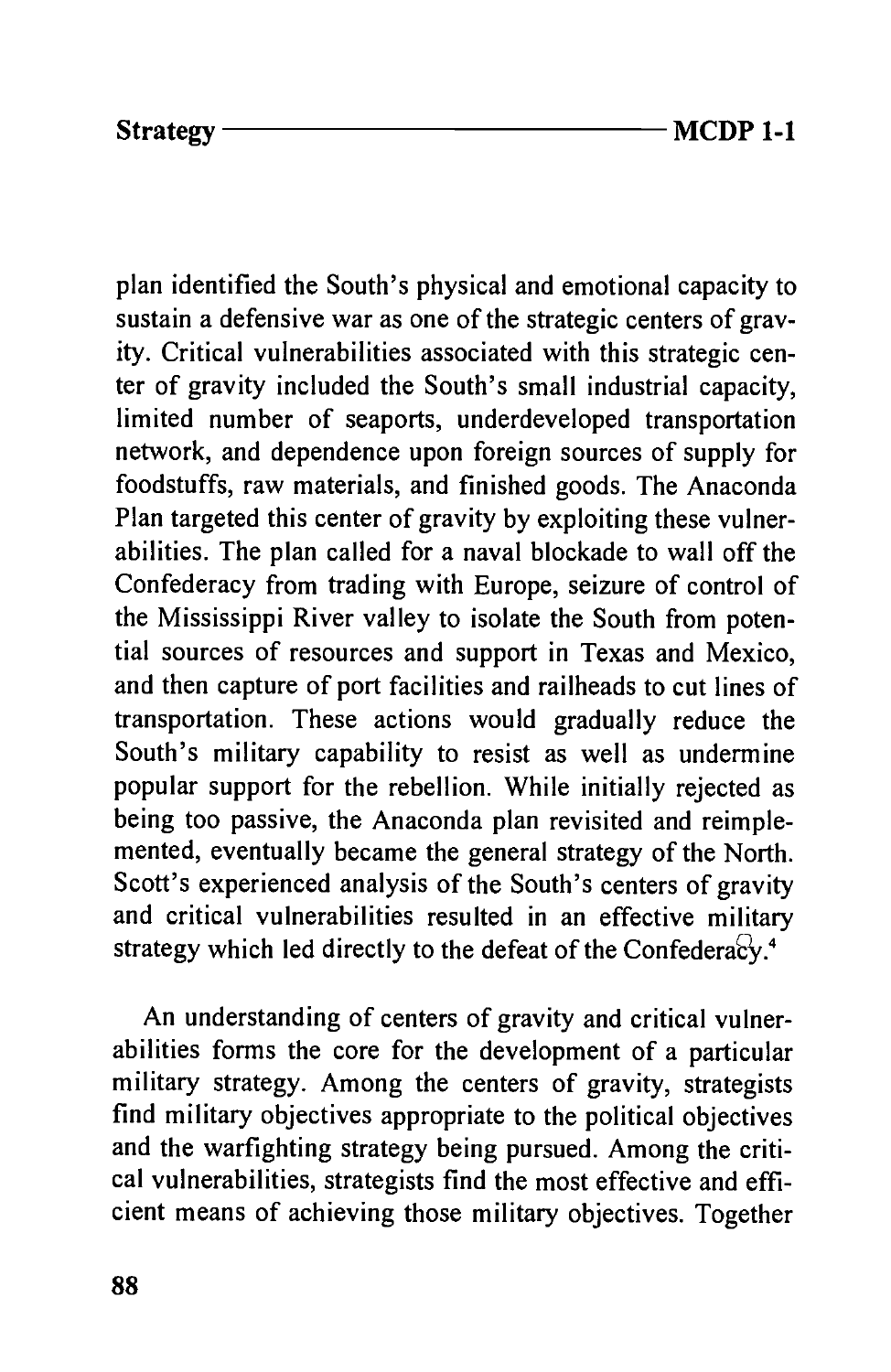these concepts help formulate the strategic concept that guides the execution of the military strategy.

#### Strategic Concepts

An essential step in the making of effective strategy is the development of a strategic concept.<sup>5</sup> Derived from the strategic estimate of the situation and the political and military objectives, this concept describes the course of action to be taken. The strategic concept should provide a clear and compelling basis for all subsequent planning and decisionmaking.

As with the strategy itself, the strategic concept begins with the political objectives. It should identify the military objectives to be accomplished and how to reach them. It should establish the relationship and relative importance of the military means to the other instruments of national power that are being employed. It should address priorities and the allocation of resources. These, in turn should help determine the concentration of effort within a theater or campaign.

Sometimes a war is fought in one theater, sometimes in several. If there is more than one theater, a choice has to be made on how to allocate resources. This cannot be effectively done without some overall idea of how the war will be won. The strategic concept provides this idea. Normally, military objectives are achieved by conducting a number of campaigns or major operations. What should be the objective of a given campaign? Again, it is the strategic concept that answers that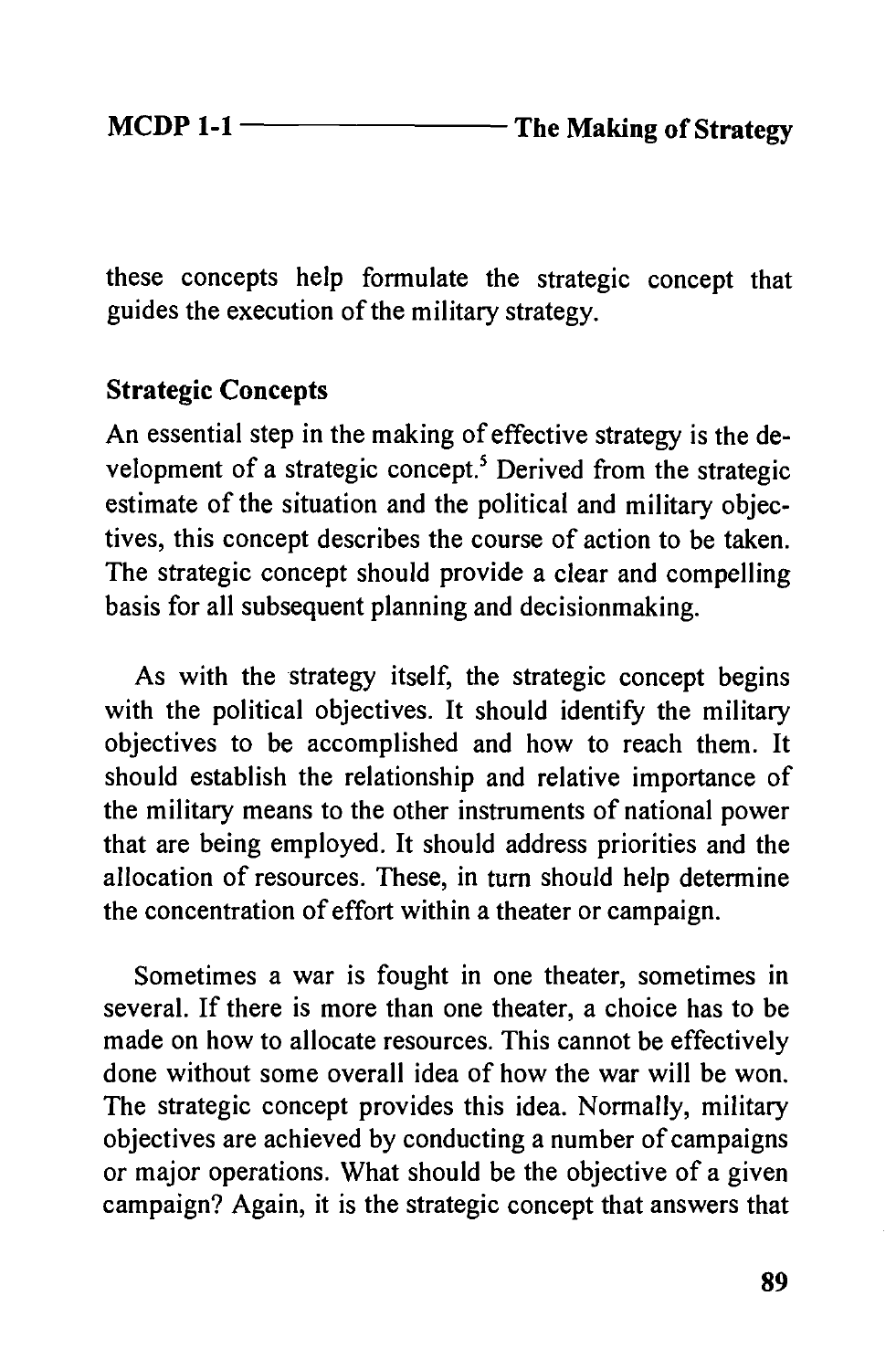question. It gives commanders the guidance to formulate and execute plans for campaigns and major operations.

World War II provides a clear example of the use of the strategic concept. This concept naturally evolved throughout the course of the war. It was modified in response to various political, economic, and military developments and as a result of disagreements among the Allies. It is important to note that the strategic concept was not a single document, but rather a series of decisions made by the leaders of the Alliance. Nevertheless, in this general strategic concept, military leaders could find guidance from their political leadership for the formulation of specific theater strategies and campaign plans.

It was immediately apparent that, given the global scale of the conflict, the strength of the enemy, and the differing political objectives, philosophies, postures, and military capabilities of the Allied nations, a unifying strategy was needed. The strategic concept adopted by the Allies called for the defeat of Germany first, effectively setting the division of labor and establishing priorities between the European and Pacific theaters. As the concept developed, it forced a sequence and priority among the campaigns and operations within theaters and set specific objectives for each of the campaigns. Germany would be engaged through continuous offensive action until a decisive blow could be launched from Britain. Japan would be contained and harassed until sufficient resources were available to go on the offensive in the Pacific. Ultimately, this concept led to the achievement of the military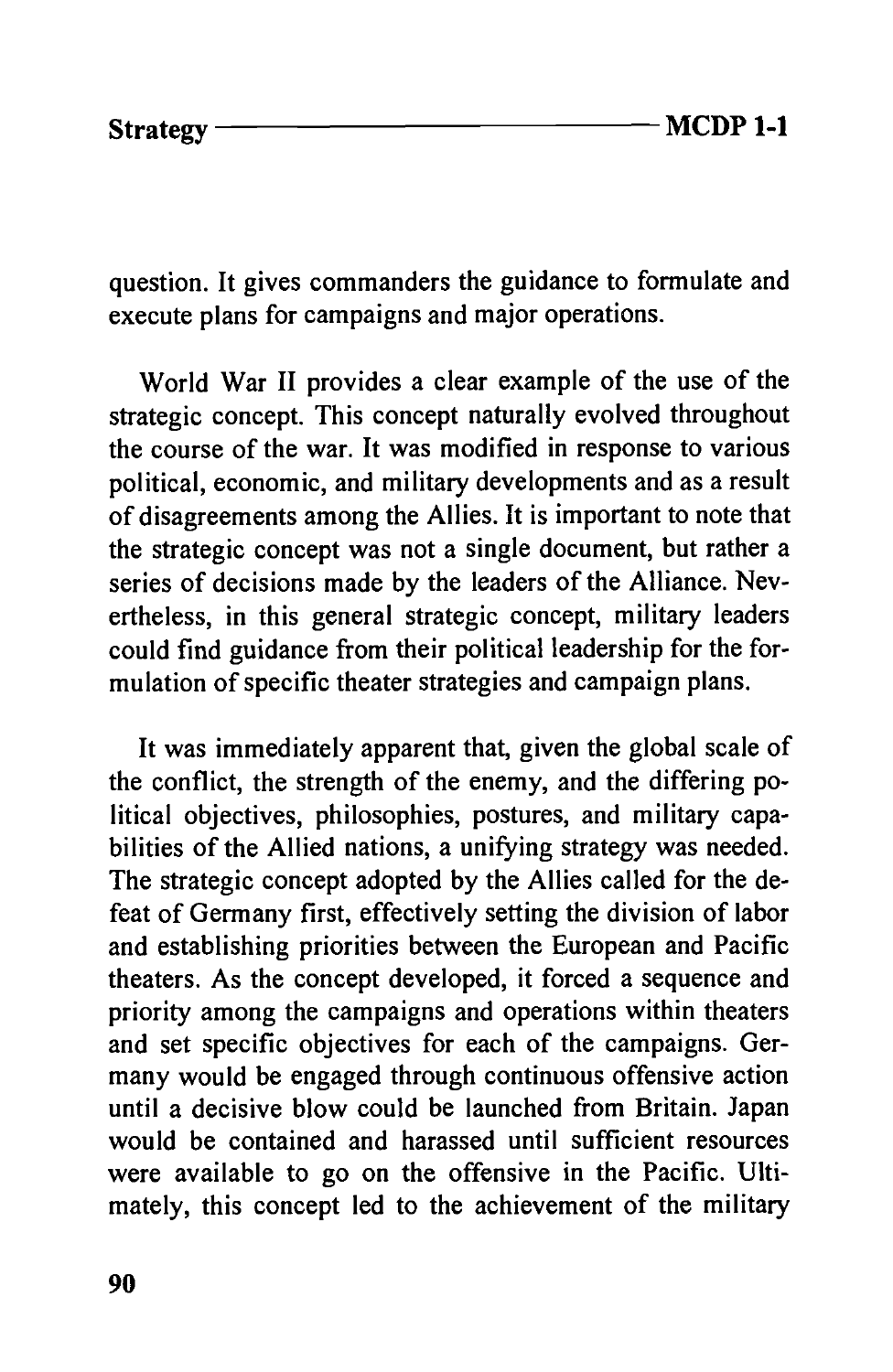and political objective—in this case, unconditional surrender of Germany and Japan.

# WHO MAKES STRATEGY?

Strategy making is almost always a distributed process. The various elements of any particular strategy take shape in various places and at various times and are formed by different leaders and groups motivated by varying concerns. Elements of the strategy eventually adopted may surface anywhere in the organization. We need to understand the particular characteristics, concerns, and goals of all significant participants if we are to understand a specific strategic situation.

Without a detailed examination of the particular political entity and its strategy-making process, it is impossible to determine who is providing the answers to a particular question. Nevertheless, at least in terms of the division between military and civilian decisionmakers, it is possible to identify who should be providing these answers.

Earlier, it was argued that certain questions have to be answered in order to make strategy. The question, "What is the political objective the war seeks to achieve?" must be answered by the civilian leadership. The question, "The attainment of what military objective will achieve, or help achieve,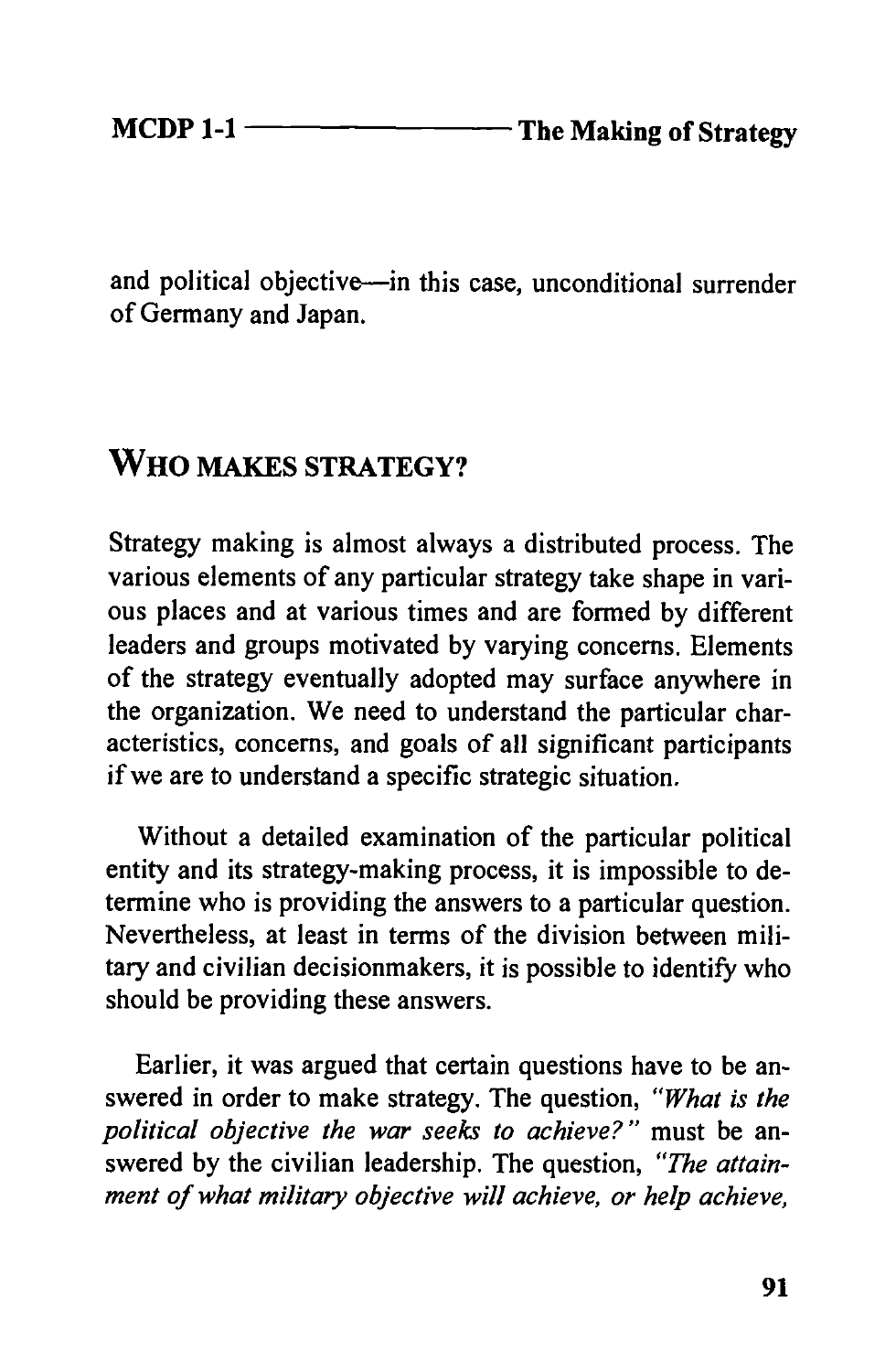the political objective of the war?" should also be answered primarily by the political leadership. They alone are in the best position to understand the impact that achievement of the military objective will have on the enemy, allies, neutrals, and domestic opinion. In answering the question, "How can the military objective be achieved?" the military leadership comes more to the fore. However, the civilian leadership will want to make sure that the means used to achieve the military objective do not themselves have deleterious effects, effects that may overshadow the political objective of the war. The question, "If there is more than one theater, how should the war effort be divided among theaters?" is likely decided primarily by the political leadership, because this question can be answered only with reference to the overall structure of the war. The questions, "Within a given theater, should the war effort be divided into campaigns?" and "What should be the objective of a given campaign?" would seem to be primarily military in nature. Nevertheless, decisions made here can also affect political objectives or concerns as well as impact on the availability and consumption of scarce human and material resources. No political leader would want to entirely relinquish the decision about what the primary objectives of a campaign should be.

Thus we can see that the making of military strategy is a responsibility shared by both political and military leaders. Military institutions participate in the political process that develops military strategy. The military leadership has a responsibility to advise political leaders on the capabilities,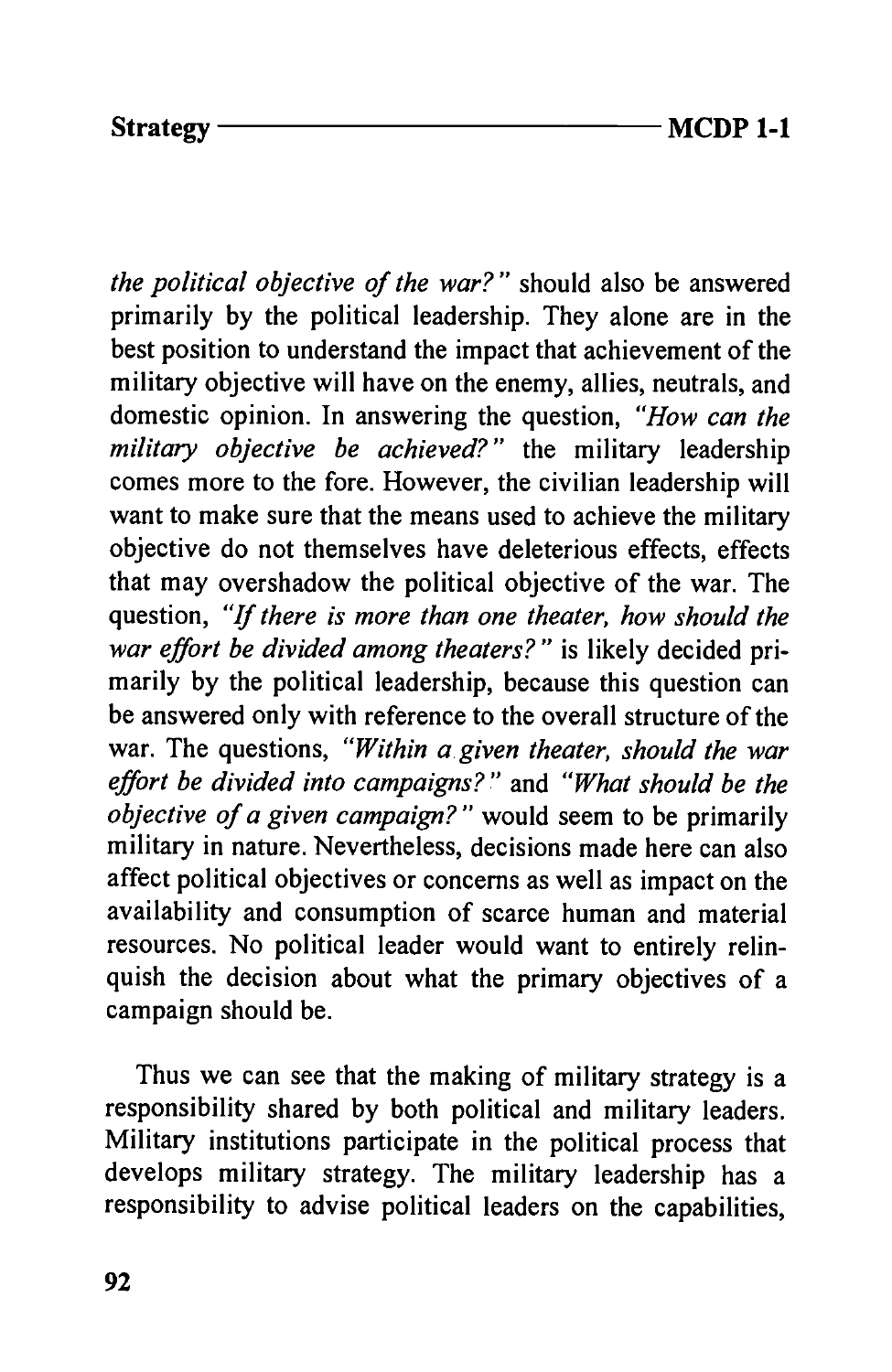limitations, and best use of the military instrument to achieve the political objectives. Military advice will be meaningless, and political leaders will ignore it unless military professionals understand their real concerns and the political ramifications—both domestic and international—of military action or inaction.

# JUST WAR

Traditionally, Western societies have demanded two things of their strategic leaders in war. First is success, which contributes to security and societal well-being. Second is a sense of being in the right, a belief that the cause for which the people are called to sacrifice is a just one. Strategists must be able to reconcile what is *necessary* with what is *just*. The "just war" theory provides a set of criteria that can help to reconcile these practical and moral considerations.

Just war theory has two components, labeled in Latin jus ad bellum (literally, "rightness in going to war") and jus in bello ("rightness in the conduct of war"). There are seven just ad bellum criteria:<sup>6</sup>

• Just Cause. A just cause involves the protection and preservation of value. There are three such causes: defense of self or of others against attack, retaking of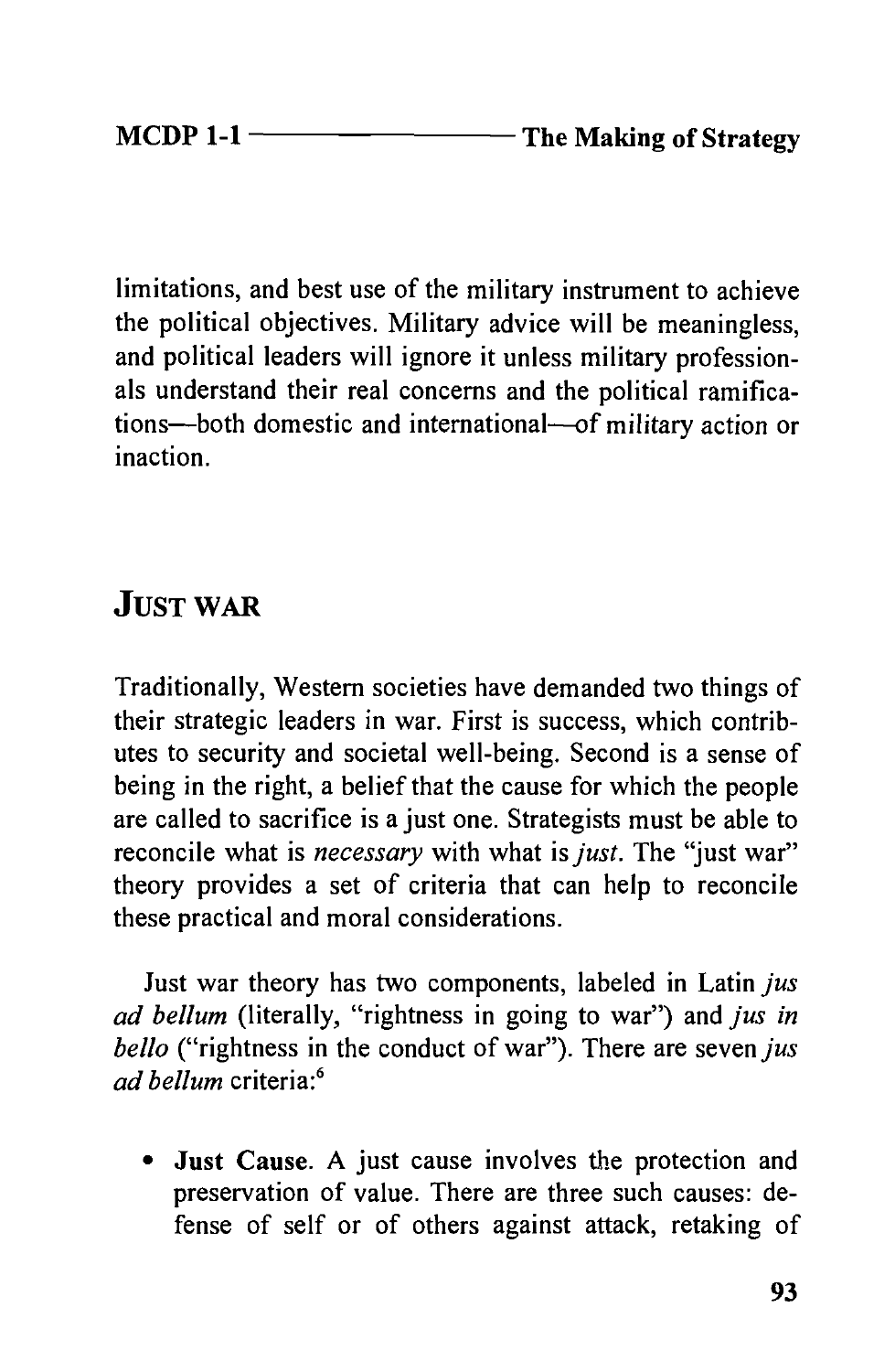something wrongly taken by force, and punishment of concrete wrongs done by an evil power.

- Right Authority. The person or body authorizing the war must be a responsible representative of a sovereign political entity.
- Right Intention. The intent in waging war must truly be just and not be a selfish aim masked as a just cause.
- Proportionality of Ends. The overall good achieved by the resort to war must not be outweighed by the harm it produces.
- Last Resort. We must show that there is no logical alternative to violence.
- Reasonable Hope of Success. There can be neither moral nor strategic justification for resorting to war when there is no hope of success.
- The Aim of Peace. Ends for which a war is fought must include the establishment of stability and peace.

Satisfying just war criteria is often not a simple or clear-cut process. We want to believe in the ethical correctness of our cause. At the same time, we know that our enemies and their sympathizers will use moral arguments against us. Therefore, though the criteria for the rightness in going to war may be met, the translation of political objectives to military objectives and their execution cannot violate jus in bello-rightness in the conduct or war. The destruction of a power plant may achieve a tactical or operational objective; however, the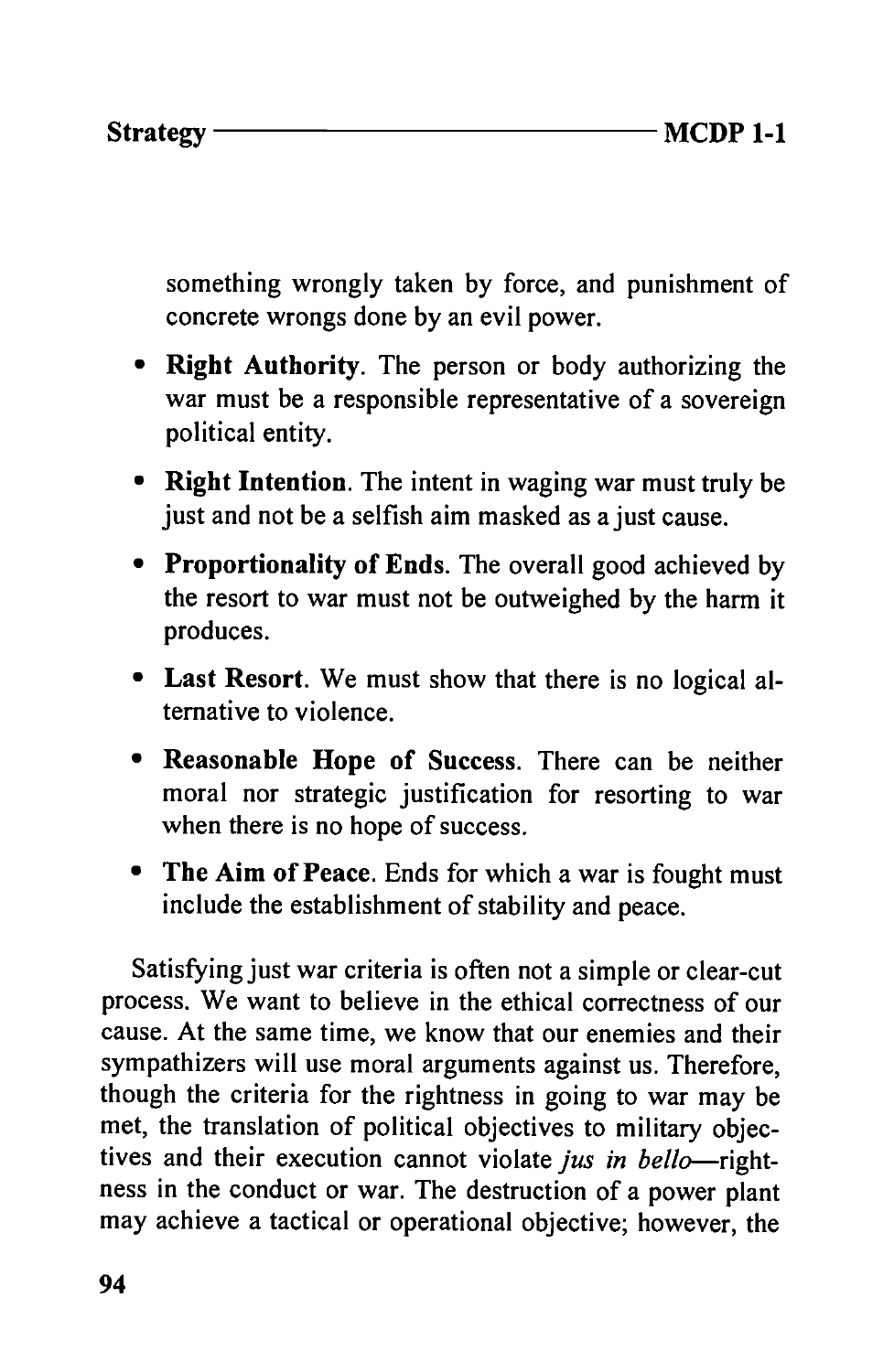impact of its destruction on the civilian populace may violate rightness in conduct and result in loss of moral dignity, adversely affecting overall strategic objectives.

In sum, the just war criteria provide objective measures from which to judge our motives. The effective strategist must be prepared to demonstrate to all sides why the defended cause meets the criteria of just war theory and why the enemy's cause does not. If a legitimate and effective argument on this basis cannot be assembled, then it is likely that both the cause and the strategy are fatally flawed.

# STRATEGY-MAKING PITFALLS

Given the complexity of making strategy, it is understandable that some seek ways to simplify the process. There are several traps into which would-be strategists commonly fall: searching for strategic panaceas; emphasizing process over product in strategy making; seeking the single, decisive act, the fait accompli; attempting to simplify the nature of the problem by using labels such as limited or unlimited wars; falling into a paralysis of inaction; or rushing to a conclusion recklessly.

#### Strategic Panaceas

Strategists have long sought strategic panaceas: strategic prescriptions that will guarantee victory in any situation. The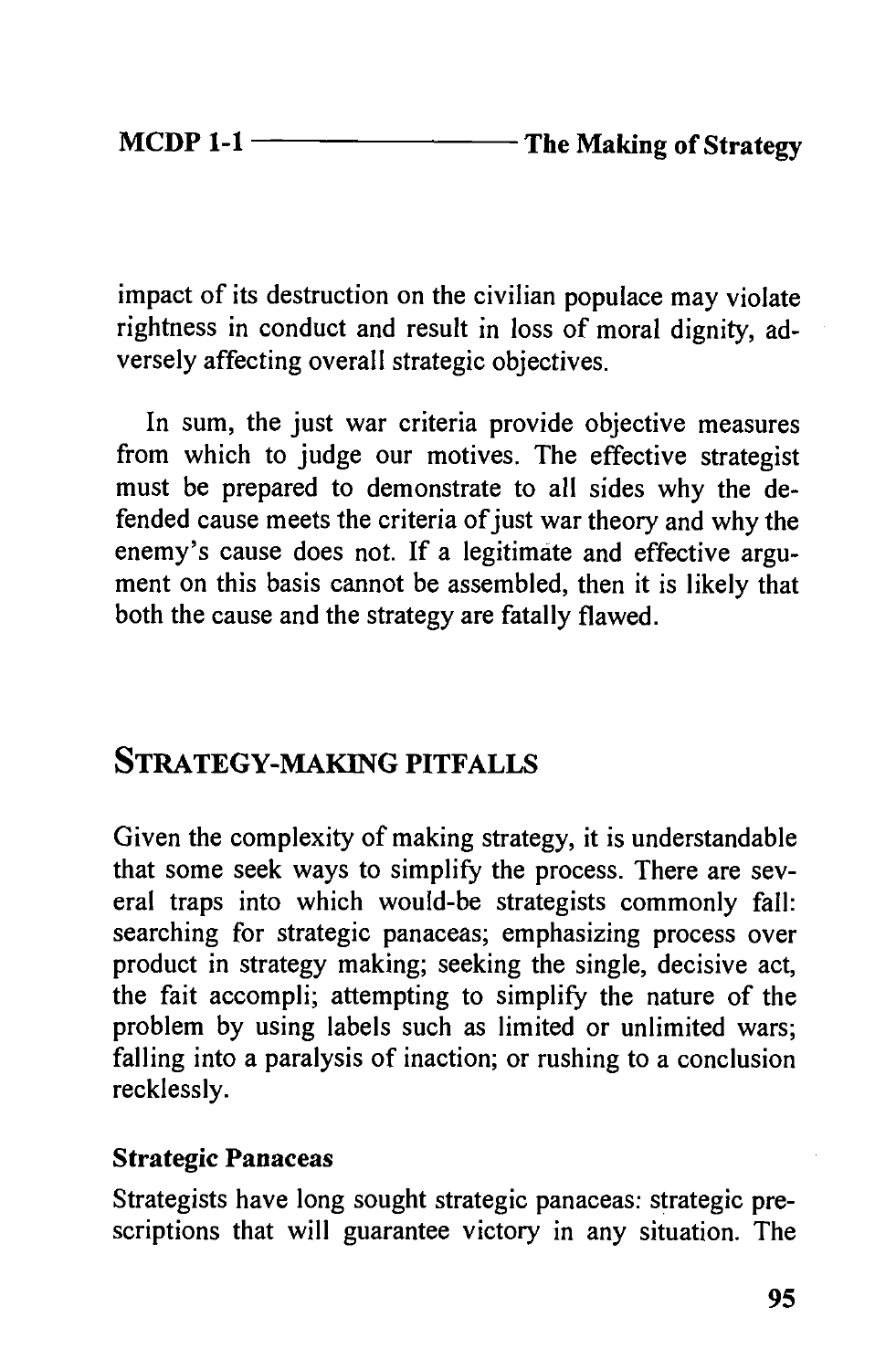strategic panacea denies any need for understanding the unique characteristics of each strategic situation, offering instead a ready-made and universal solution.

Examples abound. In the 1890s, the American naval writer Alfred Thayer Mahan convinced many world leaders of the validity of his theories centered on capital ships and concentrated battle fleets.<sup>7</sup> These theories prompted Germany to challenge Great Britaih for naval dominance, contributing to the tension between the two countries prior to the outbreak of World War I. Similarly, the theories of German Field Marshal Alfred von Schlieffen fixated on strategies of annihilation and battles of envelopment. These prescriptive theories dominated Germany's strategic thinking in both World Wars. The deterrence strategies embraced by American Cold War theorists were equally influential. American forces accordingly designed for high-intensity warfare in Europe proved inappropriate to counter Communist-inspired wars of national liberation.

#### Emphasizing Process Over Product

The second major trap is the attempt to reduce the strategymaking process to a routine. The danger in standardizing strategy-making procedures is that the leadership may believe that the process alone will ensure development of sound strategies. Just as there is no strategic panacea, there is no optimal strategy-making process. Nonetheless, political organizations, bureaucracies, and military staffs normally seek to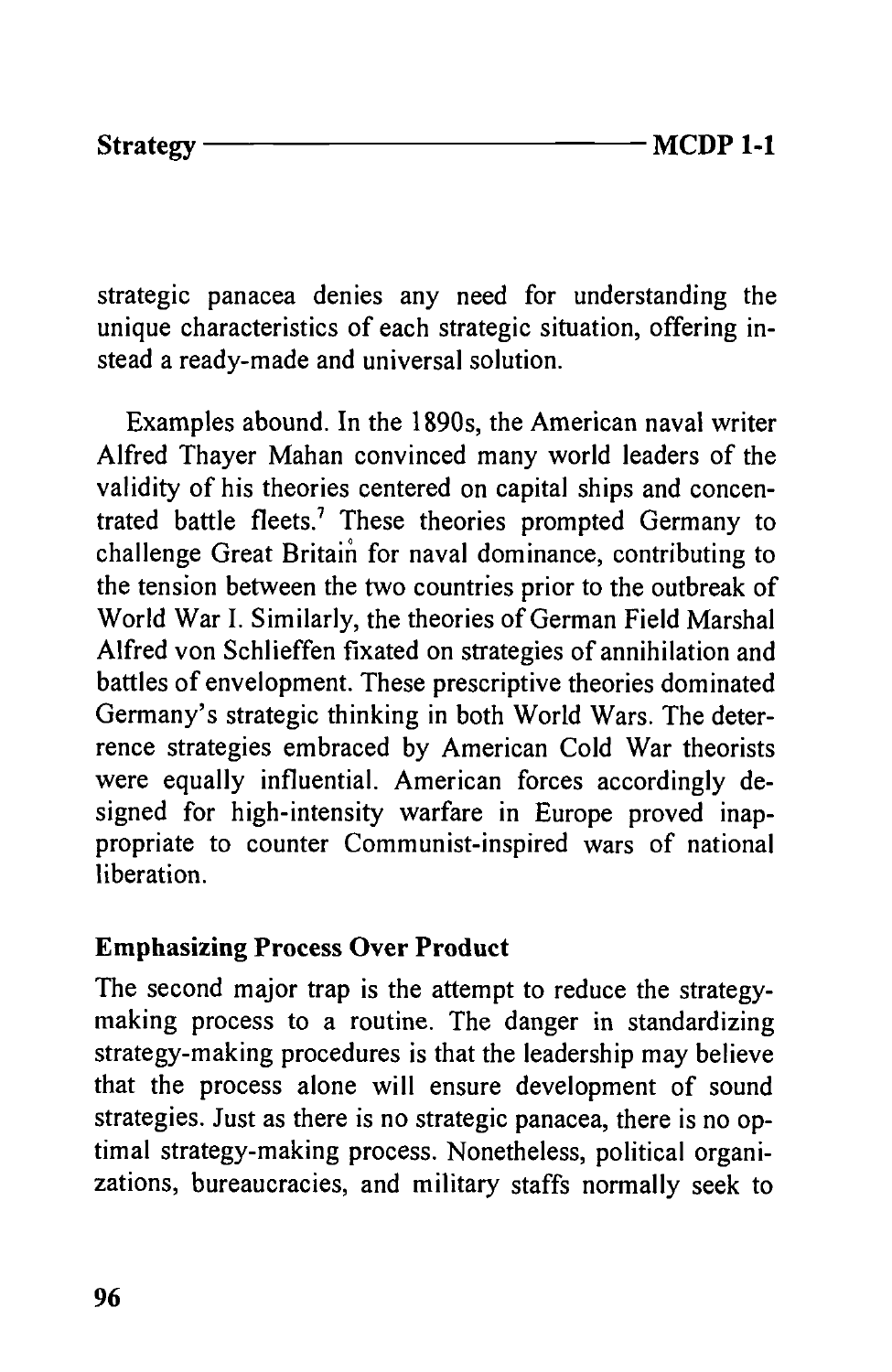systematize strategy making. These processes are designed to control the collection and flow of information, to standardize strategy making, and to ensure the consistent execution of policy.

Such systems are vitally necessary. They impose a degree of order that enables the human mind to cope with the otherwise overwhelming complexity of politics and war. However, they may also generate friction and rigidity. Standardized strategies can be valuable as a point of departure for tailored strategies or as elements of larger tailored strategies. However, when the entire process is run by routine, the results are predictable strategies by default that adversaries can easily anticipate and counter.

#### The Fait Accompli

One class of strategic-level actions is worth considering as a distinct category. These are strategies in which the political and military goals are identical and can be achieved quickly, simultaneously, and in one blow. Done properly, these actions appear to be isolated events that are not part of larger, continuous military operations. More than raids or harassment, these actions aim to present the enemy with an accomplished fact, or *fait accompli*-political/military achievement that simply cannot be undone. In 1981, the Israelis became extremely concerned about Iraq's nuclear weapons development program. They launched an isolated bombing raid that destroyed Iraq's Osirak nuclear facility. The Israelis had no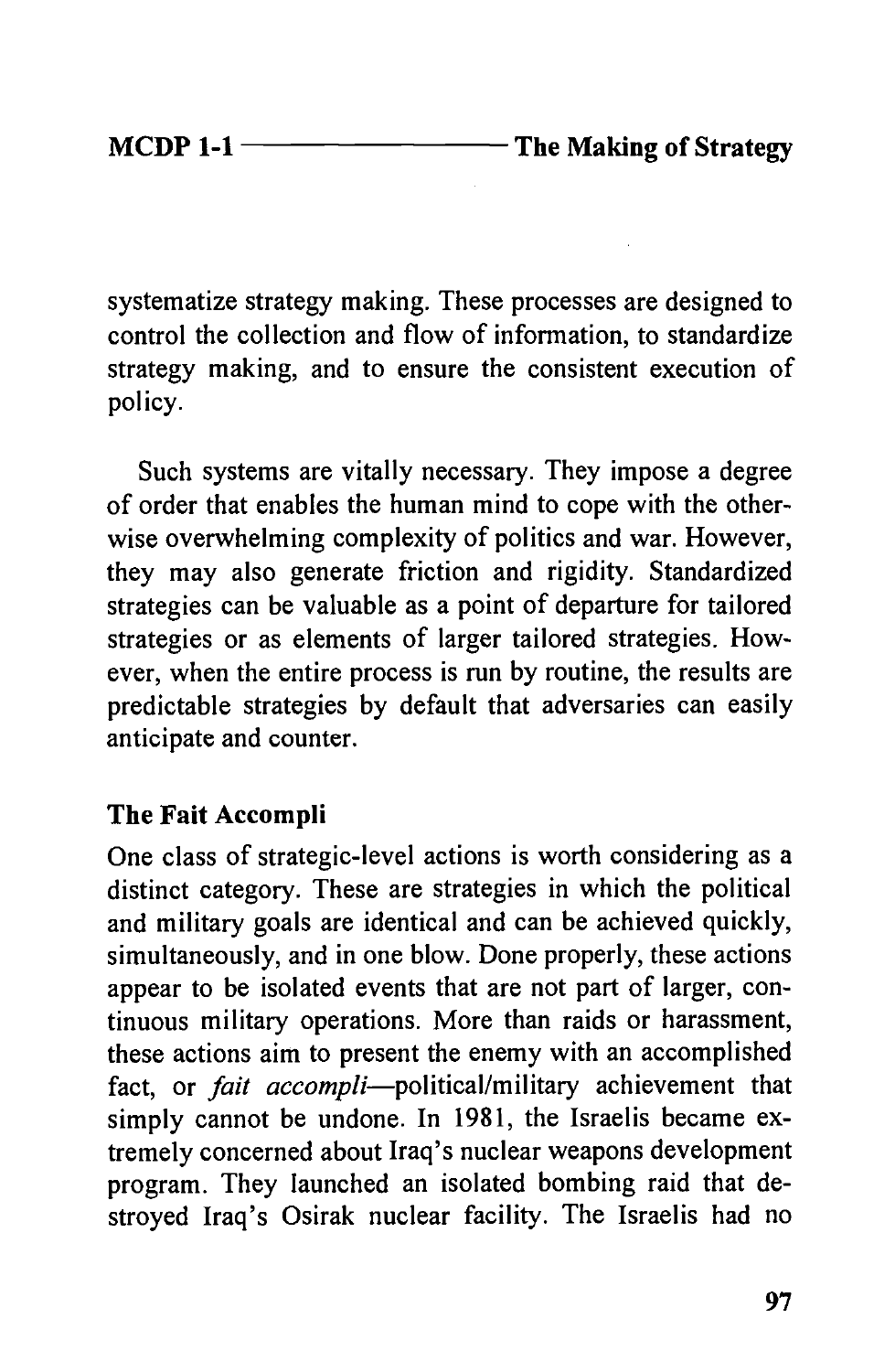further need to attack Iraqi targets, and Iraq had no military means of recovering the lost facility.

A coup d'etat is usually designed as a fait accompli. The political and military objectives are the same thing: seizure of the existing government. Noncombatant evacuations are also normally executed as faits accomplis. In a noncombatant evacuation, one country lands its troops for the purpose of evacuating its citizens from a dangerous situation, as in a revolution or civil war. Once the evacuation has been accomplished, the cause for conflict between the state conducting the evacuation and those engaging in the hostilities that led to it has been removed.

The fait accompli is another potential strategic pitfall. It is immensely attractive to political leaders because it seems neat and clean—even "surgical." The danger is that many attempted faits accomplis end up as merely the opening gambit in what turns out to be a long-term conflict or commitment. This result was normally not intended or desired by those who initiated the confrontation. In 1983, the Argentines assumed that their swift seizure of the nearby Falkland Islands could not be reversed by far-off, postimperial Britain and that therefore Britain would make no effort to do so. They were wrong on both counts.

#### Limited and Unlimited Wars

Another common error is the attempt to characterize a war as either "limited" or "unlimited." Such characterizations can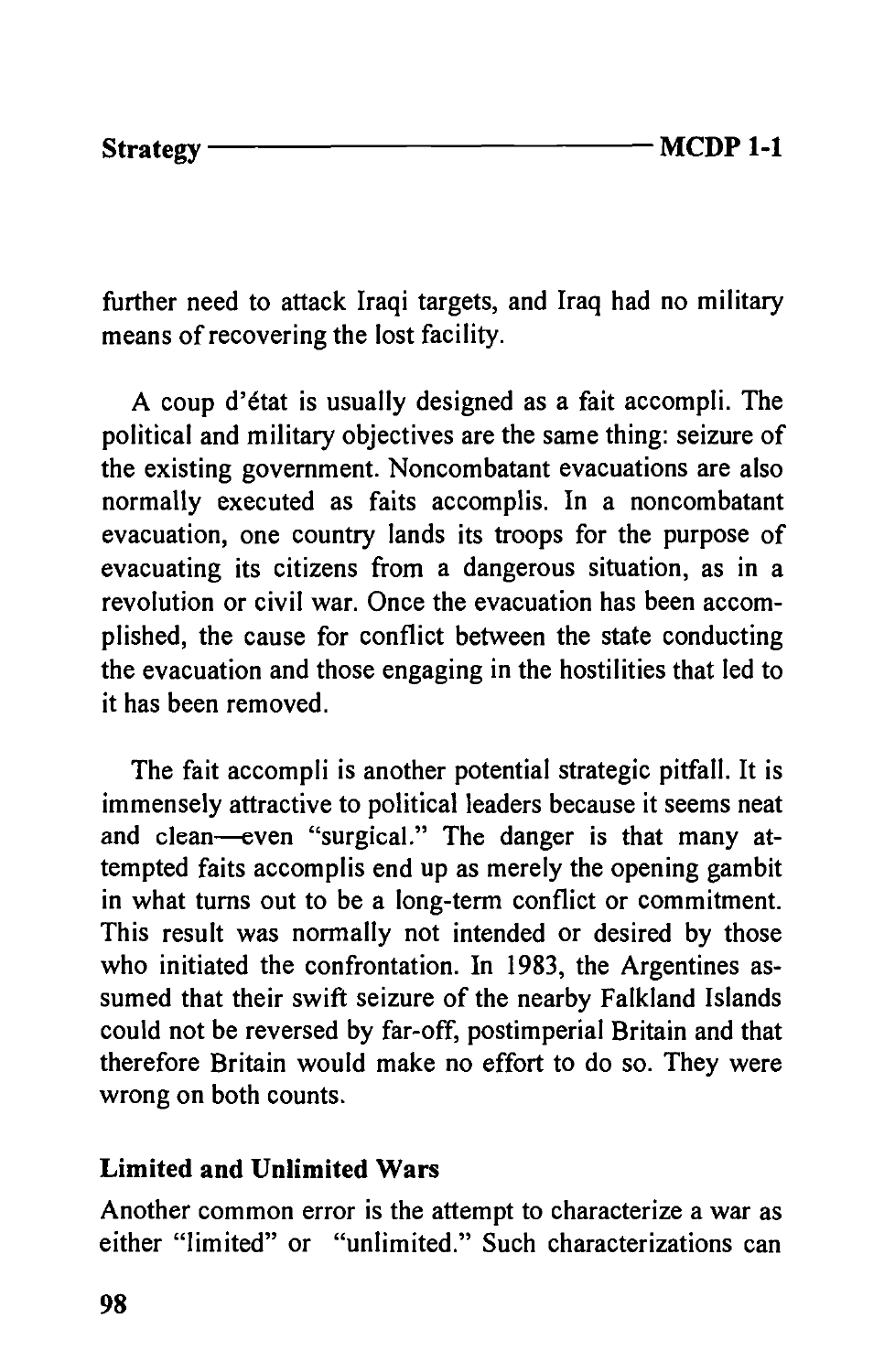be seriously misleading. While we can generally classify the political and military objectives of any *individual* belligerent in a war as limited or unlimited, seldom can we accurately characterize the conflict itself as limited or unlimited. To do so may leave us badly confused about the actual dynamics of a conflict.

If we examine the conflicting aims of the belligerents in the Vietnam War, we can see that this was never a limited war from the North Vietnamese perspective nor should South Vietnam have pursued only limited political objectives. North Vietnam's political goal was the elimination of the South Vietnamese government as a political entity and the complete unification of all Vietnam under northern rule. The North Vietnamese leadership saw victory in this struggle as a matter of survival. While the North Vietnamese military strategy against the United States was erosion, against South Vietnam it was annihilation. The South Vietnamese leadership was weak, enjoying little legitimacy with a population that had no hope of conquering the North. Its only goal was to survive. The American strategy against North Vietnam was one of erosion. However, the United States was never able to convince North Vietnam that peace on America's terms was preferable to continuing the war.

All wars can be considered limited in some aspects because they are generally constricted to a specific geographic area, to certain kinds of weapons and tactics, or to numbers of committed combatants. These distinctions are the factors at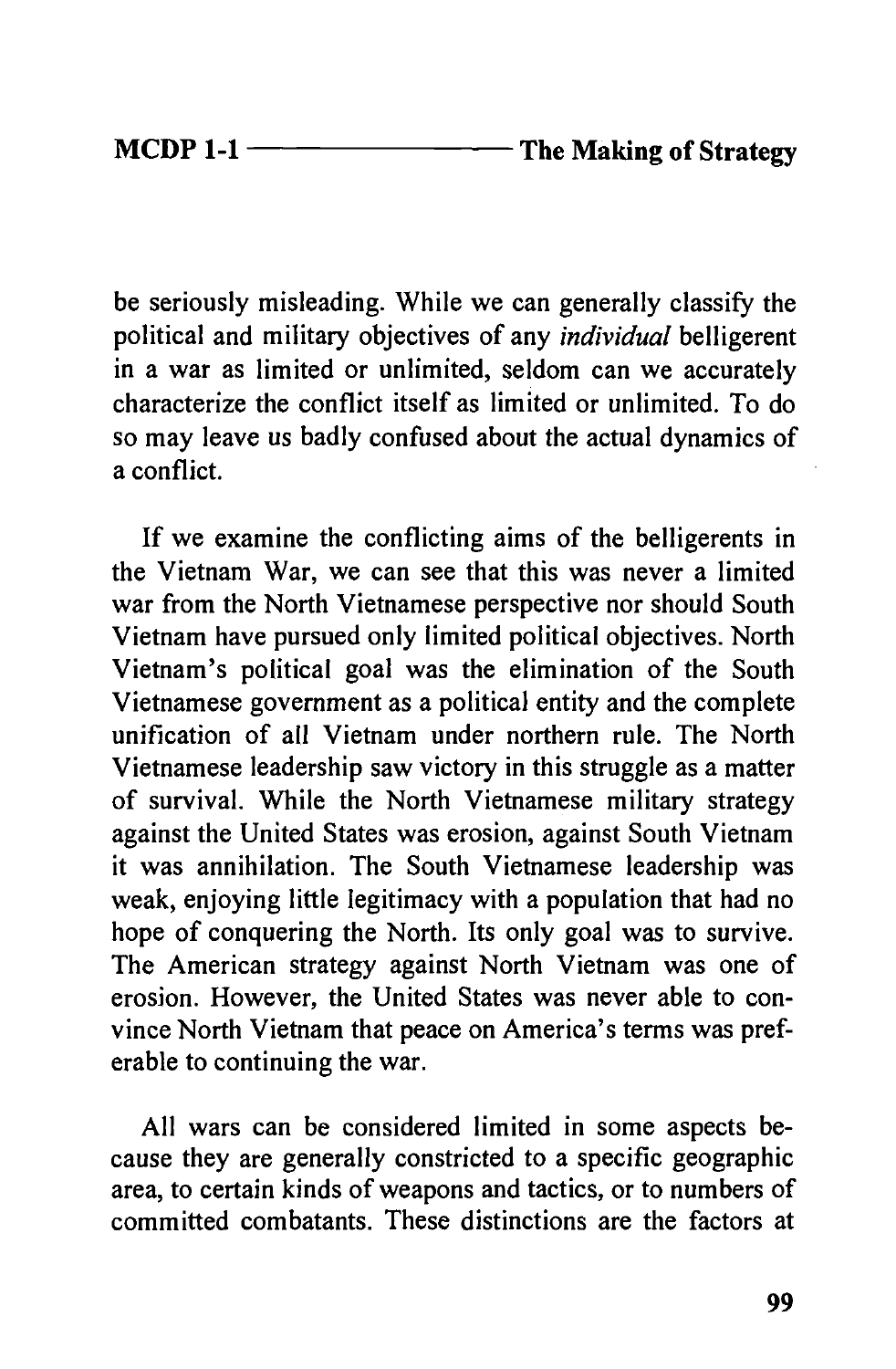work in a particular conflict, not its fundamental strategic classification. Another common error is the assumption that limited wars are small wars and unlimited wars are big ones. This confuses the scale of a war with its military and political objectives. Large-scale wars can be quite limited in political and/or military objectives, while a relatively small conflict may have unlimited political and military objectives. The U.S. action against Panama in 1989 can be considered a very small-scale war, but both its political and military objectives were unlimited. Panama's capacity to resist was annihilated, its regime was deposed, and its leader was put on public trial and imprisoned. It is possible that had the United States pursued more limited objectives, the result might have been a war of attrition much more destructive to both sides.

The strategic pitfall in characterizing wars as limited or unlimited is that such a label may lead to adoption of an incorrect strategy. This is particularly true in the case of limited wars. There are always temptations to limit the military means employed, even when the political objectives demand a strategy of annihilation. Such inclinations stem from the psychological and moral burdens involved in the use of force, the desire to conserve resources, and often a tendency to underestimate the enemy or the overall problem. Strategists must correctly understand the character and the resource demands of a strategy before they choose it.

#### Paralysis and Recklessness

Competent strategic-level decisionmakers are aware of the high stakes of war and of the complex nature of the strategic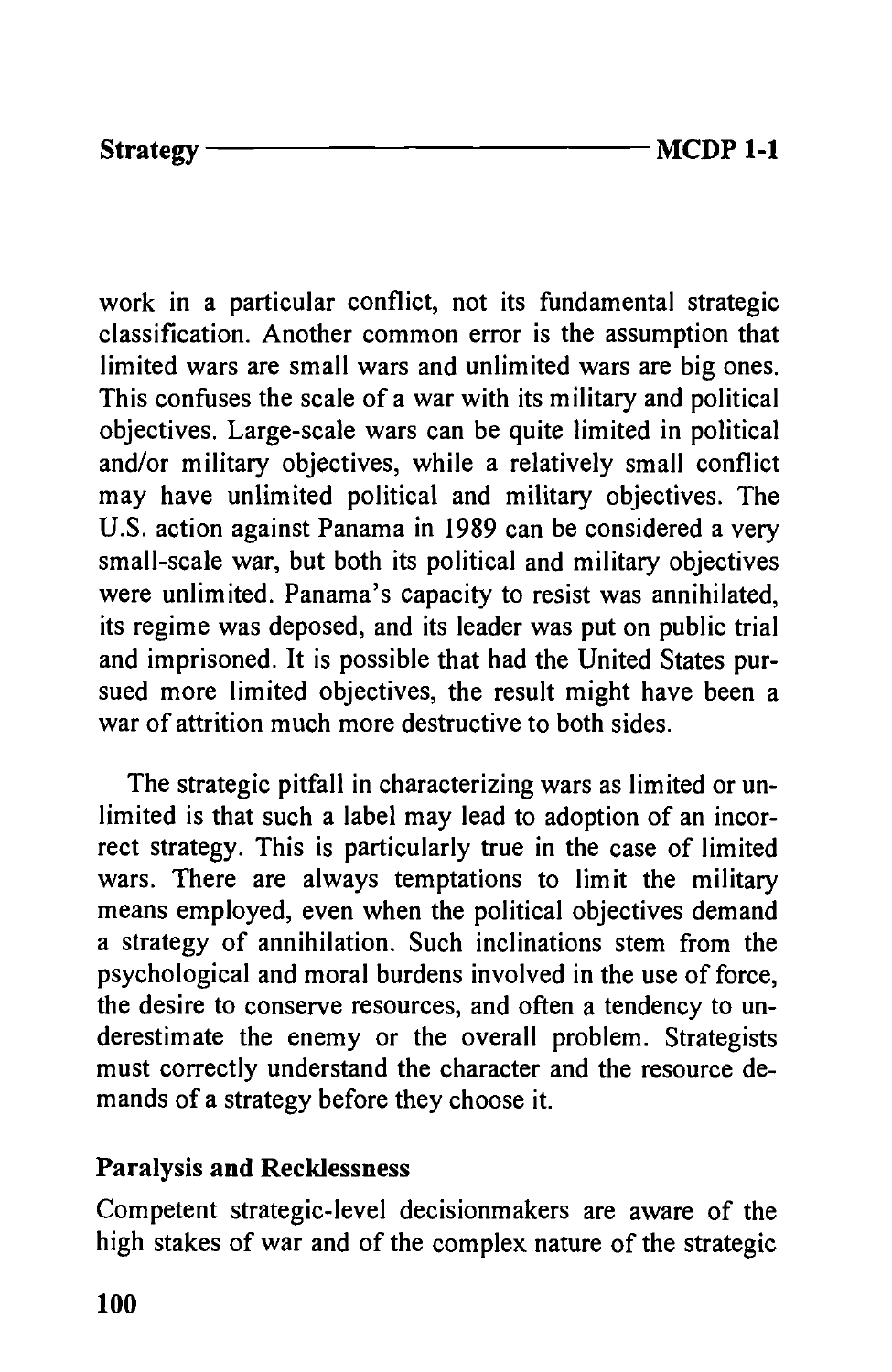environment. Successful decisions may lead to great gains, but failure can lead to fearful losses. Some personalities instinctively respond to this environment with a hold-the-line, take-no-chances mentality. Others display an irresistible bias for action.

Unless we understand the specific problems, dangers, and potential gains of a situation, the two approaches are equally dangerous. Paralysis is neither more nor less dangerous than blindly striking out in the face of either threat or opportunity. Unfortunately, the very process of attempting to ascertain the particulars can lead to "paralysis by analysis." Strategy makers almost always have to plan and act in the absence of complete information or without a full comprehension of the situation.

At the same time, strategists must guard against making hasty or ill-conceived decisions. The strategic realm differs from the tactical arena both in the pace at which events occur and the consequences of actions taken. Rarely does the strategic decisionmaker have to act instantaneously. The development of strategy demands a certain discipline to study and understand the dynamics of a situation and think through the implications of potential actions. While it is often possible to recover from a tactical error or a defeat, the consequences of a serious misstep at the strategic level can be catastrophic. Boldness and decisiveness, which are important characteristics of leadership at any level, must at the strategic level be tempered with an appropriate sense of balance and perspective.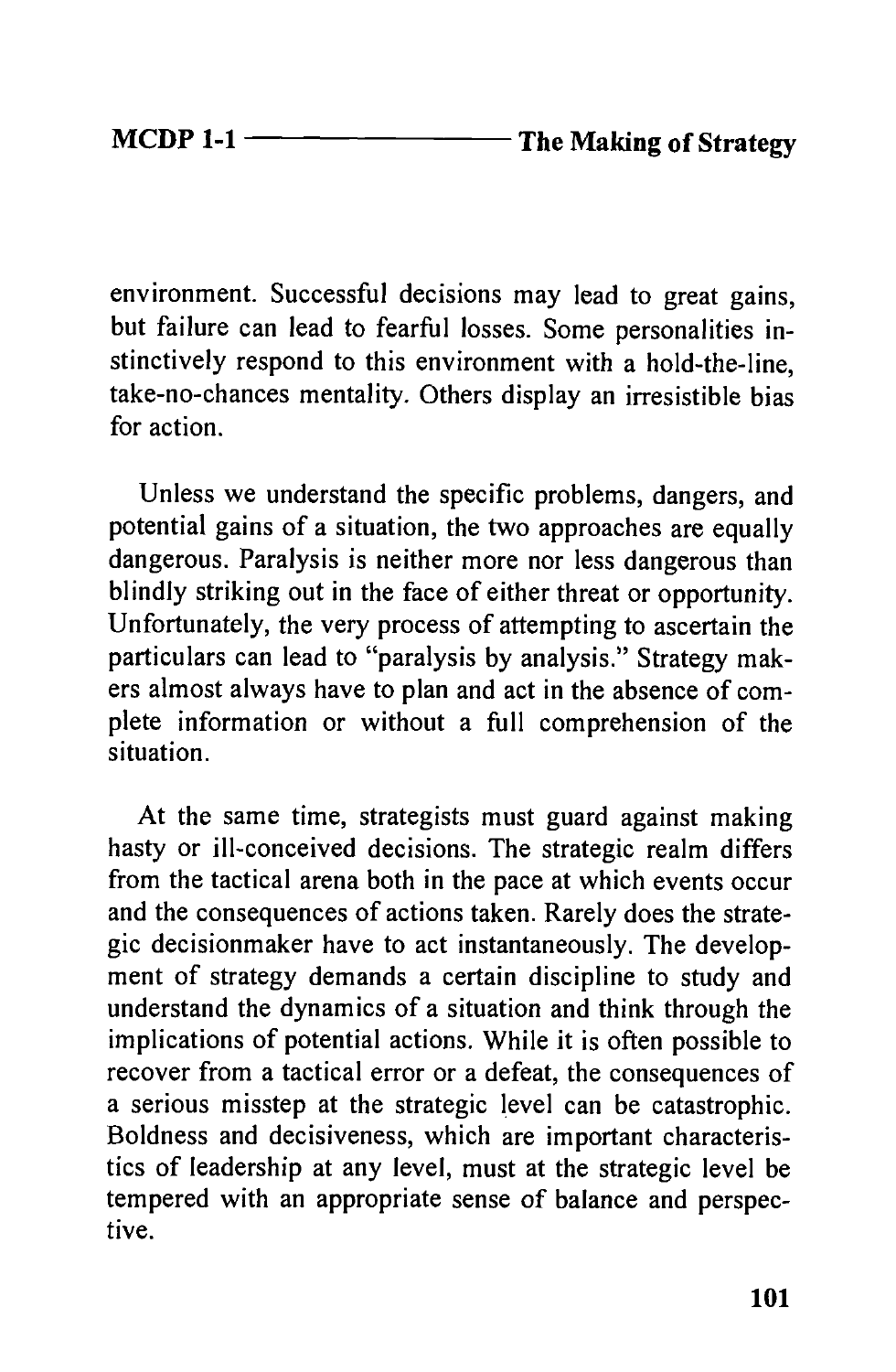The strategist's responsibility is to balance opportunity against risk and to balance both against uncertainty. Despite the obstacles to focusing on specific strategic problems and to taking effective action, we must focus, and we must act. Success is clearly possible.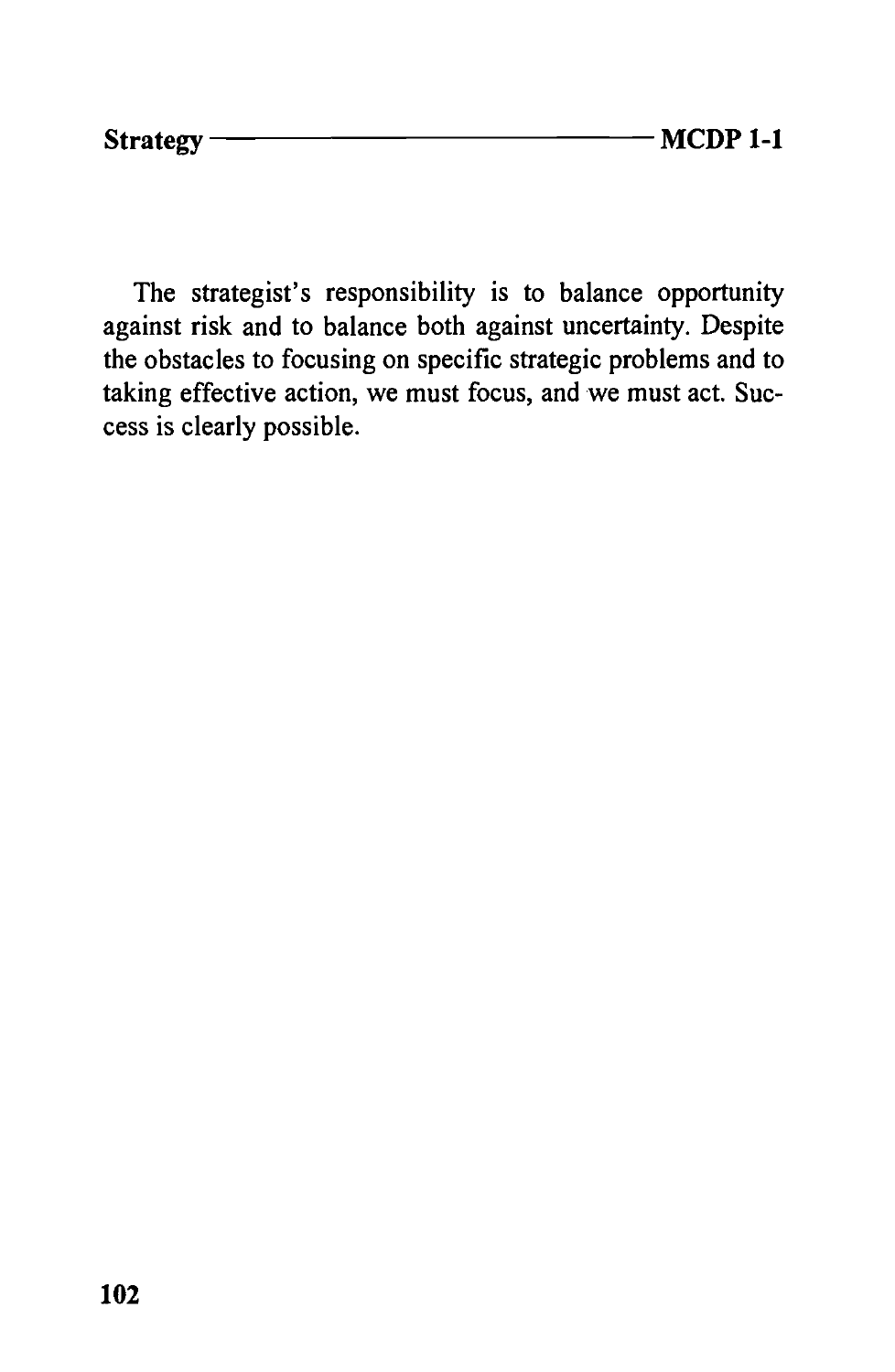# Conclusion

"War is a matter of vital importance to the State; the province of life or death; the road to survival or ruin. It is mandatory that it be thoroughly studied." $\mathbf{r}$ 

—Sun Tzu

"As in a building, which, however fair and beautiful the superstructure, is radically marred and imperfect if the foundation be insecure—so, if the strategy be wrong, the skill of the general on the battlefield, the valor of the soldier, the brilliancy of victory, however otherwise decisive, fail of their effect. "2

—A. T. Mahan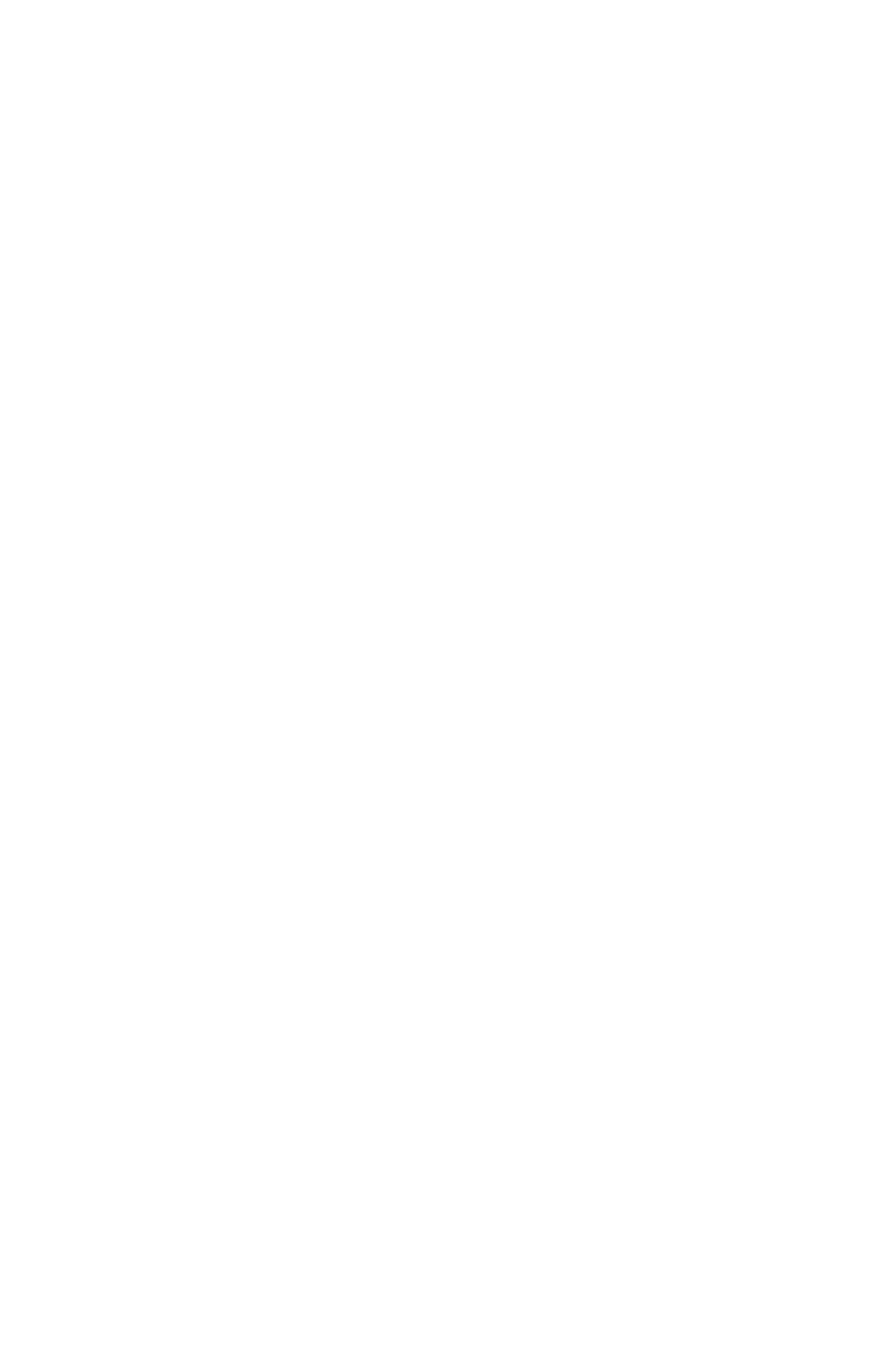We have explored the nature of politics, policy, and the political entities that wage wars. We have examined the most fundamental aspects of national and military strategy and have identified the basic questions we must answer when considering the use of military means to gain political goals. We have examined some basic types of military strategies and the ways in which those strategies relate to political objectives. We have also considered some of the problems in translating our understanding of these strategic fundamentals into practical military action. Now we must ask, What does this mean for us as Marines?

The modern strategic environment poses a significant challenge for the United States and its armed forces. The collapse of the Soviet Union has changed the existing strategic environment from one dominated by bipolar considerations to one that is in transition. Long-suppressed ethnic, religious, and even personal hatreds have spawned an increase in local and interstate violence. Terrorism, civil wars, and secessions threaten to fracture existing states and break down regional order. The strategist can no longer be guided by the Cold War's overarching strategic concept of containment. That said, strategic thinking must adjust to the evolving strategic environment.

The Department of Defense 1997 Joint Strategy Review concludes that the 21St century security environment will be characterized by chaos, crisis, and conflict. Global instability will continue to arise from the world's littorals, where well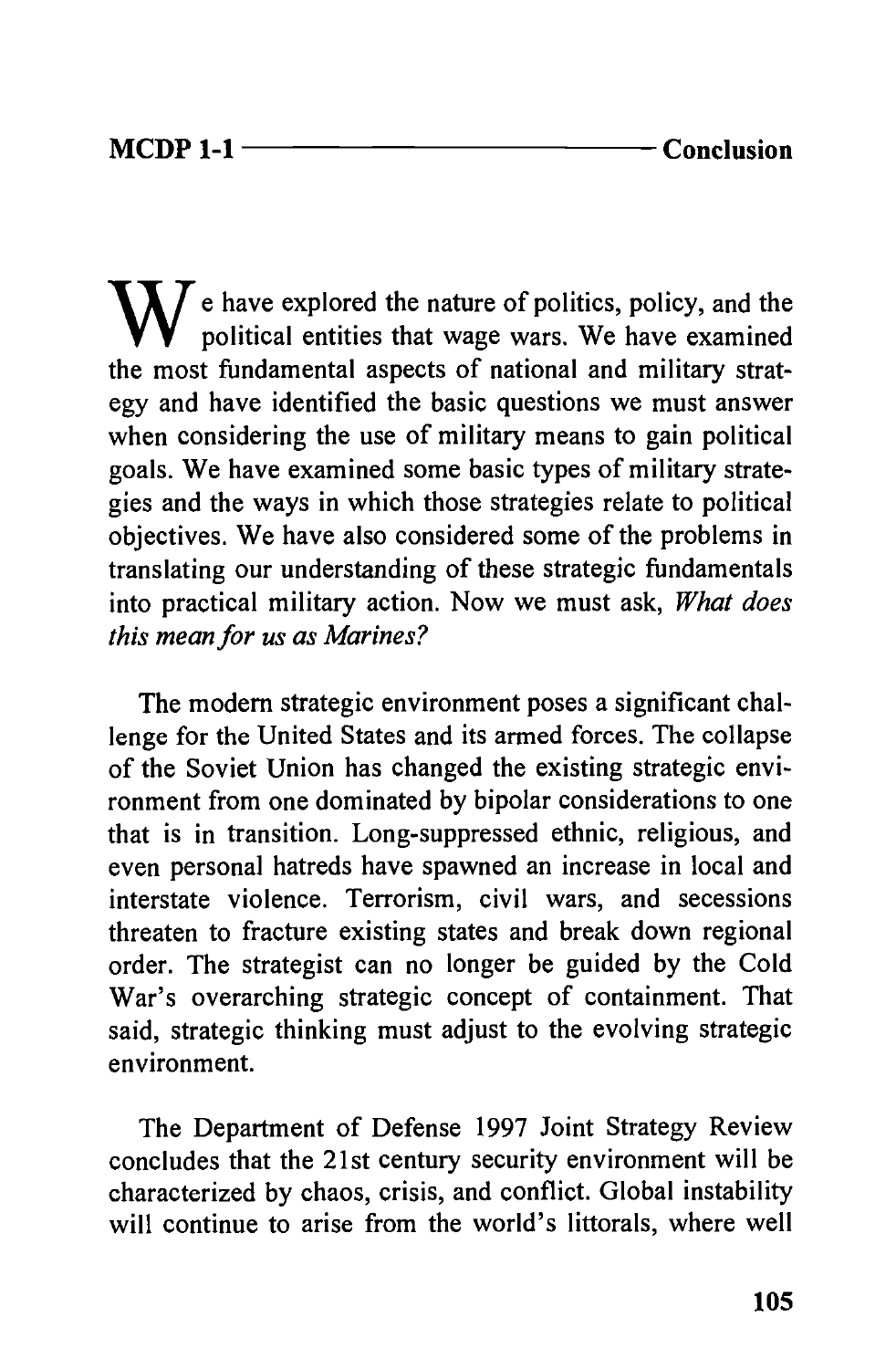over half of the world's population resides. Thus, naval expeditionary forces will remain one of the U.S.'s most reliable and flexible tools of global influence both for today and into tomorrow. The Marine Corps will be at the center of our national security and military strategies for addressing these challenges. Therefore, Marines must possess the strategic skills and understanding necessary to participate effectively in this environment.

As we noted at the beginning, the United States Marine Corps does not make national strategy, nor even the military strategy for fighting a particular war. However, individual Marines may well play a role in the making of strategy. Moreover, the Marine Corps is often intimately involved in the execution of strategy, and its effective execution requires an understanding of both the intent and the context behind the strategy. Strategic execution is not simply carrying out a fixed plan. Rather, it is a complex matter of both initiating action and effectively responding to events as they unfold. Without proper grounding in the strategic situation, the political and military objectives of the strategy, and the strategic concept, Marines will not be prepared to adapt to changing circumstances.

The individual Marine must appreciate the complexities and difficulties of strategy. Few Marines will be in a position to fully grasp the larger strategic picture, especially while in the field executing a mission. Nonetheless, a fundamental understanding of the problems of strategy will help Marines to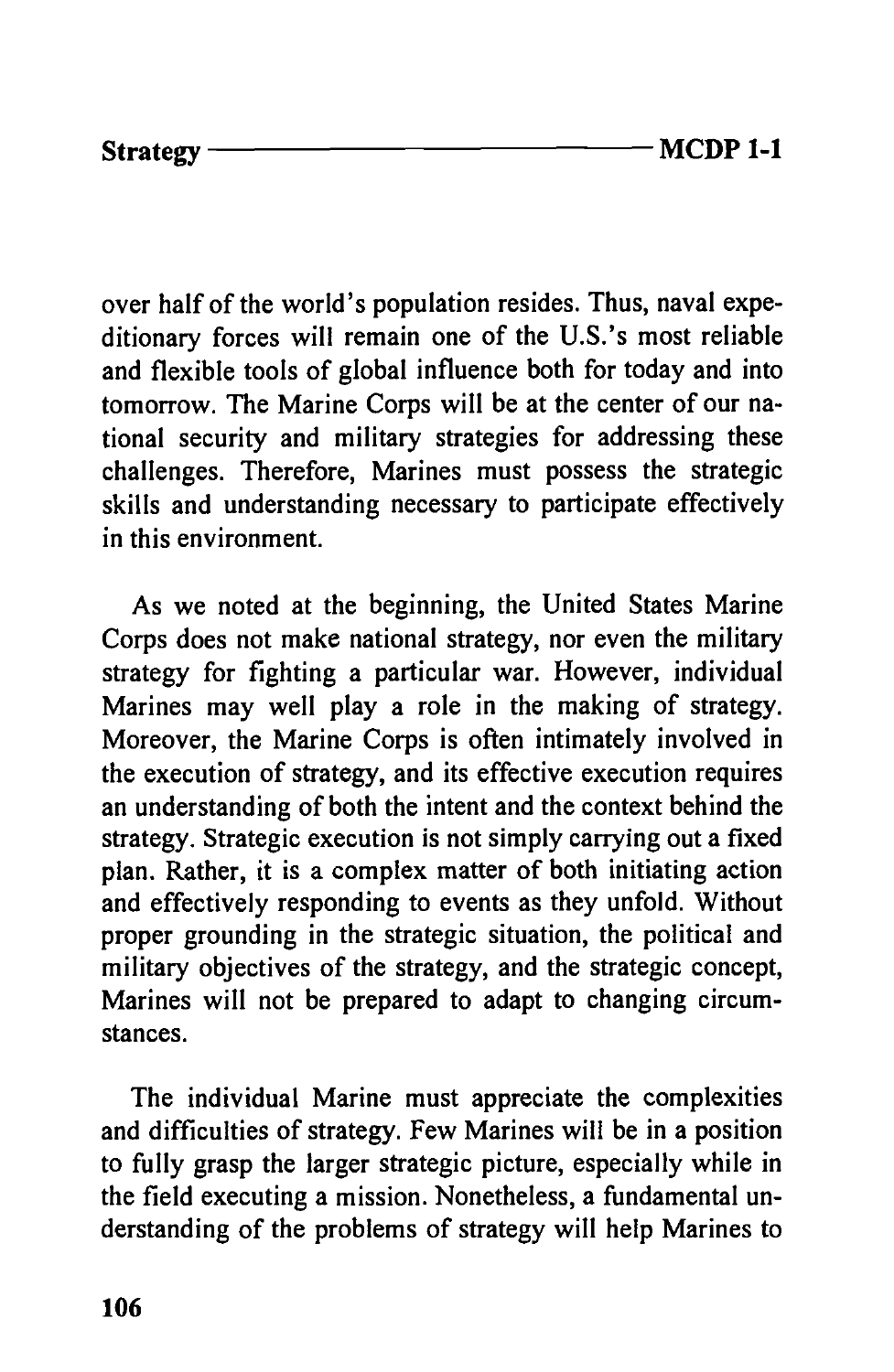appreciate the importance of their role and their unit's role. It will help Marines to understand the significance of constraints like rules of engagement and to understand why policy guidance is sometimes unclear or often fluctuates. In the increasingly complex operations of the post-Cold War era, an awareness of the short distance between tactical action and its strategic impact may help individual Marines or Marine leaders to avoid actions that damage the United States' interests or image. This awareness should not impede action, but instead assist Marines in the evaluation of their situation and provide the basis for an intelligent response.

Marines will also serve on staffs or in commands where strategic decisions are made. They must be prepared to participate intelligently, tactfully, and energetically in the strategy-making process. They must be prepared to ask tough questions concerning both political and military objectives and to advise our political leaders on the capabilities and limitations in the use of the military instrument.

There is no shortcut to strategic wisdom. While some have predicted that the United States will be able to control the course of future conflicts through "information dominance" or a "system of systems," Marines continue to believe that people, not systems or machines, define success in war. Success in military action whether at the strategic, operational, or tactical level will continue to depend greatly upon the judgment, experience, and education of our Marines. The concepts of this publication cannot be mastered without serious and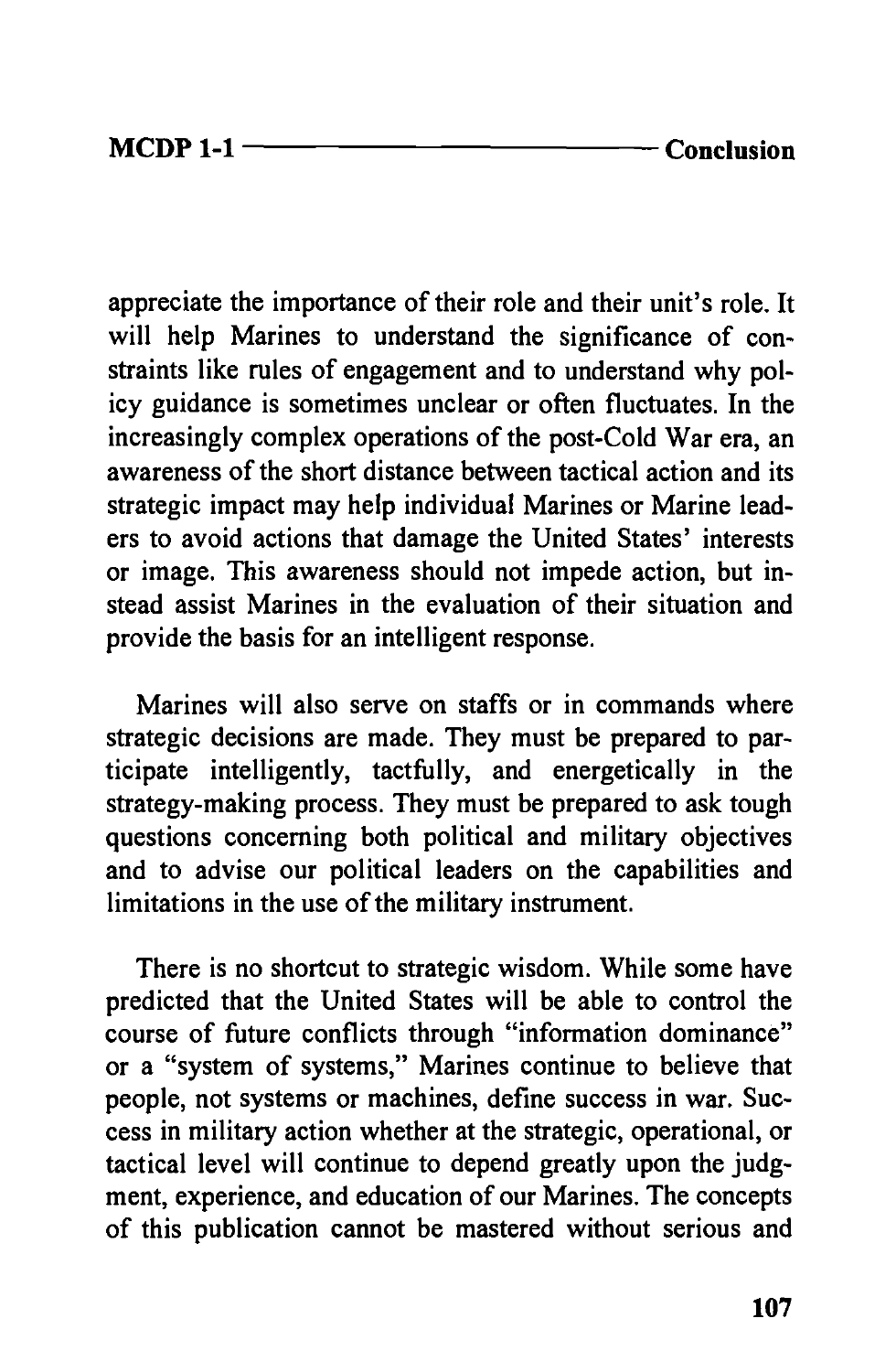ongoing contemplation. Neither can they be turned into a strategic template to be laboriously worked through on every occasion. We must think about these concepts, internalize them, and constantly seek to improve our understanding of the strategic environment. Such an understanding, based on a professional approach to the complexities of war and politics, is the essence of "fighting smart."

[T]here is no substitute for the judgment and intuition of experienced and properly educated commanders.

Our goal is to equip every Marine with the thinking ability to win on the battlefields of the 21st century.<sup>3</sup>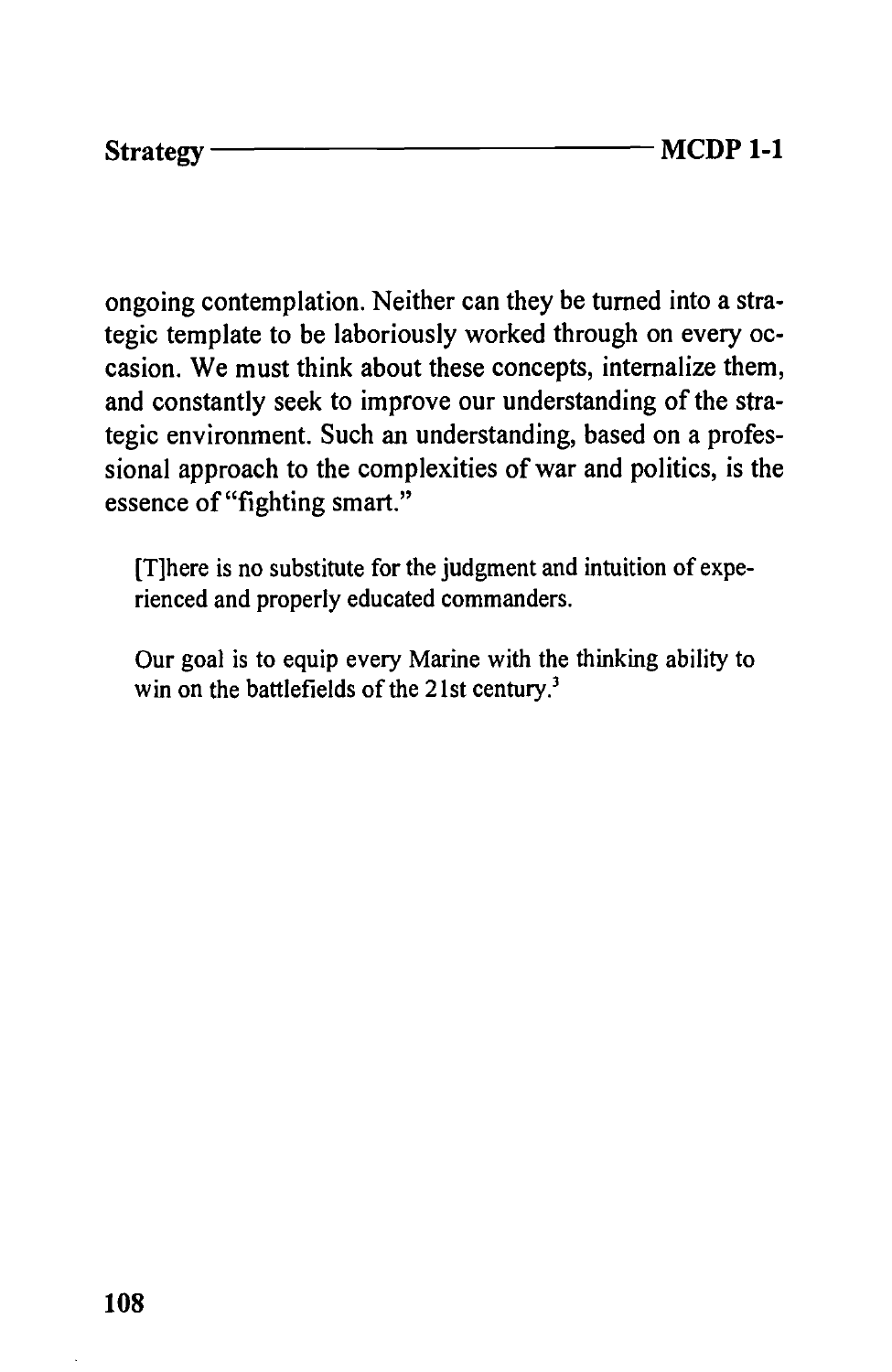MCDP 1-1

Notes<sup>-</sup>

## The Study of Strategy

1. Unknown.

#### The Strategic Environment

1. Michael Howard, "The Use and Abuse of Military History," Paramaters (March 1981) p.14.

2. Sir Julian S. Corbett, Some Principles of Maritime Strategy (Annapolis, MD: Naval Institute Press, 1988) pp. 8—9.

3. See Carl von Clausewitz, "War As An Instrument of Policy," On War, trans. and ed. Michael Howard and Peter Paret (Princeton, NJ: Princeton University Press, 1976) pp. 605—610.

4. Geoffrey Blainey, The Causes of War (New York: The Free Press, 1973) p.1 14.

5. National Geographic (September 1994) p. 32.

6. Based on the 1972, 1976, 1977, 1981, 1986, 1990, 1994, and 1996 versions of the Statistical Abstract of the United States distributed by the U.S. Bureau of the Census (Washington, D.C.).

7. For the best overall introduction to complexity theory, see M. Mitchell Waldrop, Complexity: The Emerging Science at the Edge of Order and Chaos (New York: Simon & Schuster, 1992).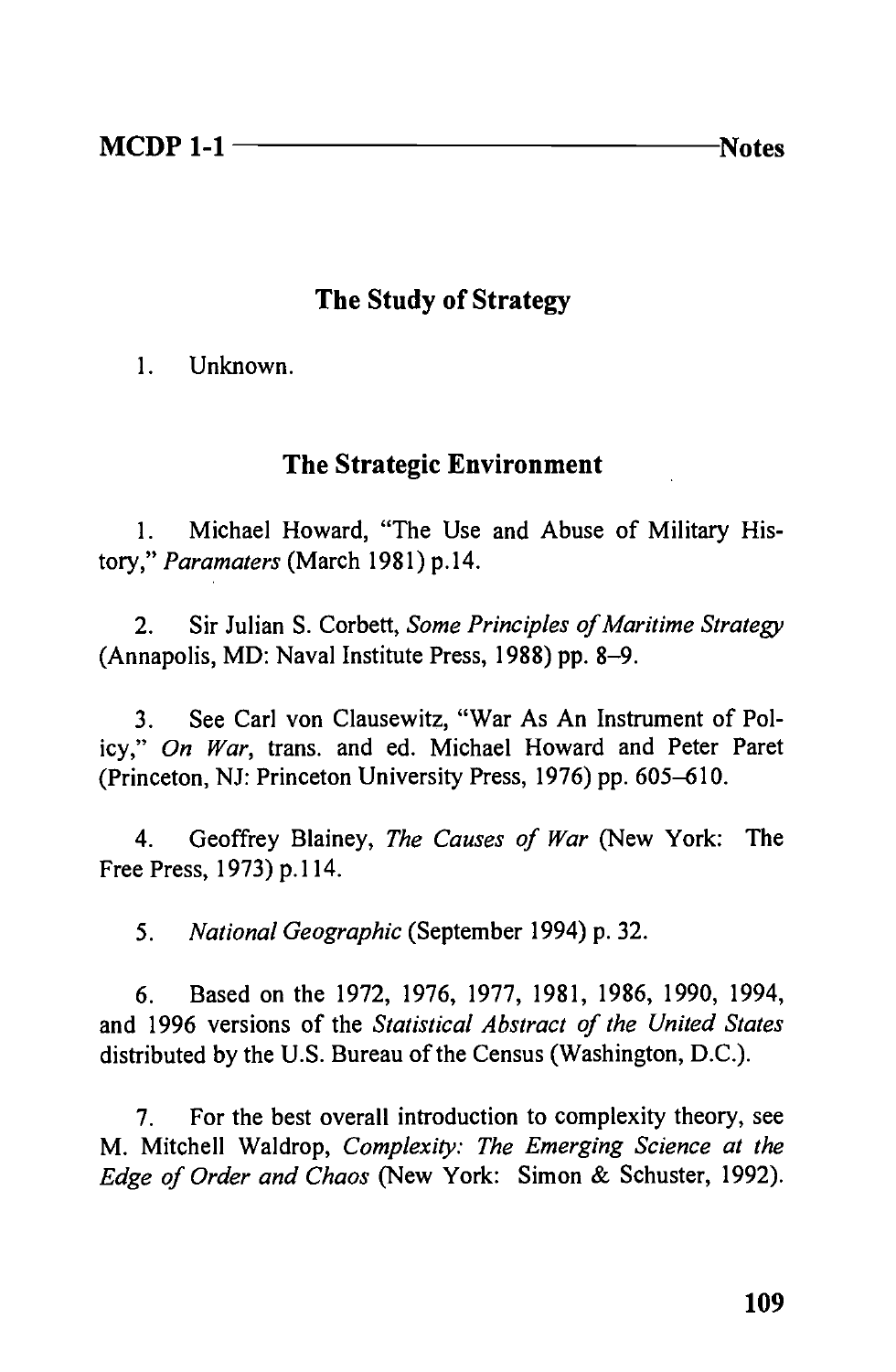See also Alan Beyerchen, "Clausewitz, Nonlinearity, and the Unpredictability of War," International Security (Winter 1992/1993) pp. 59—92.

8. Corbett, pp. 8–9.

9. John M. Collins, Grand Strategy: Principles and Practices (Annapolis, MD: Naval Institute Press, 1973) p. 167.

10. Ibid.,p. 168.

11. Charles Tilly, ed., The Formation of National States in Western Europe (Princeton, NJ: Princeton University Press, 1975) p. 42.

12. Lawrence H. Keeley, War Before Civilization, "Table 6.1, Annual Warfare Death Rates" (New York: Oxford University Press, 1996) p. 195.

13. Compton's Interactive Encyclopedia, version 2.01VW, "Africa" (1994).

14. Blainey,pp. 109—1 14.

15. George Liska, quoted in Michael Sheehan, The Balance of Power: History and Theory (London: Routledge, 1996) p. 2.

16. Clausewitz, pp. 566—573. Do not confuse this political idea with Clausewitz's closely related concept of the "culminating point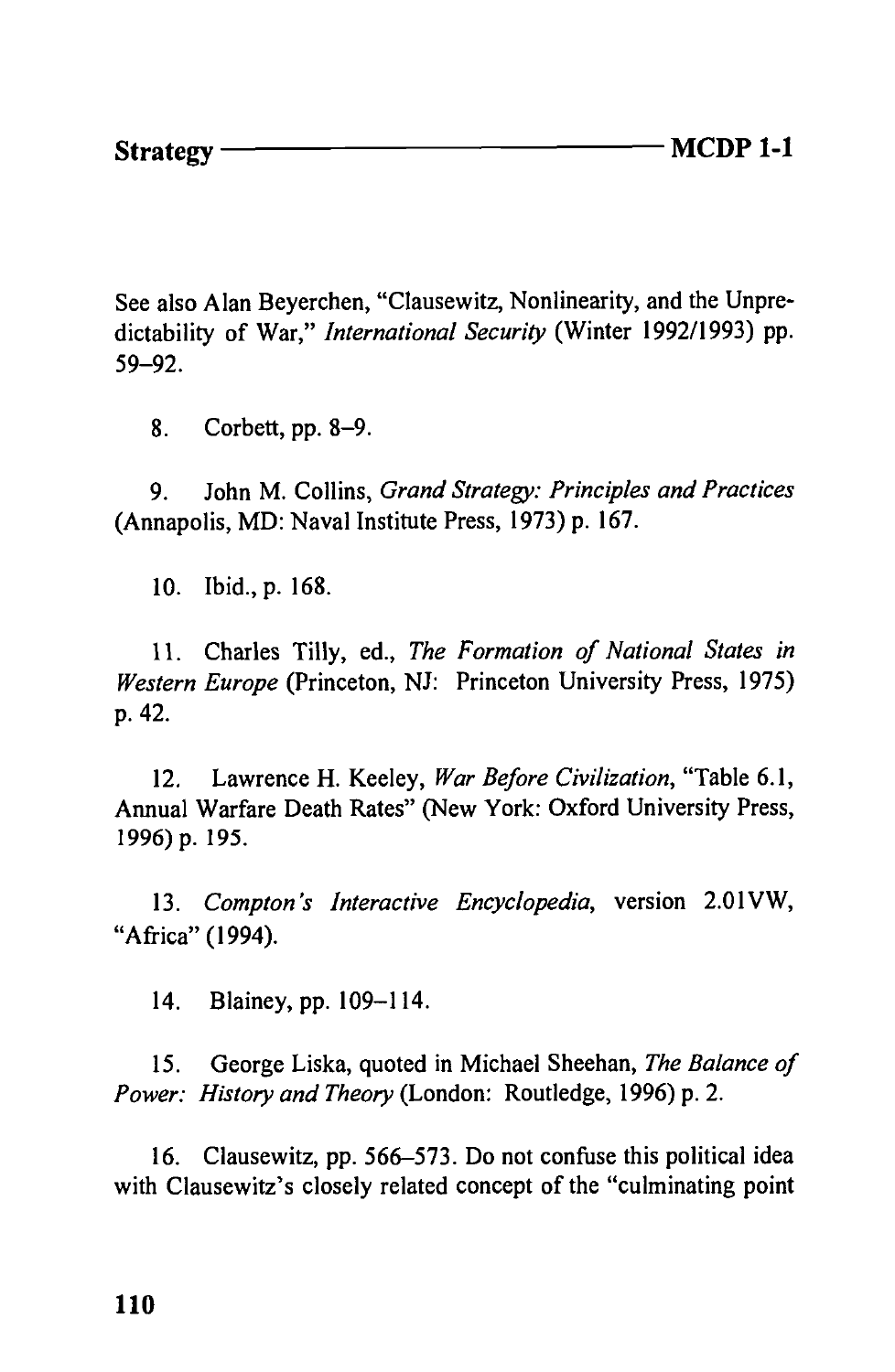Notes<sup>-</sup>

of the offensive" which is primarily an operational and logistical concept.

17. Clausewitz, p. 89.

18. See Edward J. Villacres and Christopher Bassford, "Reclaiming the Clausewitzian Trinity," Parameters (Autumn 1995) pp. 9—19.

### Strategy: Ends and Means

1. President John F. Kennedy's address at the U.S. Naval Academy Commencement, Annapolis, Maryland, June 7, 1961. Reprinted in Theodore C. Sorensen et al., Let the Word Go Forth: The Speeches, Statements, and Writings of John F. Kennedy (New York: Delacorte Press, 1988) p. 243.

2. Military strategy: "The art and science of employing the armed forces of a nation to secure the objectives of national policy by the application of force or the threat of force." (Joint Pub 1-02)

3. National strategy: "The art and science of developing and using the political, economic, and psychological powers of a nation, together with its armed forces, during peace and war, to secure national objectives." (Joint Pub 1-02)

4. Col Dennis M. Drew and Dr. Donald M. Snow, Making Strategy. An Introduction to National Security Process and Problems (Maxwell Air Force Base, AL: Air University Press, 1988) pp.  $27 - 28$ .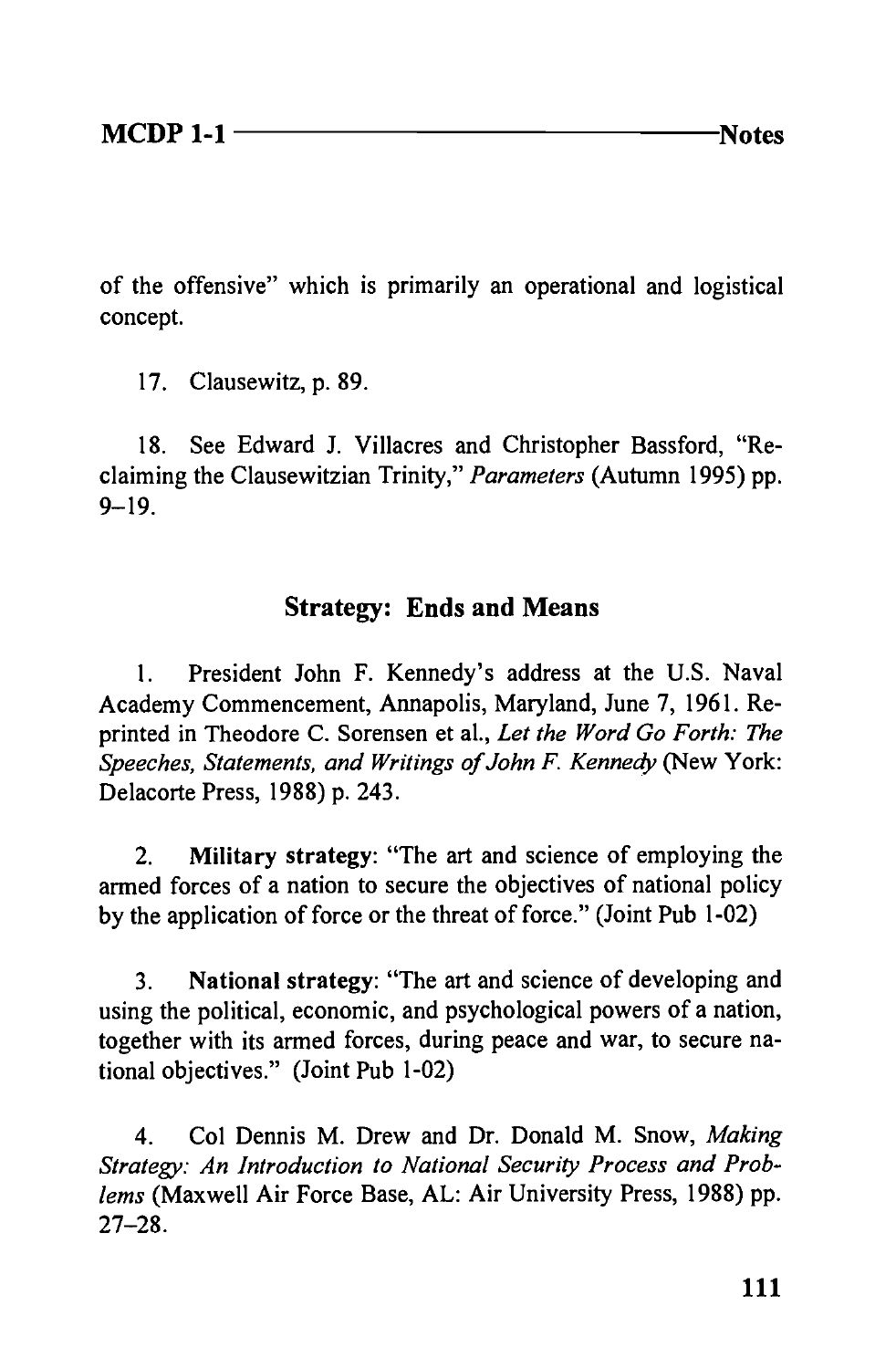5. Collins, p. 3.

6. Diplomatic, economic, military, and informational instruments make up the instruments of national power. Joint Pub 0-2, Unified Action Armed Forces (UNAAF), 24 Feb 1995. In earlier joint doctrine publications, instruments of national power were referred to as elements of national power, and the informational instrument was called the psychological instrument. The February 1995 edition of Joint Pub 0-2 updated this terminology.

7. In a true civil war, two sides are fighting for ultimate control of the same state or nation. The American Civil War was a war of secession; had it succeeded, there would have been two independent nations in place of the old United States. We call it a civil war because the secession failed and the Union remained intact.

8. Discussions in this publication of American Cold War strategies are strongly influenced by the analysis of John Lewis Gaddis, Strategies of Containment: A Critical Appraisal of Postwar American National Security Policy (New York: Oxford University Press, 1982).

9. In classical military theory, the traditional term is *strategy* of annihilation. See Hans Delbrück, History of the Art of War Within the Framework of Political History, trans. Walter J. Renfroe, Jr., especially vol. 4, chap. IV (Westport, CT: Greenwood Press, 1985).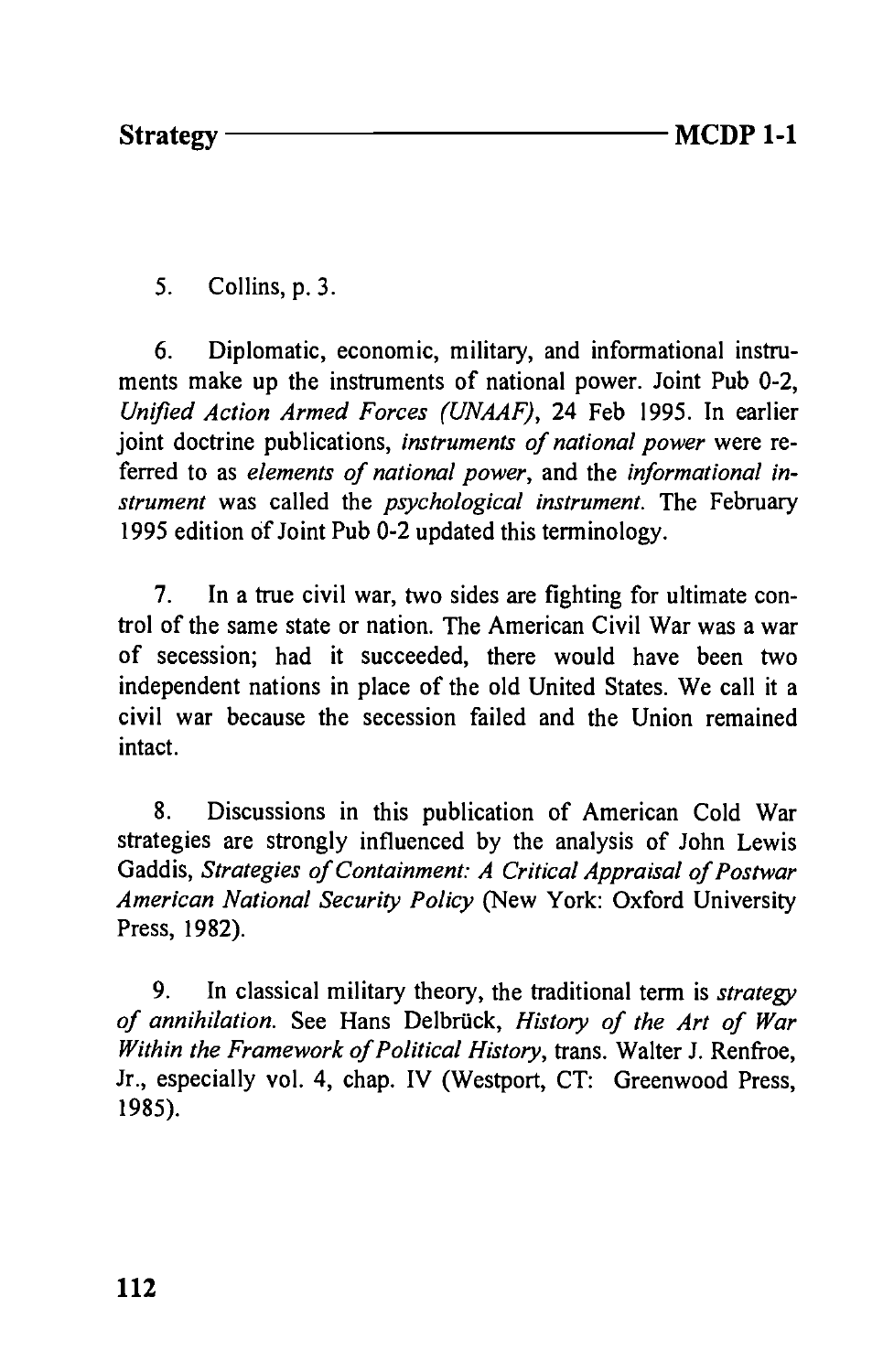10. Strategy of erosion is known as strategy of attrition in classical military theory. The concepts are the same. We use the term erosion to avoid confusion with the tactical concept of attrition warfare. See Hans Delbrück, vol. 4, chap. IV.

## Strategic Opposites

1. Robert Debs Heinl, Jr., Col, USMC, Retired, Dictionary of Military and Naval Quotations (Annapolis, MD: United States Naval Institute, 1966) p. 311.

2. There is a long tradition of military theory involving asymmetrical strategies. It appears in Chinese military theory most prominently in Sun Tzu and in the works of Mao Zedong. A particularly clear discussion appears in Edward O'Dowd's and Arthur Waldron's, "Sun Tzu for Strategists," Comparative Strategy, vol.10 (1991) pp. 25—36. British military thinker B. H. Liddell Hart propounded asymmetry in his theory of the "indirect approach" most powerfully in his books, The British Way in Warfare (London: Faber & Faber, 1932), The Ghost of Napoleon (London: Faber & Faber, 1933), and Strategy (New York: Praeger, 1954). See also Sun Tzu, The Art of War, trans. Samuel B. Griffith (New York: Oxford University Press, 1971) especially the introduction written by Griffith.

3. John Foster Dulles, "The Evolution of Foreign Policy," Department of State Bulletin (Washington, D.C.: Department of State January25, 1954).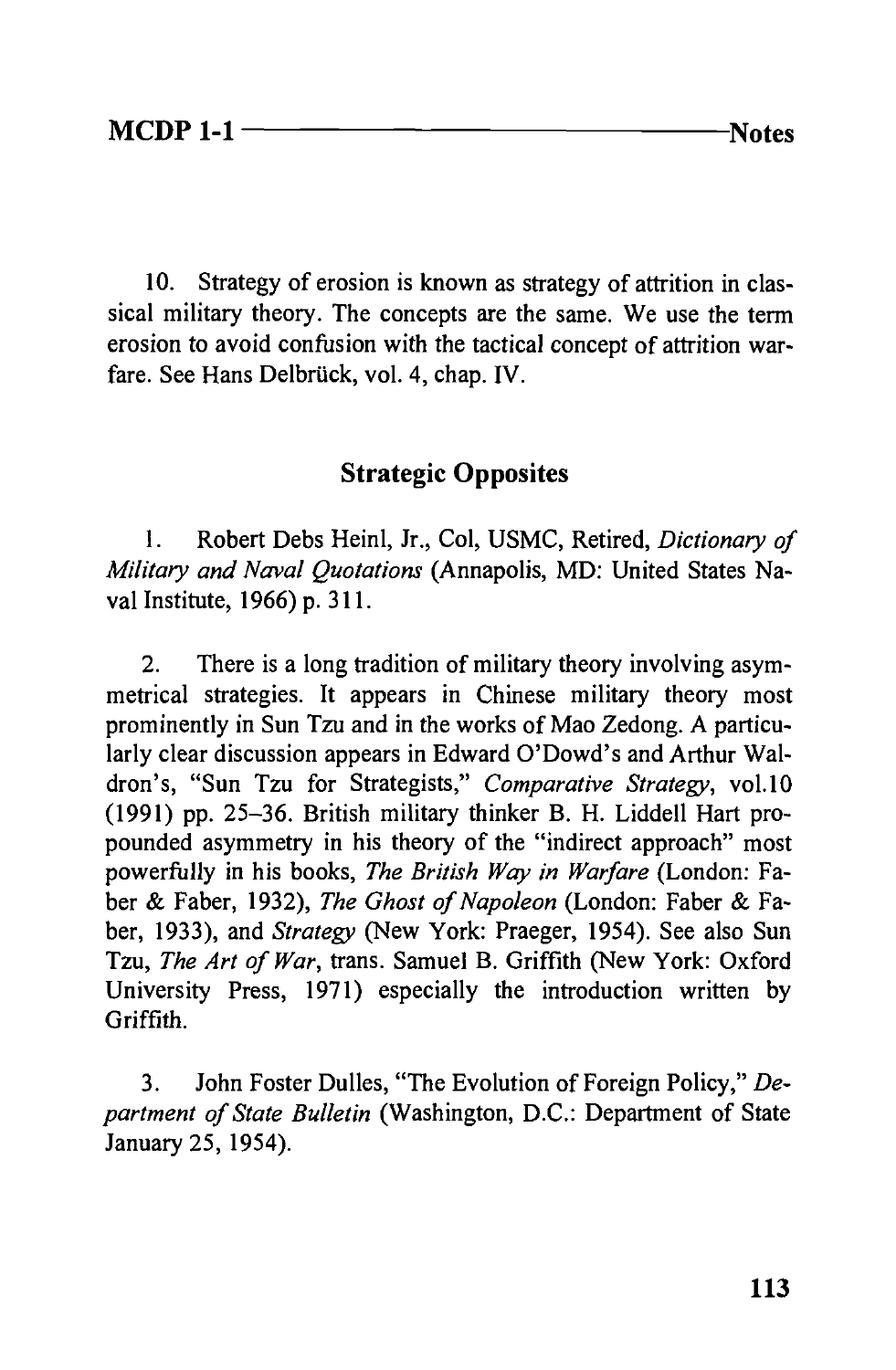$Strategy \longrightarrow MCDP 1-1$ 

## The Making of Strategy

1. John Terraine, A Time For Courage: The Royal Air Force in the European War, 1939–45 as quoted in Colin S. Gray, War, Peace, and Victory. Strategy and Statecrafi for the Next Century (New York: Simon and Schuster, 1990) p. 8.

2. Used as a simple but effective model of the command and control process, the observation-orientation-decide-act (OODA) loop applies to any two-sided conflict. For a detailed description, see MCDP 6, *Command and Control* (October 1996) p. 63.

3. Critical vulnerability is a Marine Corps doctrinal concept that appeared first in FMFM 1, Warfighting (March 1989) pp. 35–36. The term center of gravity found its way into our strategic vocabulary via Clausewitz's On War. Clausewitz used the term frequently and in a variety of meanings. See Clausewitz, pp. 595—597. For a full discussion of center of gravity and critical vulnerability, see MCDP 1, Warfighting (June 1997) pp. 45—47.

4. R. Ernest Dupuy and Trevor N. Dupuy, The Encyclopedia of Military History From 3500 B.C. to the Present (New York: Harper Collins, 1993) p. 952. See also: Shelby Foote, Fort Sumter to Perryville (New York: Random House, 1986) pp. 110—114.

5. Strategic concept: "The course of action accepted as the result of the estimate of the strategic situation. It is a statement of what is to be done in broad terms sufficiently flexible to permit its use in framing the military, diplomatic, economic, psychological and other measures which stem from it." (Joint Pub 1-02)